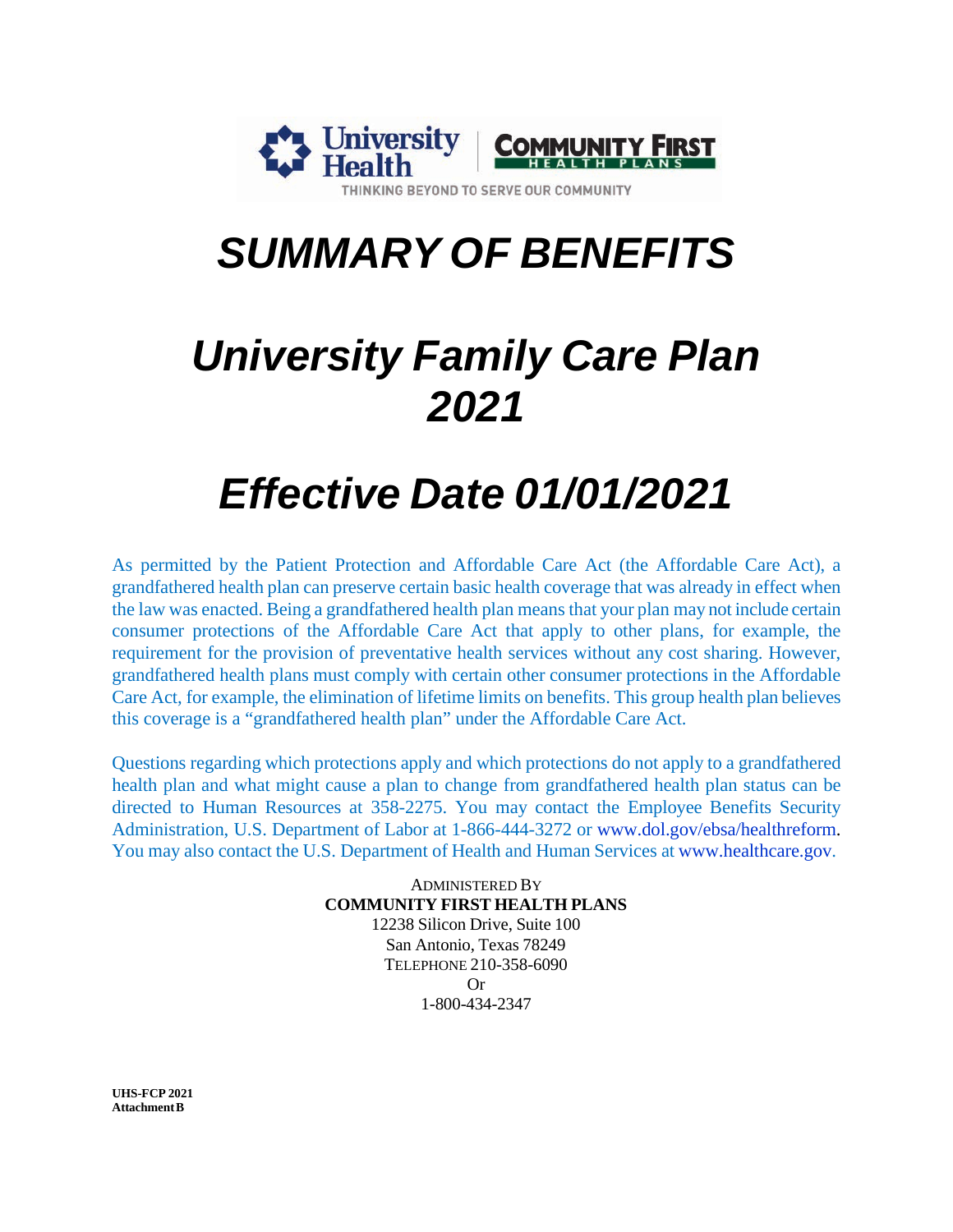#### IMPORTANT NOTICE

To obtain information or make a complaint:

You may call Community First for information or to file a complaint at 358- 6090 Local San Antonio Area 1-800-434- 2347 Toll Free

#### CLAIM DISPUTES:

Should you have a dispute concerning your premium or about a claim, you should first contact Community First.

#### AVISO IMPORTANTE

Para obtener informacion o para someter una queja:

Usted puede llamar a Community First para informacion o para someter una queja al

358-6090 Local San Antonio Area 1-800- 434-2347 Toll Free

DISPUTAS SOBRE SU PREMIO O RECLAMOS:

Si tiene una disputa concerniente a su premio o a un reclamo, debe comunicarse con Community First primero.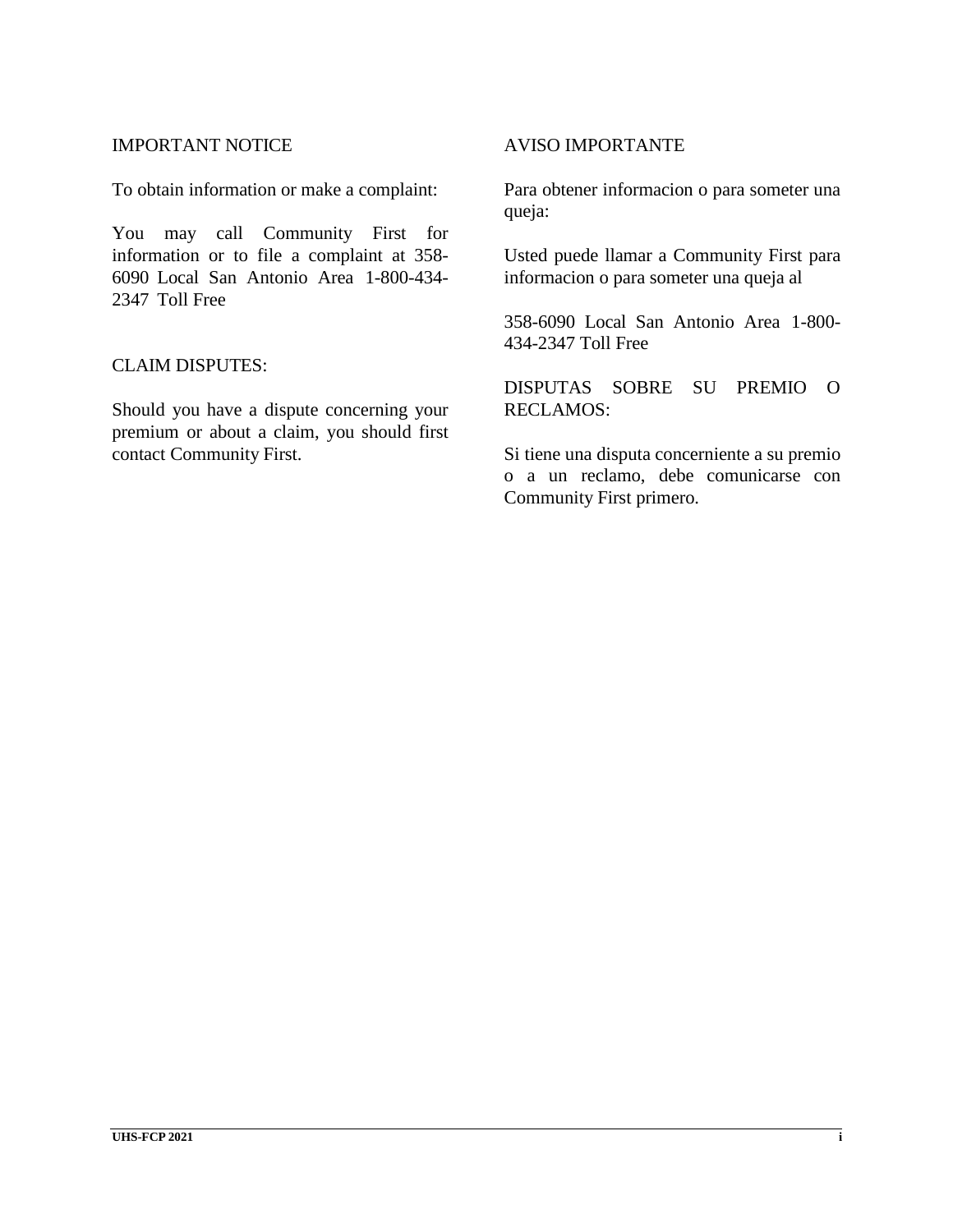# **TABLE OF CONTENTS**

| I.   |           |                                                                              |  |  |  |
|------|-----------|------------------------------------------------------------------------------|--|--|--|
|      | A.        |                                                                              |  |  |  |
|      |           | 1.                                                                           |  |  |  |
|      |           | 2.                                                                           |  |  |  |
|      | <b>B.</b> |                                                                              |  |  |  |
|      |           | 1.                                                                           |  |  |  |
|      |           | 2.                                                                           |  |  |  |
|      |           | 3.                                                                           |  |  |  |
|      |           | A child will not be considered a Dependent<br>4.                             |  |  |  |
|      |           |                                                                              |  |  |  |
|      |           | 5.                                                                           |  |  |  |
|      |           | 6.                                                                           |  |  |  |
|      |           |                                                                              |  |  |  |
| II.  |           |                                                                              |  |  |  |
|      | A.        |                                                                              |  |  |  |
|      | <b>B.</b> | DOCUMENTATION REQUIRED WHEN ENROLLING                                        |  |  |  |
|      |           |                                                                              |  |  |  |
|      | $C$ .     |                                                                              |  |  |  |
| III. |           |                                                                              |  |  |  |
|      | A.        |                                                                              |  |  |  |
|      |           | General Rule: When You Become an Eligible Employee5<br>1.                    |  |  |  |
|      |           | 2.                                                                           |  |  |  |
|      |           | 3.                                                                           |  |  |  |
|      |           | <b>Special Dependent Coverage Rules for Newborn and Adopted</b><br>4.        |  |  |  |
|      |           |                                                                              |  |  |  |
|      | <b>B.</b> |                                                                              |  |  |  |
|      | C.        |                                                                              |  |  |  |
|      |           | Special Enrollment Period for Employees and Dependents Who Lose<br>1.        |  |  |  |
|      |           |                                                                              |  |  |  |
|      |           | Special Enrollment Period for Court-Ordered Coverage of a Spouse or<br>2.    |  |  |  |
|      |           | <b>Child</b>                                                                 |  |  |  |
|      |           | <b>Special Enrollment Period for Changes in Family Circumstances 8</b><br>3. |  |  |  |
|      | D.        |                                                                              |  |  |  |
|      | Ε.        | SPECIAL COVERAGE RULES IN CASE OF AN INPATIENT                               |  |  |  |
|      |           |                                                                              |  |  |  |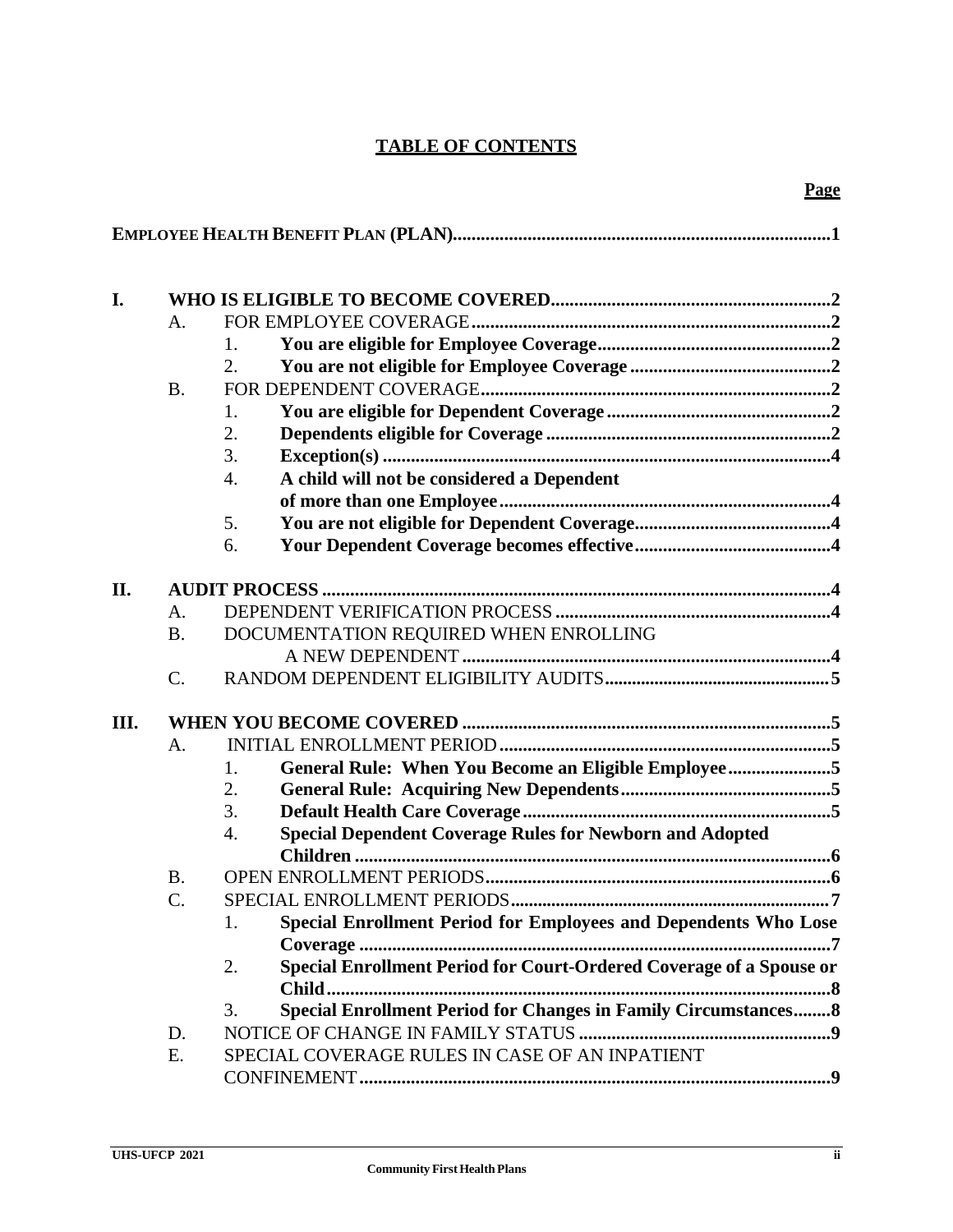| IV.  |             |                                                                   |  |  |
|------|-------------|-------------------------------------------------------------------|--|--|
|      | A.          |                                                                   |  |  |
|      |             | 1.                                                                |  |  |
|      |             | 2.                                                                |  |  |
|      |             | 3.                                                                |  |  |
|      |             | $\overline{4}$ .                                                  |  |  |
|      | <b>B.</b>   |                                                                   |  |  |
|      |             | 1.                                                                |  |  |
|      |             | Participant's Authorization and Financial Responsibility 14<br>2. |  |  |
|      |             | 3.                                                                |  |  |
|      | $C$ .       |                                                                   |  |  |
|      | D.          |                                                                   |  |  |
| V.   |             | RIGHT OF SUBROGATION AND REIMBURSEMENT UNDER THE PLAN40           |  |  |
| VI.  |             | <b>GENERAL RULES FOR COORDINATION OF BENEFITS45</b>               |  |  |
|      | A.          |                                                                   |  |  |
|      |             | 1.                                                                |  |  |
|      |             | 2.                                                                |  |  |
|      |             | 3.                                                                |  |  |
|      |             | 4.                                                                |  |  |
|      |             | 5.                                                                |  |  |
|      |             | 6.                                                                |  |  |
|      | <b>B.</b>   |                                                                   |  |  |
|      |             | This Plan's Rules for the Order in which Benefits are<br>1.       |  |  |
|      |             |                                                                   |  |  |
|      |             | 2.                                                                |  |  |
|      | C.          | RIGHT TO RECEIVE AND RELEASE NEEDED INFORMATION48                 |  |  |
|      | D.          |                                                                   |  |  |
|      | Ε.          |                                                                   |  |  |
|      | F.          | LOCAL/IN-NETWORK vs. OUT OF NETWORK/OUT OF STATE 49               |  |  |
| VII. |             |                                                                   |  |  |
|      | A.          |                                                                   |  |  |
|      | <b>B.</b>   |                                                                   |  |  |
|      | $C_{\cdot}$ | RETIREES UNDER 65 RECEIVING SOCIAL SECURITY DISABILITY51          |  |  |
|      |             |                                                                   |  |  |
|      | A.          | REIMBURSEMENT PROVISIONS FOR NON-PARTICIPATING                    |  |  |
|      |             |                                                                   |  |  |
|      | <b>B.</b>   |                                                                   |  |  |
|      | $C_{\cdot}$ |                                                                   |  |  |
|      | D.          |                                                                   |  |  |
|      |             |                                                                   |  |  |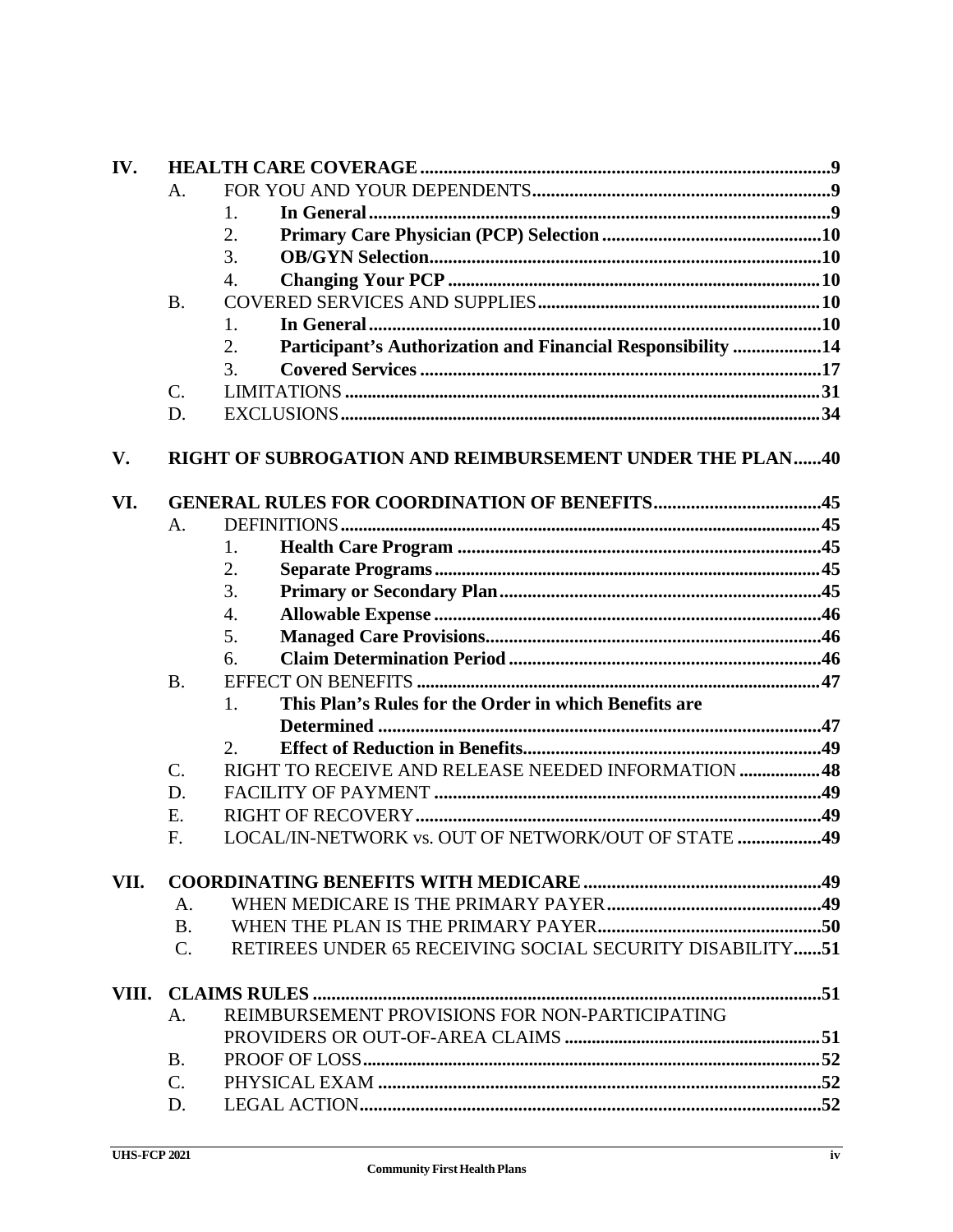|     | A.              |                                                                |  |
|-----|-----------------|----------------------------------------------------------------|--|
|     |                 | 1.                                                             |  |
|     |                 | 2.                                                             |  |
|     |                 | 3.                                                             |  |
|     |                 | 4.                                                             |  |
|     |                 | 5.                                                             |  |
|     |                 | 6.                                                             |  |
|     |                 | <b>Process for Requesting Independent Review</b><br>7.         |  |
|     |                 |                                                                |  |
|     |                 | <b>Expedited IPRO Appeals of Adverse Determination56</b><br>8. |  |
|     | <b>B.</b>       |                                                                |  |
|     | $\mathcal{C}$ . |                                                                |  |
|     | D.              |                                                                |  |
|     | E.              |                                                                |  |
| F.  |                 |                                                                |  |
|     |                 |                                                                |  |
|     | G.              |                                                                |  |
|     |                 | $\mathbf{1}$ .                                                 |  |
|     |                 | 2.                                                             |  |
| X.  |                 | <b>HEALTH INSURANCE PORTABILITY AND</b>                        |  |
|     |                 |                                                                |  |
| XI. |                 |                                                                |  |
|     |                 | Schedule of Renefits and Conayments                            |  |

Schedule of Benefits and Copayments Outpatient Prescription Medication Rider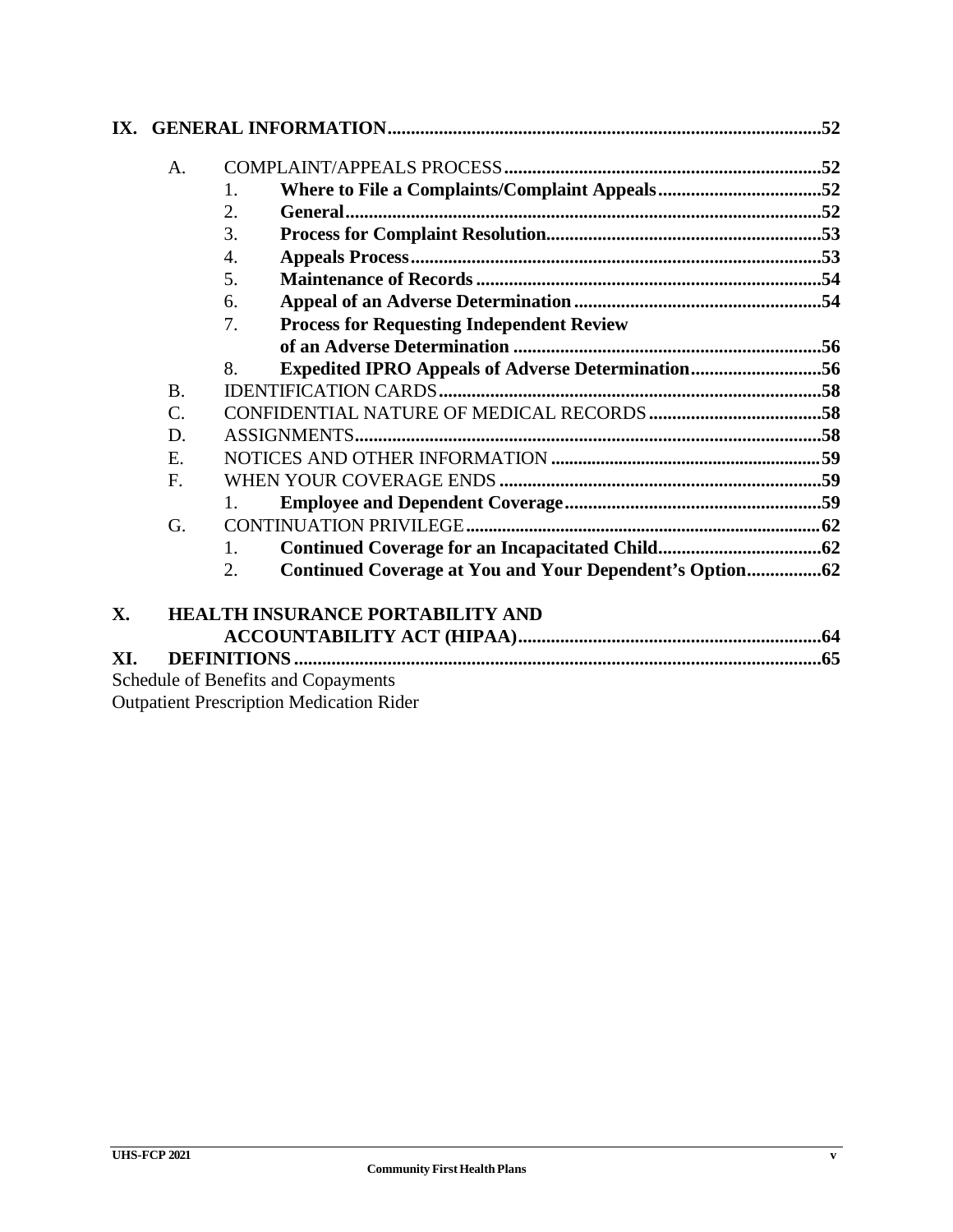## **THE UNIVERSITY HEALTH SYSTEM (UHS) EMPLOYEEHEALTH BENEFIT PLAN (PLAN)**

• **COMMUNITY FIRST HEALTH PLANS, INC. (COMMUNITY FIRST)** certifies that it will administer the Plan to you and your dependents, in accordance with the terms of the Plan Administrator Agreement.

.

| <b>Covered Employee:</b>                             | You are eligible to become covered if you are in the "Covered"<br>Classes" shown below and meet the requirements in the "Who is<br>Eligible to Become Covered" section. The "When You Become<br>Covered" section states how and when you may become covered.<br>Your Coverage will end when the rules in the "When Your<br>Coverage Ends" section so provide. |
|------------------------------------------------------|---------------------------------------------------------------------------------------------------------------------------------------------------------------------------------------------------------------------------------------------------------------------------------------------------------------------------------------------------------------|
| <b>Plan Sponsor:</b>                                 | University Health System                                                                                                                                                                                                                                                                                                                                      |
| <b>Group Contract No.:</b>                           | 004012-0006, 004012-0007, 004012-0008, 04012-0009, 004012-<br>00010, 004012-0011                                                                                                                                                                                                                                                                              |
| <b>Effective Date:</b>                               | <b>January 1, 2021</b> This Summary of Benefits describes the benefits<br>under the Employee Health Benefit Plan.                                                                                                                                                                                                                                             |
| <b>Covered Classes:</b>                              | All eligible employees who live, work or reside in the service area.                                                                                                                                                                                                                                                                                          |
| <b>Limiting Age for</b>                              | Up to age 26 for children. However, this age Dependent(s)<br>limitation does not apply to a child who is medically certified as<br>disabled and dependent on the parent. See Dependent<br>Coverage for more details.                                                                                                                                          |
| <b>Service Area</b>                                  | Atascosa, Bandera, Bexar, Comal, Guadalupe, Kendall, Medina<br>and Wilson County. The expanded network option is the state-<br>wide PPO network.                                                                                                                                                                                                              |
| Administrator                                        | <b>Community First Health Plan's, Inc.</b><br>Mailing Address: 12238 Silicon Drive, Suite 100, San Antonio,<br><b>Texas 78249</b><br>Physical Address: 12238 Silicon Drive, Suite 100, San Antonio,<br><b>Texas 78249</b>                                                                                                                                     |
| <b>Community First's</b><br><b>Telephone Number:</b> | 210-358-6090                                                                                                                                                                                                                                                                                                                                                  |
|                                                      |                                                                                                                                                                                                                                                                                                                                                               |

**Member Services Number:** 210-358-6090 or 1-800-434-2347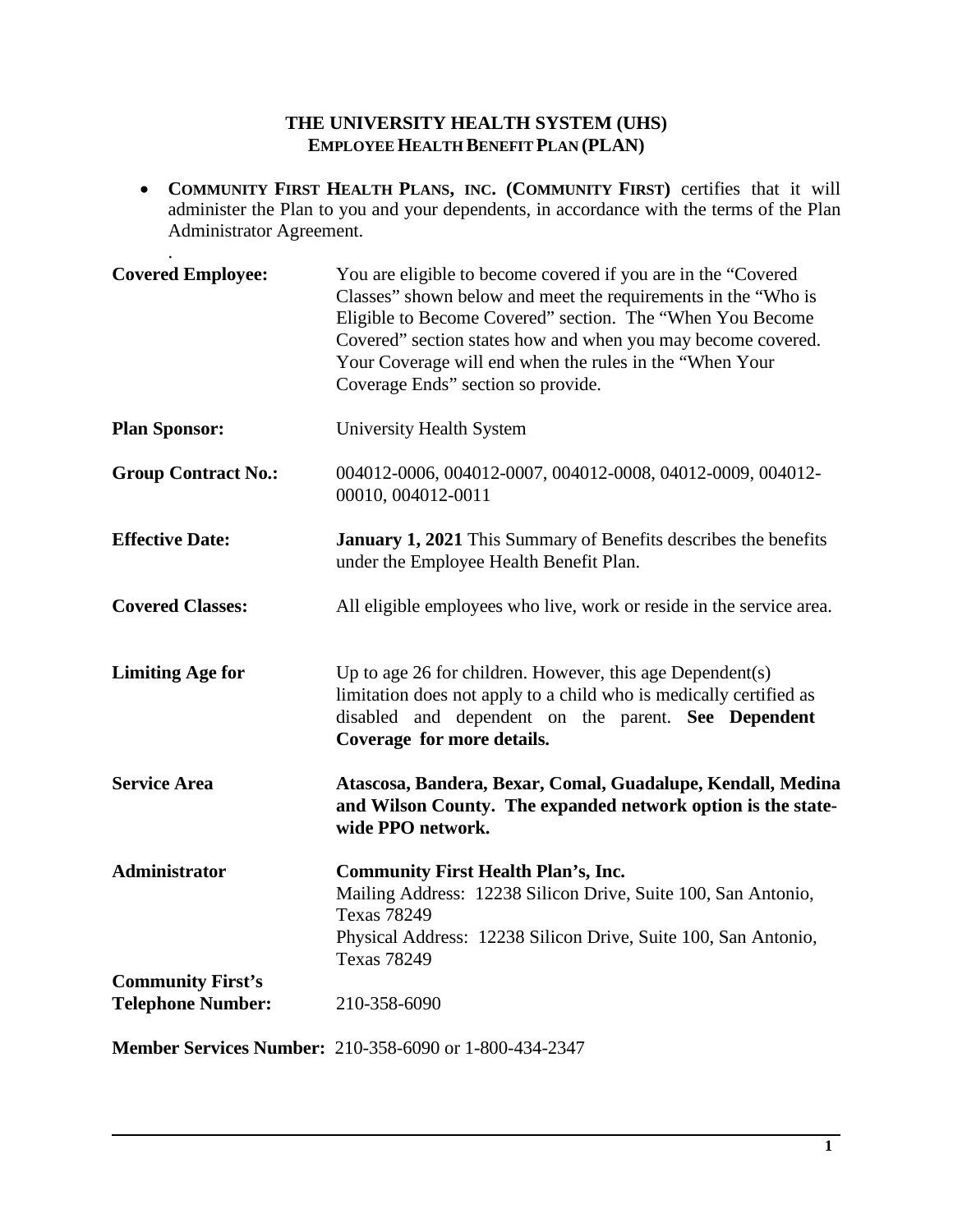# I. **WHO IS ELIGIBLE TO BECOME COVERED**

# A. FOR EMPLOYEE COVERAGE

# 1. **You are eligible for Employee Coverage** while:

- You are an Eligible Retiree.
- You are an Eligible Employee.
- You are in the Covered Classes; and have completed any employment waiting period required by the Employer.

UHS determines the covered classes. This will be done under its rules, on dates it sets. UHS will not discriminate among persons in like situations and cannot exclude you from a covered class based on a health status related factor.

2. **You are not eligible for Employee Coverage** if your coverage under any Community First group health care coverage was terminated for cause, as described in the "When Your Coverage Ends" section.

# B. FOR DEPENDENT COVERAGE

- 1. **You are eligible for Dependent Coverage while:**
	- You are an eligible employee; and
	- You have a qualified dependent.

# 2. **Dependents eligible for coverage:**

- Your legal spouse;
- Your common law spouse;
- Your eligible children. The definition of an eligible child includes:
	- o Your natural born child;
	- o Your stepchild;
	- o Your adopted child or a child placed with you for adoption;
	- o A dependent covered under a Qualified Medical Child Support Order;
	- o A child for whom you are an appointed legal guardian.
		- Court ordered dependents that reside outside of the service area may be covered under the UFCP plan but must obtain care through the UFCP or UFCP Expanded Network (applicable out of pocket costs will apply such as deductible and coinsurance. Services obtained outside of the UFCP or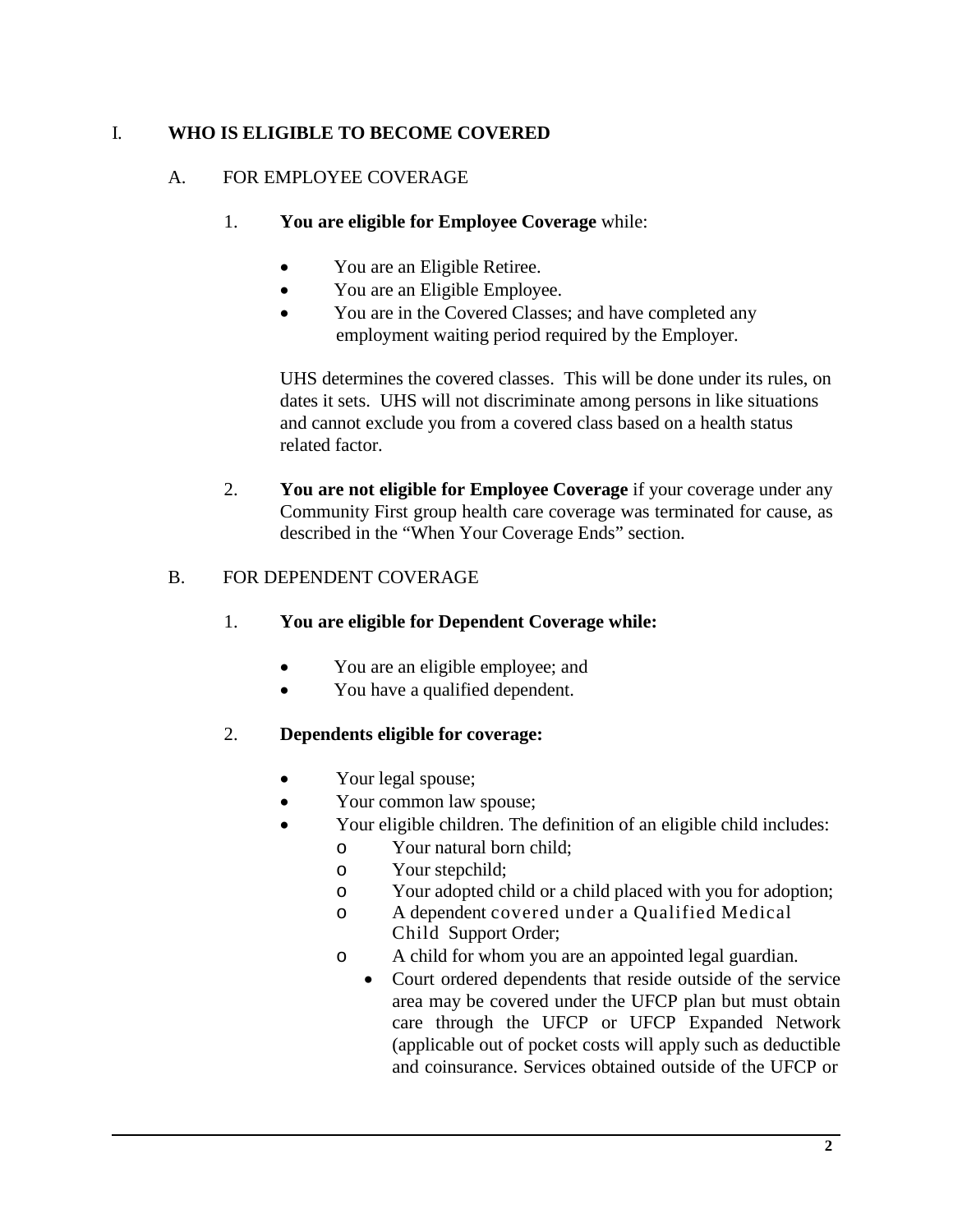UFCP Expanded Network without a prior authorization will be the member's responsibility.

- Plus one Qualifying Adult. The definition of Plus one Qualifying Adult includes:
	- o must have resided together in the same residence for at least 12 months, and must continue to do so for the Plus One Qualifying Adult to remain eligible for benefits;
	- o must be 18 years of age or older;
	- o must be financially interdependent with the University Health System employee, sharing common financial obligations as evidenced by 3 or more of the following documents:

#### **All 3 Evidenced Items Must be turned in and Certified before Benefits are Effective**

- o Joint Deed or mortgage agreement to demonstrate common ownership of real property or a common leasehold interest in real property;
- o A title or vehicle registration showing common ownership of a motor vehicle;
- o Proof of joint bank accounts or credit accounts;
- o Proof of designation asthe primary beneficiaryforlife insurance or retirement benefits;
- o Assignment of a durable property power of attorneyor health care power of attorney;
- o Out of State Marriage License or Civil Union Certificate.

Please note that the following individuals are not eligible for designation as a Plus One Qualifying Adult:

- o Parents;
- o Parents' other descendants;
- o Grandparents and other descendants;
- o Step relatives
- o Renters, boarders, tenants;
- o Employees of the University Health System cannot be added as a Plus One (spouse or domestic partner) if they separately enrolled in the UFCP.

### **Qualifying Children**:

Medical - Up to age 26.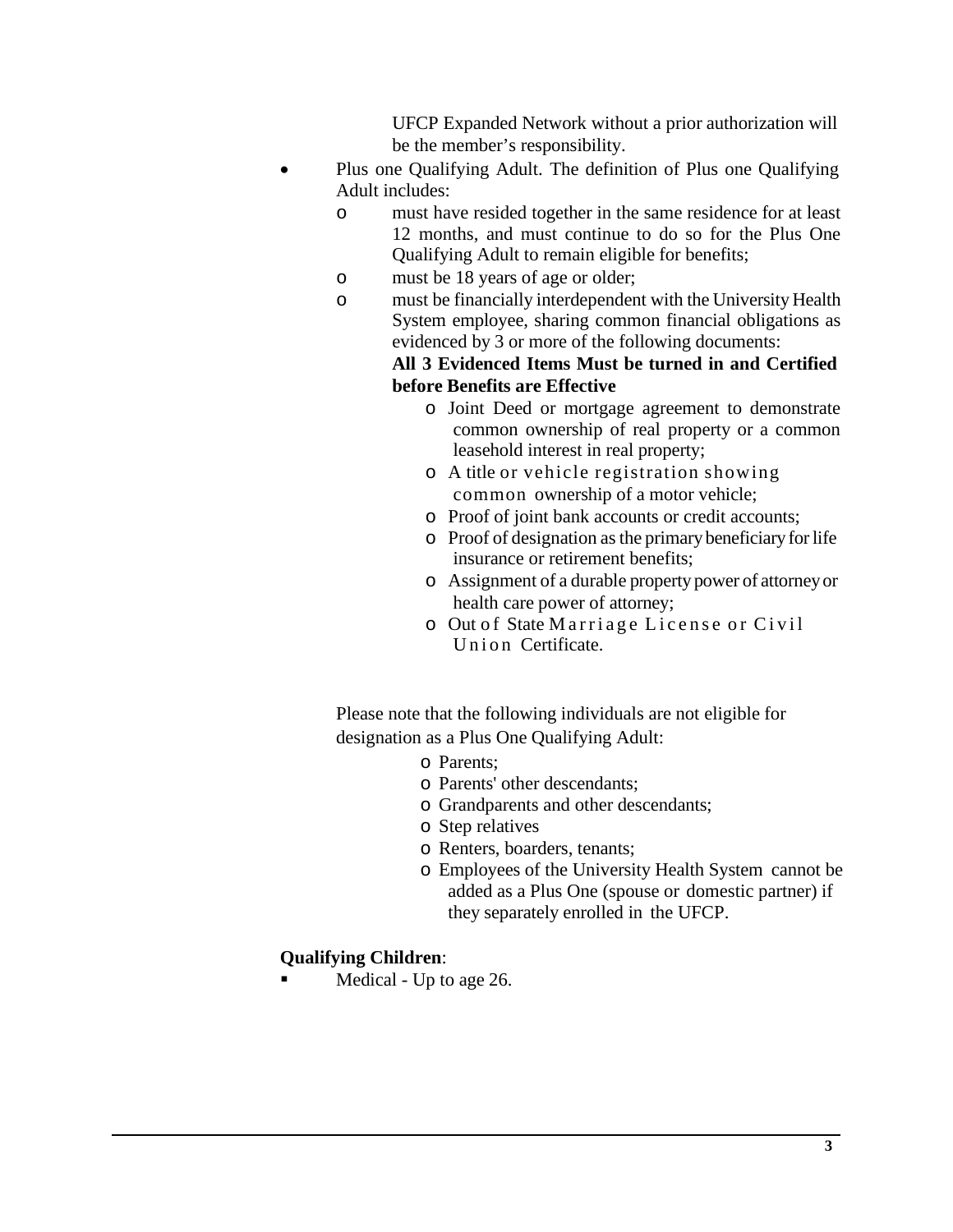# 3. **Exception(s)**

- a. Children who have a behavioral or physical disability are eligible to continue coverage after they have attained these age limits provided that they are incapable of self-sustaining employment because of the disability and are chiefly dependent on you for financial support and maintenance. Contact Human Resources for additional information.
- b. Your spouse or child does not qualify as your dependent while covered under the Plan as an employee.
- c. Grandchildren are not covered unless the qualifications are met as listed above in Dependents eligible for coverage.
- 4. **A child will not be considered a Dependent** of more than one Employee.
- 5. **You are not eligible for Dependent Coverage** if your coverage under any Community First group health care coverage was terminated for cause, as described in the "When Your Coverage Ends" section.
- 6. **Your Dependent Coverage becomes effective** as described in the "When You Become Covered" section.

# **II. AUDIT PROCESS**

# **A. Dependent Verification Process**

The purpose of the Dependent Verification Process is to ensure UHS provides high-quality, cost-effective healthcare coverage to eligible employees and their dependents.

# **B. Documentation Required When Enrolling a New Dependent**

Dependents added to coverage must complete an eligibility verification process. When a participant enrolls a new dependent, they will receive a notice from the UHS Human Resources department and will be required to submit appropriate documentation. Participants electing and/or adding dependent coverage have 30 days as a new enrollee, 31 days for a qualifying event and the entire annual open enrollment period to return the appropriate documentation. If verification is not completed by the deadline, UHS will retroactively drop the dependent as of the coverage effective date.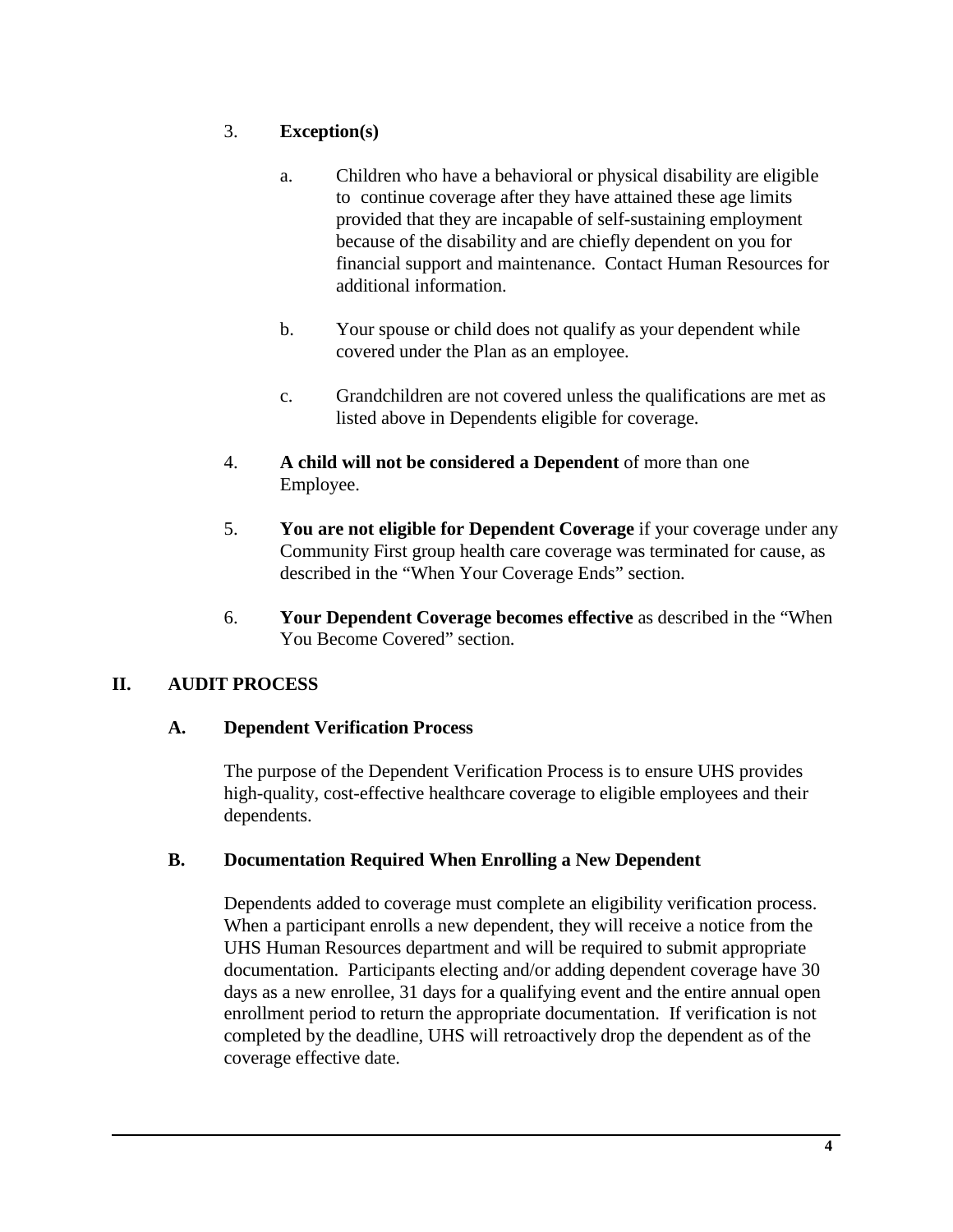# **C. Random Dependent Eligibility Audits**

UHS conducts random checks to ensure only eligible dependents are covered. Severe penalties, including the loss of coverage and liability for repayment, could apply if you knowingly attempt to cover or continue to cover anyone who is not eligible.

During the random check process, UHS will select participants covering any type of dependent and require them to submit documentation of eligibility (includes spouse, common law spouse, dependent child).

Participants must submit the required documentation by the deadline indicated by UHS (see section II.B). If a participant does not respond by the date indicated, the dependent will be dropped from all coverages.

If a participant was previously selected for the audit but did not provide appropriate documentation and was dropped from coverage, they must provide the documentation before adding the dependent to coverage during annual open enrollment.

## III. **WHEN YOU BECOME COVERED**

You may only enroll yourself or your dependents during the enrollment periods described below:

### A. INITIAL ENROLLMENT PERIOD

- 1. **General Rule: When You Become an Eligible Employee** You may enroll yourself and your dependents within 30 days after first becoming an eligible employee. Coverage will not begin sooner than the first day of the month following the end of the waiting period.
- 2. **General Rule: Acquiring New Dependents** You may enroll a qualified dependent within 31 days after you acquire the dependent through marriage, birth or adoption.
- 3. **Default Health Care Coverage** UHS requires all eligible employees, as a condition of employment, to carry health care coverage, whether under a component plan or a plan or policy not provided by UHS. Employees who fail to carry health care coverage shall be automatically enrolled in a default plan, as identified by UHS. If UHS becomes aware of an employee's lack of health care coverage by the date that compensation reduction contributions would otherwise begin, UHS shall automatically withhold premiums for the employee's default coverage on a pre-tax basis under this Plan. If UHS becomes aware of an employee's lack of health care coverage at any other time, the premiums will be withheld on an after-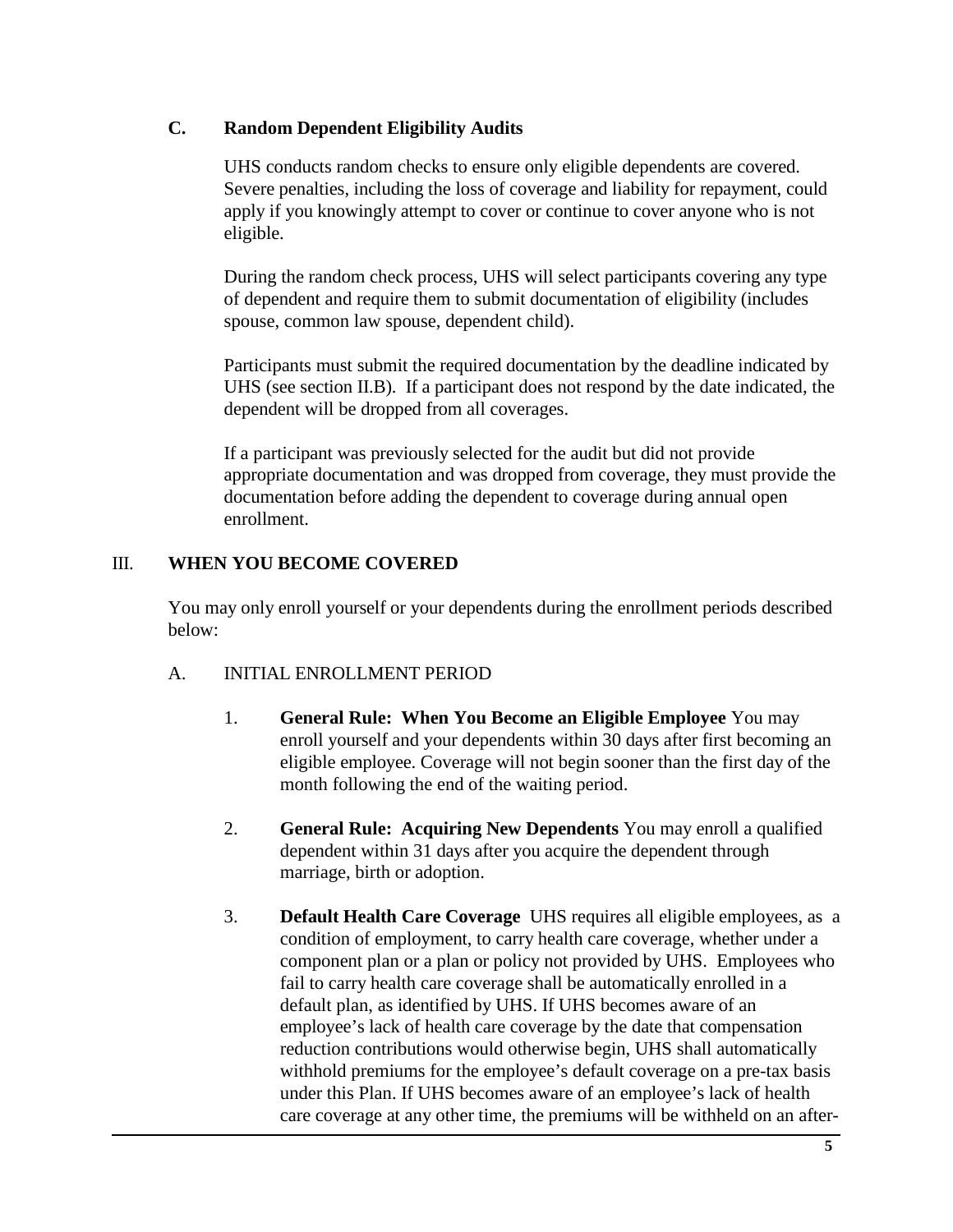tax basis for the remainder of the plan year of the employee's hire, or until a special election period begins, if sooner. Default health care coverage is provided for the employee only and the employee shall be allowed to add family members only during the next open enrollment period unless access to health care coverage is required under HIPAA or other applicable law.

- 4. **Special Dependent Coverage Rules for Newborn and Adopted Children** If a child is born to you or adopted by you while you are covered for employee coverage, your child will be covered from the date of the child's birth, or date the child becomes the subject of a suit for adoption. Coverage for the child is subject to the "*When Your Coverage Ends*" section and to the following provisions:
	- a. the coverage for the child will not end during the (31) day period starting with the child's birth or adoption because you fail to pay any required contribution for that coverage;
	- b. The coverage for the child will not continue beyond the end of that (31) day period unless, before the end of that period, you have notified the UHS Human Resources department of the birth and paid any additional premium you owe for the added dependent coverage. **If you do not provide notice of the birth, coverage for the child terminates on the 32nd day after the birth even if you do not owe additional premium for the child;**
	- **c. If your dependent becomes pregnant during the plan year, coverage is limited to prenatal care and delivery only. The dependents dependent is not eligible for coverage unless the child meets the eligibility requirements listed under I. Who is Eligible to Become Covered, B. For Dependent Coverage.**

### B. OPEN ENROLLMENT PERIODS

- 1. During the open enrollment period, you may elect to cover yourself and qualified dependents if:
	- a. You and your qualified dependents are covered under other health care coverage and you wish to switch coverage to the Plan; or
	- b. You first become eligible for employee coverage during the open enrollment period; or
	- c. You were previously eligible to enroll for employee coverage but did not enroll or are no longer enrolled.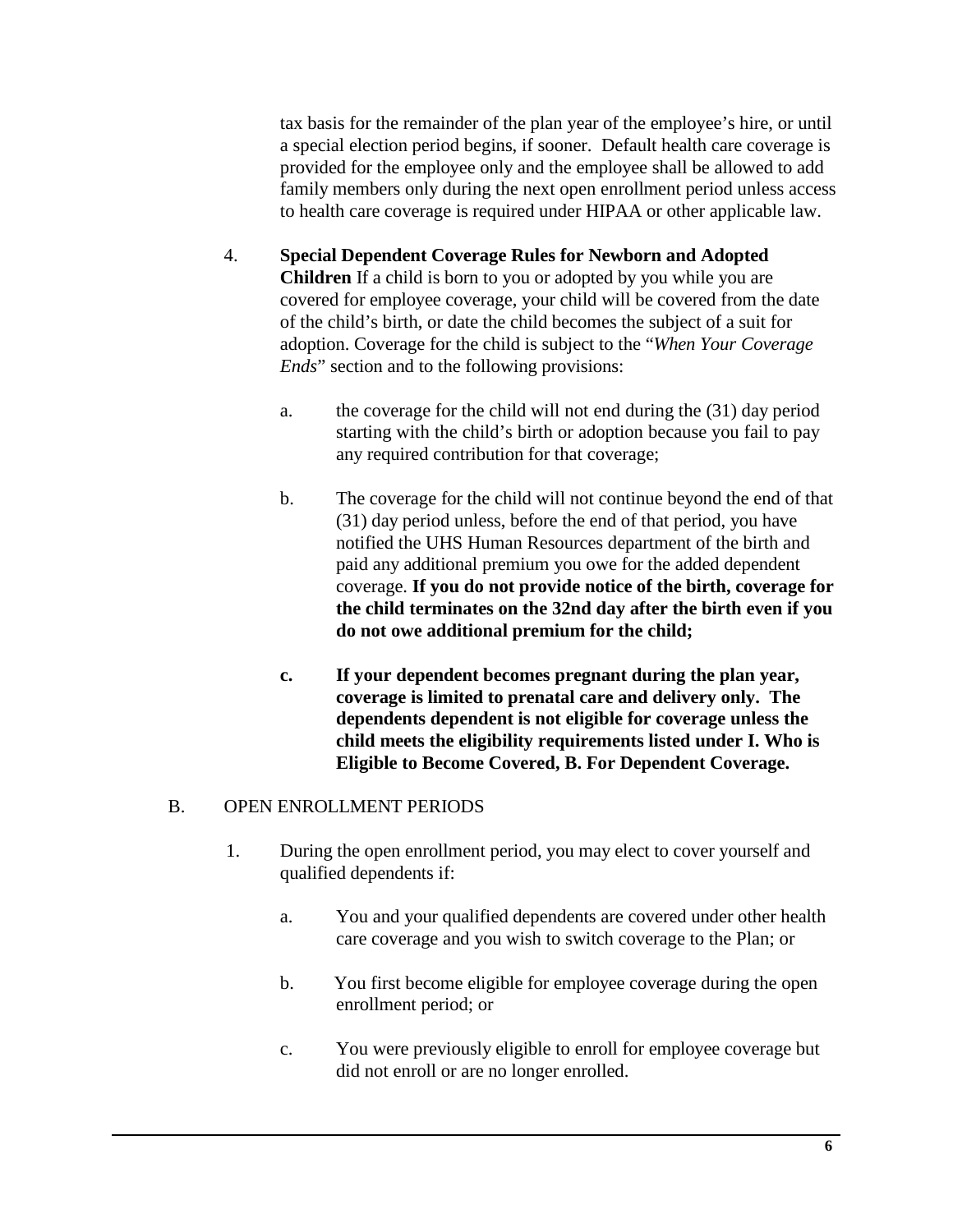- 2. If you elect for yourself and your dependents to become covered under the Plan during the open enrollment period, your or your dependent's coverage will begin on the open enrollment date established by UHS, if all the conditions below are met on that date:
	- a. You are eligible for employee coverage;
	- b. You have enrolled for the coverage via the UHS online website or completed the benefits enrollment form and, agreed to pay the required contributions;
	- c. You reside, live or work in the Service Area.

## C. SPECIAL ENROLLMENT PERIODS.

- 1. **Special Enrollment Period for Employees and Dependents Who Lose Coverage** Eligible employees and dependents that lose other coverage shall have 31 days to enroll in the Plan, if the following conditions are met:
	- a. The eligible employee or dependent is eligible for coverage and he or she failed to enroll when first eligible; and
	- b. When enrollment was previously offered and declined, the eligible employee or dependent had other coverage; and
	- c. When enrollment was declined, the eligible employee stated in writing that he or she was declining coverage because he or she or the dependent had other coverage; and

When enrollment was declined:

- (1) The eligible employee or dependent was covered under COBRA or state continuation periods and the continuation period has since been exhausted; or
- (2) When enrollment was declined, the eligible employee had coverage other than COBRA or state continuation coverage that has since terminated due to loss of eligibility or because the employer ceased contributions to the plan.

Loss of eligibility includes a loss of coverage as a result of a legal separation, divorce, death, termination of employment, reduction in hours, and any loss of eligibility.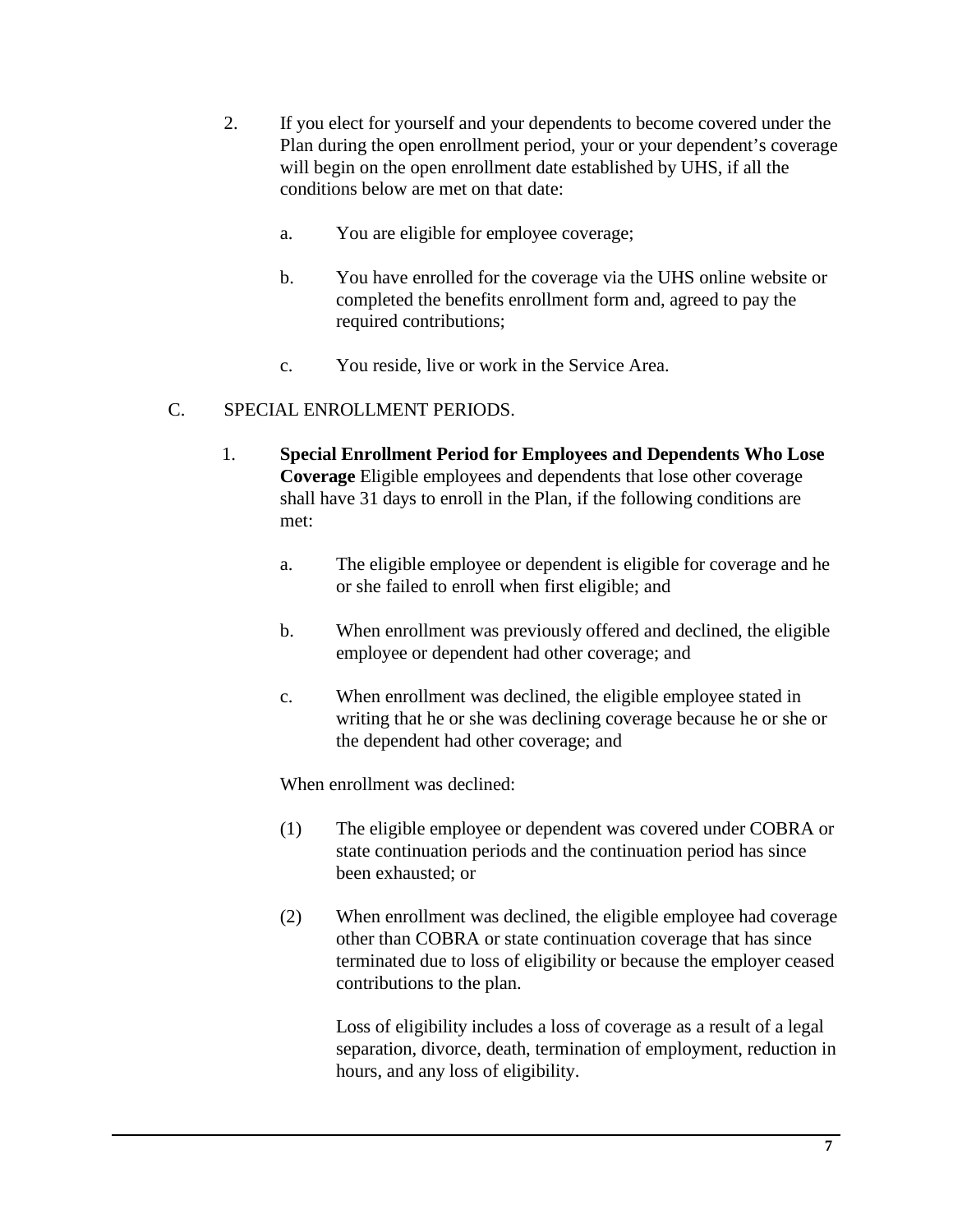(3) A special enrollment period is not available to an eligible person and/or dependents if previous coverage was terminated for cause or failure to timely pay premiums.

## 2. **Special Enrollment Period for Court-Ordered Coverage of a Spouse or Child**

- a. **Coverage automatic for 30 days** If UHS receives a medical support order or notice of a medical support order requiring you to enroll your spouse or child for coverage, the Plan shall cover the spouse or child for 30 days after receipt of the order or notice.
- b. **Enrollment Required to Continue Coverage** Coverage for such spouse or child will end unless you or another person authorized applies for enrollment of the spouse or child and pays any additional premium by the last day of the month in which the 30-day automatic coverage period expires.
- c. **Removal of Court Order Coverage** Coverage of spouse or child cannot be removed or canceled until UHS HR receives a court order expressing that the respective UHS employee is no longer mandated by the court to sustain coverage for their spouse/child.

# 3. **Special Enrollment Period for Changes in Family Circumstances**

- a. **Enrollment of Eligible Employee** An eligible employee may enroll in the Plan outside of the open enrollment period if the employee:
	- (1) Is eligible for the Plan;
	- (2) Is not enrolled because he or she previously declined enrollment; and
	- (3) Applies for enrollment and pays the required contribution to premium within 31 days after either:
		- Acquiring a new dependent through marriage, birth, adoption or placement for adoption; or
		- UHS receives a medical support order or notice of a medical support order requiring the Employee to cover his or her spouse or child.
- b. **Enrollment of Spouse of Eligible Employee** An eligible employee may enroll his or her spouse in the Plan outside of the open enrollment period if:
	- (1) The eligible employee and his or her spouse have a child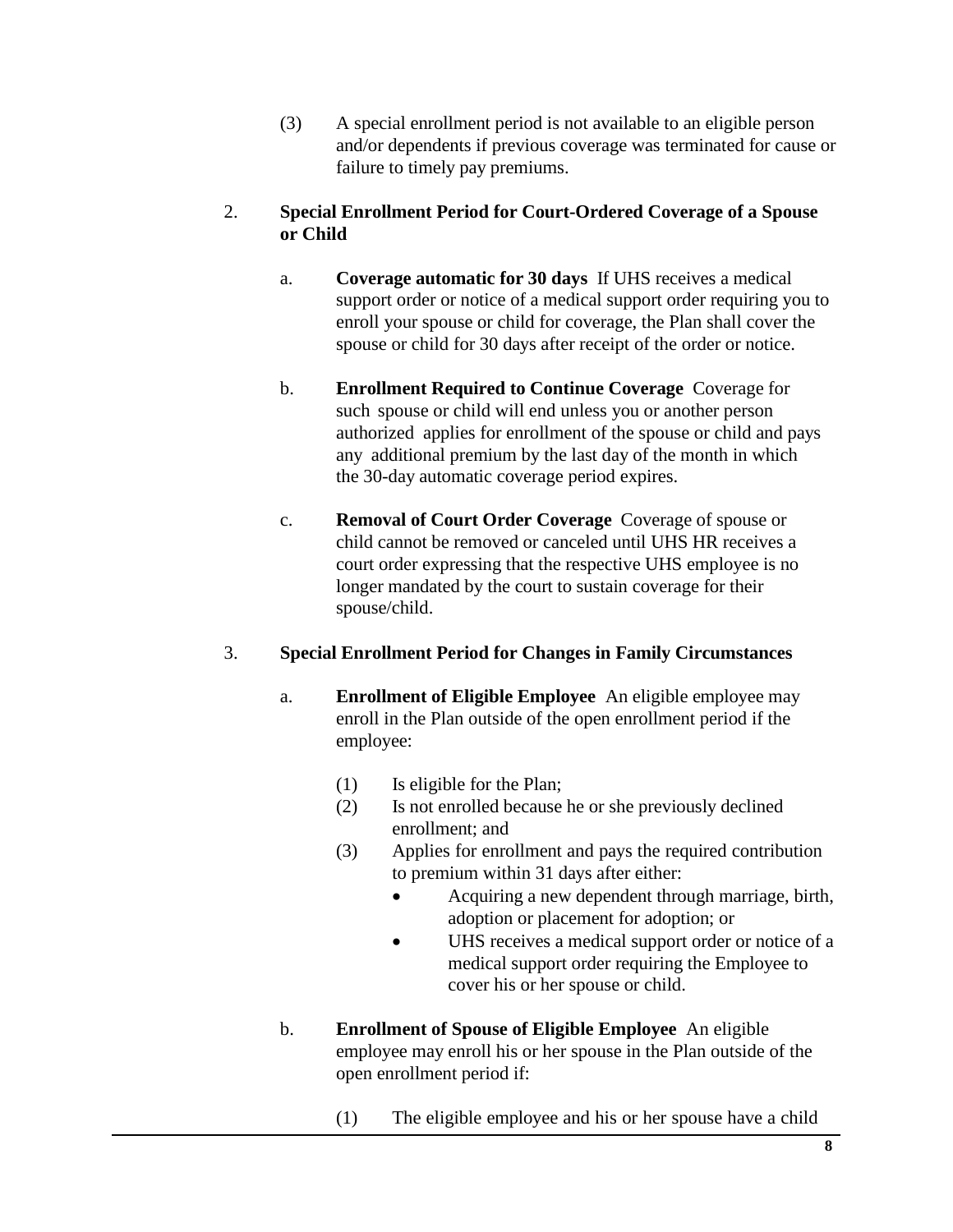who becomes a dependent through birth or adoption; and

(2) The eligible employee applies for enrollment and pays the required contribution for his or her spouse within 31 days after the child is born or adopted.

#### D. NOTICE OF CHANGE IN FAMILY STATUS

It is important that you inform the UHS Human Resources Department promptly when:

- You first acquire a qualified dependent;
- A new qualified dependent becomes eligible; or
- A qualified dependent becomes ineligible.

### E. SPECIAL COVERAGE RULES IN CASE OF AN INPATIENT CONFINEMENT

**Confined as an Inpatient** *If you or your dependent are confined in a hospital or other facility on the date that you or your dependent become enrolled in the Plan,* you must notify the facility and Community First within (2) days or as soon as reasonably possible and authorize Community First to assume responsibility to arrange for the confined persons' health care.

If you fail to notify Community First of the hospitalization or to allow Community First to coordinate your care, the Plan will not be obligated to pay for any expenses related to your hospitalization following the first two (2) days after your coverage begins.

The services are not covered if you or your dependent are covered by another health plan on that date and the other health plan is responsible for the cost of services. The Plan will not cover any service that is not a covered benefit under the Plan. To be covered, you must utilize participating providers and are subject to all the terms and conditions set forth in the Plan.

Community First may transfer you or your dependent to a participating provider and/or a participating hospital if the Medical Director, in consultation with your physician, determines that it is medically safe to do so.

### IV. **HEALTH CARE COVERAGE**

#### A. FOR YOU AND YOUR DEPENDENTS

1. **In General** This coverage provides benefits for many of the services and supplies needed for care and treatment of you or your qualified dependents' illnesses and injuries, or to maintain your or your qualified dependents' good health, as determined by your PCP. Not all services and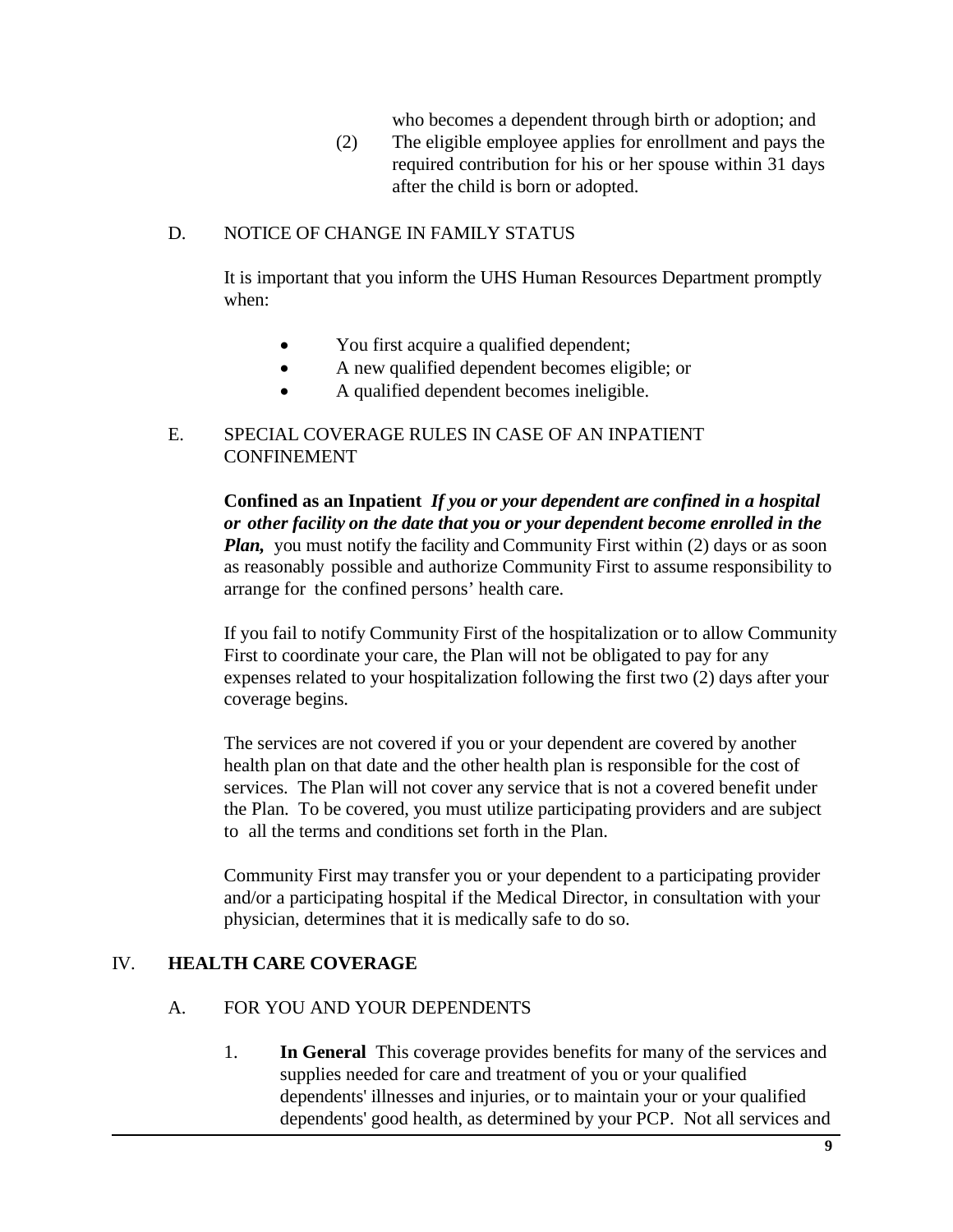supplies are eligible; some are eligible only to a limited extent.

2. **Primary Care Physician (PCP) Selection** Your next choice is to select who will provide the majority of you and your qualified dependents' health care services. Your PCP will be the one you call when you need medical advice, when you are ill and need preventive care such as immunizations. Each covered participant may select his or her own PCP from the participating provider directory. Primary medical care includes the following medical specialties: internal medicine, general, pediatrics and family practice.

Should you have a chronic, disabling, or life-threatening illness, you may apply to Community First's Medical Director to utilize a participating specialty physician as a PCP, provided that (1) the request includes information specified by Community First, including certification of medical need, and is signed by you and participating specialty physician interested in serving as the PCP; (2) the participating specialty physician meets, and agrees to abide by the Community First requirements for PCP; and (3) the participating specialty physician is willing to accept the coordination of all of your health care needs.

If such request is denied, you may appeal the decision through Community First's established Complaint and Appeals process. Should such request be approved, the new designation shall not be retroactive and shall in no way reduce the amount of compensation owed to the original PCP prior to the date of the new designation.

- 3. **OB/GYN Selection** A female participant entitled to coverage shall be permitted direct access without a referral by the female participant's PCP or preauthorization to receive health care services from a participating obstetrician or gynecologist.
- 4. **Changing Your PCP** A strong PCP/participant relationship is critical. However, we also realize that there may be a need for a participant to change his/her PCP. If you must change your PCP, you may do so by calling Community First's Member Services Department. Requests for changes received will take effect on the first day of the following month.

# B. COVERED SERVICES AND SUPPLIES

1. **In General** The Plan will arrange or provide for benefits for the covered services and supplies set forth in this section. You will need a referral from your PCP in order for the Plan to cover most covered services and supplies rendered by other participating providers. Some services, such as hospital confinements, also require Preauthorization by Community First.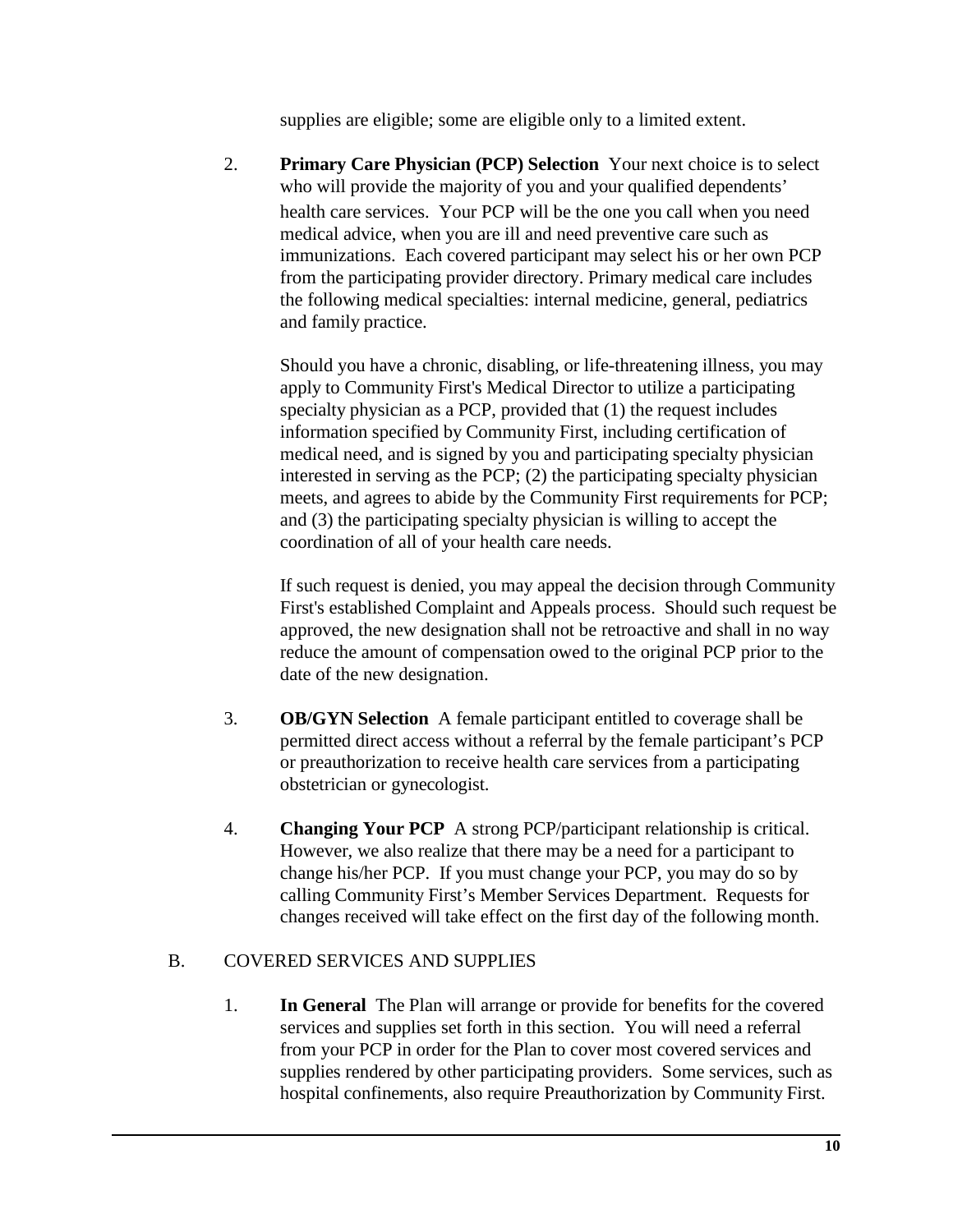However, you will not need a referral or preauthorization for:

- Emergency Care;
- **Female participant to have direct access to health care services of a** participating obstetrician or gynecologist;
- Behavioral Health with participating providers.

All covered services rendered by non-participating providers, except in the case of a medical emergency, require preauthorization by the Community First. Preauthorization is granted on the condition that the participant is eligible for covered services at the time the covered services are received. Preauthorization will be denied if the requested supply or service is not a covered service or supply. If you have any questions about whether a covered service or supply requires preauthorization, contact your PCP or Community First's Member Services Department.

Covered Services are those services and supplies furnished to participants as described in the paragraph below. Some covered services and/or supplies below may require medical review for medical necessity and/or appropriateness prior to preauthorization.

- a. Covered Services: All covered services must be furnished to a participant:
	- (1) by a PCP;
	- (2) by another participating provider and authorized by a PCP or Community First;
	- (3) by a non-participating provider and authorized by Community First;
	- (4) by a participating specialty care physician approved by Community First's Medical Director to perform the services of a PCP pursuant to a request of a participant with a chronic, disabling or life-threatening illness; or
	- (5) by a participating obstetrician or gynecologist or a participating behavioral health provider.

**It is your responsibility to obtain a referral from your PCP to see a specialty care physician. Preauthorization may be required to obtain specific services or supplies from a specialty care physician or prior to undergoing hospitalization, outpatient surgery or diagnostic procedures.**

**Referral** A referral is a recommendation by a participant's PCP or other treating provider for a patient to be evaluated or treated by another physician or provider. This does not apply to OB/GYN or Behavioral Health providers.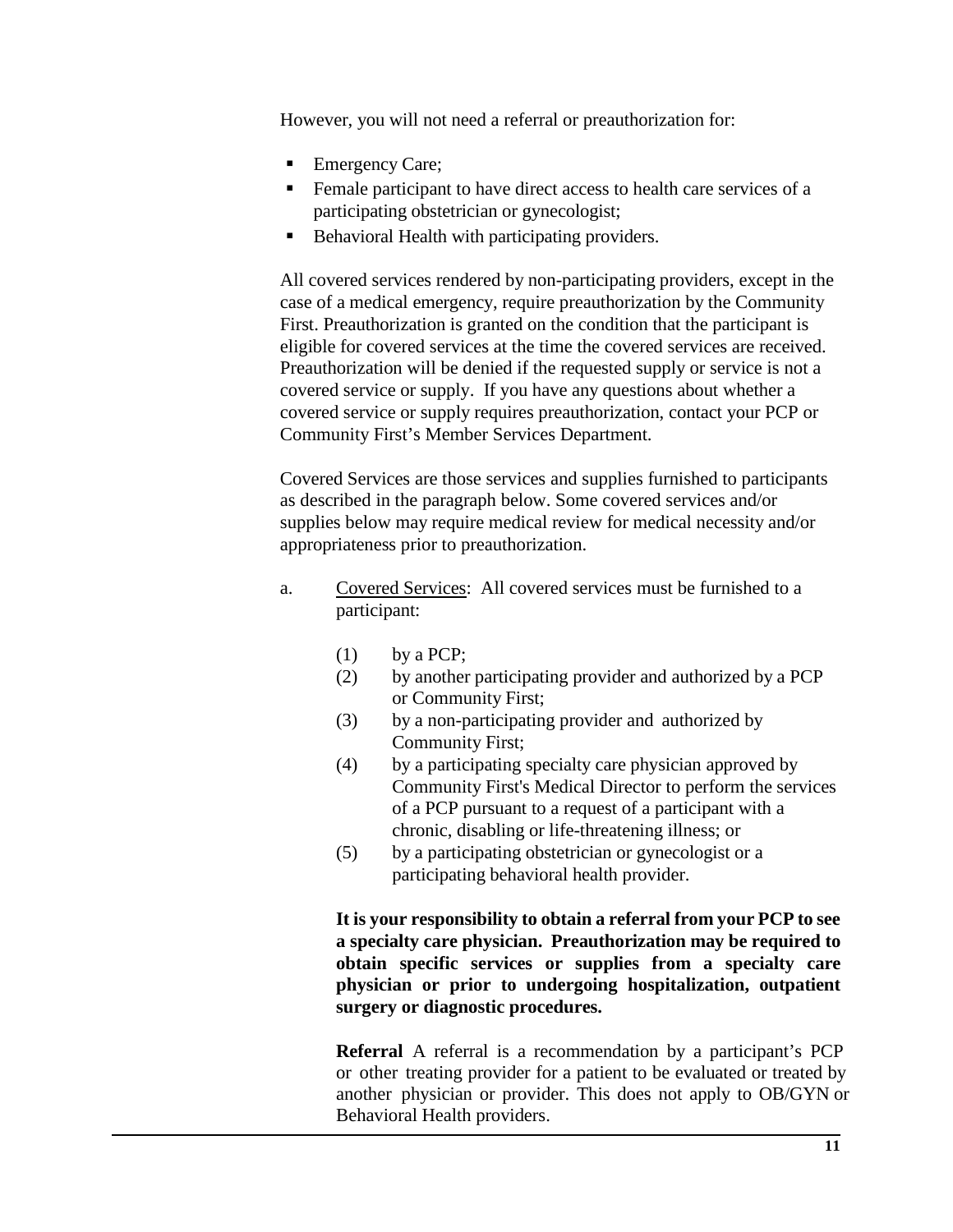**Authorization** Certain services and supplies under this Plan may require authorization by us to determine if they are covered benefits under this Plan. Your physician must obtain an approval for certain services. Benefits are payable only when we determine the care is clinically appropriate to treat your condition. To be eligible to receive full benefits, you must follow the preauthorization process and get Plan approval of your treatment plan.

If medically necessary covered services are not available through a participating provider, Community First will, at the request of a participating provider, and within a reasonable time period, allow referral to a non-participating provider and reimburse the nonparticipating provider at the usual and customary rate or at a negotiated rate. Before such a requested referral can be denied, Community First may have the request reviewed by a specialist of the same or similar specialty as the physician or provider to whom the referral is requested.

- b. After Hours Care: Illnesses and injuries often do not happen during normal office hours. If your call is placed after your PCP's office hours, you will be assisted by an answering service that will notify the physician on call and advise you on how to proceed. Additionally, participants may call NurseLink, Community First's 24-hour nurse advice/triage service. You may reach this service by calling 210-358-3000 or 1-800-434-2347.
- c. Urgent Care: In the event of an urgent situation (illness or injury) that is severe or painful enough to require assessment and/or treatment within 24 hours, you should contact your PCP who will direct you based on the symptoms. You may also visit the University Health System's Express Med Clinic. Additionally, participants may call NurseLink, Community First's 24-hour nurse advice/triage service. You may reach this service by calling 210-358-3000 or 1-800-434-2347.

An urgent care situation is not as serious as an emergency. Urgent care includes services other than those for an emergency that result from an acute injury or illness that is severe or painful enough to lead a person with an average knowledge of medicine and health to believe that the condition, illness or injury is such that failure to get treatment within a reasonable period of time would cause serious deterioration of his or her health.

**Any urgent care provided by a facility other than a University Health System ExpressMed Urgent Care Clinic will be processed**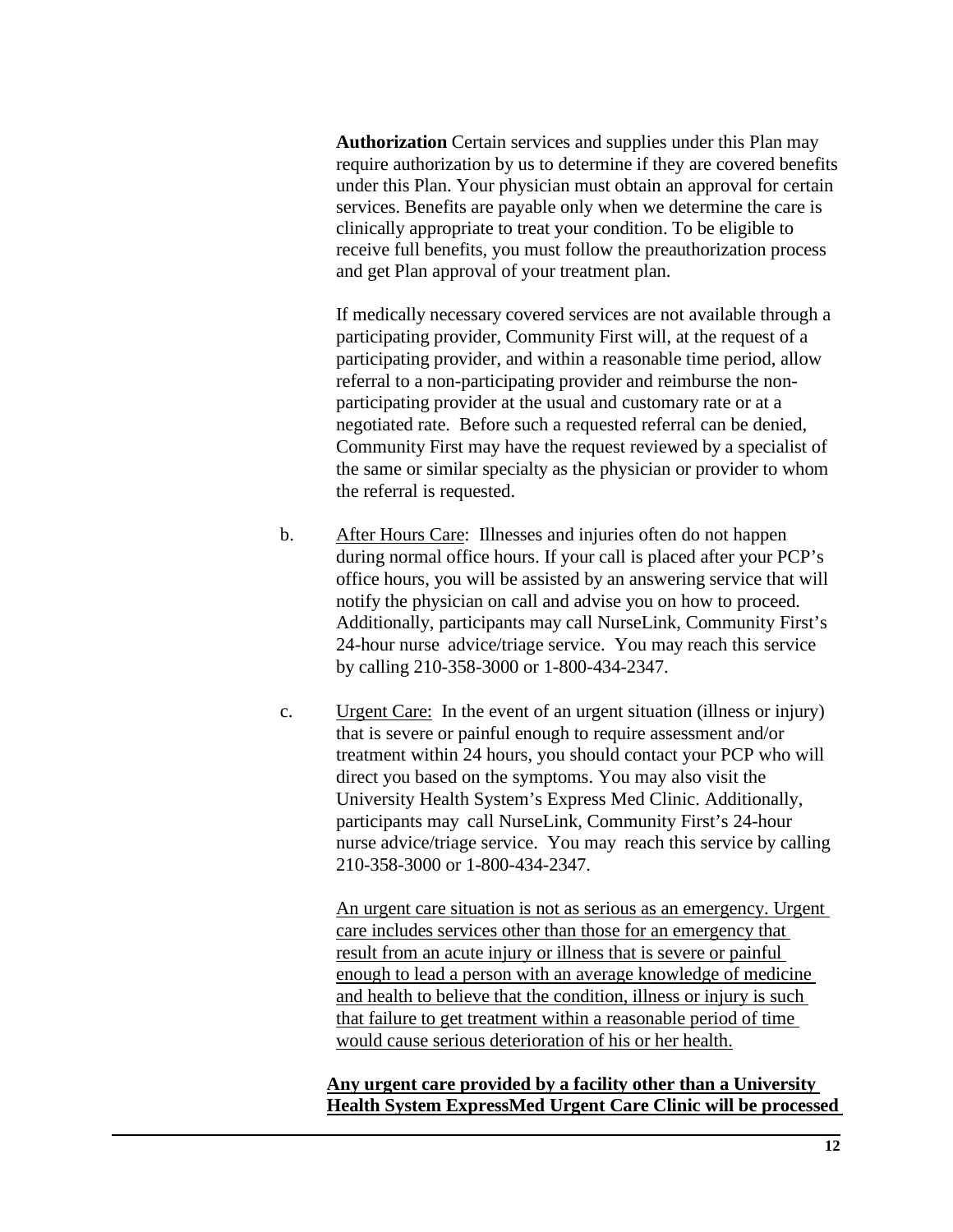### **under the Expanded Network, and corresponding deductible/coinsurance would be applied to these claims. If a provider is not currently contracted with the Expanded Network, you will be responsible for all billed charges.**

d. Medical Emergency: Services for a medical emergency are covered anywhere in the world 24 hours a day. If a medical emergency occurs, you should go to the nearest participating or nonparticipating medical facility. Community First will have preauthorization staff on duty at phones during regular business hours.

> Emergent care includes, but is not limited to, severe pain that would lead a prudent layperson, possessing an average knowledge of medicine and health to believe that his or her condition, sickness, or injury is of such a nature that failure to get immediate medical care could result in:

- Placing his or her health in serious jeopardy;
- Serious impairment to bodily functions;
- Serious dysfunction of any bodily organ or part;
- Serious disfigurement; or
- Serious jeopardy to the health of the fetus in the case of a pregnant woman.

**A University Hospital emergency room visit will be processed as an in-network provider. An emergency room visit provided by a facility under the First Health Network (Expanded Network) will be processed at a 30% coinsurance after annual deductible is met. Hospitals outside of the First Health Network (Expanded Network) and outside of Texas, will be processed as an out of network provider and will be reimbursed at the reasonable and customary rate according to the emergency diagnosis submitted on the claim.**

For Necessary emergency care services **within the country**, a non-participating provider will usually submit claim and the member will pay any applicable copays to provider at time of service. A non-participating provider will receive Usual and Customary from Community First Health Plans as payment.

For Necessary emergency care services **out of the country**, members will be required to pay out of pocket for cost of services rendered and submit a claim or receipts for services paid. Community First Health Plans will review and reimburse the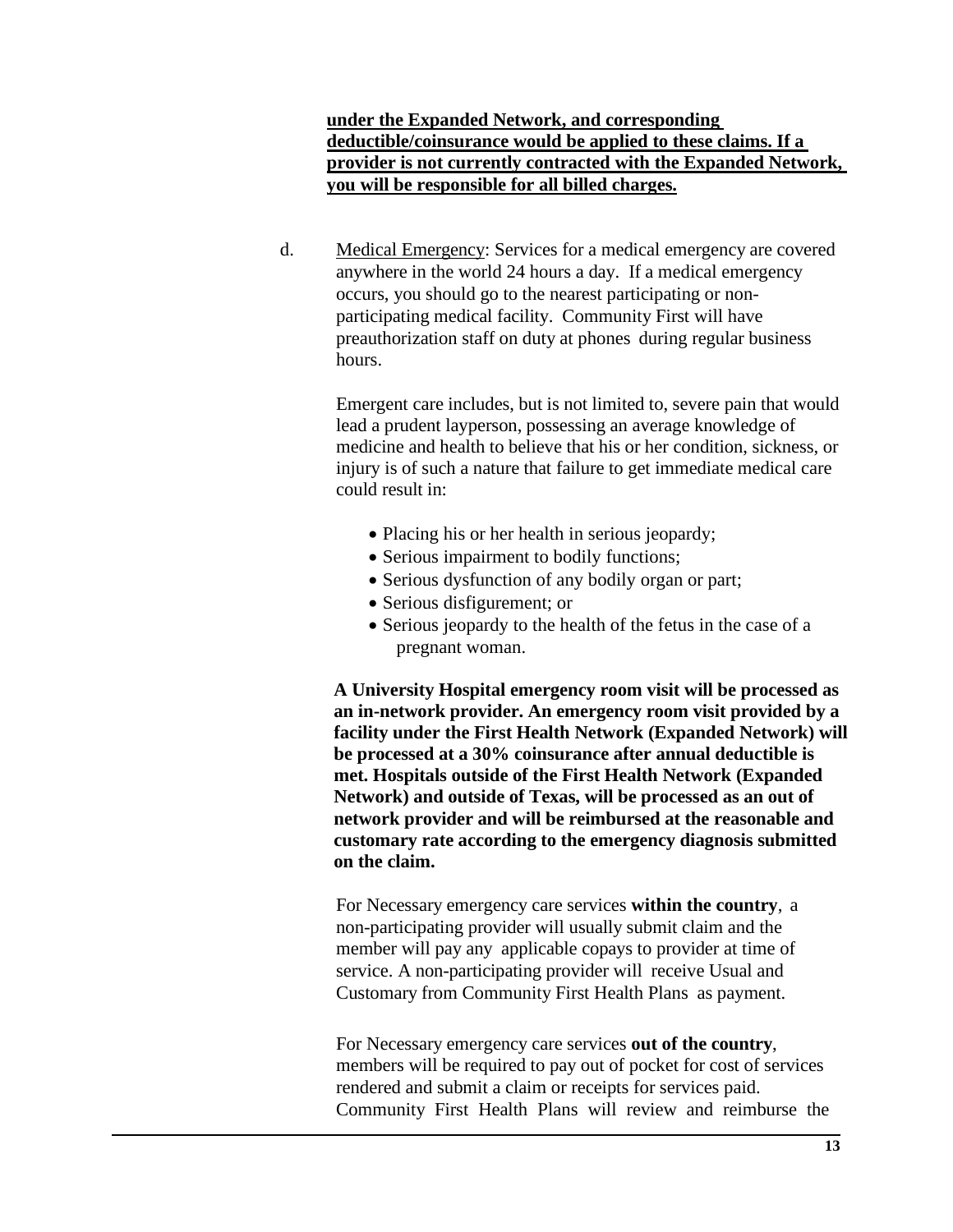member at the Usual and Customary Rate. The member may not be reimbursed in full. Claims will be paid at the current rate of exchange.

Necessary emergency care services will be provided to participants, including the treatment and stabilization of a medical emergency, and any medical screening examination or other evaluation required by state or federal law necessary to determine if a medical emergency exists.

If it is determined that a medical emergency does exist, the Plan will pay for medically necessary emergency care services required to evaluate and stabilize the medical condition performed by participating or non-participating providers. Non-participating providers will be reimbursed at negotiated or usual and customary rates for the services performed. Community First will approve or deny coverage of post-stabilization care, as requested by a treating provider, within the timeframe appropriate to the circumstances, but in no case to exceed one hour.

If you have received emergency care and the provider who treated you indicates that you will need follow-up care to complete the treatment, the follow-up care must be rendered by the participant's PCP or the appropriate specialist, not by the provider who treated you for the medical emergency. The participant, or someone acting on the participant's behalf, should contact the participant's PCP or the appropriate specialist within 24 hours, or as soon as reasonably possible, so that he or she may arrange for follow-up care.

Participants should not use the emergency room or urgent care facility for routine or non-emergent services. If you choose to use the emergency room or urgent care facilities for routine or nonemergent services, then you will be responsible for all billed charges relating to the services. You can use Community First's Complaint and Appeals Process to resolve a dispute regarding emergency care.

If you have any questions regarding whether a situation constitutes a medical emergency, please contact your PCP. Additionally, participants may call Community First's 24-hour nurse advice/triage service, NurseLink. You can reach this service by calling 210-358- 3000 or 1-800-434-2347.

### **2. Participant's Authorization and Financial Responsibility**

a. Authorization: Participants hereby authorize licensed physician,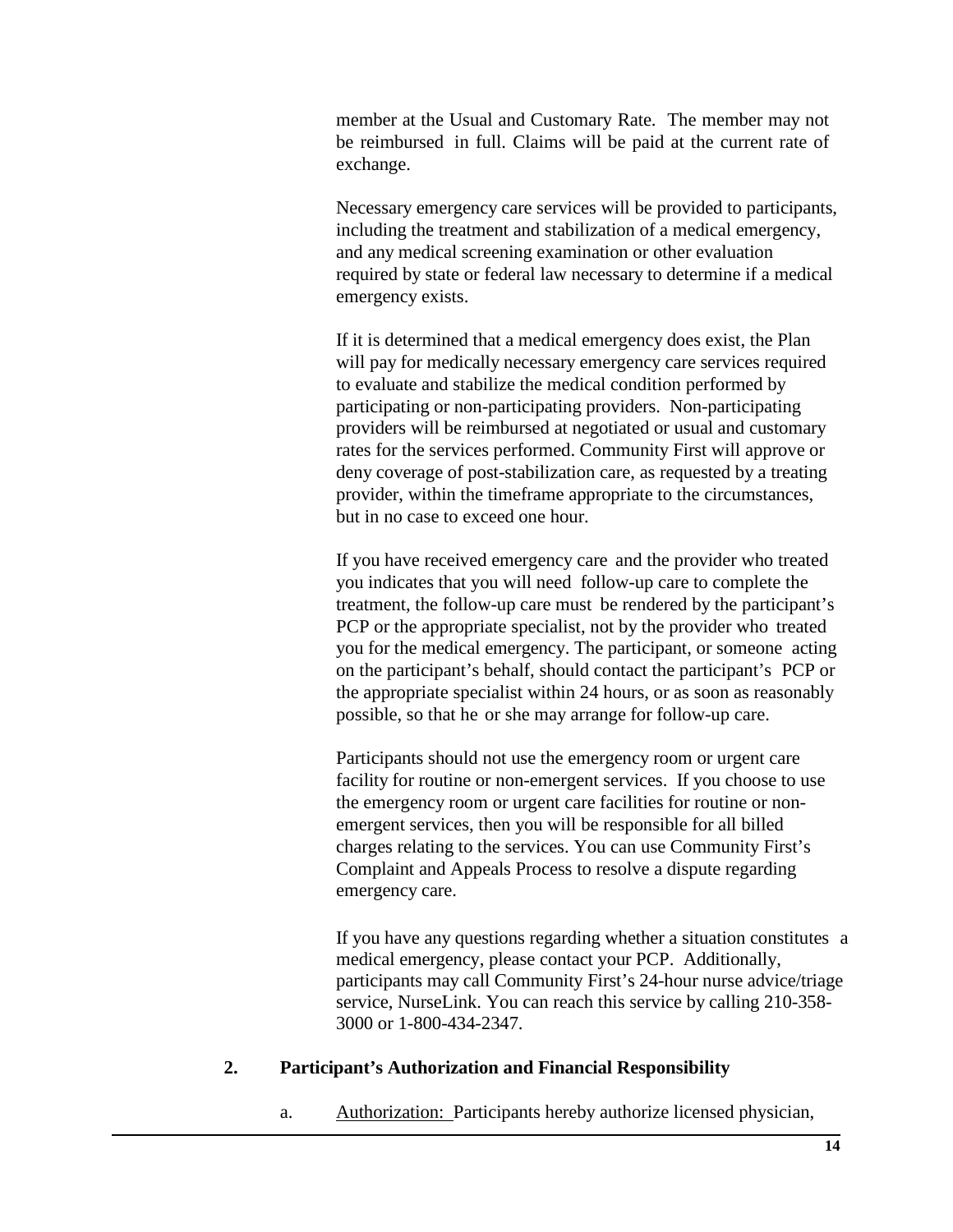hospital, pharmacy, clinic, health care facility, insurance company, employer, or organization to release to University Health System or its agents any information regarding the participant or any enrolled dependents' medical history, treatment, and/or disability that is reasonably necessary for the purpose of utilization review, coordination of benefits, or payment of a claim.

The authorization shall cease to be effective at such time when participants' coverage under the Plan terminates. In the event that participant or dependents have any outstanding claims at time of termination, the authorization will continue to apply until all the claims have been settled. Participant understands that UHS will automatically deduct from participants' wages the amount of any co-pays the participant or any dependents incur as a result of receiving medical services or supplies from UHS under any UHSsponsored health plan. See Section X. Health Insurance Portability and Accountability Act (HIPAA).

b. Accessing Authorized Covered Services: When accessing authorized covered services from a participating provider, you will only owe a copayment to that provider. It is the participant's responsibility to ensure that the providers from whom you receive services are contracted with Community First. A preauthorization will be required prior to services being rendered outside of the UFCP network should a specific service or specialty not be available within the UFCP network.

> All services received from a non-participating provider require preauthorization except for emergency care. All out-of-network services require a preauthorization. You will be liable for all charges if services are not preauthorized. If you receive preauthorized services from a non-participating provider, and that provider has not agreed to a negotiated rate from Community First, then Community First may pay the usual and customary charge for the services provided, and you may be responsible for the difference between the amount paid by Community First and the amount of the full charge billed by the non-participating provider.

> If you pay up front and seek reimbursement for the preauthorized services you received from a non-participating provider, you will be reimbursed the usual and customary charge or negotiated rate less the copayment.

c. Accessing UFCP Expanded Network: If member chooses to utilize the First Health Expanded benefit, the member will be subject to the expanded network out-of-pocket costs such as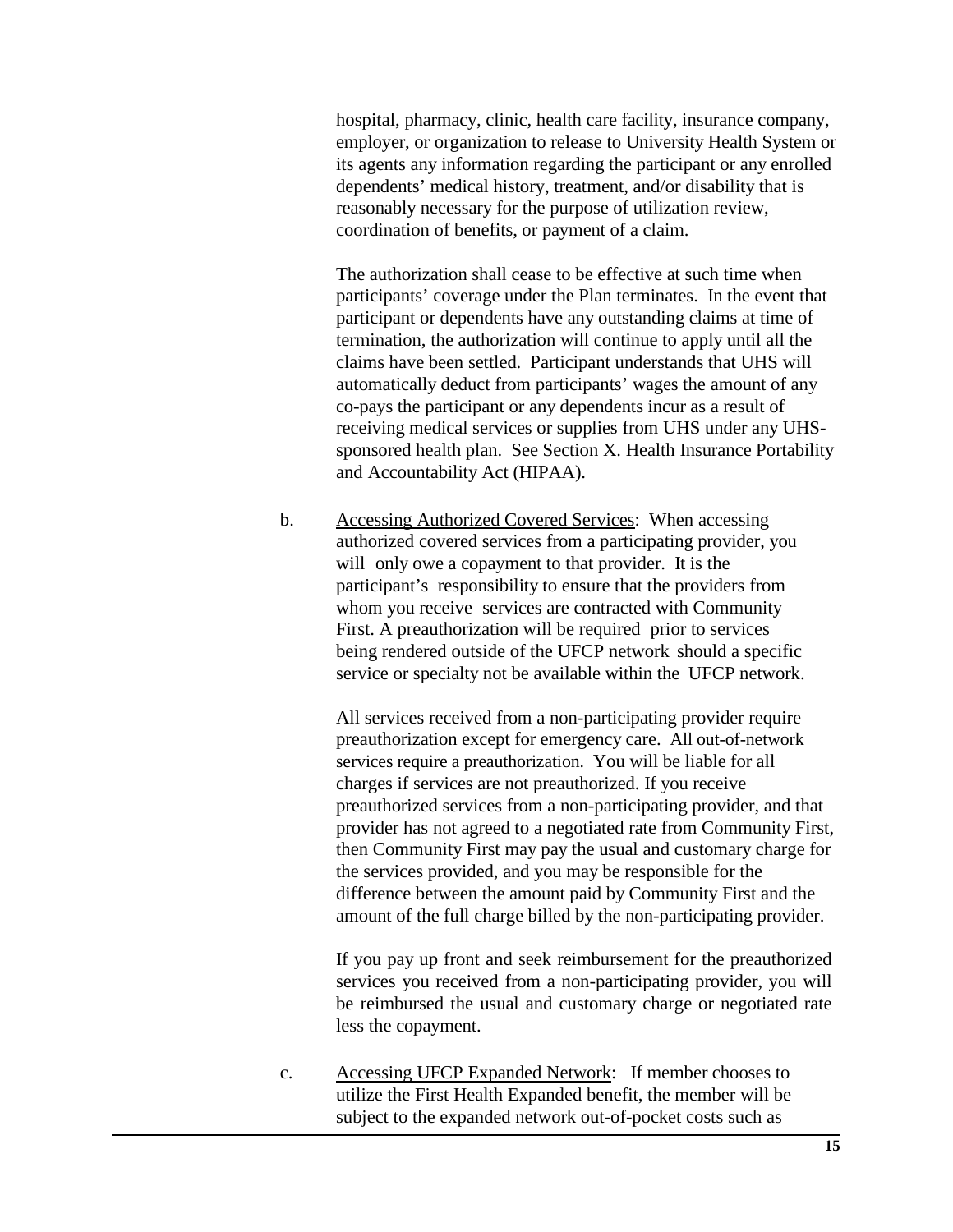deductible and coinsurance.

d. Contract Status of Providers: You should ask about the contract status of the providers from whom you receive treatment, especially when you are referred by your PCP to a specialty care physician and when you receive services at a participating hospital as some facility based physicians or other health care practitioners such as anesthesiologist, pathologist, neonatologist, emergency room physicians and radiologist may not be included in Community First's network and may balance bill you for amounts not paid by Community First. Diagnostic and lab fees are covered only if testing is performed at UHS facilities. If you receive services from a non-participating provider, and that provider has not agreed to a negotiated rate from Community First, then Community First may pay the usual and customary charge for the services provided. The non-participating providers will be reimbursed usual and customary charges even if the services are rendered at a participating facility. Member will be responsible for any remaining balances.

### **If you receive a bill from any participating provider asking you to pay for something other than a copayment, please notify Community First's Member Services Department immediately.**

- e. Premiums: Participants may pay a premium for Plan coverage. The premium amount and payment arrangements are made through UHS. UHS will determine the fixed price per participant and will determine how much of that cost to pass along to you.
- f. Copayments**:** In addition to any payroll deduction UHS may impose, you will be responsible for appropriate copayments. The copayments that apply to certain covered services and are described in the Schedule of Copayments attached to and made a part of this Plan. Participating providers will look only to the Plan and not to you for payment of covered services, except for payment of applicable copayments.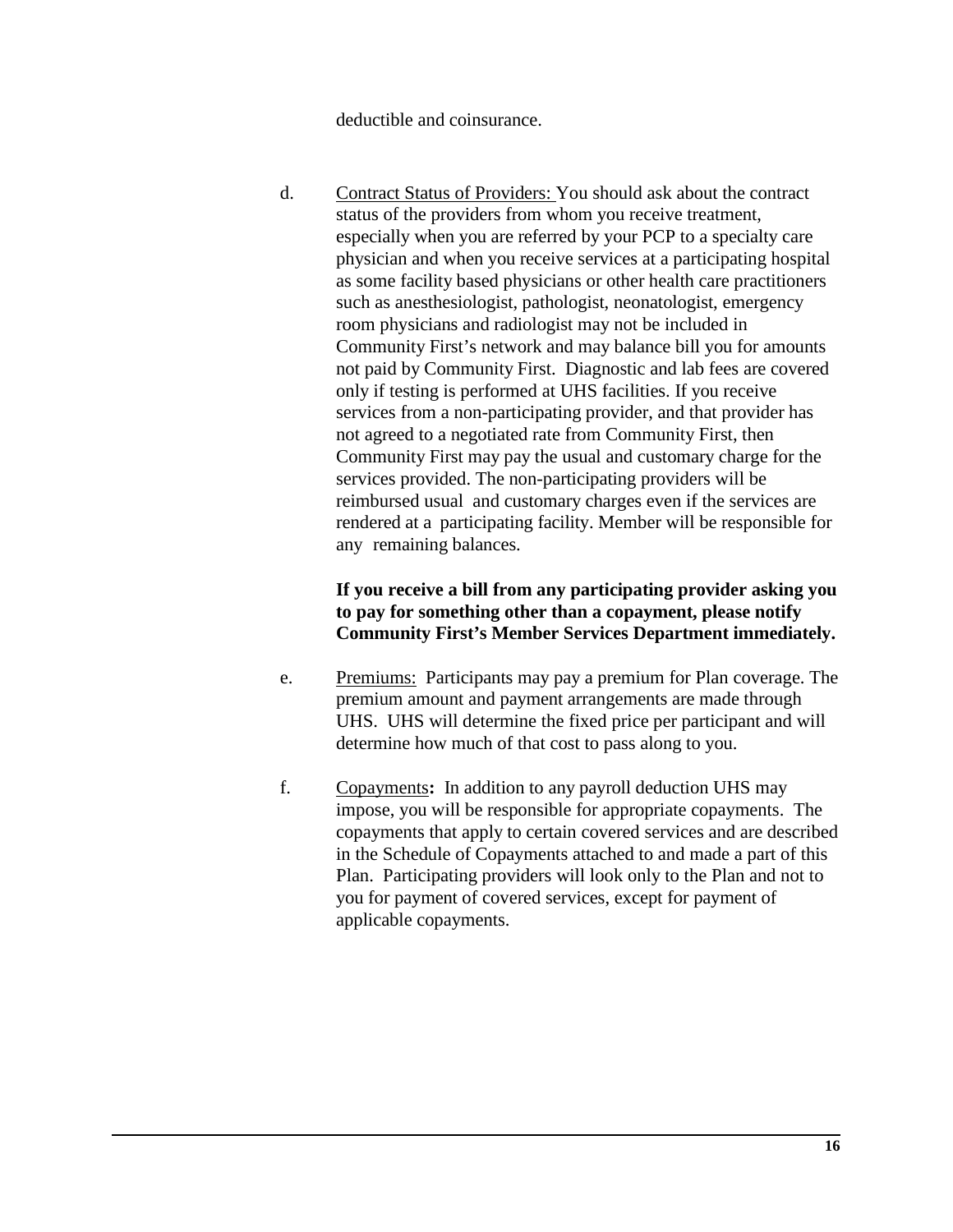- g. Services or Supplies that are Not Covered under this Plan**:** If you receive health care services or supplies that are not covered services and supplies, you will be financially responsible for the entire cost of service.
- h. Unauthorized Services**:** You will be held financially responsible for the entire cost of services if you:
	- Obtain health care services, in circumstances other than a medical emergency, from a non-participating provider without preauthorization;
	- Obtain services from a participating provider who is not your PCP without a referral from your PCP, except for the following services, which do not require a referral or preauthorization:
		- o Accessing care from a participating provider who is an obstetrician or gynecologist;
		- o Accessing care from a participating Behavioral health provider;
		- o Emergency care.
- 3. **Covered Services**: The covered services are those that are in the list below. Section C ("Limitations") describes any modification of these covered services for certain illnesses. A service or supply is not a covered service or supply if excluded. It is excluded to the extent it falls outside any limits described in Section C ("Limitations") or is described in Section D ("Exclusions"). Some covered services and/or supplies below may require medical review for medical necessity and/or appropriateness prior to preauthorization.

**Acquired Brain Injury** Cognitive rehabilitation therapy, cognitive communication therapy neurocognitive therapy and rehabilitation, neurobehavioral, neurophysiological, neuropsychological, and psychophysiological testing and treatment, neurofeedback therapy, and remediation. Post-acute transition services, community reintegration services, including outpatient day treatment services, or other post-acute treatment services. Medically necessary treatment and services can be obtained at a hospital including an acute or post-acute rehabilitation hospital or an assisted living facility regulated under Chapter 247, Health and Safety Code.

Also covered is reasonable expenses related to periodic reevaluation of the care provided to a participant who has incurred an acquired brain injury, has been unresponsive to treatment and becomes responsive to treatment at a later date.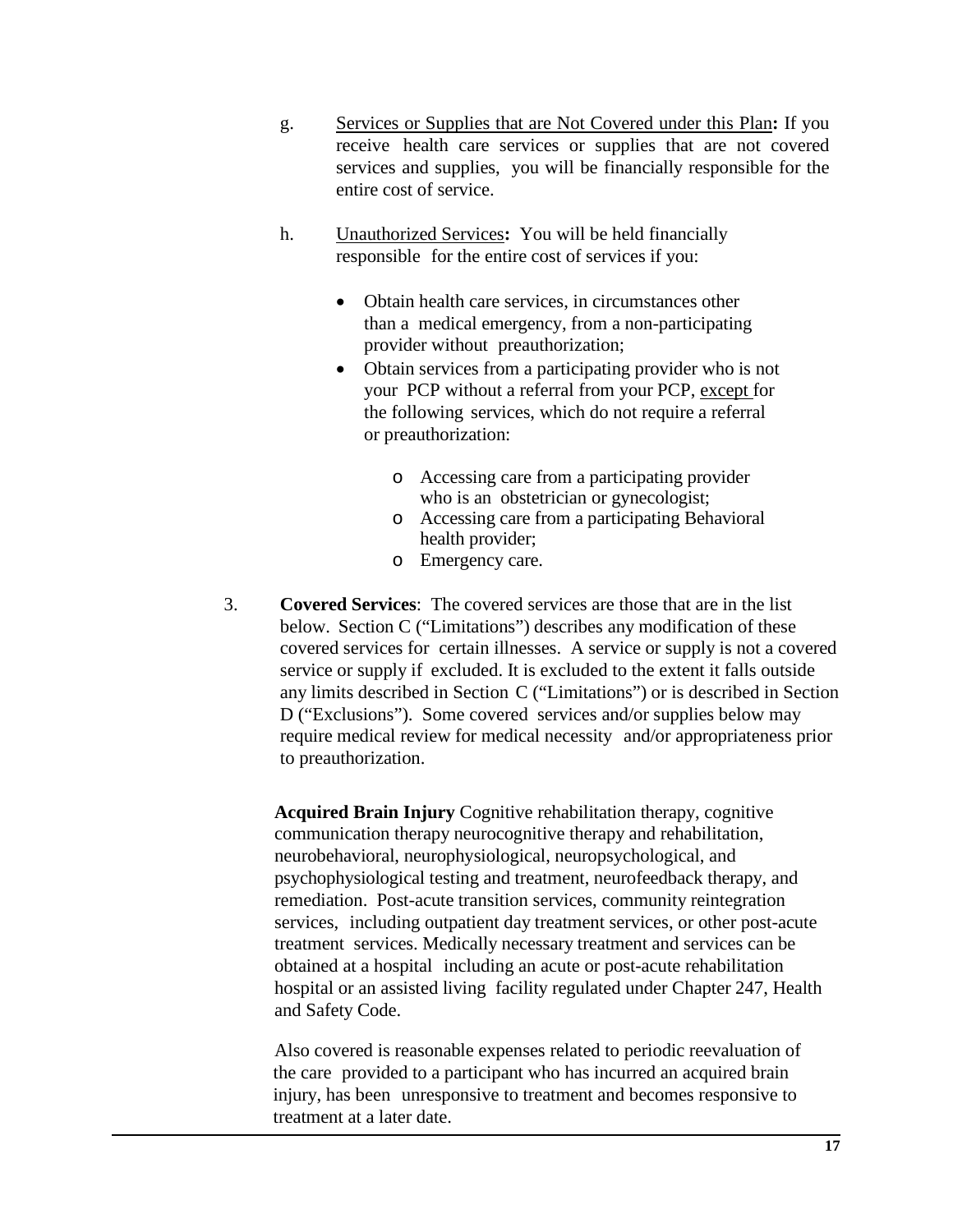**Alcohol/Chemical Dependency** Medically necessary care and treatment of alcohol/chemical dependency will be covered the same as any other physical illness. See Schedule of Benefits and Copayments.

**Allergy and Treatment** Medically necessary allergy testing including food allergy to evaluate and determine the cause of allergy and appropriate allergy treatments including injections and serum. See Schedule of Benefits and Copayments.

**Ambulance Services** Emergency ground or air ambulance transportation when medically necessary. Community First will pay up to \$500 of the usual and customary charge for the services provided, and you will be responsible for the difference between the amount paid by Community First and the amount of the full charge billed by the non-participating provider. Please be advised that currently, there are no contracted ambulance service providers. See Exclusions.

**Amino Acid-Based Elemental Formula** is covered if medically necessary for the treatment of the following:

- (1) Milk or soy protein allergies/intolerance
- (2) Multiple food protein intolerance
- (3) Food protein allergy induced: Eosinophilic esophagitis and gastroesophageal reflux disease

(4) Other medical conditions requiring an amino acid-based diet, such as: Short bowel syndrome and transition from parenteral to enteral nutrition

**Alzheimer's Disease** Demonstrable proof of organic disease or other proof is required before Community First Health Plans will authorize payment of benefits for Alzheimer's disease. That proof requirement is satisfied by a clinical diagnosis of Alzheimer's disease made by a physician licensed in this state, including a history and physical, neurological, and psychological or psychiatric evaluations, and laboratory studies.

**Anesthetics** and their administration.

**Asthma** Treatment, care and supplies related to asthma, as provided or prescribed by a participating physician or other qualified participating provider.

**Autism Spectrum Disorder** The Plan will cover medically necessary services that are generally recognized services when prescribed by the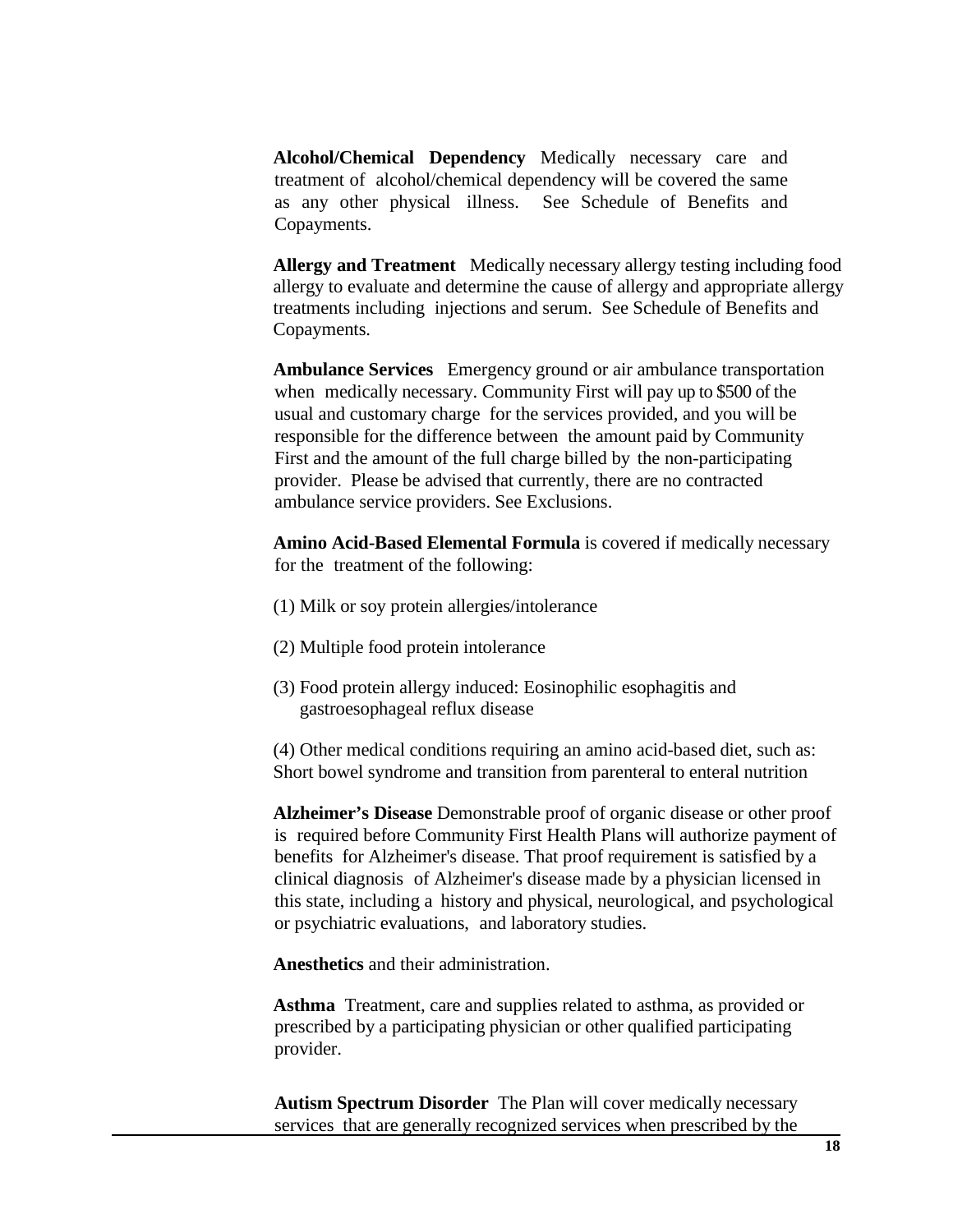participants PCP. Services are limited as outlined on the Schedule of Benefits. Generally recognized services may include:

- 1. screening between ages 18 and 24 months;
- 2. evaluation and assessment services;
- 3. applied behavior analysis;\*\*
- 4. behavior training and behavior management;
- 5. speech therapy;
- 6. occupational therapy;
- 7. physical therapy; or
- 8. medications or nutritional supplements used to address symptoms of autism spectrum disorder.

An individual providing treatment prescribed must be a health care practitioner who is licensed, certified, or registered by an appropriate agency of this state; whose professional credential is recognized and accepted by an appropriate agency of the United States; or who is certified as a provider under the military health system. See Exclusions and Schedule of Benefits for limitations on speech, occupational and physical therapies.

#### **\*\*Applied Behavioral Analysis**

Covered diagnoses include Autism, developmental brain disorders known as Pervasive Developmental Disorders (PDD). Other covered Pervasive Developmental Disorders not otherwise specified (PDD-NOS) are Asperger Syndrome, Rett Syndrome and Childhood Disintegrative Disorder.

- Autistic Disorder
- Atypical Autism
- Childhood Disintegrative Disorder
- Asperger's Disorder
- Rett's Disorder

The member may obtain services through a participating provider via outpatient services or through their Home Health benefit. Both benefits will have an applicable copay and no visit limitation with an ABA diagnosis. \*\*Home Health visits cannot be combined with outpatient therapies benefit.

**Behavioral Health Services** The Services The following behavioral health services will be covered as any other illness.

(1) *Inpatient Behavioral Health/Alternative Treatment*. The Plan will cover the following inpatient/alternative behavioral health treatment.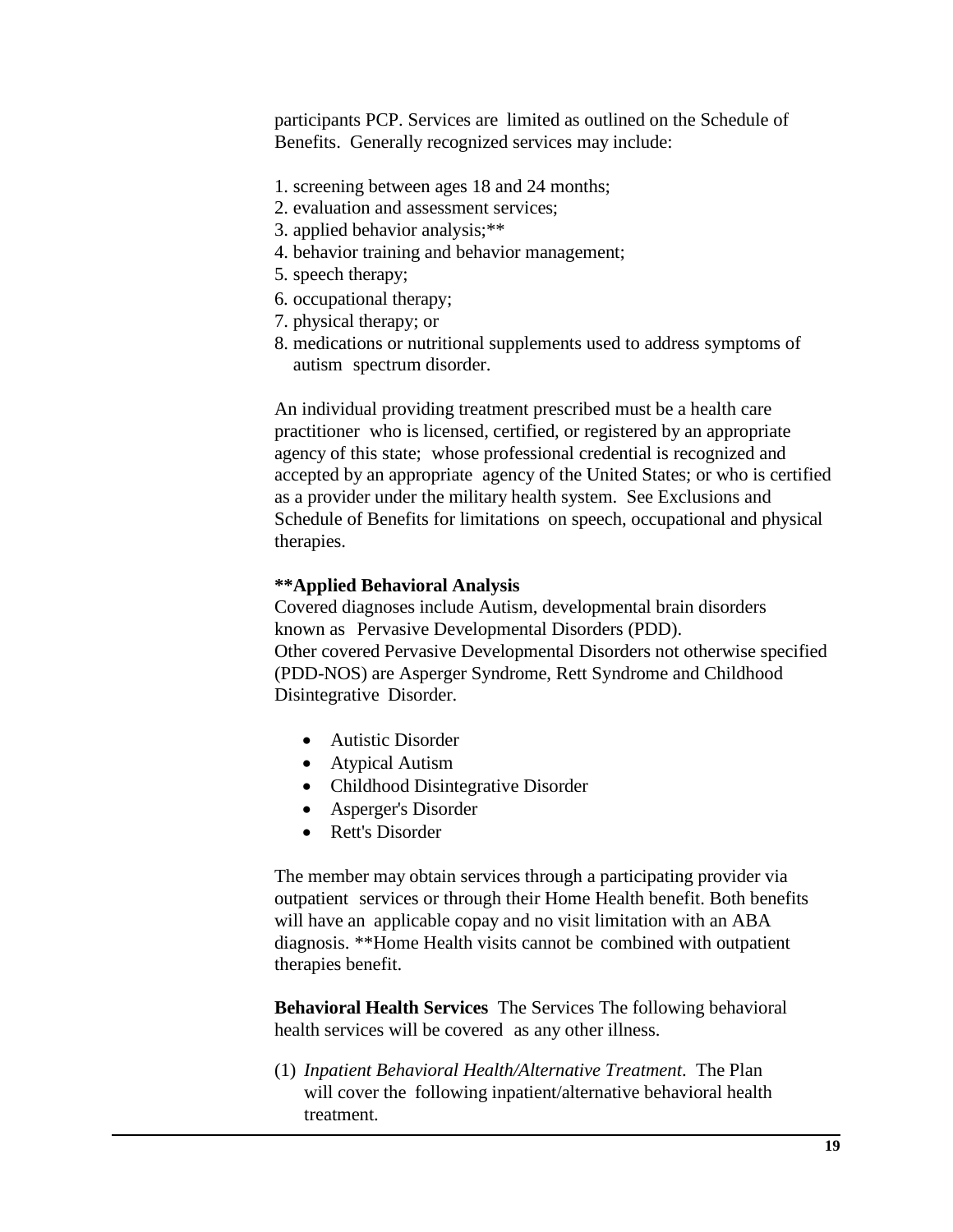- (a) Treatment of behavioral or emotional illness or disorder for a person when confined in a hospital.
- (b) Treatment under the direction and continued medical supervision of a doctor of medicine or doctor of osteopathy in a psychiatric day treatment facility that provides organizational structure and individualized treatment plans separate from an inpatient program.
- (c) Treatment at a residential treatment center for children and adolescents or a crisis stabilization unit for behavioral or emotional illness which would otherwise necessitate confinement in a hospital.

Conditions for coverage include the following.

- (i) Treatment in a psychiatric day treatment facility must be obtained under the direction and supervision of a participating physician;
- (ii) Providers of services in a residential treatment center for children and adolescents and a crisis stabilization unit must be licensed or operated by the appropriate state agency or board;
- (iii) Treatment rendered in a psychiatric day treatment facility must be delivered not more than eight hours in any 24-hour period, the attending physician must certify that the treatment is in lieu of hospitalization, and the facility must be accredited by the program of psychiatric facilities, or its successor, of the Joint Commission on Accreditation of Healthcare Organizations;
- (iv) Treatment in a psychiatric day treatment facility, residential treatment center for children and adolescents, or crisis stabilization unit must be based on an individual treatment plan;
- (v) Acute inpatient and outpatient covered services and supplies for the treatment of behavioral illness.
- (2) *Outpatient Behavioral Health* Outpatient visits for crisis intervention and evaluation as may be necessary and appropriate for short-term evaluative behavioral health services, or short-term treatment.

Coverage under this subsection does not include coverage of addiction to a controlled substance or illicit drugs that is used in violation of the law, or behavioral illness resulting from the use of a controlled substance or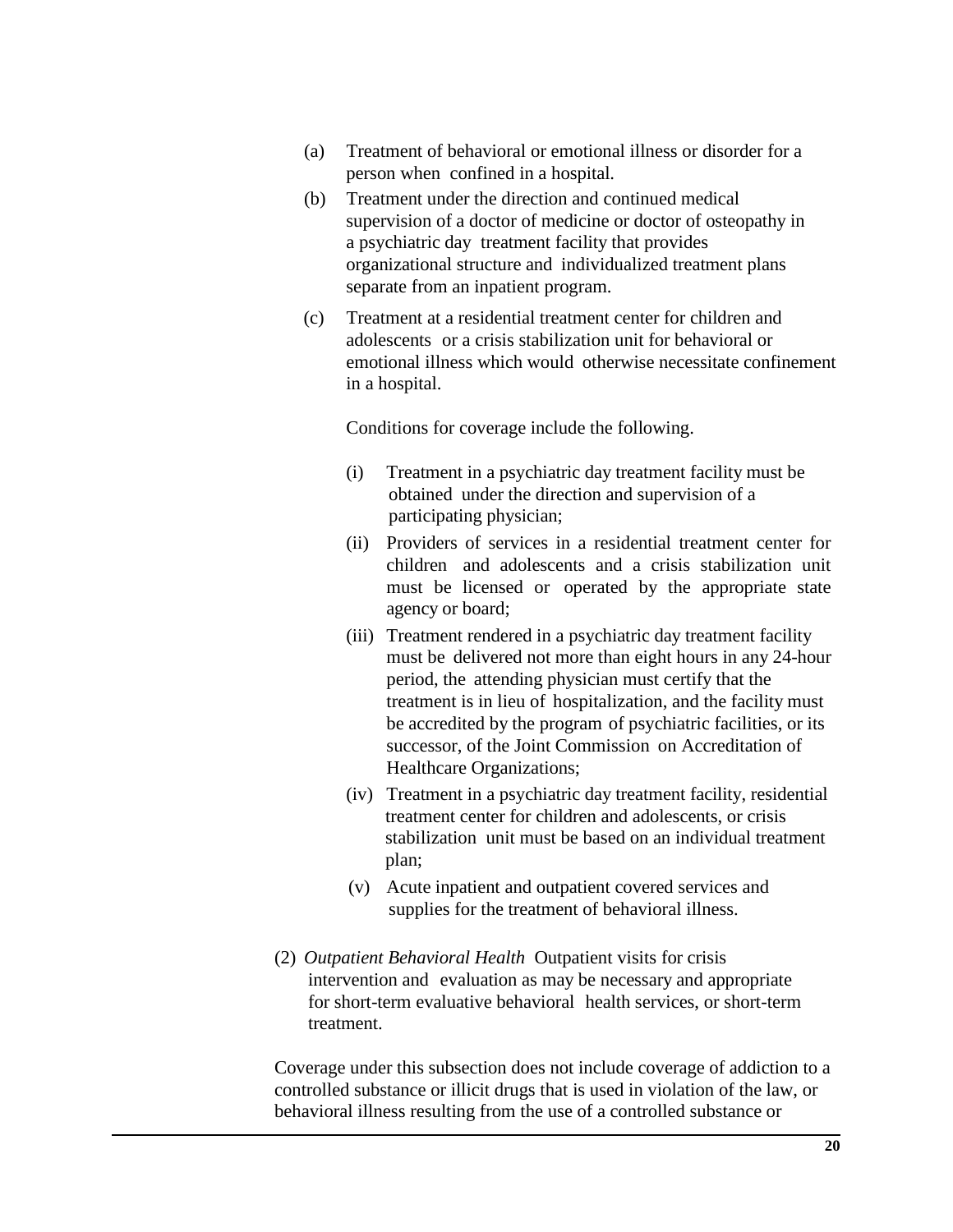marijuana in violation of the law.

**Biofeedback Therapy** Biofeedback therapy is covered when it is reasonable and medically necessary for the individual for muscle reeducation of specific muscle groups or for treating pathological muscle abnormalities of spasticity, incapacitating muscle spasm, or weakness, conventional treatments (heat, cold, massage, exercise, and support) have not been successful.

**Blood and Blood Derivatives** Including administration, when prescribed by a participating provider and determined to be medically necessary.

**Breast Cancer Treatment** Diagnosis and treatment including coverage for inpatient care for a participant for a minimum of:

- (1) 48 hours following a mastectomy; and
- (2) 24 hours following a lymph node dissection for the treatment of breast cancer;

unless the participant and the attending physician determine that a shorter period of inpatient care is appropriate.

**Breast Pump** A manual or non-hospital grade electric breast pump may be considered for purchase only. The purchase of a breast pump is limited to one per year per birth through the member's DME benefit. A hospital grade pump may be considered for purchase with the appropriate documentation supporting medical necessity as an authorization will be required. Supplies necessary for the use of a breast pump, such as tubing, an adapter, and breast shields are covered as needed.

**Bone-Anchored Hearing Aids** Considered a Prosthetic. Unilateral or bilateral fully or partially implantable bone-conduction (bone-anchored) hearing aid(s) may be considered medically necessary as an alternative to an air-conduction hearing aid in **patients 5 years of age and older** with a conductive or mixed hearing loss who also meet at least one of the following medical criteria:

- Congenital or surgically induced malformations of the external ear canal or middle ear (such as aural atresia)
- Hearing loss secondary to otosclerosis in persons who cannot undergo stapedectomy
- Severe chronic external otitis or otitis media
- Tumors of the external ear canal and/or tympanic cavity, and;
- Meet the following audiologic criteria: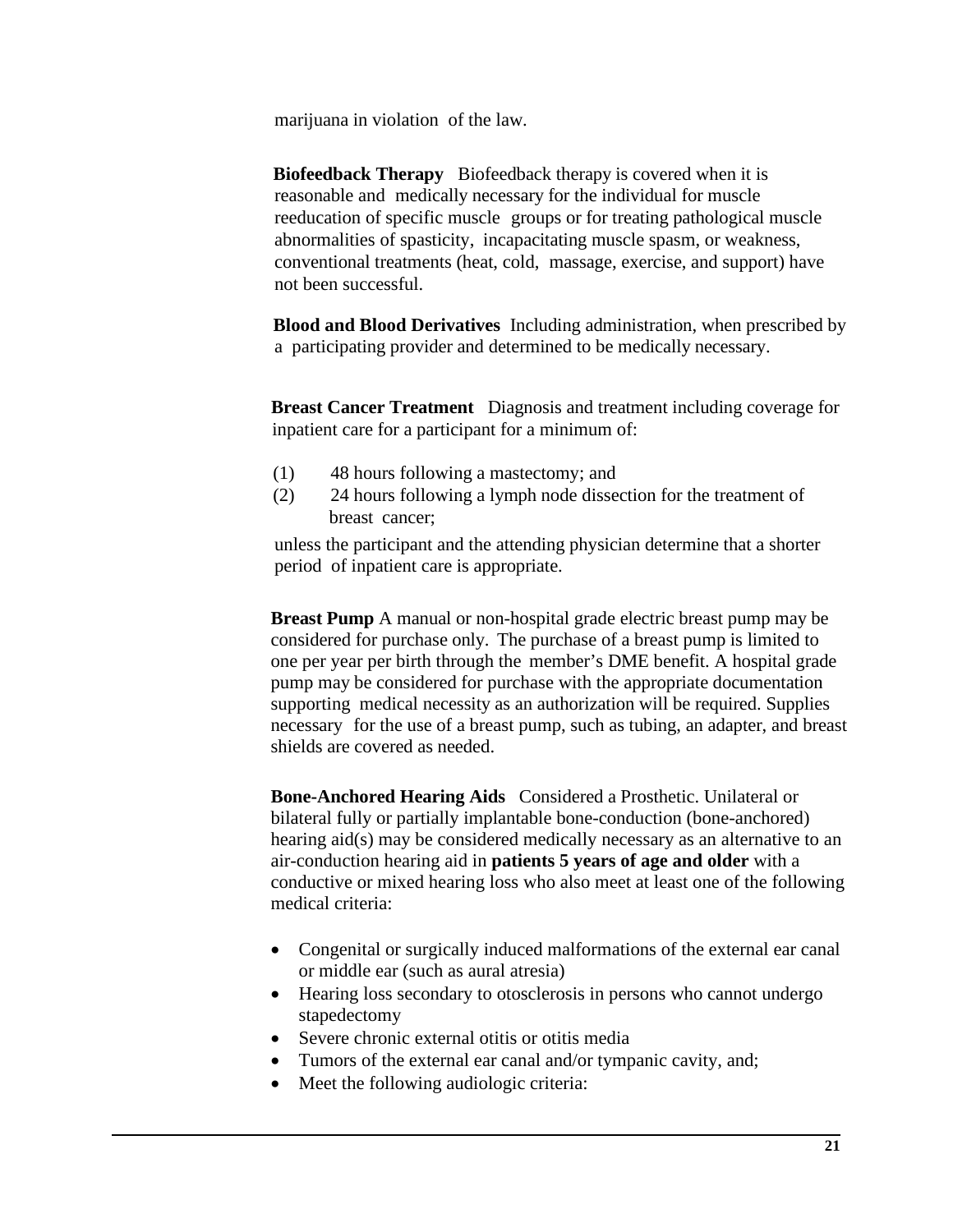o A pure tone average bone-conduction threshold measured at 0.5, 1, 2, and 3 kHz of better than or equal to 45 dB (OBC and BP100 devices), 55 dB (Intenso device) or 65 dB (Cordele II device).

The BAHA Soft Band is medically indicated for **children less than 5 years of age with the same medical conditions.**

#### **Cancer Care, Chemotherapy, and Radiation Therapy Treatment**

Therapy Treatment by x-ray, radium or any other radioactive substance, or by chemotherapy. Prescribed orally administered anticancer medication that is used to kill or slow the growth of cancerous cells on a basis no less favorable than intravenously administered or injected cancer medications. **Please see Limitations and/or Exclusions for Immunotherapy Treatment.**

**Dental Treatment & Dental Services that Must Be Performed in a Hospital Setting** The Plan will cover certain services provided to a participant who is unable to undergo dental treatment in an office setting or under local anesthesia due to a documented physical, behavioral, or medical reason as determined by the participant's PCP and the dentist. These services include the hospital or facility, and/or anesthesia charges only. Authorization will be required if services are provided outside of University Health System, which includes The MARC OP Surgery Center only.

**Injury to Sound Natural Teeth**Restoration and correction of damage caused by external violent accidental injury to healthy, natural teeth occurring while covered under this Plan *and* provided within 24 months of the date of the accident.

**Developmental Delays** Services must be provided by an early intervention agency. Evaluations and therapies require a referral by a PCP. Children Pre-K and up are expected to receive their primary speech services in the school system.

Rehabilitative and habilitative therapies include:

- Occupational therapy evaluations and services;
- Physical therapy evaluations and services;
- Speech therapy evaluations and services; and
- Dietary or nutritional evaluations.

**Diabetes Care** Covered services and supplies include diabetes treatment, equipment, supplies, medications and self-management training, prescribed or provided by a participating physician or other participating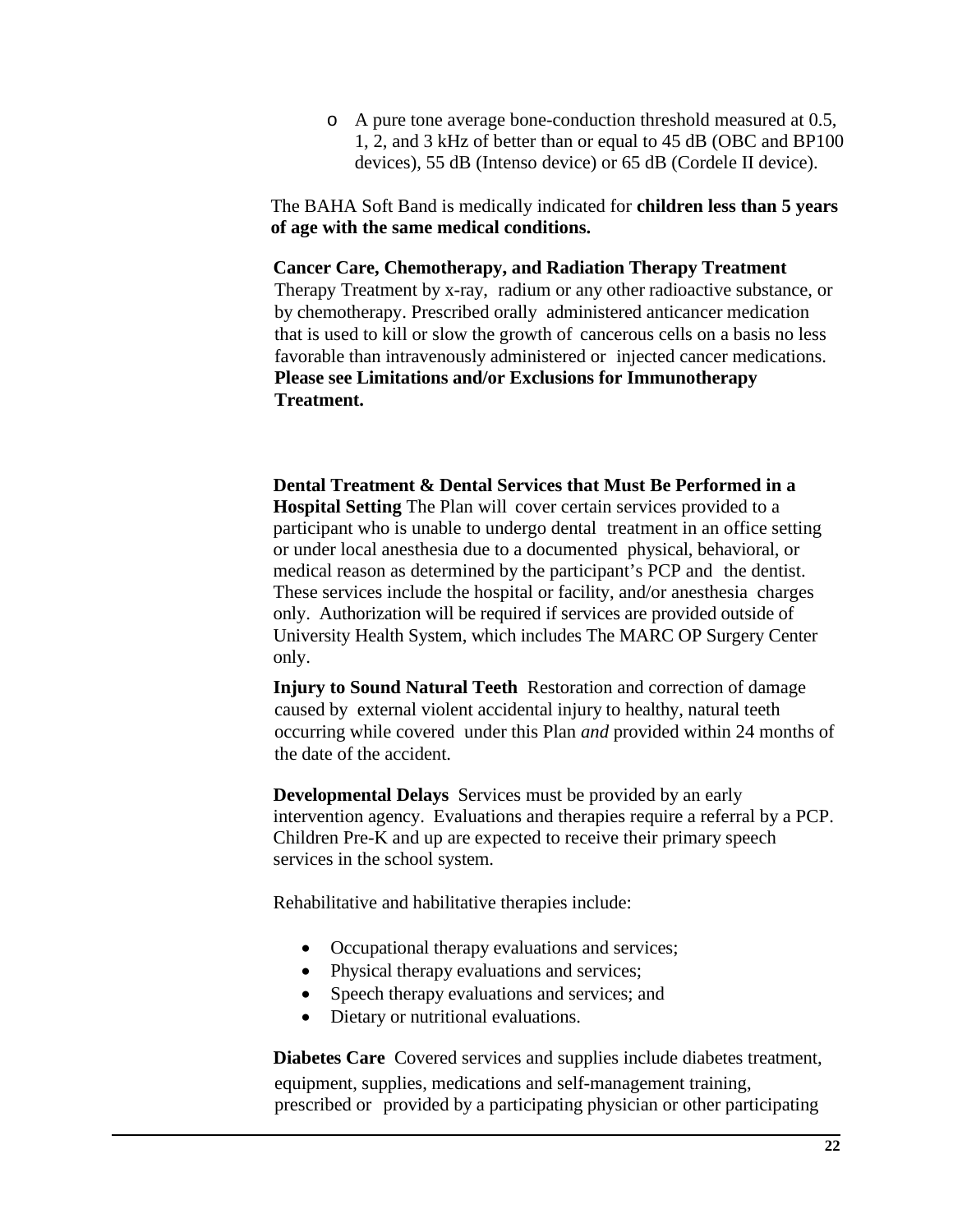provider. Equipment may include: insulin pumps, transmitter, glucometers, etc. See Schedule of Benefits and Copayments.

**Diagnostic Laboratory and Radiological Services** Including professional fees. Diagnostic and lab fees are covered only if testing is performed at UHS facilities.

**Durable Medical Equipment** Rental or purchase that is medically necessary and approved by Community First. Coverage is provided for the initial, standard equipment only. Any customizations, customized fits or upgrades to standard equipment will require prior authorization to establish medical necessity. If medical necessity is not established, any costs associated with customizations or customized fits and upgrades to standard equipment will be the member's responsibility. Special features that are not part of the basic equipment are not covered, such as electric beds and electric wheelchairs.

Benefits for rental are limited to, and will not exceed, the purchase price of the equipment. For equipment purchased at the Plan's option, this item includes repair if not due to neglect or abuse, and necessary maintenance of purchased equipment not provided under a manufacturer's warranty or a purchase agreement. See Schedule of Benefits and Copayments for the maximum contract year limitation.

**Eye Exam** Annual exam to determine need for corrective lenses of any type. The participant is responsible for any additional charges for services associated with dilation of the eye or contact lenses, including but not limited to, contact lens eye exams, contact lens fittings and follow up care. EyeMed is a benefit not affiliated with the University Family Care Plan. EyeMed coverage requires separate enrollment during UHS Open Enrollment.

**Family Planning and Infertility Services** related to the diagnosis of infertility shall be provided as medically necessary and as prescribed and authorized by a participating provider. Please see exclusions under Infertility Diagnosis and Treatment. The following services are covered:

- (1) Counseling;
- (2) sex education instruction in accordance with medically acceptable standards
- (3) contraceptive devices;
- (4) placement of contraceptive devices
- (5) vasectomies;
- (6) tubal ligations;
- (7) diagnostic infertility services to determine the cause of infertility (see Exclusions);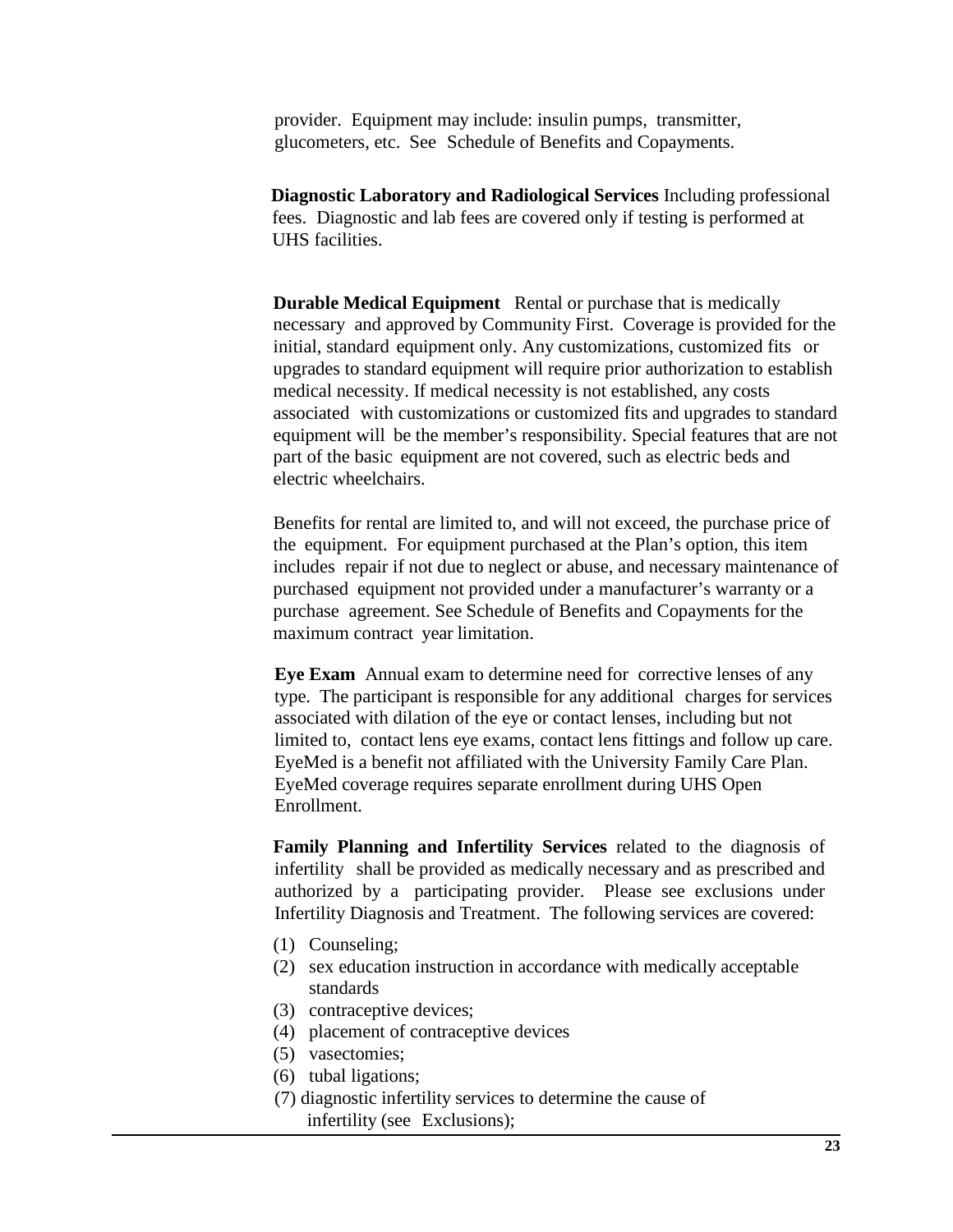- (8) surgical procedures to repair medical causes of infertility (see Exclusions)
- (9) infertility medications to stimulate ovulation, and not part of a treatment plan of in-vitro fertilization or artificial insemination and similar procedures (see Exclusions).

**Foot Care** Services and supplies for the care and treatment of diseases of, or injuries to the feet, when prescribed by the PCP and determined to be medically necessary by Community First. Shoe orthotics, insoles, shoe inserts or other supportive devices of the feet are covered only when prescribed as part of a treatment plan for someone with a primary diagnosis of diabetes. Orthopedic shoes are covered only when the shoe is an integral part of a medically necessary leg brace. Covered foot orthotics are limited to two per plan year and shoes are limited to two pair per plan year. See Exclusions.

**Formulas** Dietary formulas, if medically necessary for the treatment of Phenylketonuria and other Heritable Diseases. See exclusions.

**Genetic Testing and Counseling** As medically appropriate with prior authorization.

**Health Education** Services including, but not limited to, the following:

- (1) Information about covered services, including recommendations on generally accepted medical standards for the use and frequency of such services;
- (2) Diabetes self-management training provided by a participating provider who is licensed in Texas to provide such services. Selfmanagement training includes, but is not limited to:
	- (a) training provided to a participant after the initial diagnosis of diabetes in the care and management of that condition, including nutritional counseling and proper use of diabetes equipment and supplies;
	- (b) additional training required as a result of a significant change in the participant's symptoms or condition;
	- (c) periodic continuing education training when prescribed by a participating physician as warranted by the development of new techniques and treatments for diabetes;
	- (d) All diabetes self-management training is subject to Medical Director review.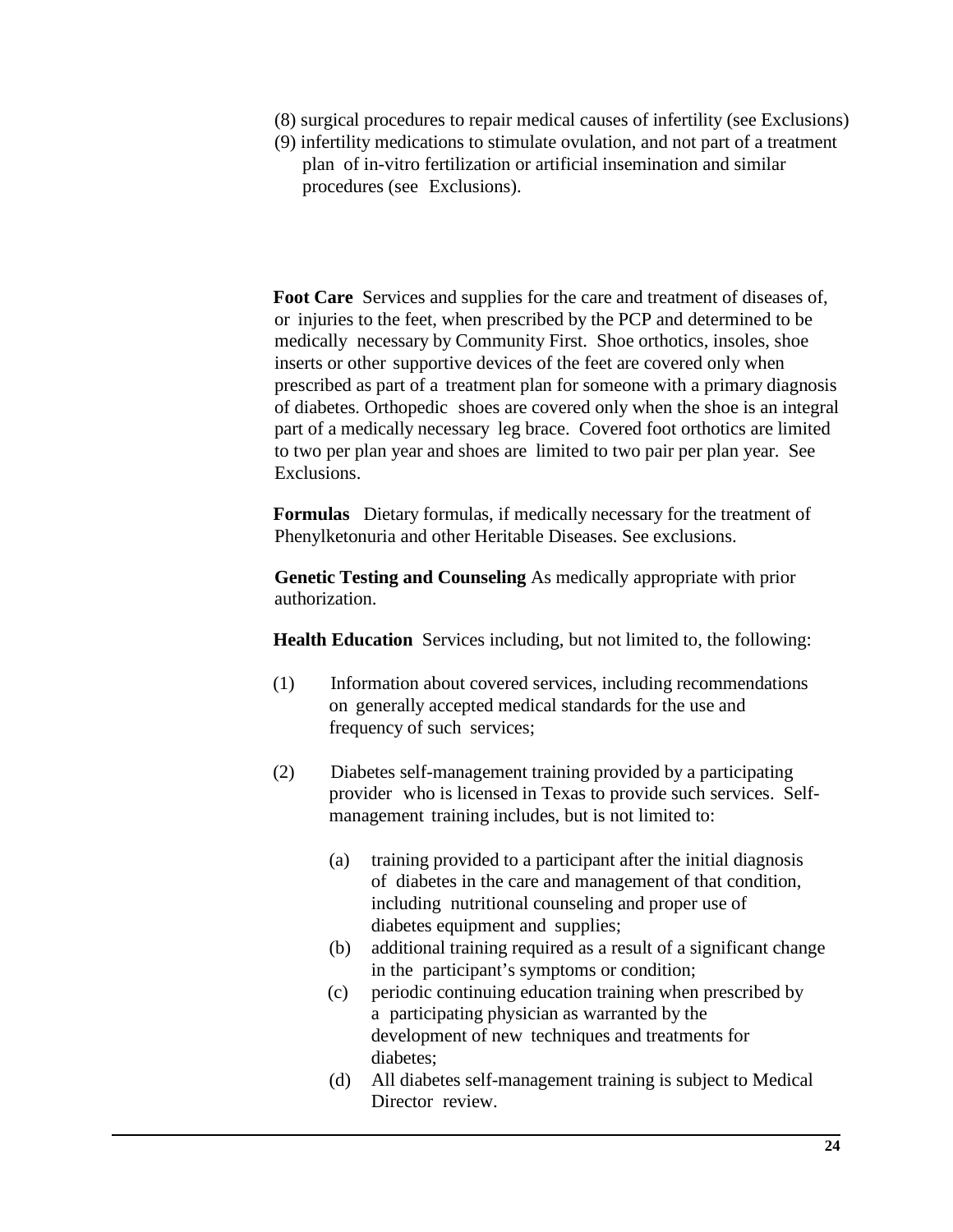- (3) Other disease specific health education programs provided by or approved by Community First.
- (4) Prenatal education classes provided by Community First.
- (5) Nutritional counseling and education provided by or approved by Community First.

**Hearing Aids (including batteries)** See Schedule of Copayments and Benefits for limitations.

**Hearing Aid Exam** Hearing aid examination and selection; binaural and monaural.

**Home Health Care/ Skilled Nursing Services** Skilled nursing provided by or supervised by a registered nurse (R.N.). The services must be provided by a participating home health agency; your PCP refers you or arranges the services and is preauthorized by Community First. Services may include physical, occupational, speech or respiratory therapy. Services are only provided for members who are homebound.

Homebound members are those who have a physical condition such that there is a normal inability to leave the home. Certain diagnoses or medical conditions may require initial home health care and transition to outpatient therapy based on medical necessity. Home Health visits cannot be combined with outpatient therapy benefit. In these instances, a preauthorization along with the physician treatment plan will be required. The skilled nursing services are of a temporary nature and will lead to rehabilitation and increased ability to function.

**Hospice Care Services and Supplies** Covered if authorized by a participating physician as part of a Hospice Care Program for a participant who is terminally ill.

- (1) Hospice care services including pain relief, symptom management and supportive services to terminally ill participants and their immediate families on both an outpatient and inpatient basis.
- (2) Counseling Services provided by members of a Hospice.

**Hospital Inpatient Services and Supplies** Semi-private room and board. This includes normal daily services and supplies furnished by the hospital.

For any day on which a PCP authorizes the participant's stay in a private room in a hospital that has no semi-private rooms, hospital private room and board, including normal daily services and supplies, will be included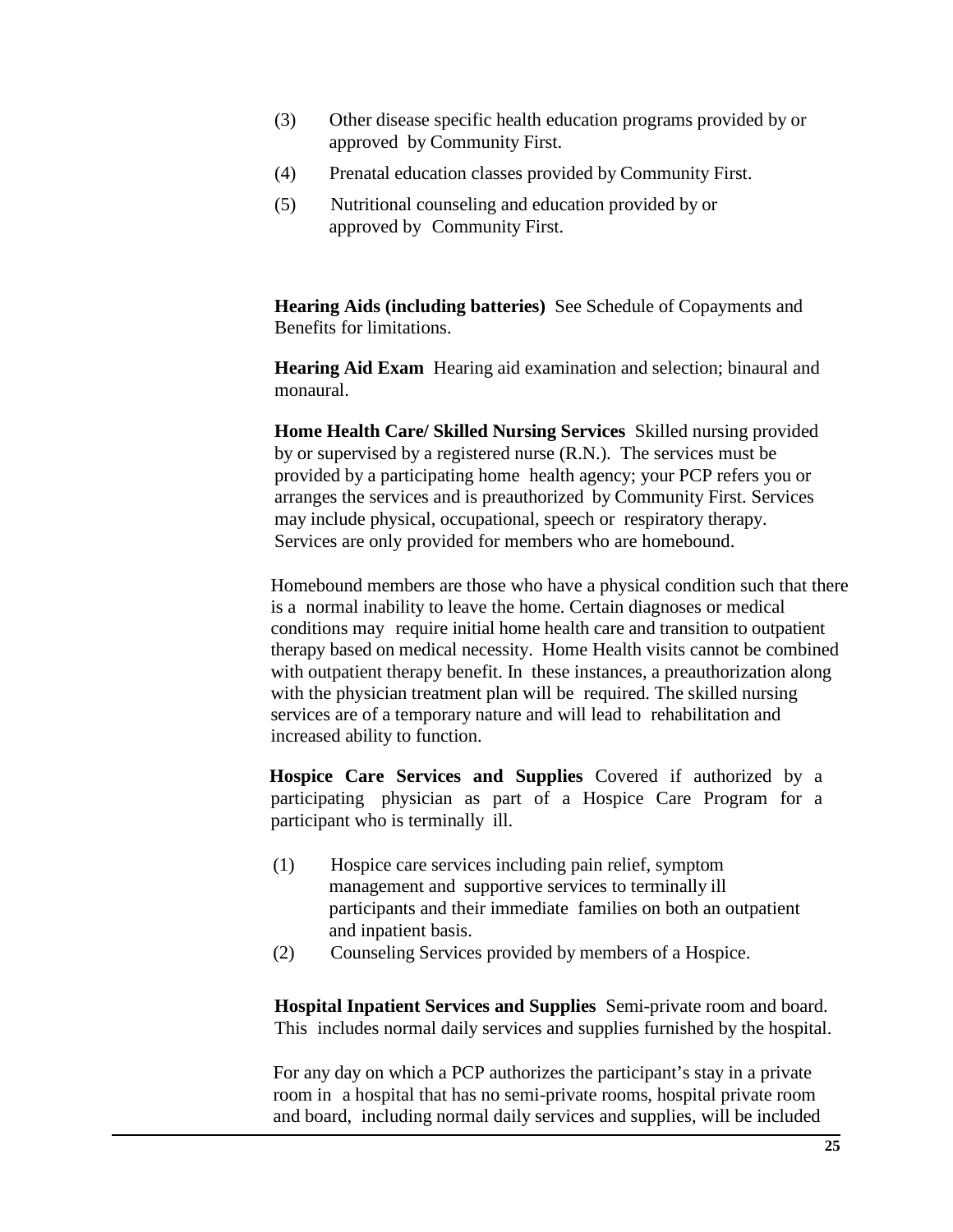as eligible services and supplies.

Hospital private room and board, including normal daily services and supplies, may also be included as eligible services and supplies for any day on which:

- (1) the person is being isolated in a private room because of the person's communicable disease; or
- (2) use of a private room is medically necessary for treatment of the person's illness or injury.

**Hospital Outpatient Services and Supplies** Covered services and supplies in connection with surgical treatment, including operating room and treatment, medical supplies such as splints and casts, and nonexperimental drugs and medications furnished by and administered at the hospital or facility.

**Implantables** An object or device that is surgically implanted, embedded, inserted or otherwise applied and related equipment necessary to operate, program and recharge the implantable. See Schedule of Benefits and Copayments for limitations.

**Injectables** Medically necessary injectable drugs administered by a participating provider. Certain medications are subject to age restrictions. See Schedule of Benefits and Copayments.

**Maternity Inpatient Care** The maternity benefit offered herein includes coverage for inpatient care for a mother and her newborn child in a health care facility for a minimum of:

- (1) 48 hours following an uncomplicated vaginal delivery; and
- (2) 96 hours following an uncomplicated delivery by caesarean section unless the participant and her attending physician determine that a shorter period of inpatient care is appropriate.

This benefit also covers maternity inpatient care for pregnant dependents. See I.B.2. Dependents Eligible for Coverage and III A.4.c. Special Dependent Coverage Rules for Newborn and Adopted Children.

Note: Group health plans and health insurance issuers generally may not, under Federal law, restrict benefits for any hospital length of stay in connection with childbirth for the mother and newborn child to less than 48 hours following a vaginal delivery, or 96 hours following a cesarean section. However, Federal law generally does not prohibit the mother's or newborn's provider, after consulting with the mother, from discharging the mother or her newborn earlier than 48 hours (or 96 hours as applicable). In any case, plans and issuers may not, under Federal law,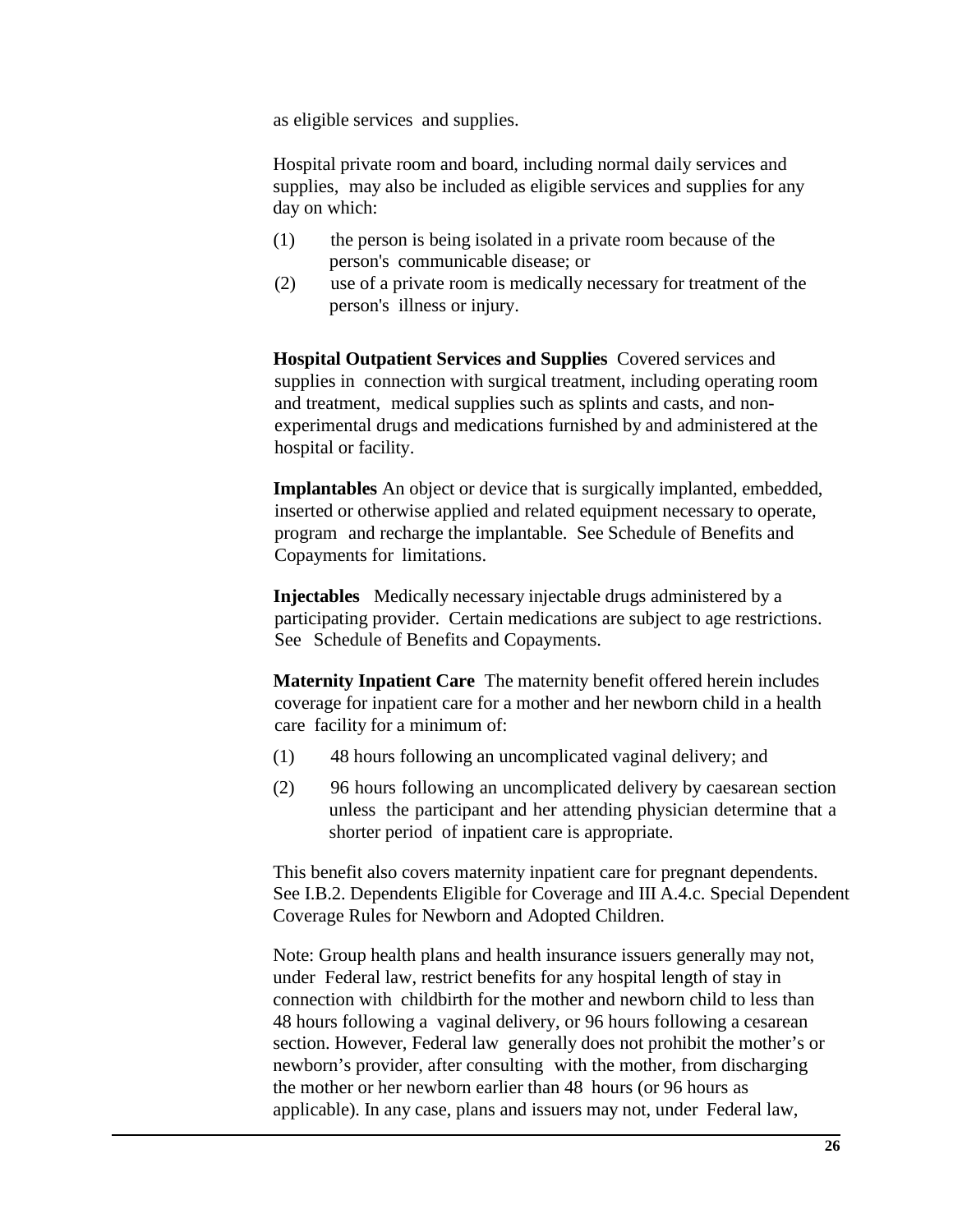require that a provider obtain authorization from the plan or the insurance issuer for prescribing a length of stay not in excess of 48 hours or (96 hours).

If services are not rendered at UHS facility, member may have additional out of pocket expenses i.e. supplies etc.

**Obesity Drugs and Treatment** Please see Limitations on page 33. Requires Preauthorization.

**Ophthalmological Services** Covered services and supplies needed for the diagnosis and treatment of diseases of the eye, or injury to the eye.

**Orthotics** Prescribed by a participating provider and determined to be medically necessary. Repair and replacement is covered unless due to misuse or loss. See Schedule of Benefits.

**Outpatient Therapy** Short term outpatient services which meet or exceed the Participants treatment goals and must be performed by a licensed therapy provider under the direction of a Physician. Therapies include physical, occupational, speech and hearing, pulmonary rehabilitation and cardiac rehabilitation. See Schedule of Benefits for limitations. For a physically-disabled person, treatment goals must include improvement or maintenance of functioning, or prevention of or slowing of further deterioration. Outpatient Therapy visits cannot be combined with Home Health Therapy benefits. See Schedule of Benefits for limitation.

**Oxygen** Oxygen and rental of equipment for use of oxygen, when medically necessary and prescribed by a participating physician.

**Pain Management Services** Medically necessary pain management treatment and related services that are ordered by a participating provider and preauthorized by Community First. Services can be expected to meet or exceed treatment goals and are scientifically proven and evidence-based to improve your medical condition.

**Physicians' Services** For surgical procedures and for other medical care.

**Preventive Health Services** The following preventive health services are covered:

(1) Well-baby and well child care including childhood screening tests for hearing loss, as required by law, from birth through the date the child is 30 days old and any necessary diagnostic follow-up care related to the screening test from birth through the date the child is 24 months old;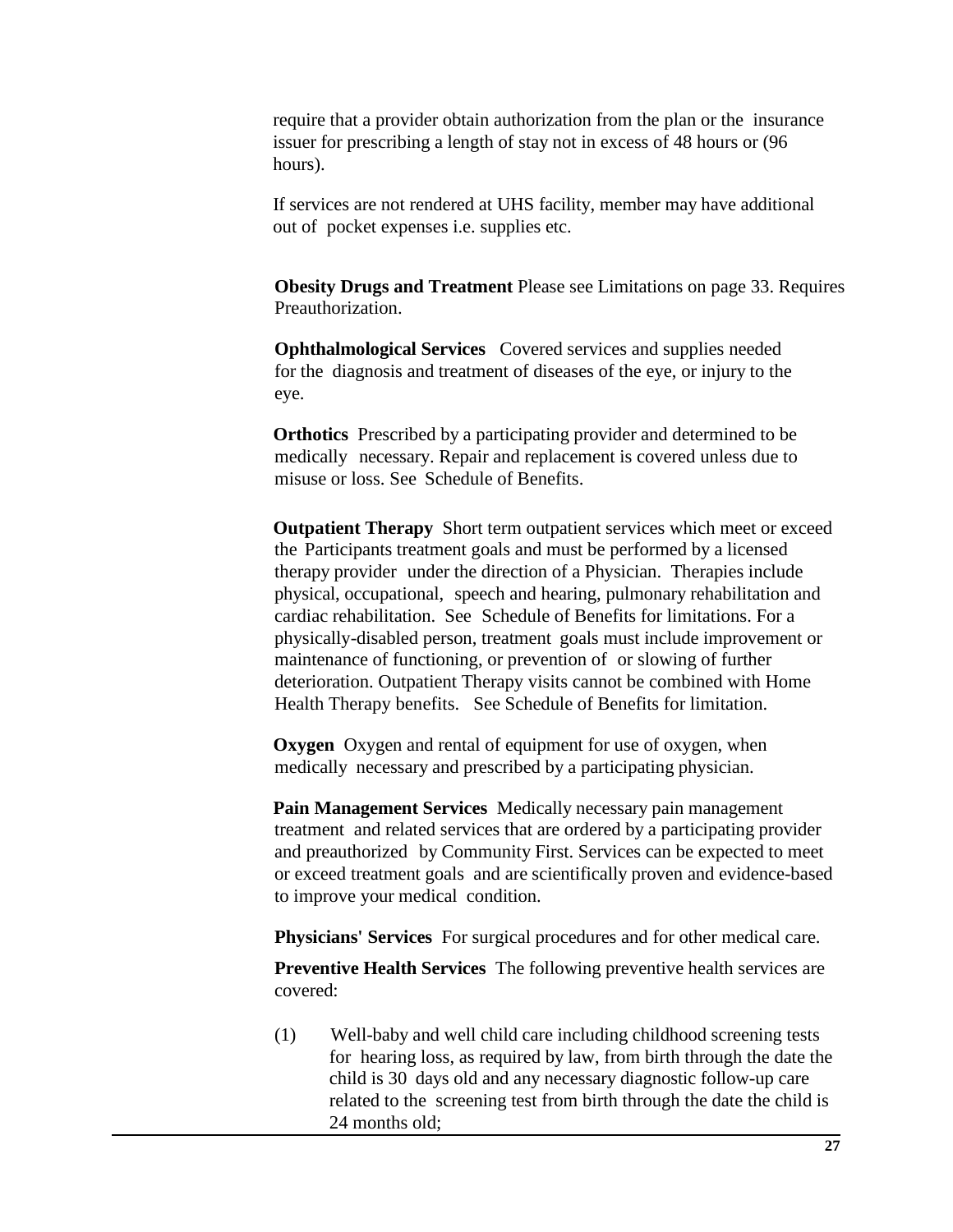- (2) Annual eye and ear examination for children through age 17, to determine the need for vision and hearing correction;
- (3) Periodic adult health evaluations;
- (4) Pediatric and adult immunizations in accordance with Community First's clinical guidelines and/or as required by law;
- (5) Annual well-woman exam including, but not limited to, periodic screening for breast and cervical cancer. A conventional pap smear screening or a screening using liquid-based cytology methods alone or in combination with a test for the detection of the human papillomavirus. Comprehensive lactation support and counseling, by a trained provider during pregnancy and/or in the postpartum period.

Annual diagnostic testing for the detection of prostate cancer. Coverage is provided for:

(a) ) a physical examination for the detection of prostate cancer; and

(b) a prostate-specific antigen test used for the detection of prostate cancer for each male who is:

- (1) at least 50 years of age and asymptomatic; or
- (2) at least 40 years of age with a family history of prostate cancer or another prostate cancer risk factor.
- (6) For qualified individuals, medically accepted bone mass measurement for the detection of low bone mass and to determine the risk of osteoporosis and fractures associated with osteoporosis. Qualified individual means:
	- (a) postmenopausal woman who is not receiving estrogen replacement therapy;
	- (b) an individual with:
		- (1) vertebral abnormalities;
		- (2) primary hyperparathyroidism; or
		- (3) a history of bone fractures; or
	- (c) an individual who is:
		- (1) receiving long-term glucocorticoid therapy; or
		- (2) being monitored to assess the response to or efficacy of an approved osteoporosis drug therapy.
- (7) Medically necessary screenings for colorectal cancer.

**Note:** Under the Affordable Care Act, certain preventive health services are paid at 100% (i.e., Well Woman exam, Tests for detection of colorectal cancer, coverage for cervical cancer, benefits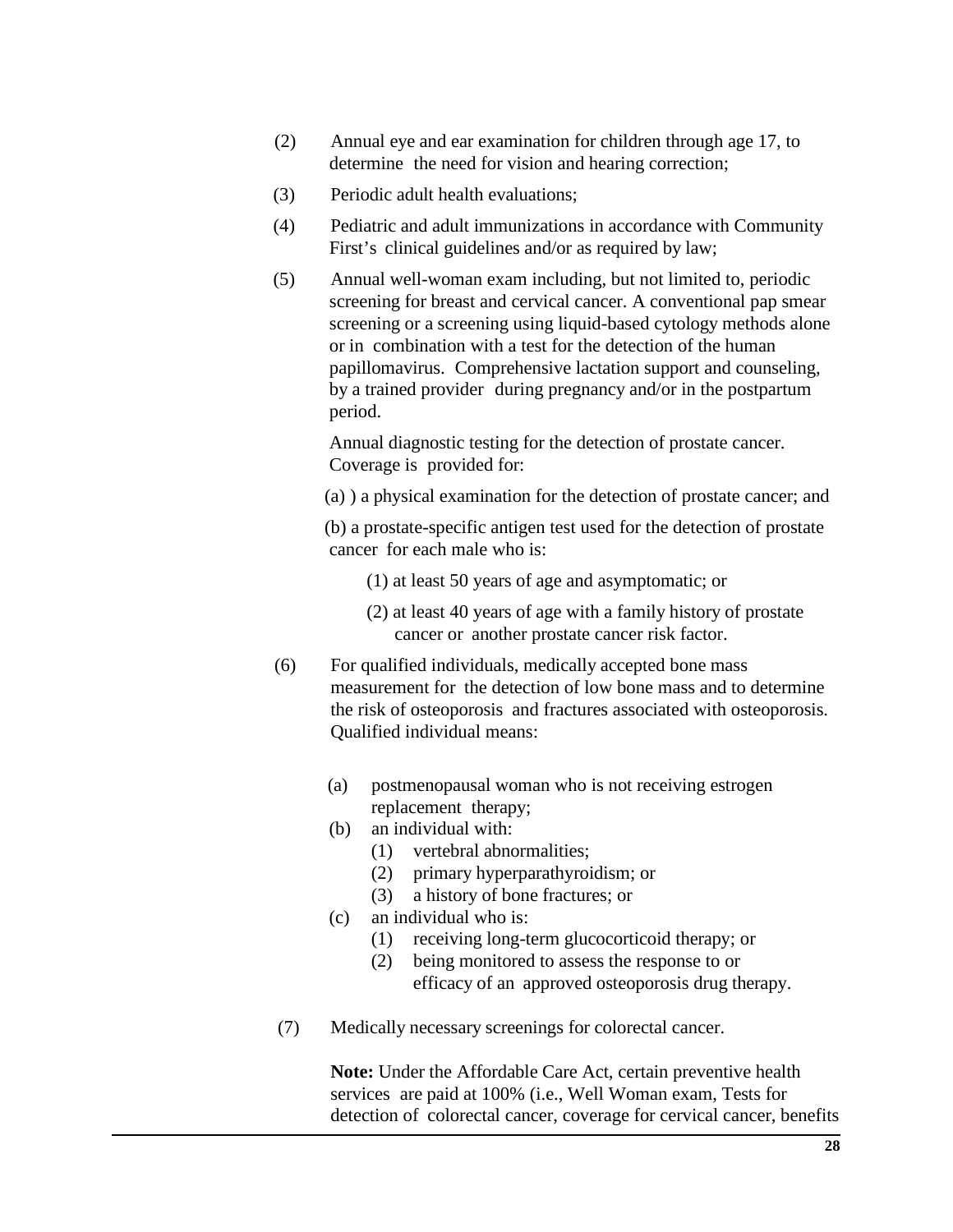or detection and prevention of osteoporosis at no cost to the member) dependent upon physician billing and diagnosis. In some cases, you will be responsible for payment of some services. Specifically (1) if a recommended preventive service is billed separately from an office visit, then a plan may impose cost-sharing requirements with respect to the office visit, (2) if a recommended preventive service is not billed separately from an office visit and the primary purpose of the office visit is the delivery of a preventive service, then a plan may not impose cost-sharing requirements with respect to the office visit, and (3) if a recommended preventive service is not billed separately from an office visit and the primary purpose of the office visit is not the delivery of a preventive service, then a plan may impose cost-sharing requirements with respect to the office visit.

**Prosthesis** An external or removable artificial device that replaces a body part or function and is determined by Community First to be medically necessary. This benefit includes repair and replacement when due to growth and within the scope of normal wear and tear. Medically necessary criteria must be met. See Schedule of Benefits and Copayments.

**Reconstructive Surgery After Mastectomy** Surgery to provide coverage for (1) reconstruction of the breast on which the mastectomy has been performed; (2) surgery and reconstruction of the other breast to achieve a symmetrical appearance; and (3) prostheses and treatment of physical complications, including lymphedemas, at all stages of mastectomy.

**Reconstructive Surgery for Craniofacial Abnormalities in a Child younger than 18 years of age** Surgery determined by Community First to be Medically Necessary to improve the function of, or to attempt to create a normal appearance of, an abnormal structure caused by congenital defects, developmental deformities, trauma, tumors, infections, or disease. See Exclusions.

**Renal Dialysis** Services and supplies furnished in connection with dialysis for renal disease.

**Respiratory Therapy** The performance of preventive, maintenance and rehabilitative airway-related techniques and procedures.

**Sexually-Transmitted Infections (STI)** Education, diagnosis and treatment for STIs, including HIV, AIDS, and AIDS-related illnesses.

**Skilled Nursing Facility Services** Covered Services and Supplies are subject to the conditions set forth below.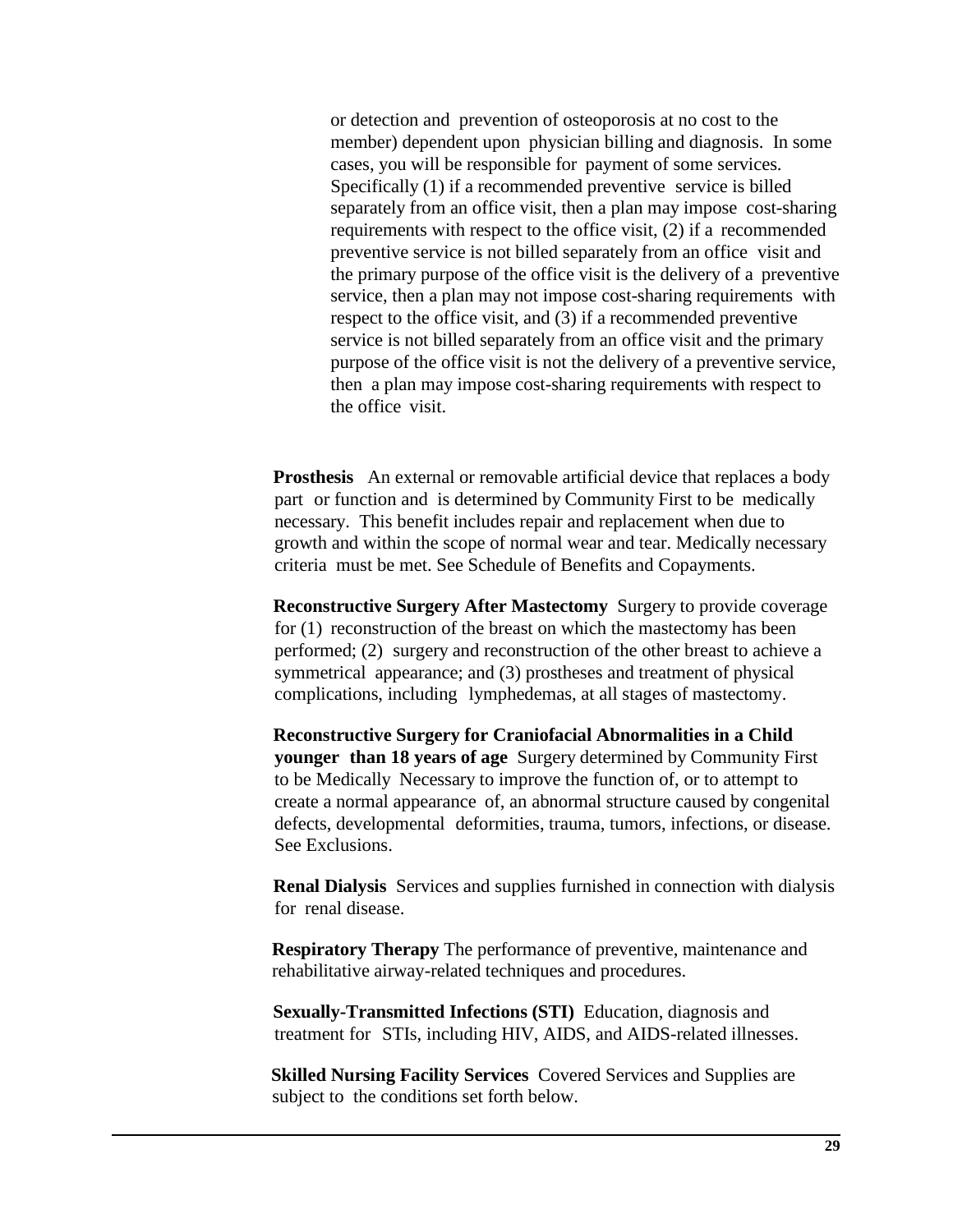- Your PCP or attending specialist refers you and
- Certifies that the participant needs 24-hour-a-day nursing care. See Schedule of Benefits for limitations.

**Smoking Cessation** service or supply furnished to assist with smoking cessation program. This benefit applies to prescribed smoking cessation products. Over-the-counter products are not covered. See Schedule of Benefits, the UHS Drug Rider and the University Family Care Plan Preferred Drug List (PDL).

**Supplies** Prescribed by a participating provider and determined to be medically necessary and appropriate by Community First. Medical supplies are non-reusable, disposable, and are not useful in the absence of illness or injury. To be considered "medically necessary or appropriate", a medical supply must be determined by Community First to meet all of these conditions, and must not be listed under Exclusions. The supply(ies):

- (1) must be part of a participating provider's treatment plan;
- (2) must be based on current treatment protocols;
- (3) must be obtained from a participating provider;
- (4) must be required such that its omission would adversely affect the participant's health;
- (5) must be recognized as safe and effective for its intended use;
- (6) must be used in a manner that is consistent with generally accepted United States medical standards or guidelines.

Examples of medical supplies may include, but not be limited to, diabetic supplies, ostomy supplies, jobst stockings, sterile dressings and urinary catheters. See non-covered supplies under Exclusions.

**Telemedicine** Services provided through telehealth services and telemedicine medical services, to the extent that coverage is required by Section 1455.004 of the Texas Insurance Code. Providers or specialists that are under contract with the University Family Care Plan (UFCP) to provide telemedicine or telehealth services will be available to members of the UFCP. The amount of the deductible, copayment, or coinsurance may not exceed the amount of the deductible, copayment, or coinsurance required for the covered health care service or procedure provided through an in-person consultation.

**Temporomandibular Joint (TMJ)** Medically necessary services for the diagnosis and surgical treatment of conditions affecting the temporomandibular joint which includes the jaw and the craniomandibular joint resulting from an accident, trauma, congenital defect, developmental defect or pathology.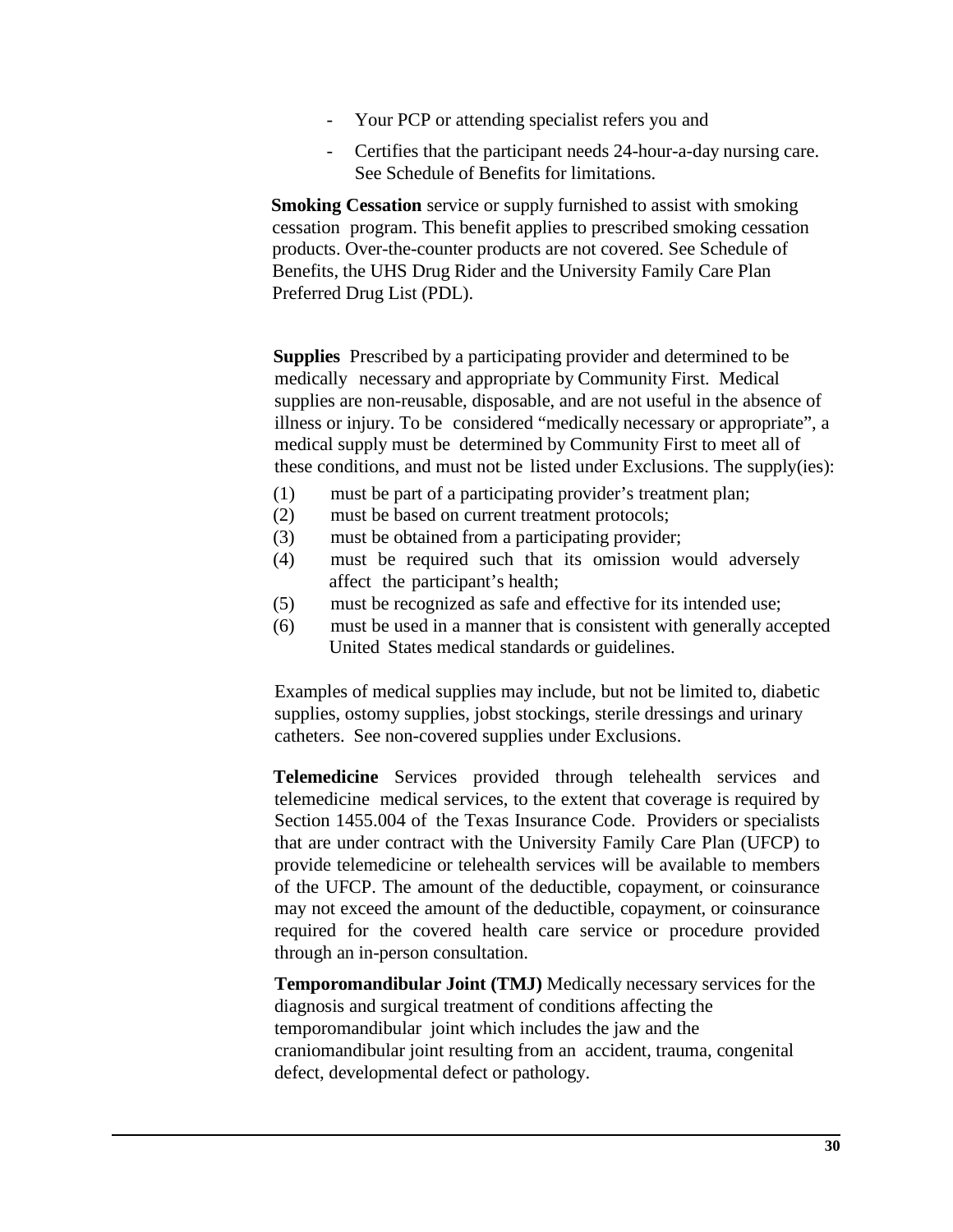**Transplant services** Covered medical services including evaluation and supplies for medically necessary and appropriate transplant services including:

- (1) Heart transplant;
- (2) Lung transplant;
- (3) Heart/Lung transplant;
- (4) Kidney transplant;
- (5) Kidney/pancreas transplant;
- (6) Liver transplant;
- (7) Liver/small bowel transplant;
- (8) Pancreas transplant;
- (9) Small bowel transplant;
- (9) Corneal transplant;
- (10) Bone marrow transplant for aplastic anemia, leukemia, severe combined immuno-deficiency disease, and Wiskott Aldrich syndrome.

Donor or prospective donor expenses are covered. The cost of artificial organs are excluded from coverage. Services or procedures considered experimental and/or investigational under current medical policy guidelines also are excluded. See Exclusions.

The Plan will not require that a participant travel out-of-state to receive transplant services unless the informed consent of the participant has been obtained, which explains the benefits and detriments of in-state and out-ofstate options.

If the participant satisfies medical criteria developed by the Plan for receiving transplant services, Community First will provide a written authorization for care to a transplant facility selected by Community First from a list of facilities it has approved. If, after referral, either the Plan or the medical staff of the referral facility determines that the participant does not satisfy its respective criteria for the services involved, the Plan's obligation is limited to paying for covered services provided prior to such determination according to the Schedule of Copayments.

### C. LIMITATIONS

This section describes limits for the covered services under section B above. It also describes any modifications of those covered services for certain illnesses.

1. **Major Disaster or Epidemic** Community First will consistently make a good faith effort to provide or arrange for covered services, taking into account existing conditions and events. If there is a major disaster or an epidemic, Community First will provide or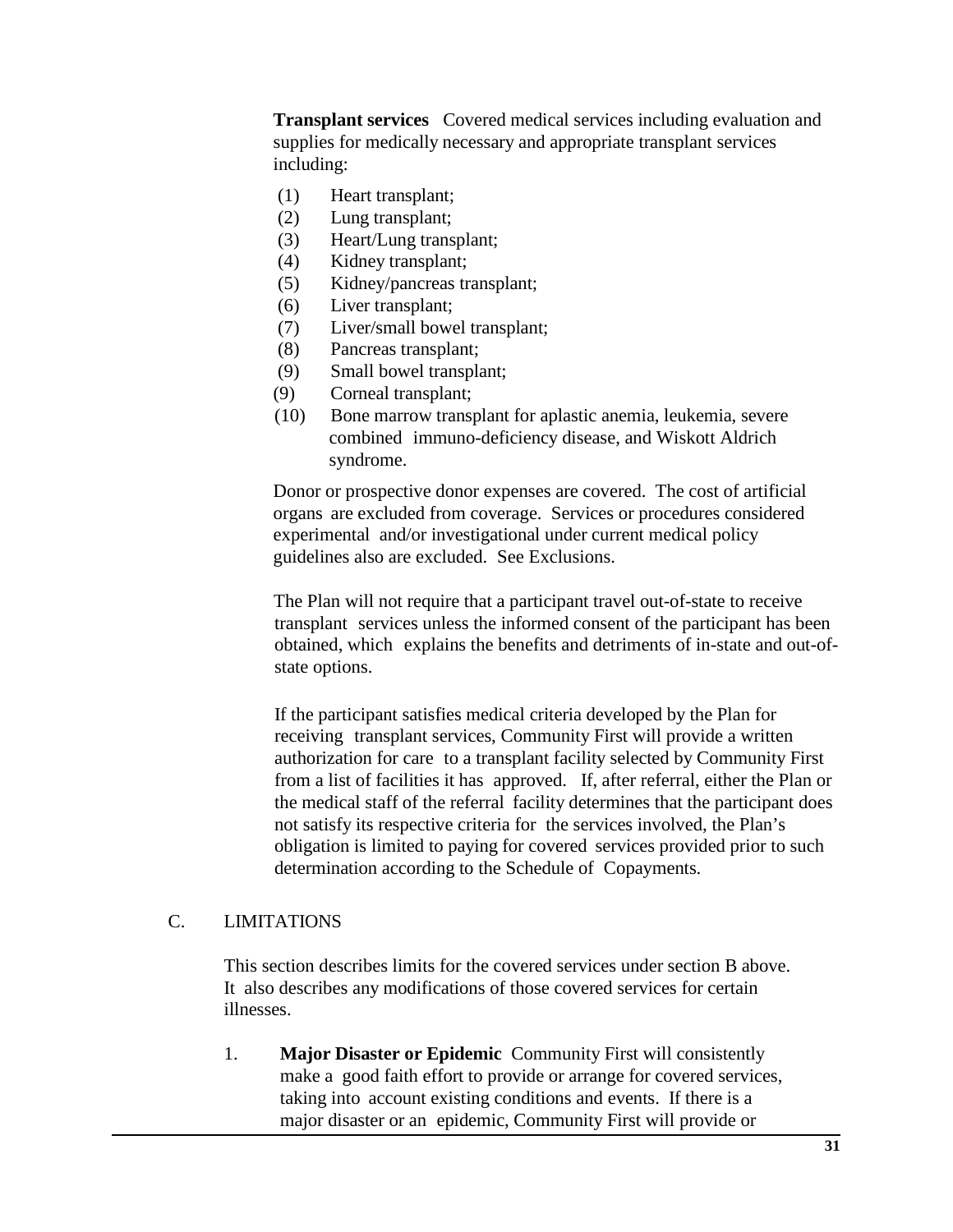arrange for covered services to the extent possible or practical Community First nor any participating provider will have any liability or obligation on account of delay or failure to provide or arrange for covered services.

- 2. **Circumstances Beyond the Control of Community First or Participating Providers** Due to circumstances not within the control of Community First or participating providers, there may be a delay in providing or arranging for Covered Services, or it may not be practical or possible to do so. Community First nor any participating provider will have any liability or obligation on account of delay or failure to provide or arrange for covered services if a good faith effort has been made to do so. Some examples of such circumstances are: complete or partial destruction of facilities because of war, riot, or civil insurrection; the disability of a significant number of participating providers; and other similar causes.
- 3. **Continuity of Treatment in the Event of the Termination of a PCP** Community First will notify you no less than thirty (30) days in advance if a participating physician or other provider treating you is going to be leaving the Community First network. If the physician or other provider is treating you under a "special circumstance" and the treating physician or provider makes the request, then Community First will continue to compensate the physician or other provider, on your behalf, for up to ninety (90) days, for up to nine (9) months in the case of a terminally ill person, or, in the case of a participant who is past the  $24<sup>th</sup>$  week of pregnancy, for delivery of the child, immediate postpartum care, and the follow-up checkup within the first six (6) weeks of delivery. "Special circumstance" means a condition such that your physician or provider reasonably believes discontinuation of care could cause harm to you.

Examples include:

- a. A person who has a disability;
- b. A person with an acute condition;
- c. A person with a Life-Threatening Illness;
- d. A person who is past the 24th week of pregnancy.
- 4. **Non-Participating Provider and Out-of-Area Services and Benefits** Only emergency care services are covered outside the network and/or service area, unless medically necessary covered services are not available through the Plan participating providers. If medically necessary covered services are not available through the Plan's participating providers, the Plan will allow, upon the request of a participating provider and within the time appropriate to the circumstances (but in no event to exceed five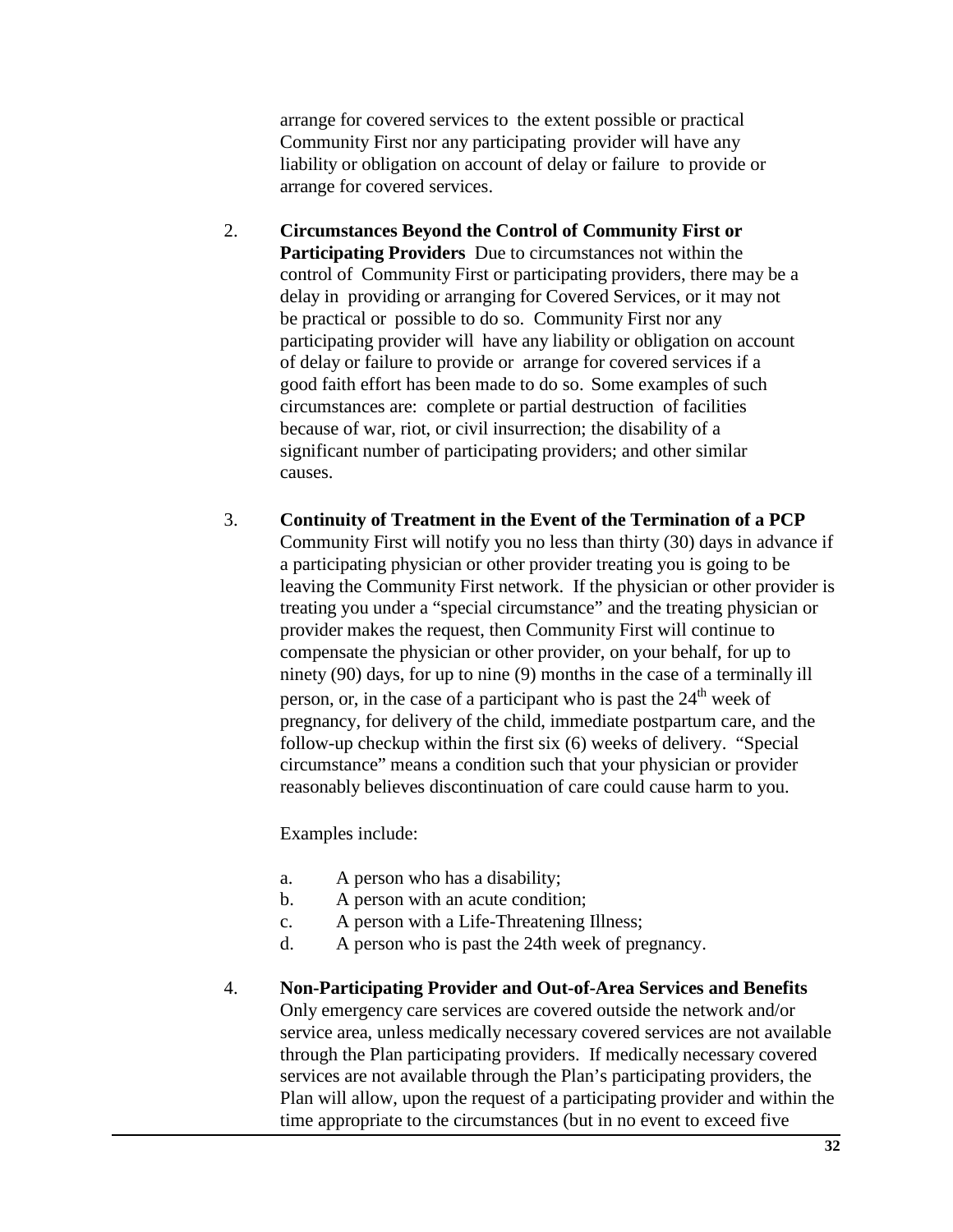working days after receipt of reasonably requested documentation), a referral to a non-participating provider. Before Community First denies such referral, you may request a review by a specialist of the same or similar specialty as the type of physician or provider to whom a referral is requested.

# 5. **Obesity Treatment**

Benefits for the surgical treatment of morbid obesity, performed on an inpatient or outpatient basis, are subject to the **pre-surgical requirements listed below**. The member must meet all the requirements.

- a. Diagnosis of morbid obesity (severe obesity is defined as a Body Mass Index  $\geq 40$  kg/m<sup>2</sup>, or  $\geq 35$  kg/m<sup>2</sup> in the presence of comorbidities) for a period of 2 years prior to surgery;
- b. Participation in a medically supervised weight loss program, including nutritional counseling, for at least 3 months prior to the date of the surgery. (Note: Benefits are not available for commercial weight loss programs; see page 24 for our coverage of nutritional counseling services under Health Education);
- c. Pre-operative nutritional assessment and nutritional counseling about pre-and post-operative nutrition, eating and exercise – Evidence that attempt at weight loss in the 1 year prior to surgery have been ineffective;
- d. Psychological clearance of the member's ability to understand and adhere to the pre-and post-operative program, based on a psychological assessment performed by a licensed psychologist or psychiatrist (see page 19 for behavioral health benefits);
- e. Preoperative thyroid functions that are within normal range. Normalization of thyroid functions may take as long as 8 to 10 weeks if hypothyroidism is diagnosed;
- f. A preoperative screening examination by a PCP or cardiologist who evaluate preoperative risk for surgery;
- g. Member has not smoked in the 6 months prior to surgery.
- h. Member has not been treated for substance abuse for 1 year;
- i. Medications for treatment of morbid obesity and weight loss with approved gastric procedure;
- j. See Schedule of Benefits/Copayments for applicable benefit maximums that apply to morbid obesity treatment. **Authorization is required and may be performed at University Hospital ONLY.**

# 6. **Telemedicine/Telehealth**

a. These services can only be rendered by providers and specialists that are contracted with the University Family Care Plan (UFCP) to provide telemedicine and/or telehealth consultation services.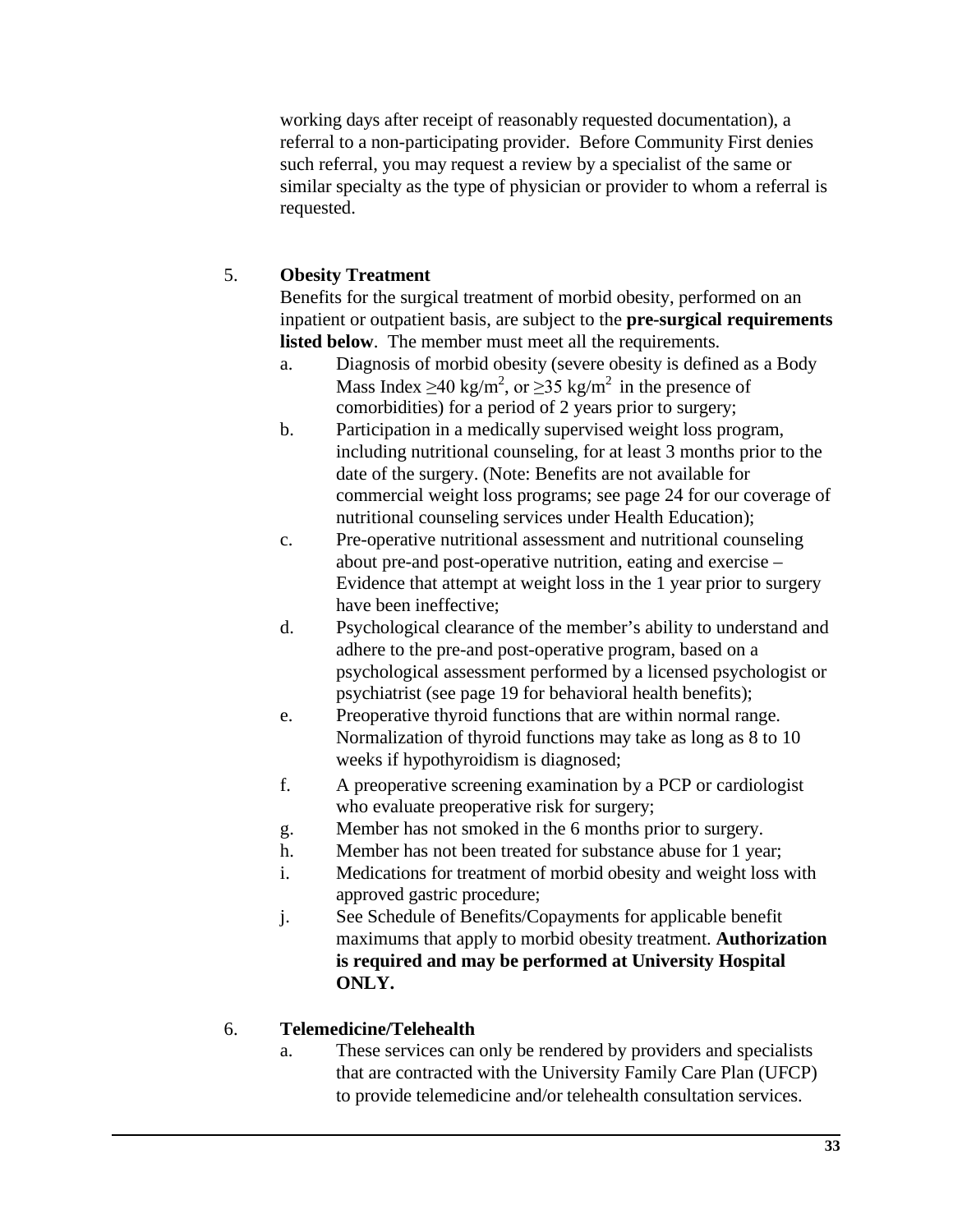## 7. **Smoking Cessation**

a. Benefit has a yearly maximum of \$300 for products and prescriptions/medications.

## 8. **Bone Anchored Hearing Aids**

a. Benefit will be considered a prosthesis. The implantable device benefit will not apply here.

# 9. **Gene Therapies**

- a. All injectable medications with an allowable charge of \$500 or more per dose requires prior authorization. **Please see the Exclusions section for Gene Therapy and Immunotherapy and Other Rare Diseases that are currently not covered.**
- b. Gene Therapy has an annual limit of \$250,000. Once the maximum is met, the member will be responsible for any further treatment related to Gene Therapy.

# 10. **Immunotherapy**

a. Immunotherapy, to include chemotherapy, has an annual limit of \$250,000. Once the maximum is met, the member will be responsible for any further treatment related to cancer. **Please see the Exclusions section for Gene Therapy and Immunotherapy and Other Rare Diseases that are currently not covered.**

## D. EXCLUSIONS

All services and benefits for care and conditions within each of the following classifications shall be excluded from coverage:

**Abortion Services** Unless determined to be medically necessary by a Participating Provider to preserve the life of the mother, or in the case of congenital anomalies incompatible with life.

## **Acupuncture**

**Ambulance Services Transport services for non-emergency s**ervices are excluded unless pre-authorization is obtained prior to service being rendered to establish medical necessity. If you are not transported you will be responsible for billed charges.

## **Artificial Internal Organs and Animal Organs**

**Allowable cost of Covered Services** Coverage normally provided for a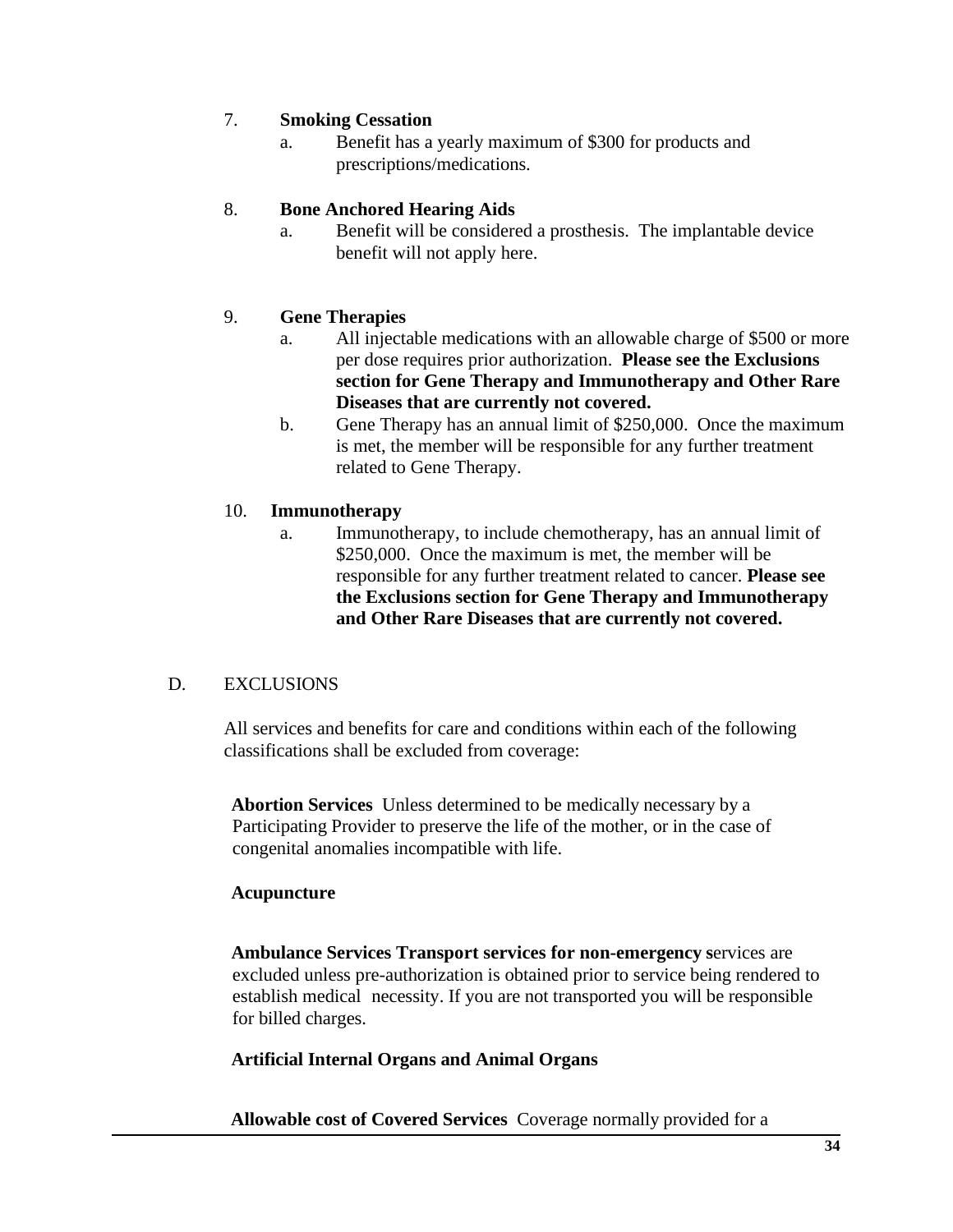Covered Service may not be applied toward the cost of a non-covered Service or Supply.

**Alternative Treatments** That includes but not limited to acupressure, acupuncture, aquatic therapy, aromatherapy, hypnotism, massage therapy, rolfing, art therapy, music therapy, dance therapy and horseback therapy.

**Assisted Living Facility Room and Board for Acquired Brain Injury** when the participant is capable of living at home and only needs a structured day program and when 24-hour care is not medically necessary.

**Autism Spectrum Disorder** Services considered to be investigational or experimental will not be covered if they fall outside the scope of generally recognized services.

**Biofeedback Therapy** Excluded for the treatment of ordinarymuscle tension states or psychosomatic conditions.

#### **Charges for Broken Appointments**

#### **Charges for completion of any forms**

**Charges made by the Employer or a close relative** Services or supplies furnished by:

- (1) the Employer; or
- (2) You, Your spouse, or a child, brother, sister, or parent of You or Your spouse.

**Chelation therapy** Excluded except when used in the treatment of heavy metal poisoning.

**Chemical Dependency aftercare services** Services including, but not limited to, AA/NA, support or education groups, and/or other services that primarily focus on relapse prevention to the participant who completed treatment and/or their family members.

**Chiropractic Care** Services and supplies furnished in connection with correction, by manual or mechanical means, of subluxation of the spine.

> **Clothing, shoes and diapers** unless specifically covered by this Certificate (e.g., correctional shoes or inserts associated with diabetes are covered).

**Compounded Drugs** that are experimental and/or not FDA approved are not covered

**Corrective appliances and artificial aids** Including, but not limited to, communication devices, wigs and eyeglasses or contact lenses of any type, except initial replacements for loss of the natural lens. Eye care services are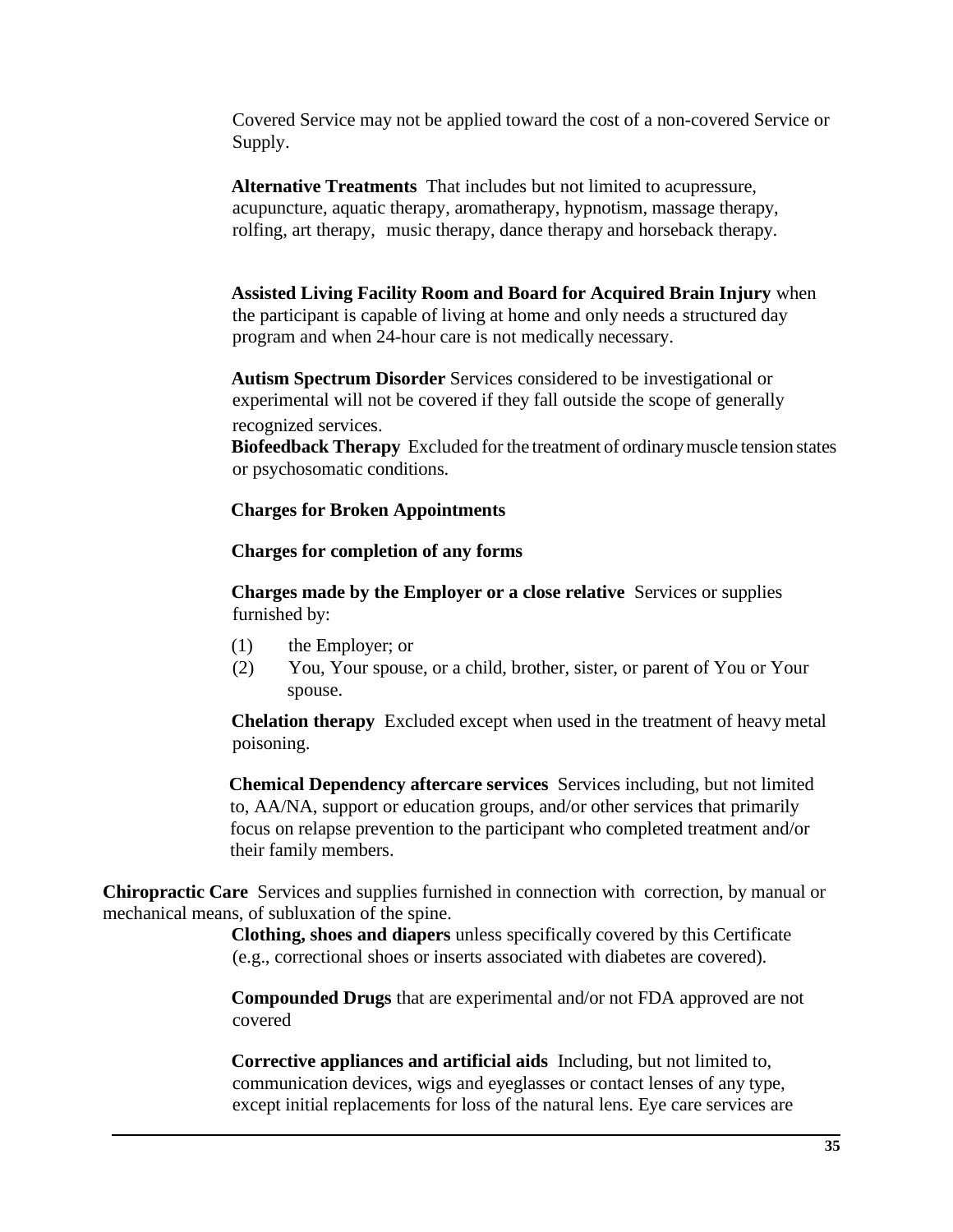available for members enrolled in separate vision benefit.

**Cosmetic surgery** Services and supplies including cosmetic, furnished mainly to change a person's appearance are excluded. This includes surgery performed to treat a behavioral, psychoneurotic or personality disorder through change in appearance. Certain procedures may be considered as a covered benefit based on medical necessity and preauthorization will be required.

Once a member has been discharged from a hospital stay in which the member received noncovered services, medical and hospital services required to treat a condition or complication that arises as a result of the prior non-covered services may be covered when they are reasonable and necessary in all other respects. Coverage could be provided for subsequent inpatient stays or outpatient treatment ordinarily covered by the health plan benefit, even if the need for treatment arose because of a previous non-covered procedure. Some examples of services that may be found to be covered under this policy are the reversal of intestinal bypass surgery for obesity or complications from cosmetic surgery. However, any subsequent services that could be expected to have been incorporated into a global fee or ay traditional follow up visits are not covered and therefore excluded.

**Custodial Care** Services or supplies furnished in connection with custodial care.

**Dental care, oral surgery or treatment of teeth or periodontium** Services and supplies not covered unless the services (i) are for medically necessary diagnostic and/or surgical treatment of the temporomandibular (jaw or craniomandibular) joint (TMJ); or (ii) are received in connection with an Injury to sound natural teeth except for an Injury resulting from biting or chewing. See *c*overed services and supplies.

Dental braces, dental implants or any treatment related to the preparation or fitting of dentures are not covered. Oral appliances and devices to treat bruxism, or as part of an orthodontia care plan are not covered.

The Plan will not exclude a participant from coverage who is unable to undergo dental treatment in an office setting or under local anesthesia due to a documented physical, behavioral, or medical reason as determined by the participant's PCP and the dentist.

**Diagnostic tests** to establish paternity of a child and tests to determine sex of an unborn child.

**Educational Testing and Therapy** motor or language skills or services that are educational in nature or are for vocational testing or training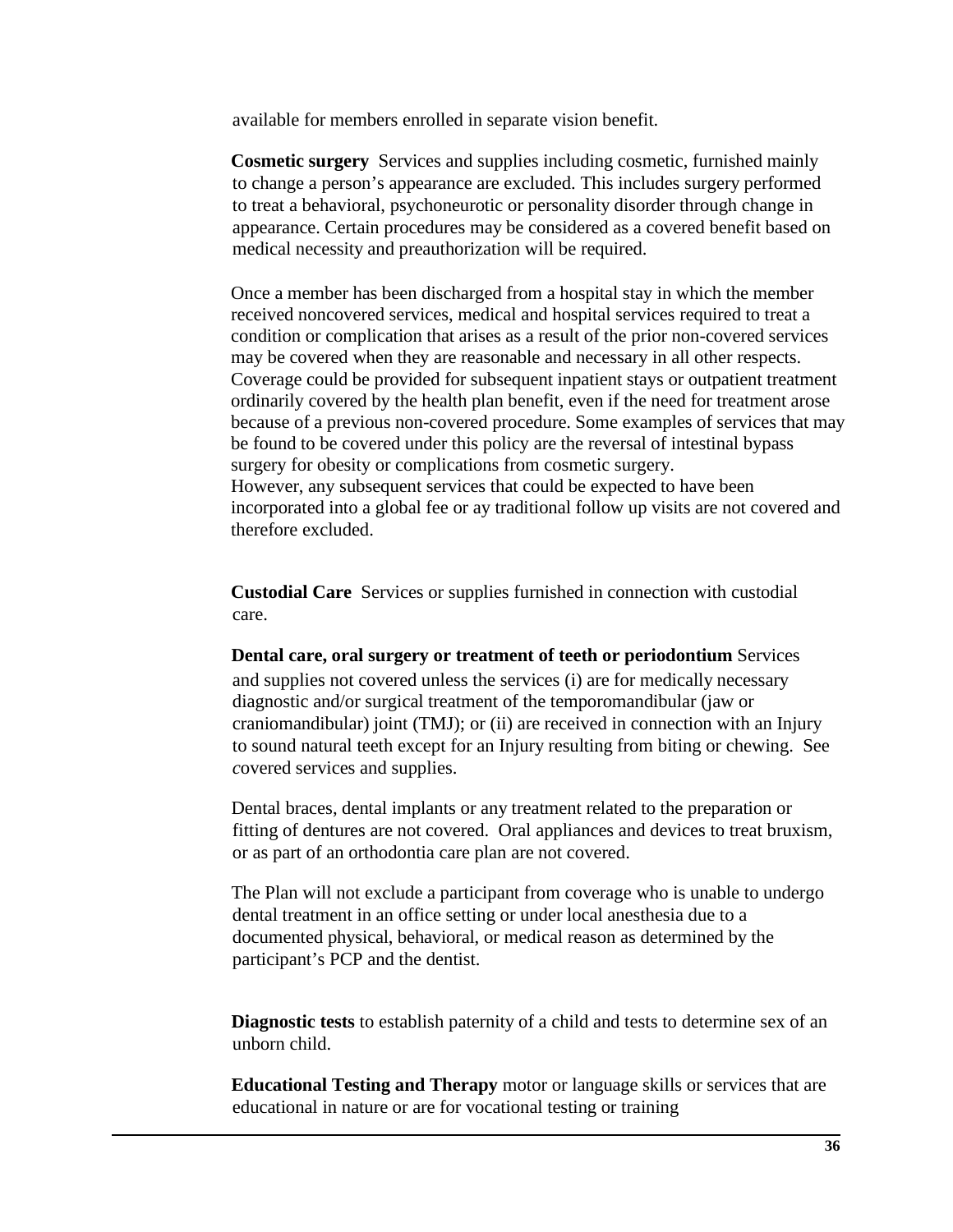**Environmental consultations and modifications** Consultations of an environmental engineer, air conditioners, humidifiers, dehumidifiers, purifiers, elevators and chair lifts.

**Experimental or Investigational Services and Supplies** Services and supplies, including new and emerging health care technologies that are determined by the Plan to be Experimental or Investigational.

The Plan may, however, deem an experimental or investigational service or supply covered for treating a life-threatening illness or condition if it is determined by the Plan, through an Ombudsman Program, that the experimental or investigational service or supply at the time of the determination:

- (1) is proved to be safe with promising efficacy; and
- (2) is provided in a clinically controlled research setting; and
- (3) uses a specific research protocol that meets standards equivalent to those defined by the National Institutes of Health.

**Eye Surgery** Services and supplies furnished in connection with eye surgery such as radial keratotomy and lasik, when the primary purpose is to correct myopia (nearsightedness), hyperopia (farsightedness) or astigmatism (blurring).

**Foot care** Routine foot care, treatment of flat feet and treatment of subluxations of the feet are excluded. Orthopedic shoes are not covered, except as an integral part of a medically necessary leg brace. This does not include treatment of fractures or other acute injuries.

**Home and automobile modifications or improvements** Excluded even when necessary to accommodate installation of covered services or to facilitate entrance or exit.

**Hospital private room** Excluded unless determined to be medically necessary.

**Infertility drugs** Drug therapy for infertility which involves:

- (1) non-FDA approved indications;
- (2) non-standard dosages, length of treatment, or cycles of therapy; or
- (3) in-vitro fertilization procedures.

**Gene Therapy and Immunotherapy and Other Rare Diseases** Includes, but not limited to, all treatment, services, surgical or invasive procedures, supplies or complications arising from or connected in any way to the administration of the following medication therapies:

- 1. Chimeric antigen receptor (CAR) T cell immunotherapy
	- a. Kymriah for acute lymphoblastic leukemia or diffuse large B cell Lymphoma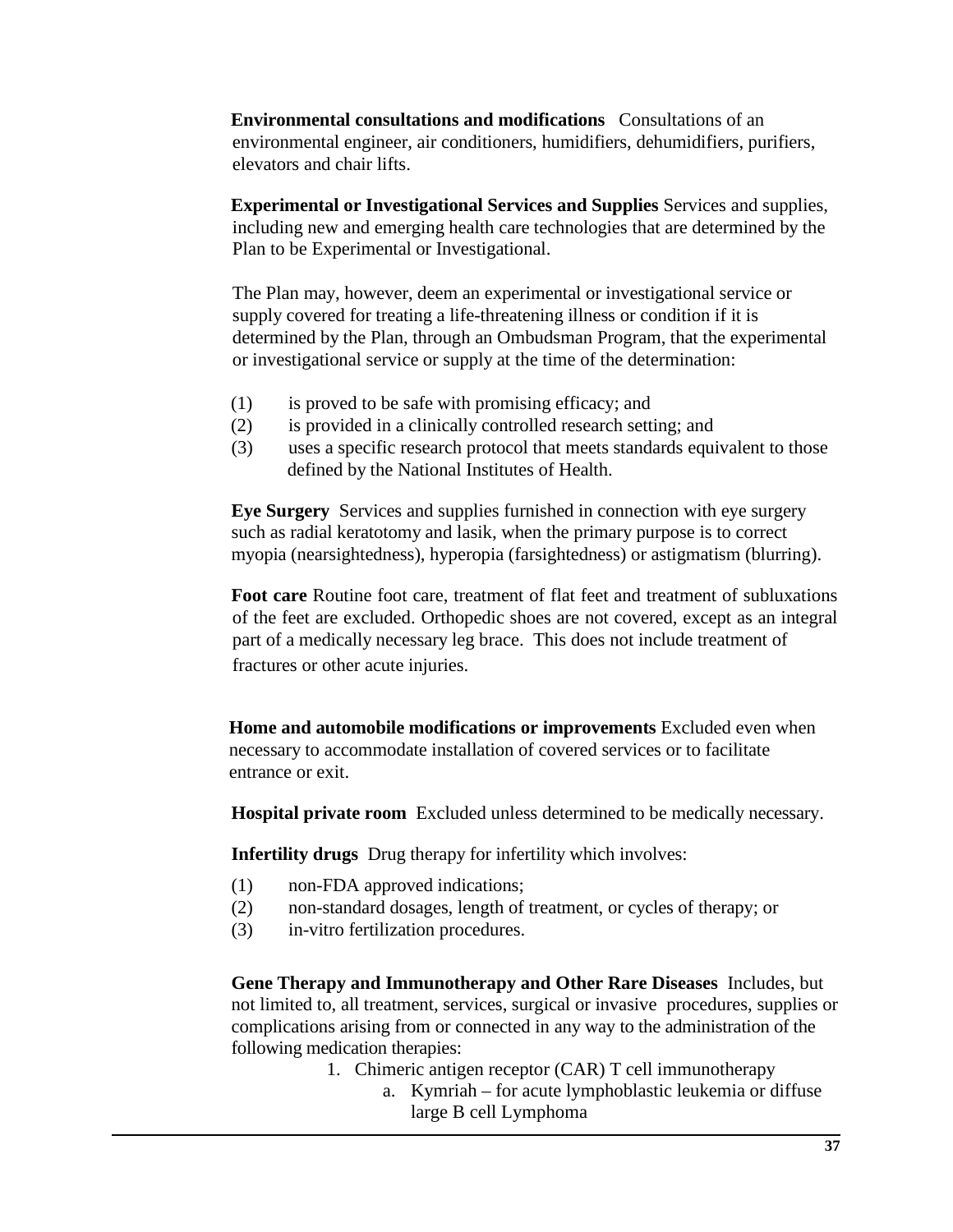- b. Yescarta for large B cell Lymphoma
- 2. Besponsa relapsed or refractory ALL adults
- 3. Luxturna a gene therapy to treat children and adult patients with confirmed biallelic RPE65 mutation-associated retinal dystrophy that leads to vision loss and may cause complete blindness in certain patients
- 4. Spinraza used for Spinal Muscular Atrophy
- 5. Exondys IV given every week for Duchenne Muscular Dystrophy – cost depends on weight
- 6. Brineura for Neuronal Ceroid Lipofuscinosis type 2 cost

**Infertility Diagnosis and Treatment** Services or supplies furnished in connection with any procedures which involve harvesting, storage and/or manipulation of eggs and sperm for in-vitro fertilization. Other procedures excluded, but are not limited to:

- (1) In-vitro fertilization
- (2) Artificial insemination
- (3) Gamete or zygote intrafallopian transfer and similar procedures
- (4) Reversal of voluntary induced sterility
- (5) Surrogate parent services and fertilizations
- (6) Donor egg or sperm
- (7) Embryo transfer
- (8) Embryo freezing

Infertility benefits excluded from coverage include transsexual surgery, gender reassignment, and any services or supplies used in any procedures performed in preparation for or immediately after any of the above-referenced procedures.

**Injectable Medications** which have not been proven safe and effective for a specific disease or approved for a mode of treatment by the Food and Drug Administration and the National Institute of Health.

**Medical record charges** Charges associated with copying or transferring medical records.

**Military Service Connected Disabilities** Services and supplies furnished in connection with military service-connected disabilities for which the participant is legally entitled to services and for which facilities are reasonably available to the participant.

**Obesity Treatment** Any treatment after the \$30,000 lifetime maximum is met. Includes, but not limited to, all treatment, services, surgical or invasive procedures or complications arising from or connected in any way, for treatment of obesity, services and supplies furnished in connection with any weight loss program or food supplements used to achieve weight loss, liposuction, gastric bypass, jejunal bypass and balloon procedures.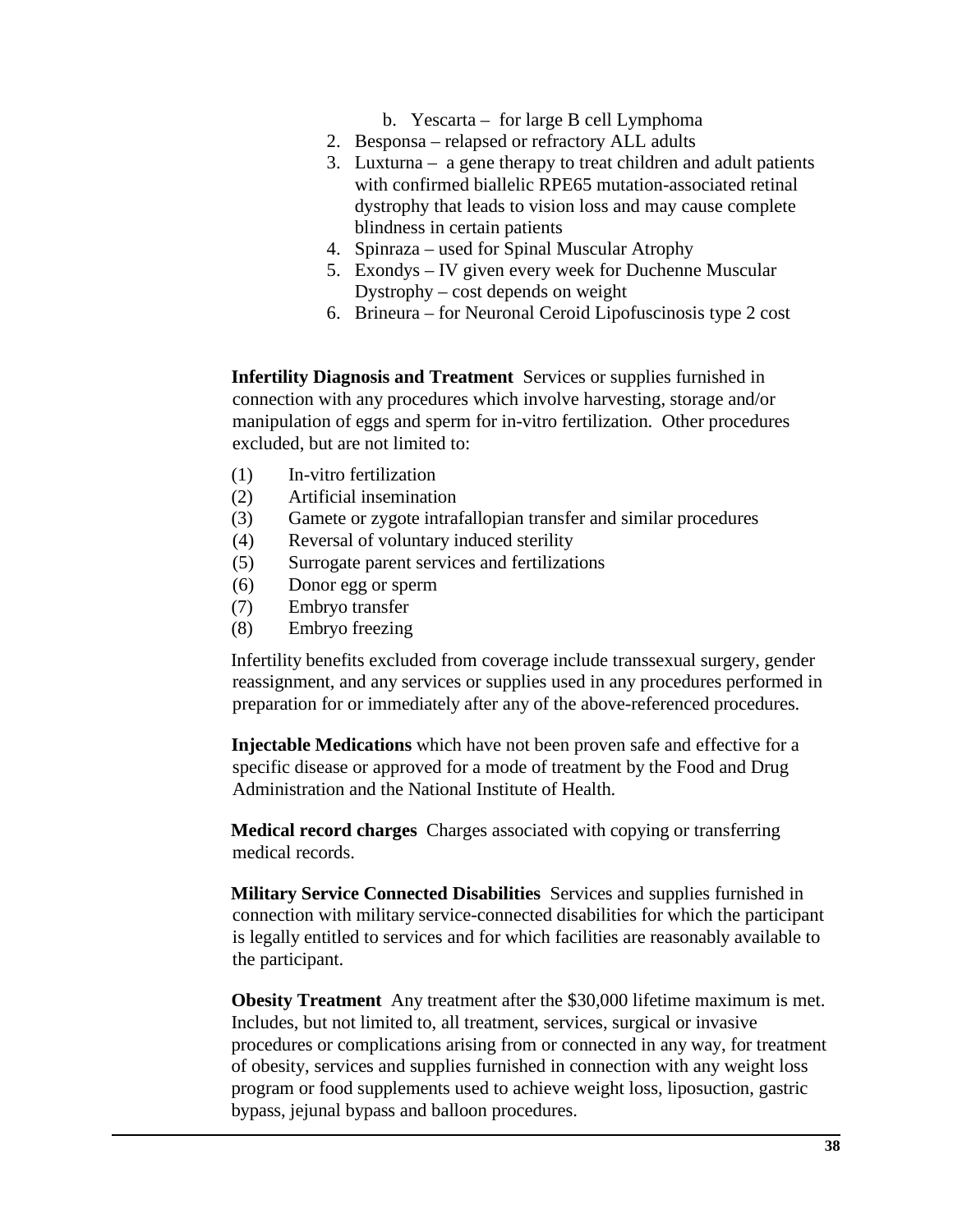**Over-the-counter medications and supplies** Any care, treatment, service, supply or item that is available without a physician's recommendation or written prescription, including a dietary formula, is excluded unless expressly covered under this Plan (e.g., over-the-counter diabetic supplies are covered, as are dietary formulas necessary for the treatment of Phenylketonuria and other heritable diseases). Examples of over-the-counter items not covered: bandaids, tape, gauze bandages, ACE bandages, elastic joint supports, TED hose, paper towels, etc.

**Personal comfort items** Including but not limited to, personal care kits provided on admission to a hospital or comparable facility, telephone, newborn infant photographs, meals for guests of the patient, and other articles which are not determined to be medically necessary or appropriate for the specific treatment of the illness or injury.

**Physical** examinations provided solely for the purpose of travel out of the country, other employment or school abroad and sports physicals.

**Prescription Medications** Unless (i) furnished by a hospital during a hospital inpatient stay, (ii) specifically listed in the "Covered Services" section above. This is specifically related to Behavioral Health Services for Inpatient and Residential Treatment and should be written by a licensed physician.

#### **Private Duty Nursing**

**Public Facility** Services and supplies furnished in connection with conditions that state or local law requires be treated in a public facility.

**Reconstructive Surgery** for Craniofacial Abnormalities for anyone 18 years of age or older. See Covered Services.

**Recreational, educational and sleep therapy** including any related diagnostic services.

**Reduction Mammoplasty** for cosmetic purposes, except for post-mastectomy reduction of the unaffected breast to achieve a symmetrical appearance.

#### **School-based therapy services**

**Services and supplies** Services and supplies that meet the following conditions.

a. Unnecessary services and supplies. Services and supplies that are not medically necessary or appropriate for the diagnosis and/or treatment of an illness or injury. Examples are rubber sheets, incontinent pads, diapers, nonsterile rubber gloves, emesis basins, powder, batteries (except for hearing aid batteries) etc.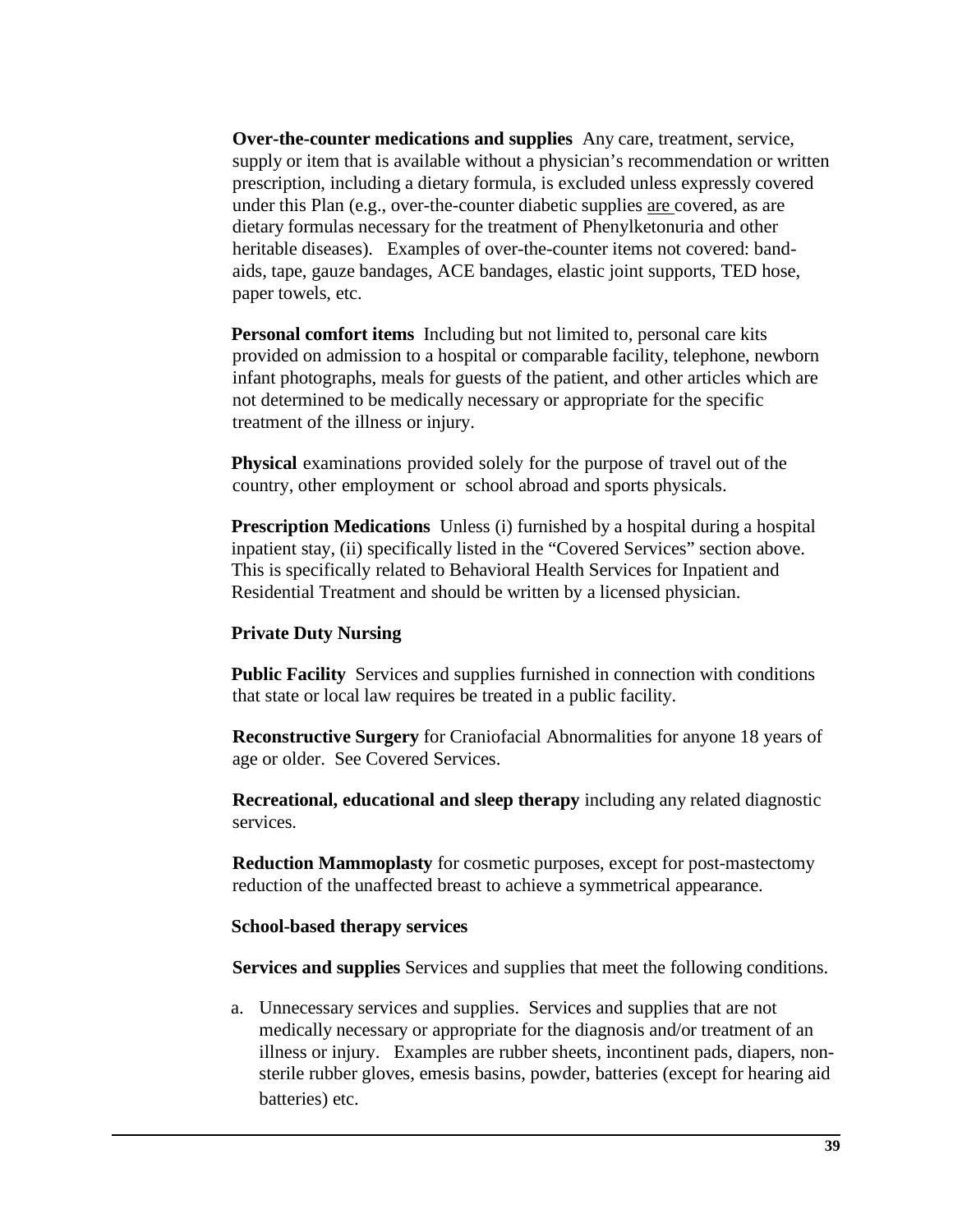- b. Required by a court decree regarding a divorce action, a motor vehicle violation or other judgment not directly related to this Plan, if they would not be covered in the absence of such a decree.
- c. Related to preservation and/or storage of body parts, fluids or tissues, except for autologous blood and related collection and storage costs in connection with covered non-experimental services and supplies.
- d. Not furnished or authorized by a PCP.
- e. Furnished for cosmetic surgery except what is listed under covered services.
- f. Over-the-counter supplies.
- g. Received from a nurse who does not require the skill and training of a nurse.

**Sex changes All** services, medications and/or supplies furnished in conjunction with the sex change process. This includes hormonal medications required before and after surgery.

**Sex therapy, sex counseling and sexual dysfunction** or inadequacies that do not have a physiological or organic basis.

**Therapies including speech, occupational and physical** on an outpatient basis in conjunction with Home Health Care/Therapies. Certain diagnoses or medical conditions may require initial home health care and transition to outpatient therapy based on medical necessity. See Home Health Care/Skilled Nursing Services under Covered Services.

**Thermograms and thermography** measuring the temperature variations at the body surface.

**Vaccines** provided for the purpose of travel out of the country, obtaining other employment or school abroad.

#### **Vocational rehabilitation**

**Voluntary sterilization reversal** f a previous surgical procedure intended to induce permanent infertility.

**Work Related Injury or Illness Services** and supplies for any work-related injury if any other source of coverage or reimbursement which is in force and in effect for the services. Sources of coverage or reimbursement available to you may include your employer, a work-related benefit plan maintained by your employer, and any Workers' Compensation, occupational disease or similar program under local, state, or federal law.

## **V. RIGHT OF SUBROGATION AND REIMBURSEMENT UNDER THE PLAN**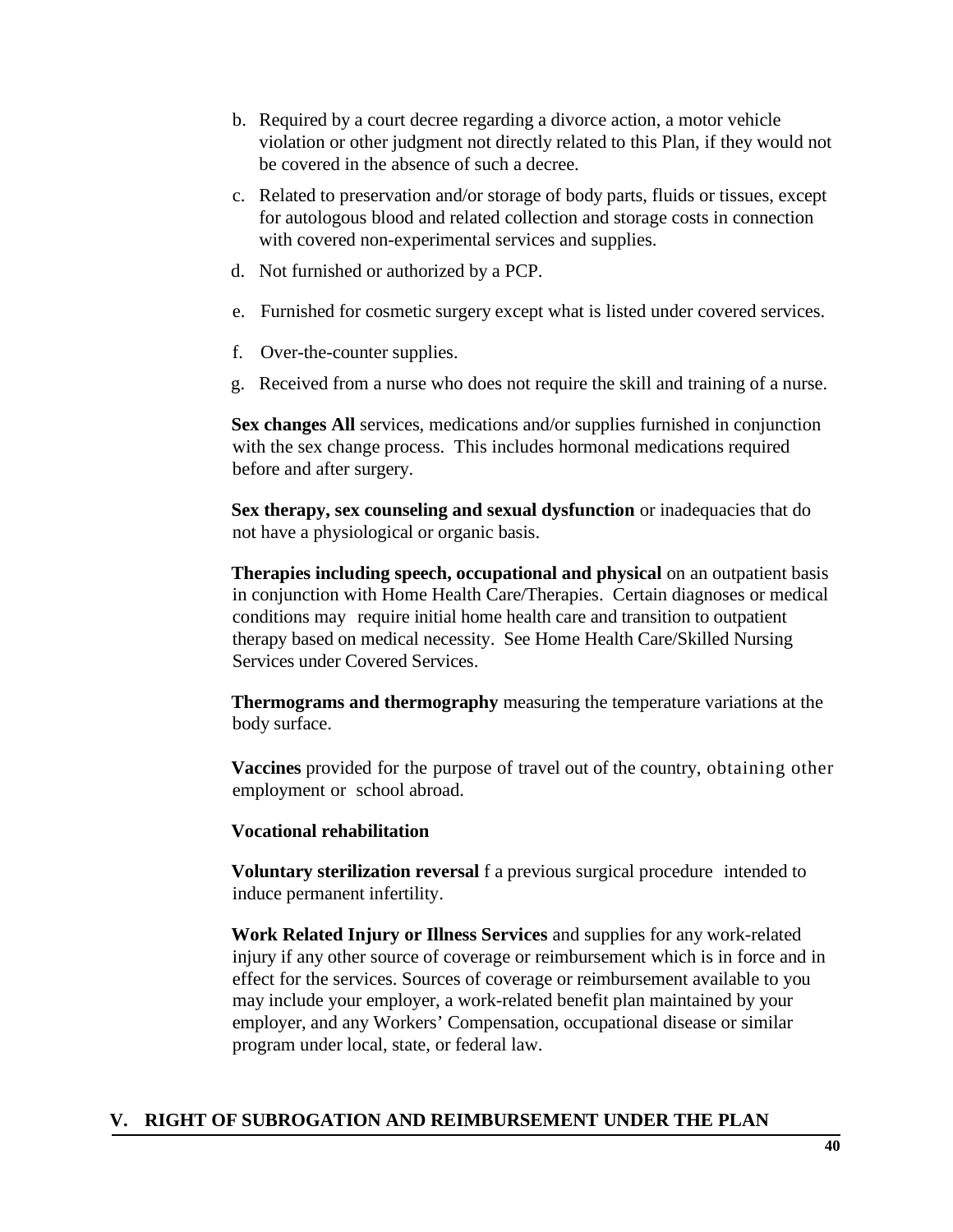If the Plan pays or provides medical benefits for an illness or injury that was caused by an act or omission of any person or entity, the Plan will be **subrogated** to all rights of recovery of a plan participant, to the extent of such benefits provided or the reasonable value of services or benefits provided by the Plan. The Plan, once it has provided any benefits, is granted a **lien** on the proceeds of any payment, settlement, judgment, or other remuneration received by the plan participant from any sources, including but not limited to:

- a third party or any insurance company on behalf of a third party, including but not limited to premises, homeowners, professional, DRAM shop, or any other applicable liability or excess insurance policy;
- underinsured/uninsured automobile insurance coverage regardless of the source;
- no fault insurance coverage, such as personal injury or medical payments protection regardless of the source;
- any award, settlement or benefit paid under any worker's compensation of law claim or award;
- any indemnity agreement or contract;
- any other payment designated, delineated, earmarked or intended to be paid to a plan participant as compensation, restitution, remuneration for injuries sustained or illness suffered as a result of the negligence or liability, including contractual, of any individual or entity;
- any source that reimburses, arranges, or pays for the cost of care.

## **Assignment**

Upon being provided any benefits from the Plan, a plan participant is considered to have assigned his or her rights of recovery from any source including those listed herein to the Plan to the extent of the reasonable value of services as determined by the Plan or benefits provided by the Plan

No plan participant may assign, waive, compromise or settle any rights or causes of action that he/she or any dependent may have against any person or entity who causes an injury or illness without the express prior written consent of the Plan and/or the Plan administrator.

## **Reimbursement**

The Plan, by providing benefits, acquires the right to be reimbursed for the reasonable value of services or benefits provided to a plan participant, and this right is independent and separate and apart from the subrogation, lien and/or assignment rights acquired by the Plan and set forth herein.

The Plan is also entitled to recover from plan participant the value of benefits and services provided, arranged, or paid for, by anyone including those listed herein.

If a plan participant does not reimburse the Plan from any settlement, judgment, insurance proceeds or other source of payment, including those identified herein, the Plan is entitled to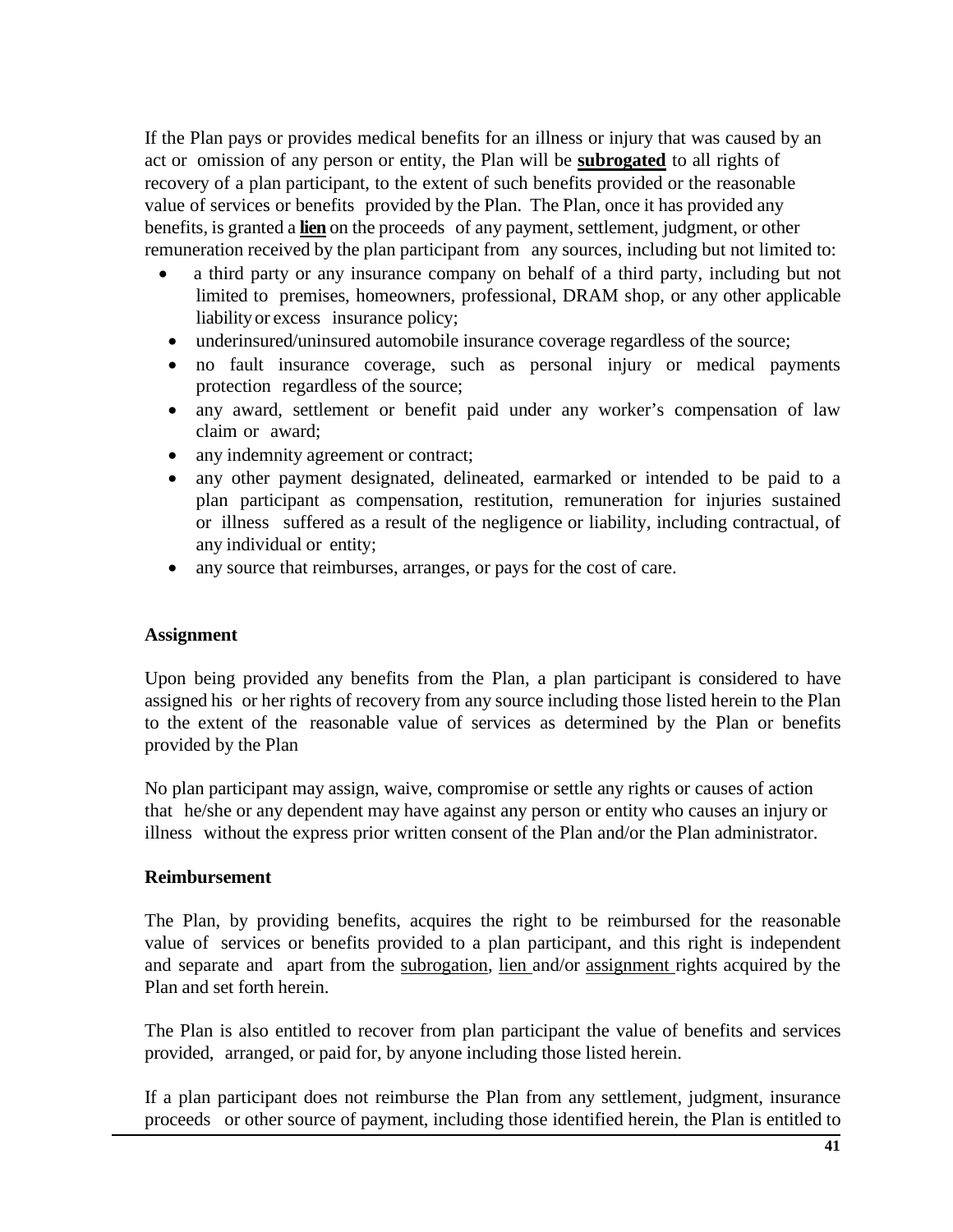reduce current or future benefits payable to or on behalf of a plan participant until the Plan has been fully reimbursed.

#### **Plan's Actions**

The Plan in furtherance of the rights obtained herein may take any action it deems necessary to protect its interest, which will include, but not be limited to:

- place a lien against a responsible party or insurance company to the extent benefits have been paid;
- bring an action on its own behalf, or on the plan participant's behalf, against the person, entity or insurance company;
- cease paying the plan participant's benefits until the plan participant provides the Plan Sponsor with the documents necessary for the Plan to exercise its rights and privileges; and
- the Plan may take any further action it deems necessary to protect its interest.

## **Obligations of the Plan Participant to the Plan**

- If a plan participant receives services or benefits under the Plan, the plan participant must immediately notify the Plan Sponsor of the name of any individual or entity against whom the plan participant might have a claim as a result of illness or injury (including any insurance company that provides coverage for any party to the claim) regardless of whether or not the plan participant intends to make a claim. For example, if a plan participant is injured in an automobile accident and the person who hit the plan participant was at fault, the person who hit the plan participant is a person whose act or omission has caused the plan participant's illness or injury.
- A plan participant must also notify any third-party and any other individual or entity acting on behalf of the third-party and the plan participant's own insurance carriers of the Plan's rights of subrogation, lien, reimbursement and assignment.
- A plan participant must cooperate with the Plan to provide information about the plan participant's illness or injury including, but not limited to providing information about all anticipated future treatment related to the subject injury or illness.
- The plan participant authorizes the Plan and The Bratton Firm, to pursue, sue, compromise and/or settle any claims described herein, including but not limited to, subrogation, lien, assignment and reimbursement claims in the name of the plan participant and/or Plan. The plan participant agrees to fully cooperate with the Plan in the prosecution of such a claim. The plan participant agrees and fully authorizes the Plan and the Bratton Firm to obtain and share medical information on the plan participant necessary to investigate, pursue, sue, compromise and/or settle the above-described claims. The Plan and The Bratton Firm specifically are granted by the plan participant the authorization to share this information with those individuals or entities responsible for reimbursing the Plan through claims of subrogation, lien, assignment or reimbursement in an effort to recoup those funds owed to the Plan. This authorization includes, but is not be limited to, granting to the Plan and The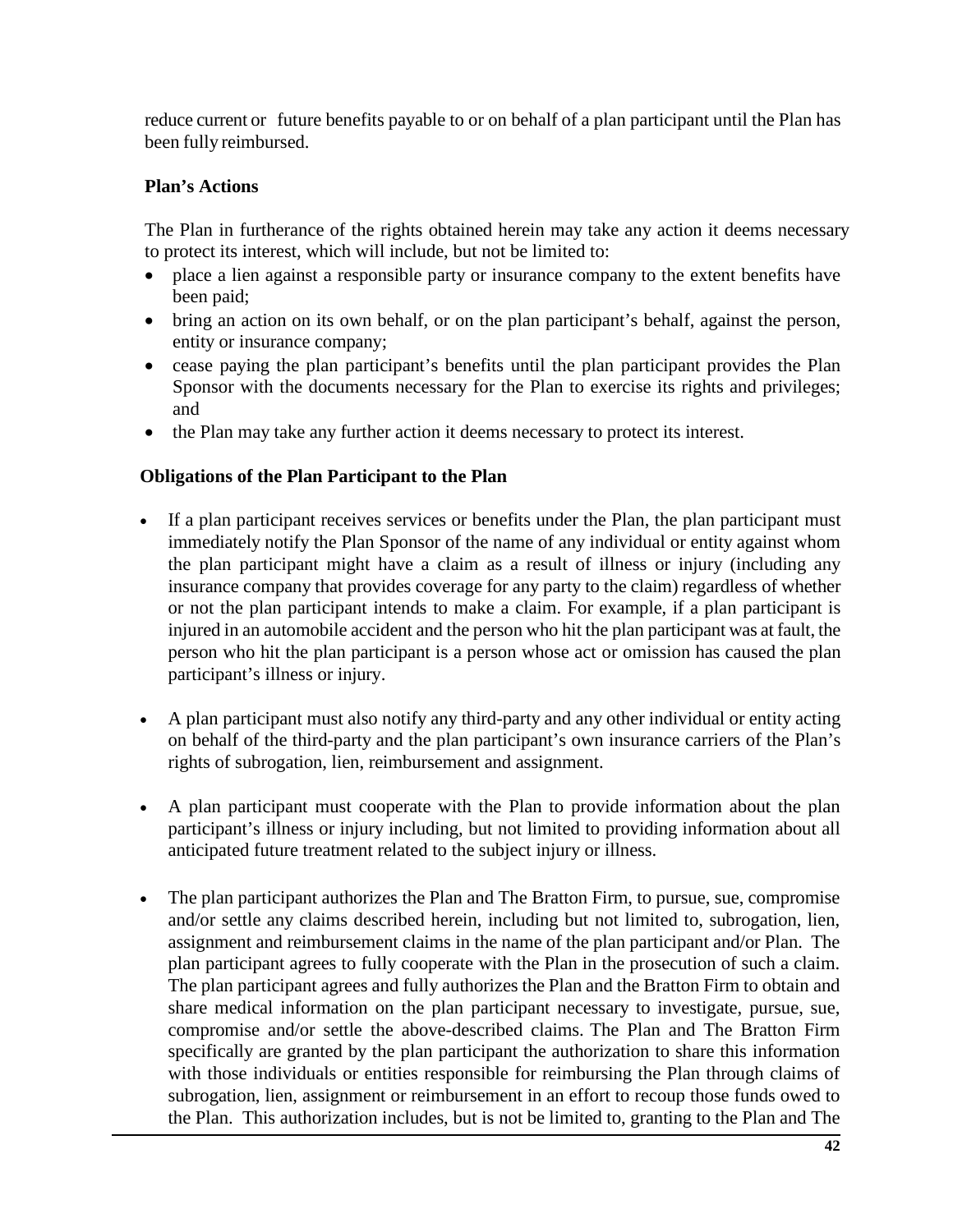Bratton Firm the right to discuss the plan participant's medical care and treatment and the cost of same with third and first-party insurance carriers responsible for the incident in question. Should a written medical authorization be required for the Plan to investigate, pursue, sue, compromise, prosecute and/or settle the above-described claims, the plan participant agrees to sign such medical authorization or any other necessary documents needed to protect the Plan's interests.

- Additionally, should litigation ensue, the plan participant agrees to and is obligated to cooperate with the Plan and/or any and all representatives of the Plan, including subrogation counsel, in completing discovery, obtaining depositions and/or attending and/or cooperating in trial in order to effect the Plan's subrogation, lien, assignment or reimbursement rights.
- The plan participant agrees to obtain consent of the Plan before settling any claim or suit or releasing any party from liability for the payment of medical expenses resulting from an injury or illness. The plan participant also agrees to refrain from taking any action to prejudice the Plan's recovery rights.
- Furthermore, it is prohibited for plan participant to settle a claim against a third party for non-medical elements of damages, by eliminating damages relating to medical expenses incurred. It is prohibited for a plan participant to waive a claim for medical expenses incurred by plan participants who are minors.
- To the extent that a plan participant makes a claim individually or by or through an attorney for an injury or illness for which services or benefits were provided by the Plan, the plan participant agrees to keep the plan updated with the investigation and prosecution of said claim, including, but not limited to providing all correspondence transmitted by and between any potential defendant or source of payment; all demands for payment or settlement; all offers of compromise; accident/incident reports or investigation by any source; name, address, and telephone number of any insurance adjuster involved in investigating the claim; and copies of all documents exchanged in litigation should a suit be filed.
- Nothing in these provisions requires the Plan to pursue the plan participant's claim against any party for damages or claims or causes of action that the plan participant might have against such party as a result of injury or illness.
- The Plan may designate a person, agency or organization to act for it in matters related to the Plan's rights described herein, and the plan participant agrees to cooperate with such designated person, agency, or organization the same as if dealing with the Plan itself.

## **Made Whole Doctrine**

The Plan's right of subrogation, lien, assignment or reimbursement as set forth herein will not be affected, reduced or eliminated by the "made whole doctrine" and/or any other equitable doctrine or law which requires that the plan participant be "made whole" before the Plan is reimbursed. The Plan has the right to be repaid 100% first from any settlement, judgment, remuneration, insurance proceeds or other source of funds a plan participant receives. The Plan has the right to be reimbursed <u>first</u> whether or not a portion of the settlement, judgment,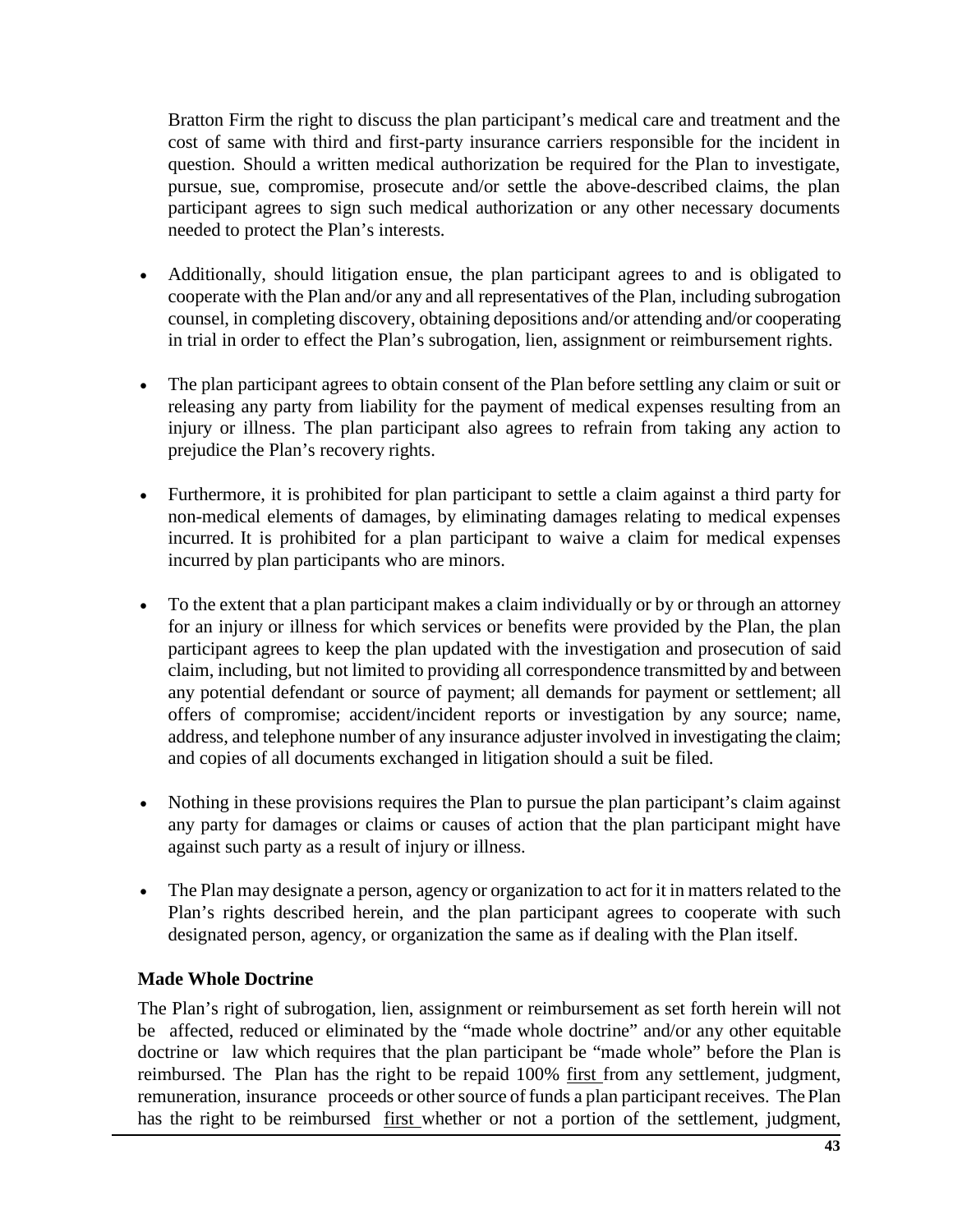remuneration, insurance proceeds or other source of funds are identified as a reimbursement for medical expenses. The plan has the right to be reimbursed first whether or not a plan participant makes a claim for medical expenses.

## **Attorneys' Fees**

The Plan will not be responsible for any expenses, fees, costs or other monies incurred by the attorney for the plan participant and/or his or her beneficiaries, commonly known as the common fund doctrine. The Plan participant is specifically prohibited from incurring any expenses, costs or fees on behalf of the Plan in pursuit of his rights of recovery against a third-party or Plan's subrogation, lien, assignment or reimbursement rights as set forth herein. No court cost, filing fees, experts' fees, attorneys' fees or other cost of a litigation nature may be deducted from the Plan's recovery without prior, express written consent of the Plan.

A plan participant must not reimburse their attorney for fees or expenses before the Plan has been paid in full. The Plan has the right to be repaid first from any settlement, judgment, or insurance proceeds a plan participant receives. The Plan has a right to reimbursement whether or not a portion of the settlement, judgment, insurance proceeds or any other source or payment was identified as a reimbursement of medical expenses.

## **Wrongful Death/Survivorship Claims**

In the event that the plan participant dies as a result of his/her injuries and a wrongful death or survivorship claim is asserted the plan participant's obligations become the obligations of the plan participant's wrongful death beneficiaries, heirs and/or estate.

## **Death of Plan Participant**

Should a plan participant die, all obligations set forth herein shall become the obligations of his heirs, survivors and/or estate.

## **Control of Settlement Proceeds**

A plan participant may not use an annuity or any form of trust to hold/own settlement proceeds in an effort to bypass obligations set forth herein. A plan participant agrees that they have actual control over the settlement proceeds from the underlying tort claim from which they are to reimburse the plan whether or not they are the individual or entity to which the settlement proceeds are paid.

# **Payment**

The plan participant agrees to include the Plan's name as a co-payee on any and all settlement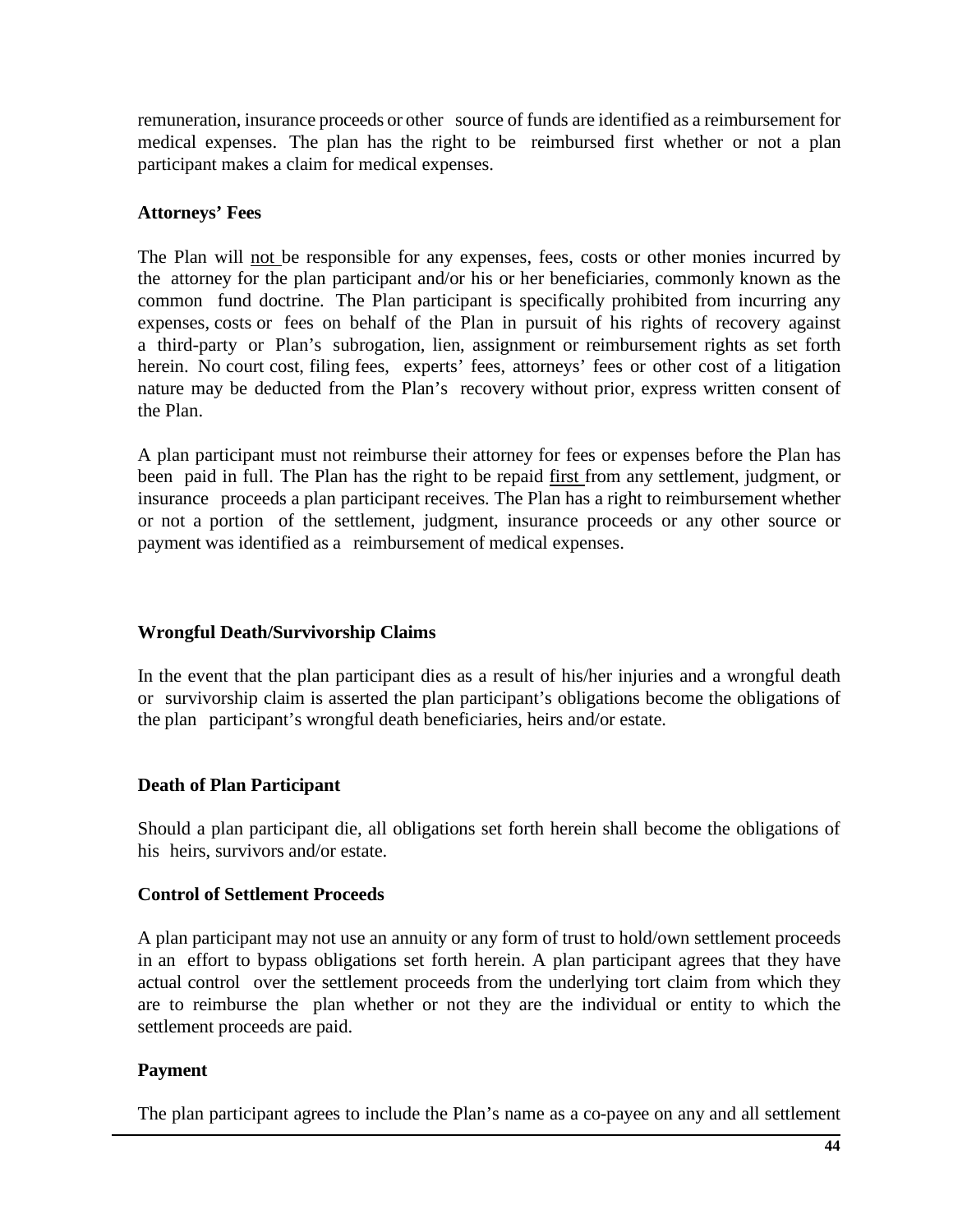drafts or payments from any source. The fact that the Plan does not initially assert or invoke its rights until a time after a plan participant, acting without prior written approval of the authorized Plan representative, has made any settlement or other disposition of, or has received any proceeds as full or partial satisfaction of, plan participant's loss recovery rights, shall not relieve the plan participant of his/her obligation to reimburse the Plan in the full amount of the Plan's rights.

## **Severability**

In the event that any section of these provisions is considered invalid or illegal for any reason, said invalidity or illegality shall not affect the remaining sections of the Plan. The Plan shall be construed and enforced as if such invalid or illegal sections had never been inserted in the plan.

# **Incurred Benefits**

The Plan reserves the right to reverse any decision associated with the reduction or waiver of charges related to services or benefits provided if and when the Plan discovers that the plan participant has been involved in an injury or accident and may be compensated by one of the sources set forth herein. Should this occur, the plan participant is deemed to have incurred the full billed charges or the full cost of the benefits or services rendered.

## **Non-exclusive Rights**

The rights expressed in this document in favor of the Plan are cumulative and do not exclude any other rights or remedies available at law or in equity to the Plan or anyone in privity with the Plan.

**The Provisions herein bind the plan participant, as well as the plan participant's spouse, dependents, or any members of the plan participant's family, who receives services or benefits from the Plan individually or through the plan participant.**

# **VI. GENERAL RULES FOR COORDINATION OF BENEFITS**

If a participant is eligible to receive benefits under other health care plan(s). The Plan Administrator will coordinate our benefits with those of any other plan(s) that provides benefits to you.

## A. DEFINITIONS

- 1. **Health Care Program**: Any of the following which provide benefits or services for, or by reason of, medical, dental, vision care or treatment:
	- a. Coverage under a governmental plan or required or provided by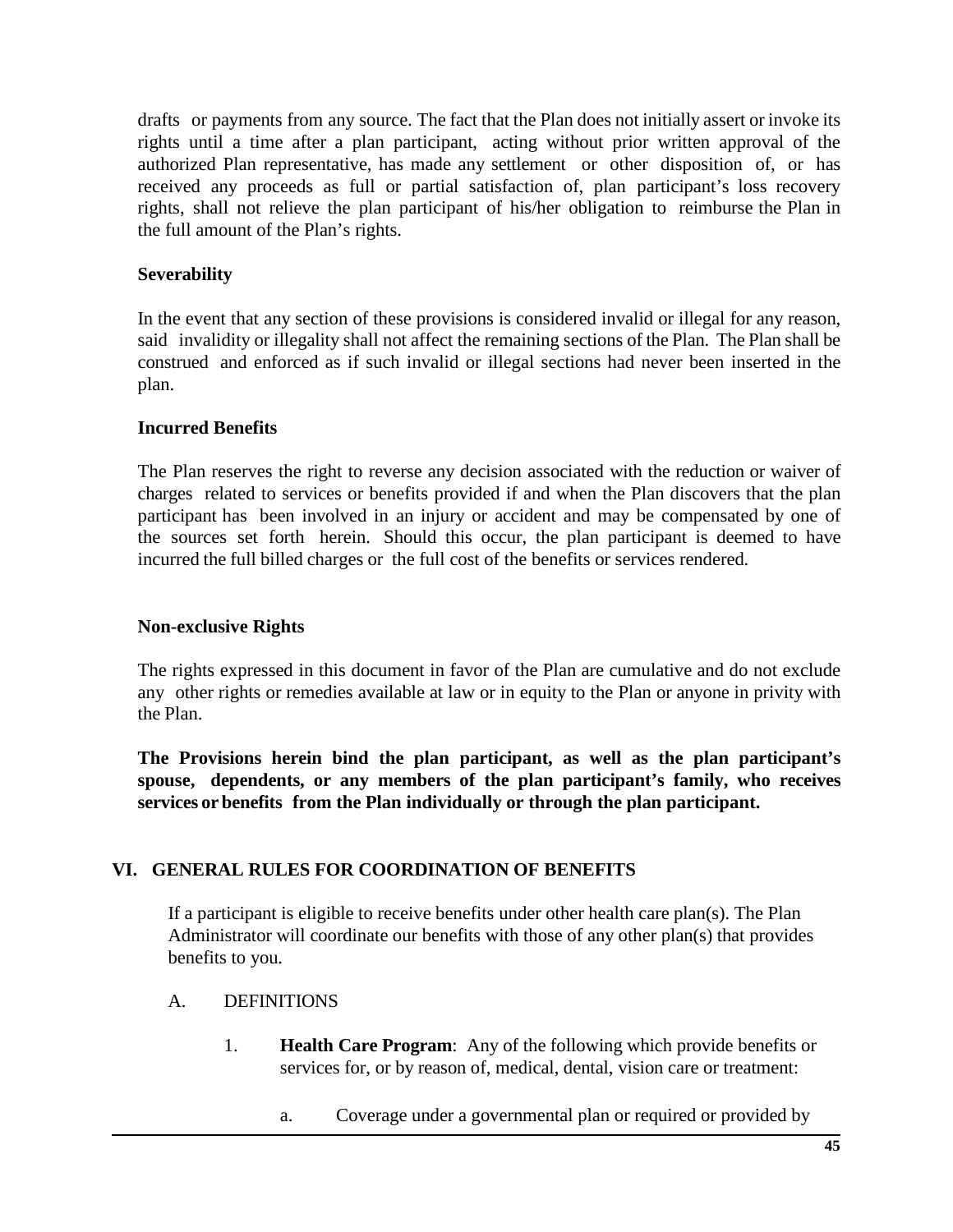law. This does not include a state plan under Medicaid or any law or plan when, by law, its benefits are excess to those of any private insurance program or other non-governmental program.

- b. Group insurance or other coverage for persons in a group, whether insured or uninsured. This includes prepayment, group practice or individual practice coverage. But this does not include school accident-type coverage for grammar school, high school, and college students.
- 2. **Separate Programs**: Each contract or other arrangement for coverage listed above is a Separate Program. If an arrangement has two parts and the Coordination of Benefits rules apply to one of the two, each of the parts is a separate program.
- 3. **Primary or Secondary Plan:** The rules establishing the order of benefit determination whether this plan is Primary or Secondary.
	- a. Primary Plan benefits are determined before those of the other plan.
	- b. If a health care plan does not contain a Coordination of Benefits provision, that health care plan is primary. The primary health care plan pays benefits before the secondary health care plan pays. If the Plan is determined to be the secondary payor, then the Plan will be liable only for the amount due under the secondary plan rules, regardless of whether or not a payment is made by the primary plan.
- 4. **Allowable Expense**: The usual and prevailing charge or negotiated rate, whichever is less, for a needed service or supply, when the charge, service or supply is covered at least in part by one or more Programs of the same type (Dental, Vision Care, or Medical Program) covering the person for who claim is made.

When a Program provides benefits in the form of services, the Reasonable Cash Value for each service rendered will be considered both an Allowable Expense and a benefit paid. When payment under a Program is based on a contracted fee, that fee or the physician's usual charge, whichever is less, will be considered the Allowable Expense.

If a participant has expenses for a stay in a Hospital private room, the term Allowable Expense does not include the difference between the charge for the Hospital private room and the eligible charge for a Hospital room under this Program, unless: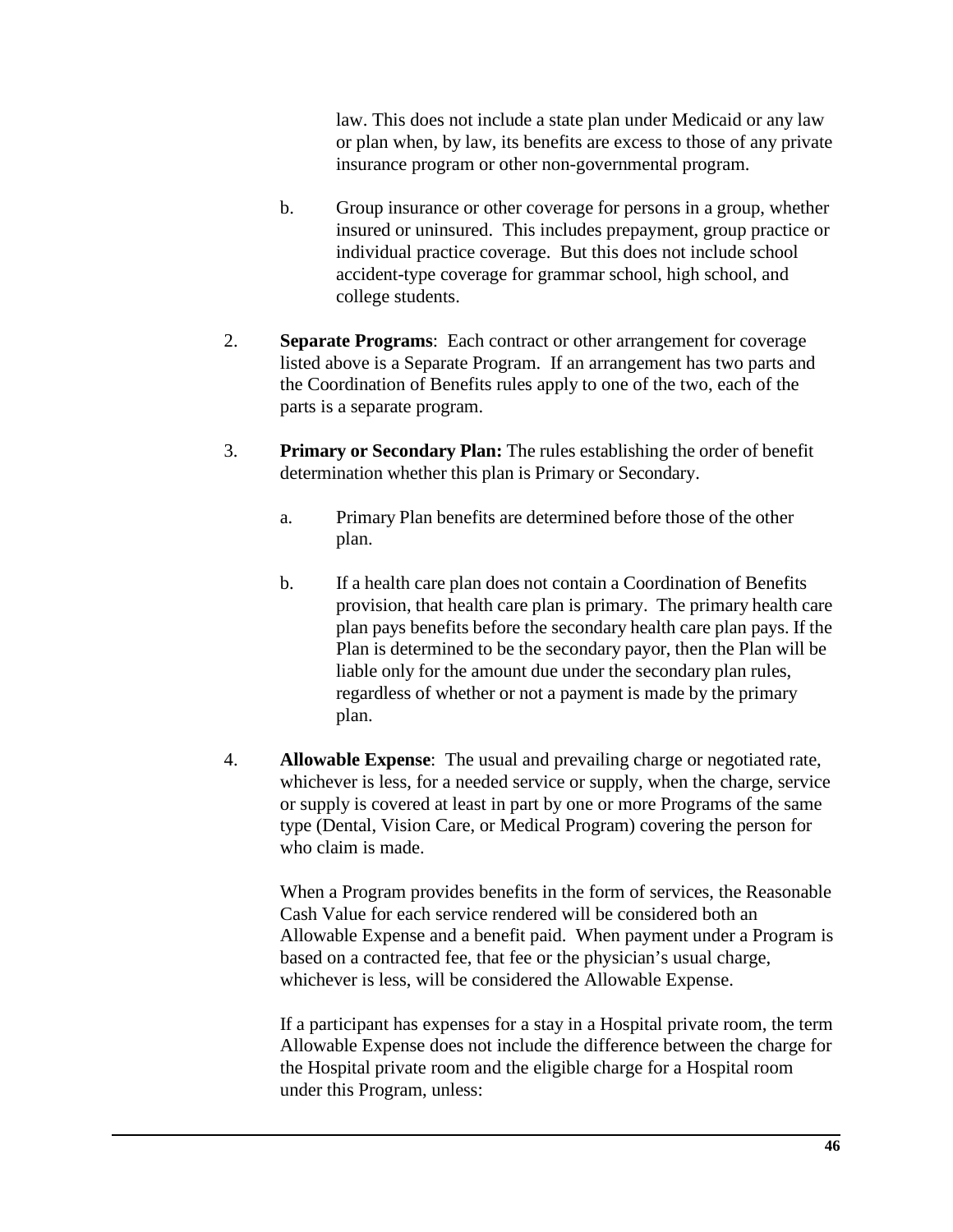- a. the Hospital private room charges are a covered expense under one of the Programs; or
- b. the participant's stay in a Hospital private room is Medically Necessary in terms of generally accepted medical practice.

The term Allowable Expense does not include any amount that is not payable by the Plan because a participant does not adhere to the Managed Care Provisions (as defined below).

- 5. **Managed Care Provisions**: Those provisions that are intended to reduce unnecessary medical care or to make medical services and supplies available at a reduced cost. Examples of Managed Care Provisions include, but are not limited to, second surgical opinion programs and Preauthorization programs.
- 6. **Claim Determination Period**: A Contract Year does not include any part of the Contract Year while the person has no coverage under this Plan or any part of the Contract Year before the date these or similar rules take effect.

# B. EFFECT ON BENEFITS

- 1. **This Plan's Rules for the Order in which Benefits are Determined:** When a participant's health care is the basis for a claim, this Plan determines its order of benefits using the first of the following rules that applies:
	- a. Non-Dependent/Dependent: The benefits of a Plan that covers the person as a subscriber are determined before those of the Plan which covers the participant as a dependent, except if the participant is also a Medicare beneficiary and as a result of the rule established by Title XVII of the Social Security Act and implementing regulations, Medicare is:
		- (1) Secondary to the Plan covering the participant as a dependent; and
		- (2) Primary to the Plan covering the participant as other than a dependent (e.g. a retired employee), then the benefits of the Plan covering the participant as a dependent are determined before those of the Plan covering that participant as other than a dependent.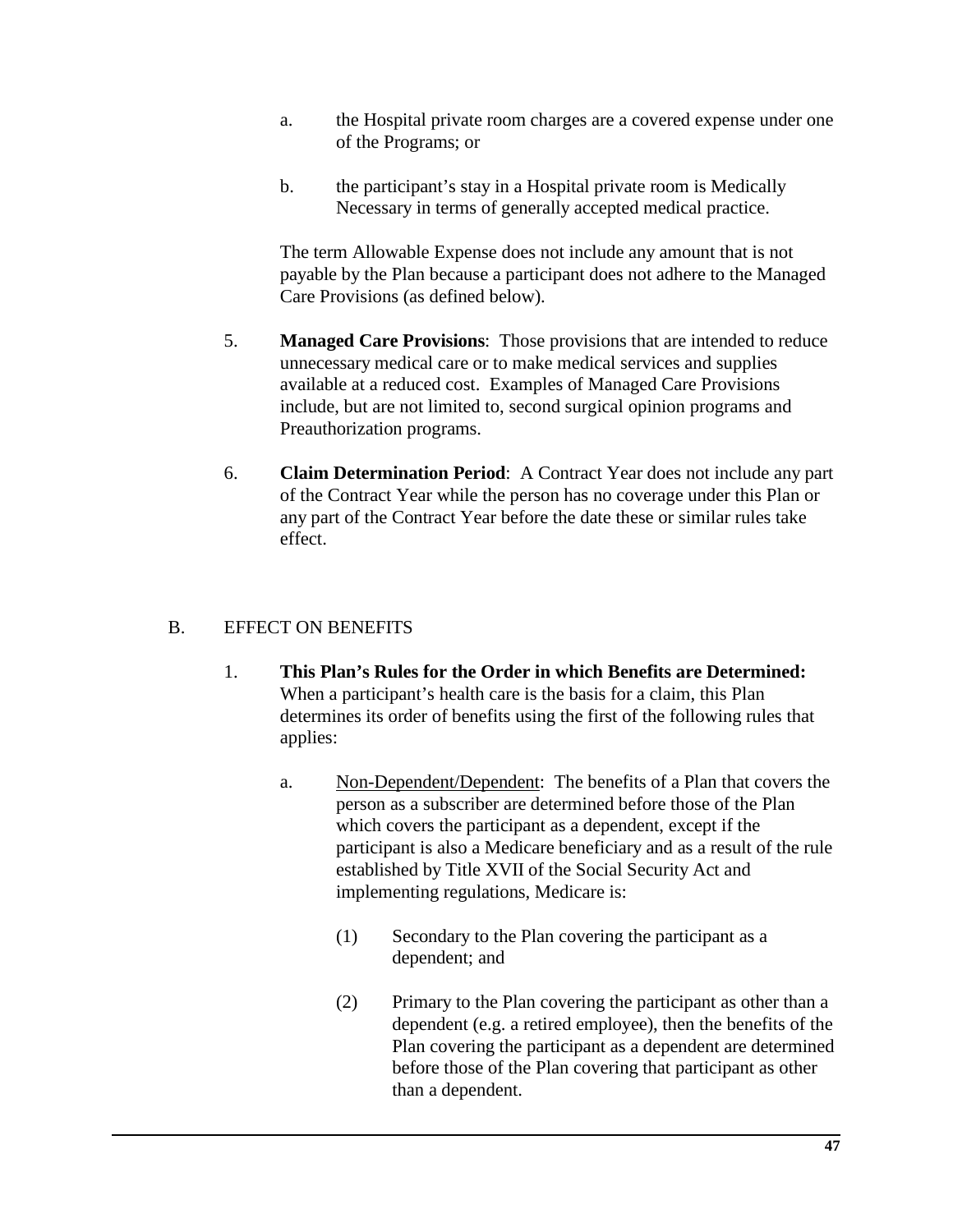- b. Dependent Child/Parents Not Separated or Divorced: Except as stated below when this Plan and another Plan cover the same child as a dependent of different persons, called "parents":
	- (1) the benefits of the Plan of the parent whose birthday falls earlier in a year are determined before those of the Plan of the parent whose birthday falls later in that year; but
	- (2) if both parents have the same birthday, the benefits of the Plan which covered the parent longer are determined before those of the Plan which covered the other parent for a shorter period of time.

However, if the other Plan does not have the rule immediately above, but instead has a rule based on gender of the parent, and if as a result the Plans do not agree on the order of benefits, the rule on the other Plan will determine the order of benefits.

- c. Dependent Child/Separated or Divorced Parents: If two or more Plans cover a person who is a dependent child of divorced or separated parents, benefits for the child are determined in this order:
	- $(1)$  first, the Plan of the parent with custody of the child;
	- (2) then, the Plan of the spouse of the parent with custody of the child; and
	- (3) finally, the Plan of the parent not having custody of the child.

However, the following exceptions apply:

- (1) If the specific terms of a court decree state that one of the parents is responsible for the health care expenses of the child, and the entity obligated to pay or provide the benefits of the Plan of that parent has actual knowledge of those terms, the benefits of that Plan are determined first. This paragraph does not apply when any benefits are actually paid or provided before the entity has that actual knowledge.
- (2) If the specific terms of a court decree state that the parents shall share joint custody, without stating that one of the parents is responsible for the health care expenses of the child, benefits for the child are determined as outlined above. ("Dependent Child/Parents Not Separated or Divorced").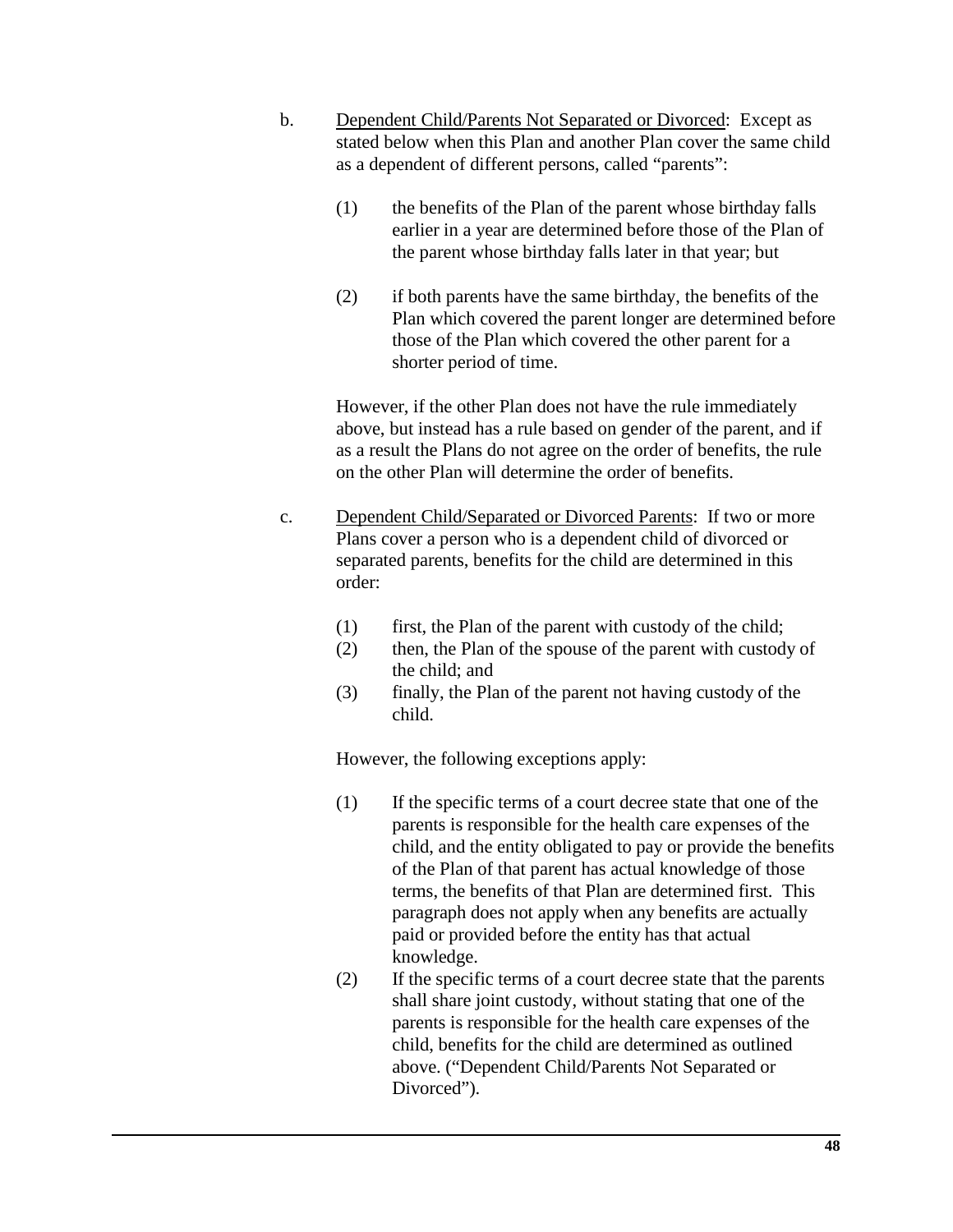- d. Active/Inactive Eligible Employee: The benefits of a Plan which covers a person as an employee who is neither laid off nor retired, or as that employee's dependent, are determined before those of a Plan which covers that person as a laid off or retired employee or as that employee's dependent. If the other Plan does not have this rule, and if, as a result, the Plans do not agree on the order of benefits, this rule is ignored.
- e. Continuation Coverage: If a participant whose coverage is provided under a right of continuation pursuant to federal or state law also is covered under another Plan, benefits for the participant are determined in this order:
	- (1) first, the benefits of the Plan covering the person as an employee, or as that person's dependent;
	- (2) second, the benefits under the continuation coverage.
	- (3) If the other Plan does not have the rule described above, and if as a result, the Plans do not agree on the order of benefits, this rule is ignored.
- f. Longer/Shorter Length of Coverage: If none of the above rules determine the order of benefits, the benefits of the Plan which covered a participant longer are determined before those of the Plan which covered that person for the shorter term.
- 2. **Effect of Reduction in Benefits:** When these rules reduce this Plan's benefits, each benefit is reduced in proportion. It is then charged against any applicable benefit limit of this Plan.

# C. RIGHT TO RECEIVE AND RELEASE NEEDED INFORMATION

Certain facts are needed to apply this coordination of benefits rules. The Plan has the right to decide which facts it needs. It may get needed facts for, or give them to, any other organization or person as allowable by law. The Plan need not tell, or get the consent of, any person to do this. Each person claiming benefits under this Plan must give Community First any facts it needs to pay the claim.

# D. FACILITY OF PAYMENT

A payment made under another Plan may include an amount which should have been paid under this Plan. If it does, the Plan may pay that amount to the organization which made that payment. That amount will then be treated as though it were a benefit provided under this Plan. The Plan will have no further liability with respect to that amount. The term "payment made" includes providing benefits in the form of services, in which case the payment made shall be deemed to be the actual costs of any benefits provided in the form of services.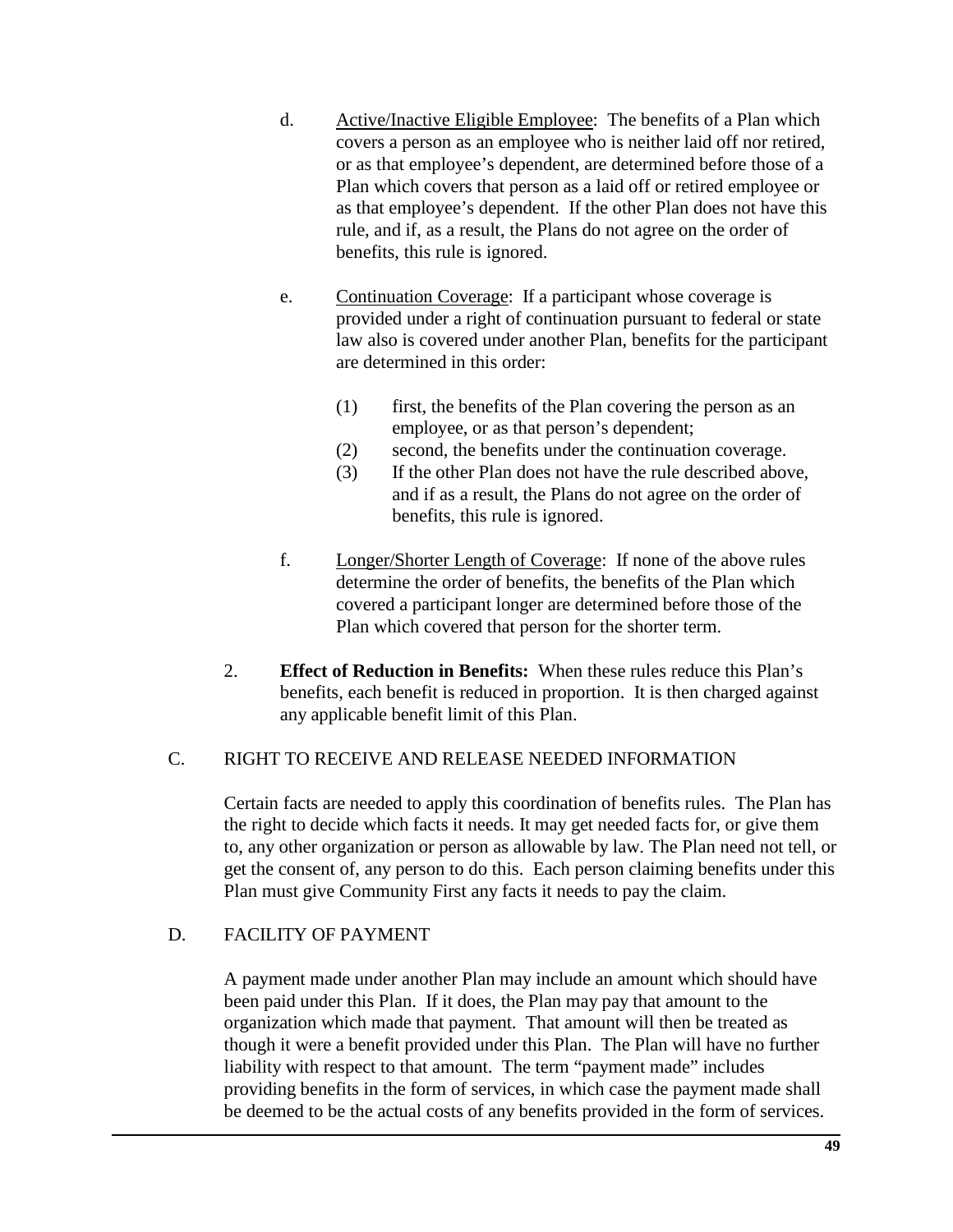# E. RIGHT OF RECOVERY

If payments have been made by the Plan that are more than what should have been paid under the coordination of benefits provisions, the Plan shall have the right to recover only the excess amount that we paid from one or more of the persons or organizations that may be responsible for the services and benefits provided.

- F. Local/In-Network vs Out of Network/Out of State
	- 1. If an employee and/or dependent is utilizing other insurance (i.e. Humana, Blue Cross Blue Shield, etc.) then, CFHP will coordinate benefits as the secondary payer. Please keep in mind that the services obtained outside of the UFCP Network must be within the Primary Insurance's network in order for CFHP to coordinate benefits as secondary payer.
	- 2. Please keep in mind any services, including emergency services outside of Texas, will not be covered by the University Family Care Plan as a secondary payer.

## **VII. COORDINATING BENEFITS WITH MEDICARE**

#### A. WHEN MEDICARE IS THE PRIMARY PAYER

**Eligible Retirees** If you are an eligible retiree, Medicare will be the primary payer for you and your dependents' health care coverage and will determine your benefits under Medicare *before the Plan* determines the benefits.

## **Coordination of Benefits**

Community First will pay secondary benefits even if the member is not enrolled in Medicare Part B.

**Part A**: Community First will pay all of the Medicare Part A deductible, less any applicable Copayment/Percentage Copayment.

**Part B**: Community First will pay the difference between the Medicare allowed amount and the Medicare paid amount, less the appropriate Copayment/Percentage Copayment, if the provider accepts Medicare assignment.

## **Local/In-Network vs Out of Network/Out of State**

- 1. When Medicare is primary: CFHP **will** coordinate benefits as secondary payer when utilization of benefits occurs outside of the UFCP Network but **within Bexar County**.
- 2. When Medicare is primary: CFHP **will not** coordinate benefits as secondary payer when utilization of benefits occurs outside of the UFCP Network and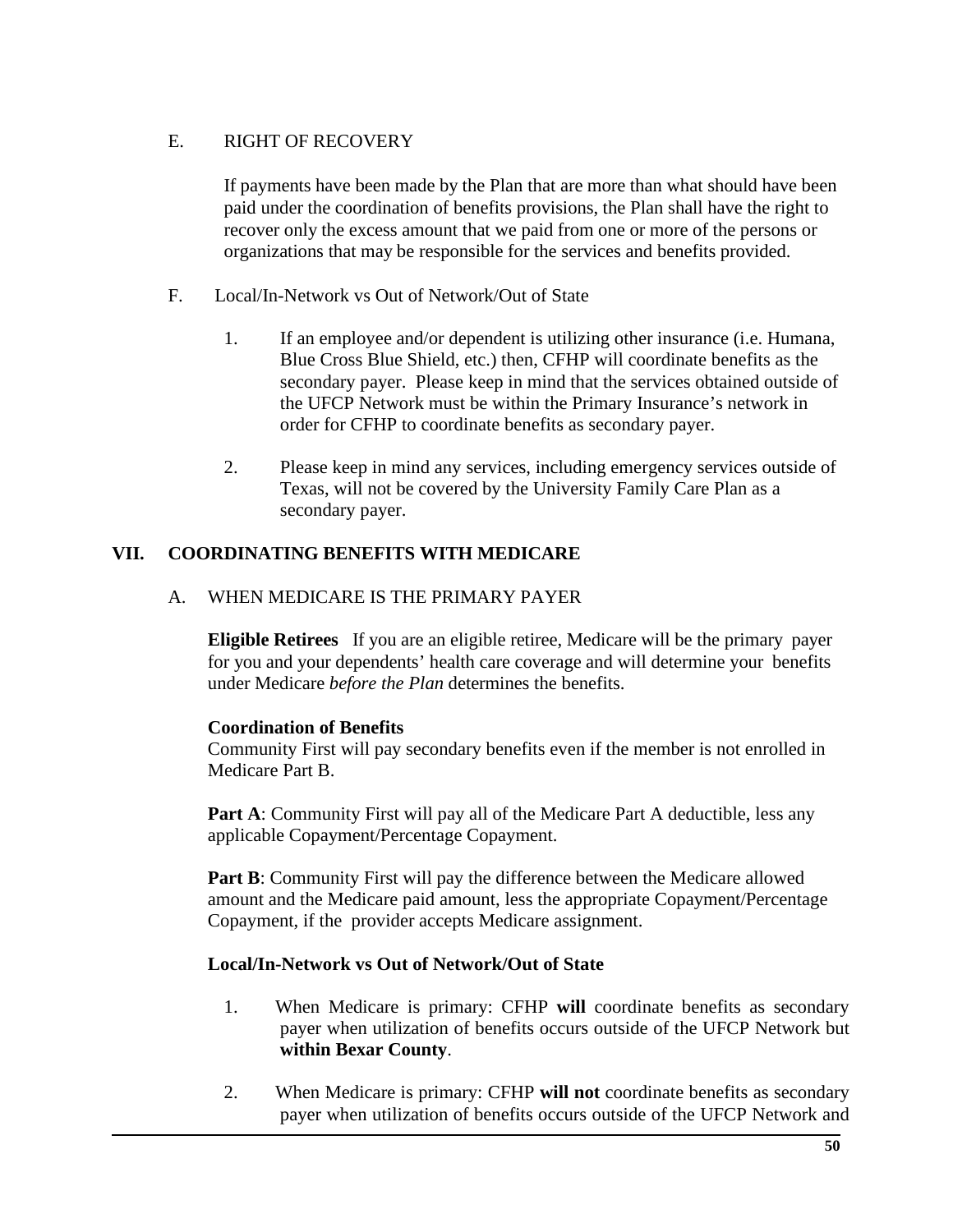## **outside Bexar County**.

## B. WHEN THE PLAN IS THE PRIMARY PAYER

If Community First is Primary then the UFCP Network must be utilized.

- 1. **Active employees age 65 or older** If you are an active employee age 65 or older and are eligible for Medicare, you may continue to be covered under this Plan on the same basis as an employee under age 65.
- 2. **Spouses age 65 and older of active employees** If you are an active employee and your spouse is age 65 or older, and you have enrolled your spouse for dependent coverage, the Plan will be the primary payer for your spouse's health care coverage and will determine your spouse's benefits under this Plan *before* Medicare pays benefits.
- 3. **Active employees and dependents under age 65 and eligible for Medicare because of a disability** If you are an employee or dependent, are eligible for Medicare because of a disability, the Plan will be the primary payer for your health care coverage and will determine your benefits under this Plan *before* Medicare pays benefits.
- 4. **Active employees or dependents who are eligible for Medicare only because of End Stage Renal Disease (ESRD)** If you are an employee or dependent and are diagnosed with ESRD, Community First will be primary for the first 30 months after you become eligible to join Medicare. Medicare will become the primary once the 30-month period has passed.

## C. RETIREES UNDER AGE 65 RECEIVING SOCIAL SECURITY DISABILITY

Community First shall provide only secondary benefits as if Part B coverage is in force, even if Part B is not purchased by the eligible participant. Community First will not require members to purchase Medicare Part B Coverage.

## **VIII. CLAIM RULES**

These rules apply if a charge is made to a participant for any covered service or supply under the Plan.

#### A. REIMBURSEMENT PROVISIONS FOR NON-PARTICIPATING PROVIDERS OR OUT-OF-AREA CLAIMS

Only emergency care is covered outside of the Plan's network and/or service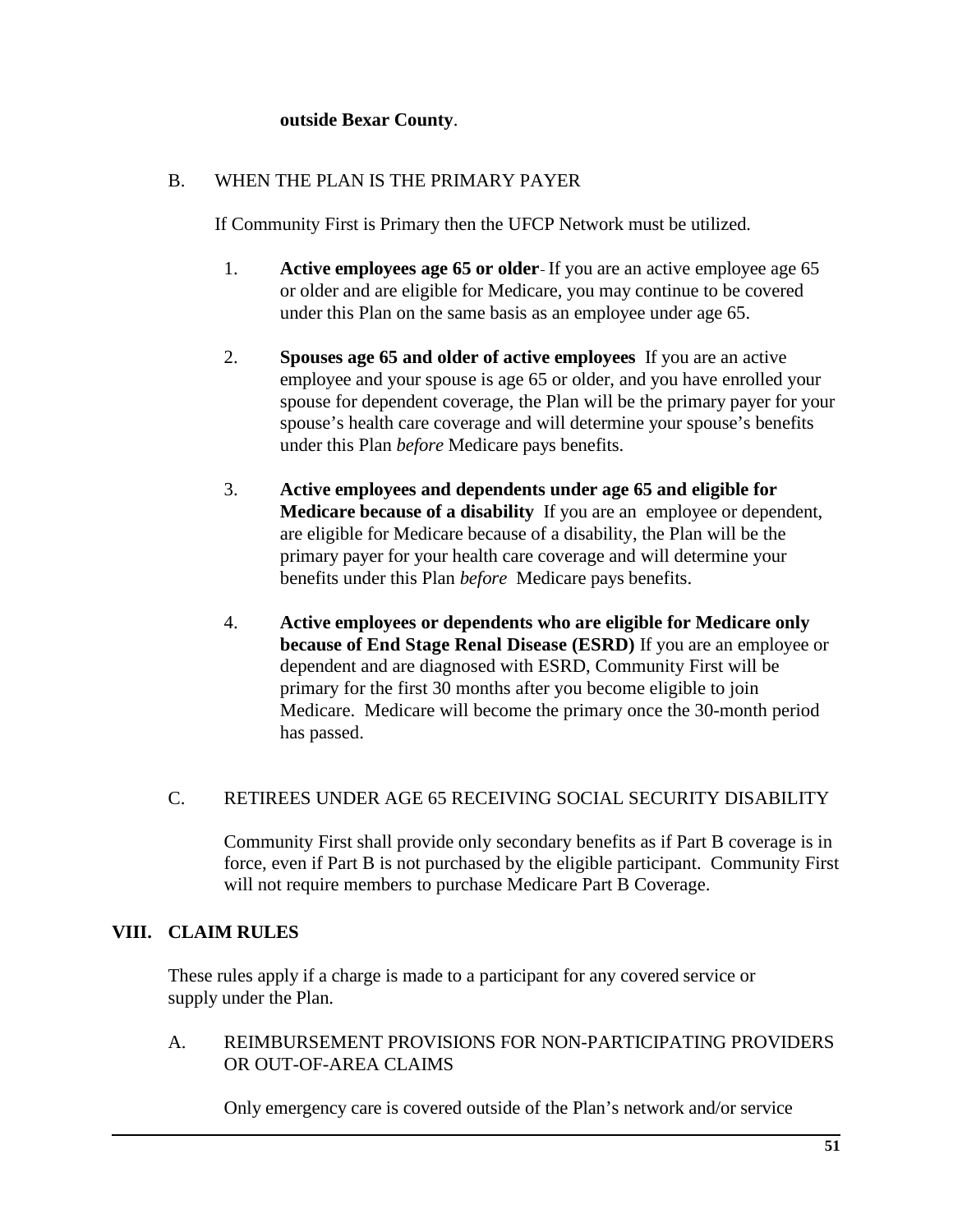area, unless medically necessary covered services are not available through participating providers. The Plan will reimburse the non-participating provider at the negotiated or usual and customary rate for medically necessary covered services, requested by participating providers and approved by Community First within forty-five (45) days of Community First's receipt of a claim with the documentation reasonably necessary to process the claim, unless a different time frame is provided for by written agreement between the parties.

Non-participating providers may require immediate payment for their services and supplies. If you pay a bill for covered services, then submit a copy of the paid bill along with a completed claim form to Community First's Member Services Department requesting reimbursement (Claim forms may be obtained from the Member Services Department). Include all of the following information on your request:

- 1. The patient's name, address and the identification number and Group number and your relationship to the Subscriber from Your identification card.
- 2. Name and address of the provider of your service (if not on the bill).
- 3. If you receive a bill for authorized covered services from a nonparticipating provider, you may ask Community First to pay the provider directly. Send the bill to Community First according to the procedures listed above.

## B. PROOF OF LOSS

Community First must be given written proof of the loss for which claim is made under the Plan. This proof must cover the occurrence, character and extent of that loss. It must be furnished within sixty (60) days after the date of the loss. However, it may not be reasonably possible to do so. In that case, the claim will still be considered valid if the proof is furnished as soon as reasonably possible.

## C. PHYSICAL EXAM

The Plan, at its own expense, has the right to examine the person whose loss is the basis of claim. The Plan may do this when and as often as is reasonable while the claim is pending.

## D. LEGAL ACTION

No action at law or in equity will be brought to recover on the Plan until 60 days after the written proof described above is furnished. No such action will be brought more than one year after the end of the time within which proof of loss is required.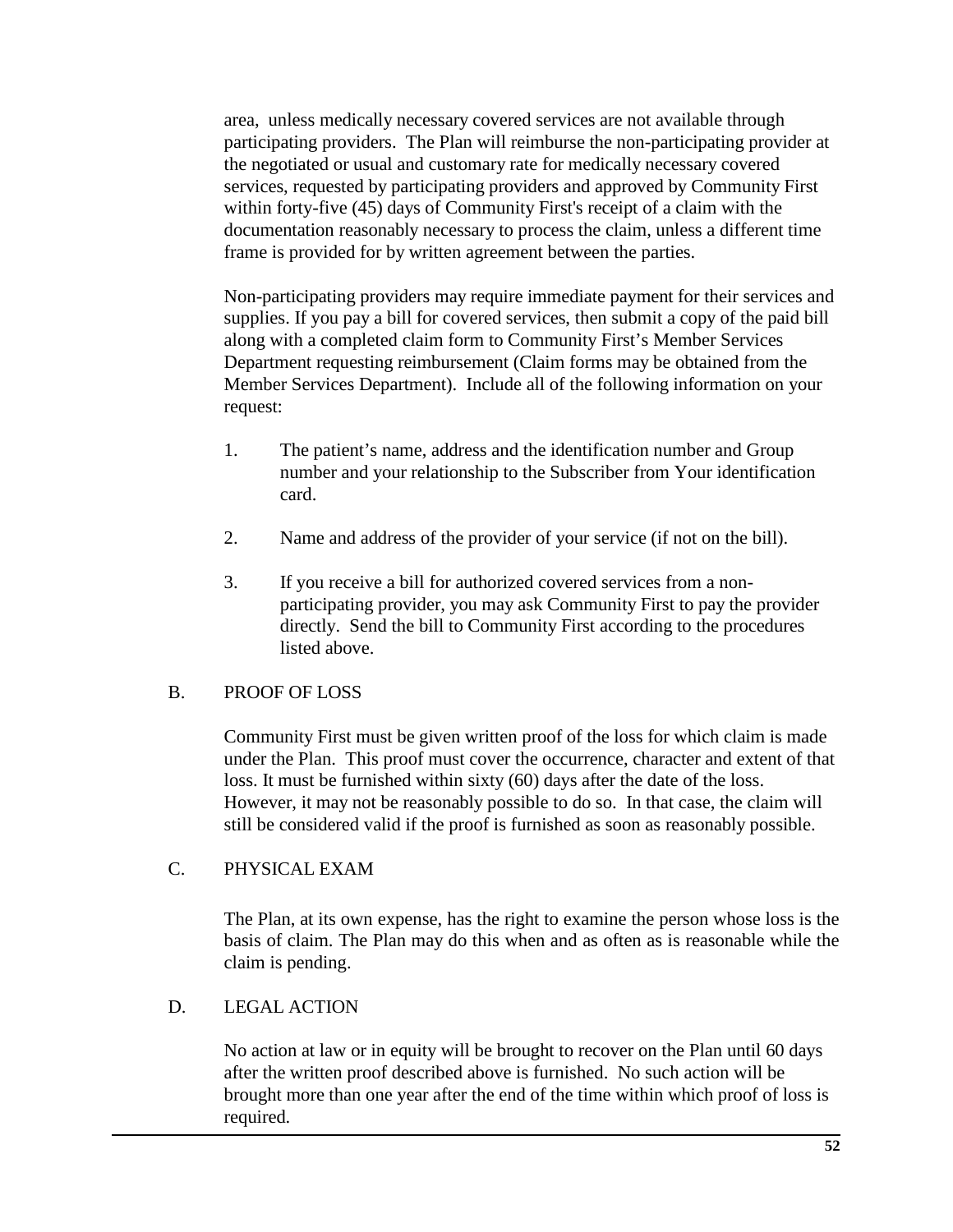## **IX. GENERAL INFORMATION**

#### A. COMPLAINT/APPEAL PROCESS

- 1. **Where to File a Complaints/Complaint Appeals** should be directed to Community First's Member Services Department at 1-800-434-2347 or 210-358-6090 or in writing to: 12238 Silicon Drive, Suite 100, San Antonio, Texas 78249.
- 2. **General.** Participants are required to submit all Complaints through Community First's internal Complaints and Appeals process, which we have outlined for you below.

The Plan encourages the informal resolution of complaints. The Plan will not retaliate against you, including cancellation of coverage or refusal to renew coverage, simply because you, or a person acting on your behalf, have filed a complaint against the Plan or Community First or appealed a decision of Community First.

If you would like assistance in filing a complaint or wish to designate someone to represent you in resolving your complaint, please contact Community First's Member Services Department at the number above.

## 3. **Process for Complaint Resolution**

Complaints will be handled in the following manner:

## **Step Action**

- a. You, or someone acting on your behalf, notifies Community First orally, or in writing, of a complaint.
- b. Upon receipt of a written complaint, we will send You a letter acknowledging receipt of your complaint within five working days. The letter will include the date Community First received the complaint, as well as a description of the complaint and Appeal process and timeframes.

If we have received an oral complaint, you will receive a one-page complaint form, which should be completed and returned immediately for prompt resolution of the complaint.

c. Community First will investigate the written complaint and send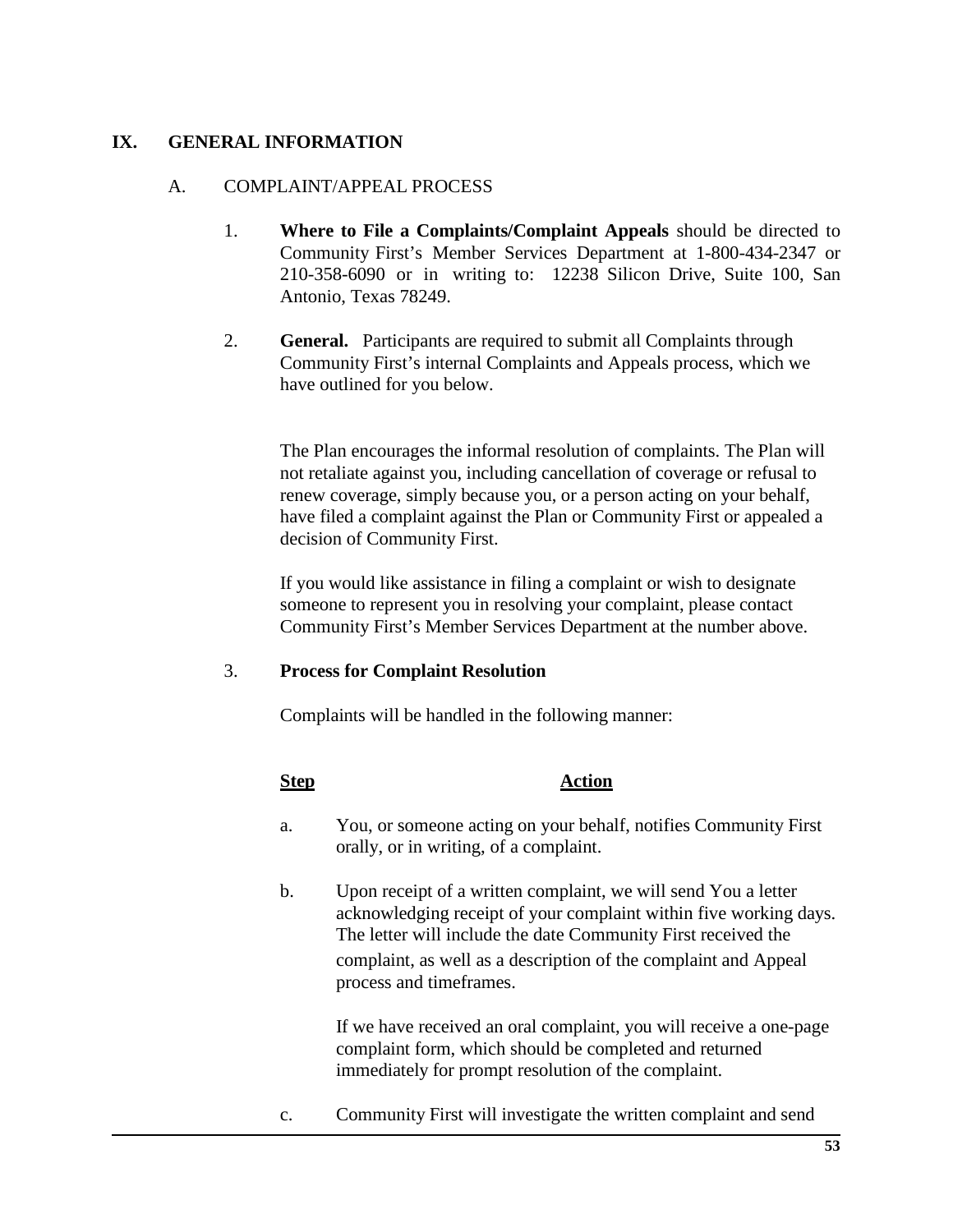you a letter explaining the resolution of your complaint. Community First will acknowledge, investigate and resolve your written Complaint within 30 calendar days after the date of receipt of your written complaint, or a completed complaint form.

Community First will investigate complaints received within one year from the date of service, otherwise the complaint will be deemed ineligible for the complaint and appeals process.

## 4. **Appeal Process**

Appeals will be handled in the following manner:

#### **Step Action**

- a. If you are not satisfied with Community First's resolution of your complaint, you or a person acting on your behalf may notify Community First, in writing, of your wish to appeal a Complaint decision, within 90 calendar days after the date of the decision, as indicated on your complaint resolution letter.
- b. Community First will send you a letter acknowledging receipt of your request for a complaint appeal within five working days after the date of receipt of your written request for a complaint appeal. If we have received an oral appeal, we will include an appeal form, which should be completed and returned immediately for prompt resolution of the appeal.
- c. Community First will schedule a Complaint Appeal Committee to review your appeal, which will consist of Community First representatives from the following departments and a Medical Director: Network Management, Health Services Management, Member Services, and Claims.

No individual serving on the panel may have previously been involved in the disputed decision that is the subject of the Appeal. You, or a person acting on your behalf, may present written alternative expert testimony, valid Summary of Benefits language to support your request for appeal, and submit any additional pertinent information which was not previously considered by Community First. Relevant documents will be reviewed by the Complaint Appeals Committee and considered along with additional information gathered during the investigation of the complaint appeal.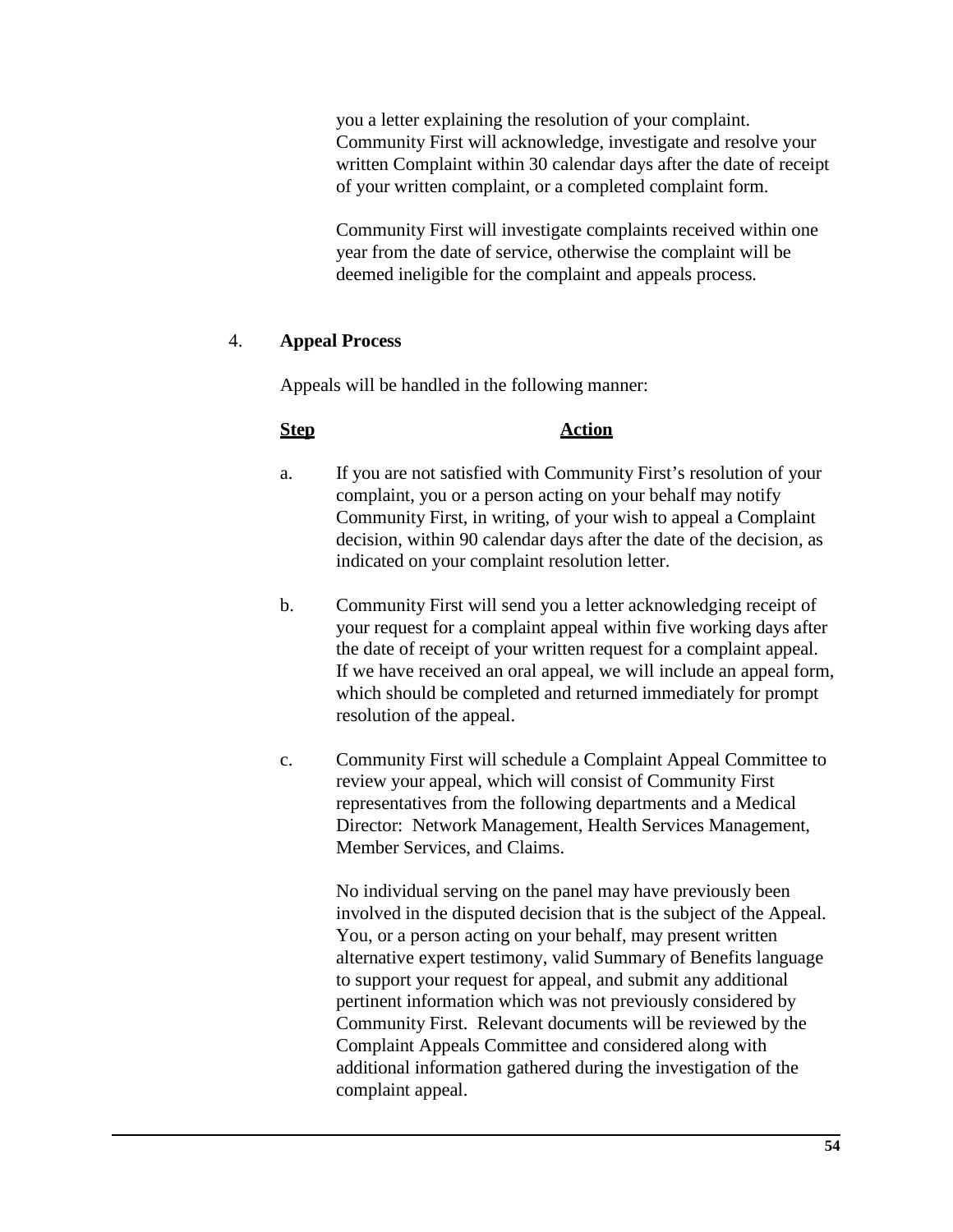- d. The Complaint Appeal Committee will render a decision and Community First will notify you or the person acting on your behalf, in writing, within 30 calendar days after the date of receipt of your written request for a complaint appeal.
- e. The decision rendered by the Complaint Appeal Committee will be deemed final and binding on you and the Plan.
- 5. **Maintenance of Records.** The Plan or Community First will maintain a record of each complaint and/or appeal as well as any proceedings and any actions taken on a complaint and/or appeal for three years from the date of receipt of a complaint, or as required by law. You may obtain a copy of the record on your complaint, appeal and any proceedings.

## 6. **Appeal of an adverse determination**

#### a. **Appeals of adverse determination should be directed to:**

Health Services Management Resolution Department Community First Health Plans 12238 Silicon Drive, Suite 100 San Antonio, Texas 78249 210-358-6050

b. **General.** Participants are required to submit all appeals through Community First's internal Complaint and Appeal process, which we have outlined for you below

# c. **Appeals of Adverse Determinations will be handled in the following manner:**

#### **Step Action**

- (1) You, or someone acting on your behalf, notifies Community First orally, or in writing, of an appeal.
- (2) An appeal acknowledgment letter will be sent to the appealing party within 5 working days of receipt. The letter will include:
	- (a) the date Community First received the appeal,
	- (b) a reasonable list of documents to be submitted by the appealing party to CFHP for the Appeal;
	- (c) a medical record request form may be sent by CFHP to the provider of service;
	- (d) an appeal form to the appellant if the appeal was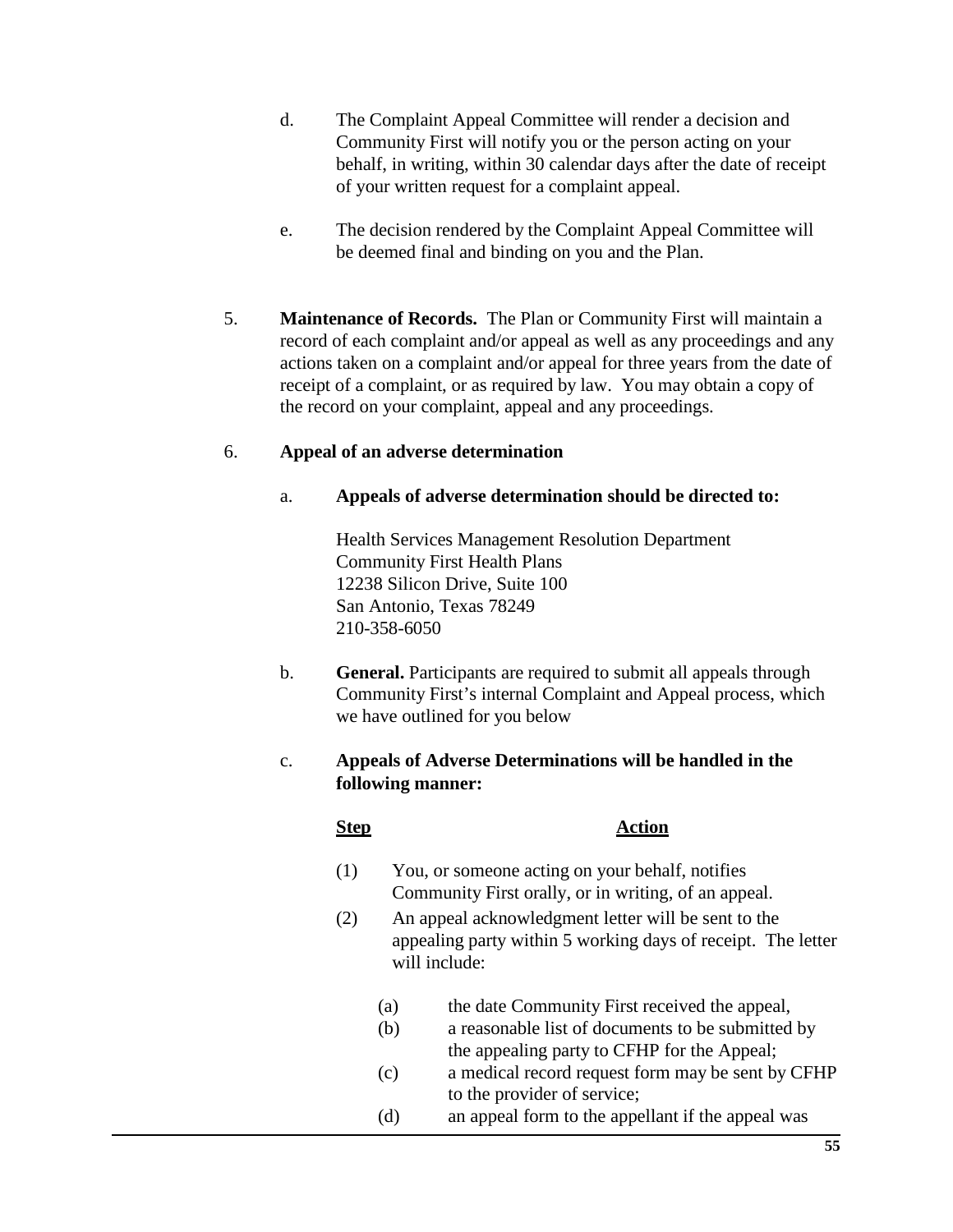oral.

- (3) The Community First HSM Resolution Department will refer the appeal to an appropriate clinical consultant who was not involved in the initial adverse determination. A clinical consultant who has expertise in the field of physical or behavioral medicine that is appropriate for the service at issue makes the appeal decision.
- (4) Community First will provide written notification to the participant, provider of record, and PCP of record, when applicable, of the determination of the appeal as soon as practical, but in no case later than 30 days after it receives the oral or written Appeal.
- (5) An appropriate health care provider will make all Appeal decisions for adverse determination. If the Appeal is denied, and within ten (10) Working Days the health care provider sets forth, in writing, good cause for having a particular type of a specialty Provider review the case, the denial will be reviewed by a health care provider in the same or similar specialty as typically manages the medical, dental, or specialty condition, procedure, or treatment under discussion for review. Such specialty review will be completed within fifteen (15) Working Days of receipt of the request.

# 7. **Process for Requesting Independent Review of an Adverse Determination:**

#### **Step Action**

- a. You, or someone acting on your behalf whose appeal of an adverse determination is denied by Community First on behalf of UHS may seek review of that determination by an Independent Peer Review Organization.
- b. The request for the IPRO must be in writing.
- c. An IPRO appeal acknowledgment letter will be sent to the appealing party within 5 working days of receipt. The acknowledgment letter will include:
	- (1) the date CFHP received the IPRO appeal;
	- (2) a reasonable list of documents to be submitted by the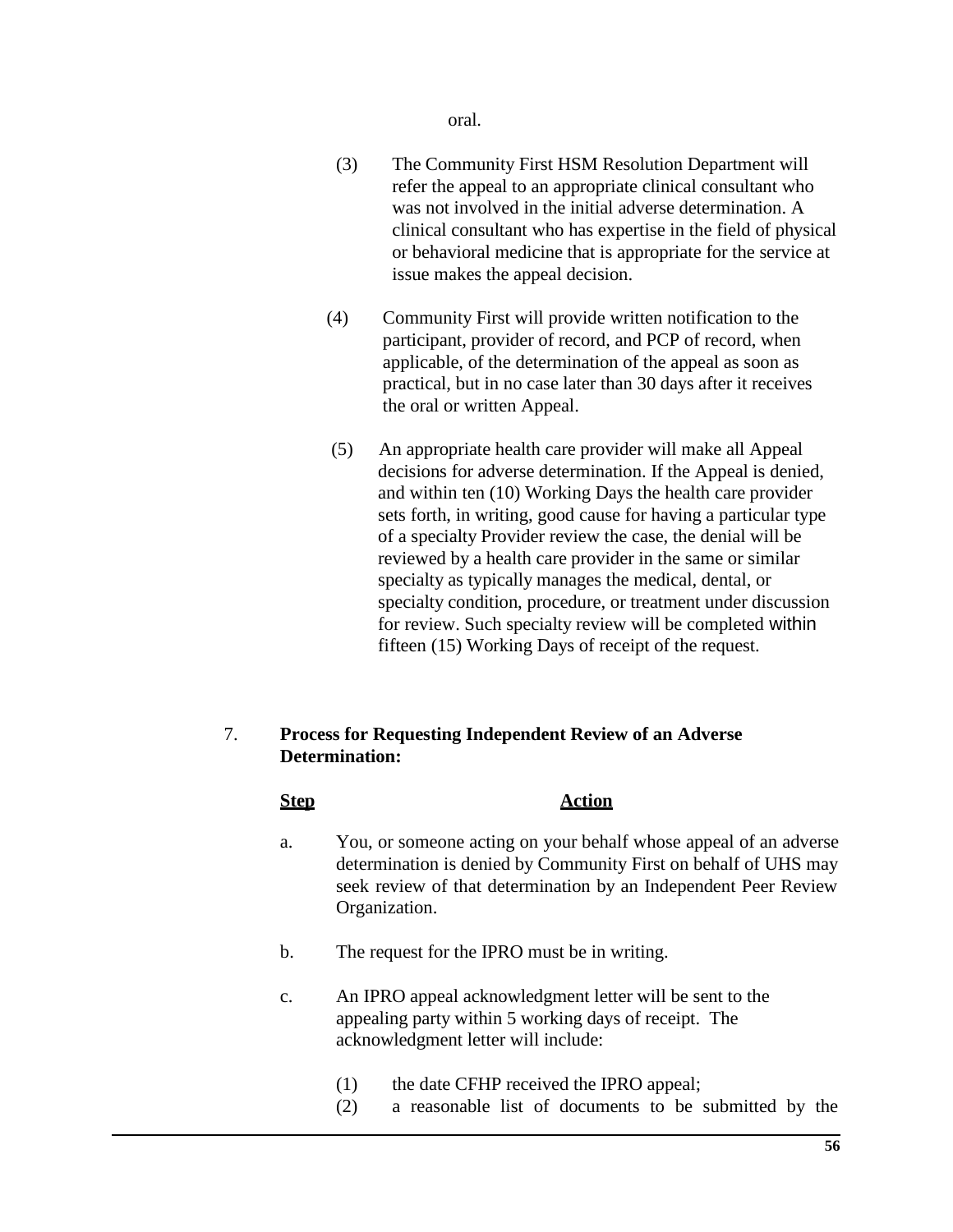appealing party to CFHP for the IPRO appeal;

- (3) a medical record request form may be sent by CFHP to the provider of service;
- (4) a one-page Appeal Form to the Appellant if the IPRO appeal is oral.
- d. The resolution staff will notify the participant/participant representative, and UHS of the final determination: within 30 calendar days of receipt of the original request for IPRO for standard Appeals,
- e. There is no right of appeal of the IPRO determination by either the participant/ participant representative, however, the participant may complain to UHS.at any time.

# **8. Expedited IPRO Appeals of Adverse Determinations**

Expedited IPRO Appeals may be requested for denials of care for lifethreatening conditions, which would seriously jeopardize the participant's life or health, and denials of continued stays for hospitalized patients.

- a health care practitioner with knowledge of the participants' medical condition (e.g., a treating practitioner) may act as the authorized representative of the participant.
- the request must be written.

The HSM Resolution Unit will determine whether the request will be treated as an expedited appeal based on UR Agent requirements.

- a. If the IPRO Appeal will not be expedited, CFHP will:
	- (1) transfer the IPRO Appeal to the standard IPRO Appeal process;
	- (2) provide oral notice to the participant/participant representative of the decision not to expedite within one (1) working day from the date of receipt of the IPRO Appeal;
	- (3) provide written notice within one (1) Working day from receipt of the appeal;
	- (4) The notice, which will serve as the IPRO Appeal acknowledgment letter, will contain the following information:
		- the decision not to expedite the IPRO Appeal request;
		- the request will be processed using the standard timeframe; iii inform the participant of the right to file a complaint if he or she disagrees with the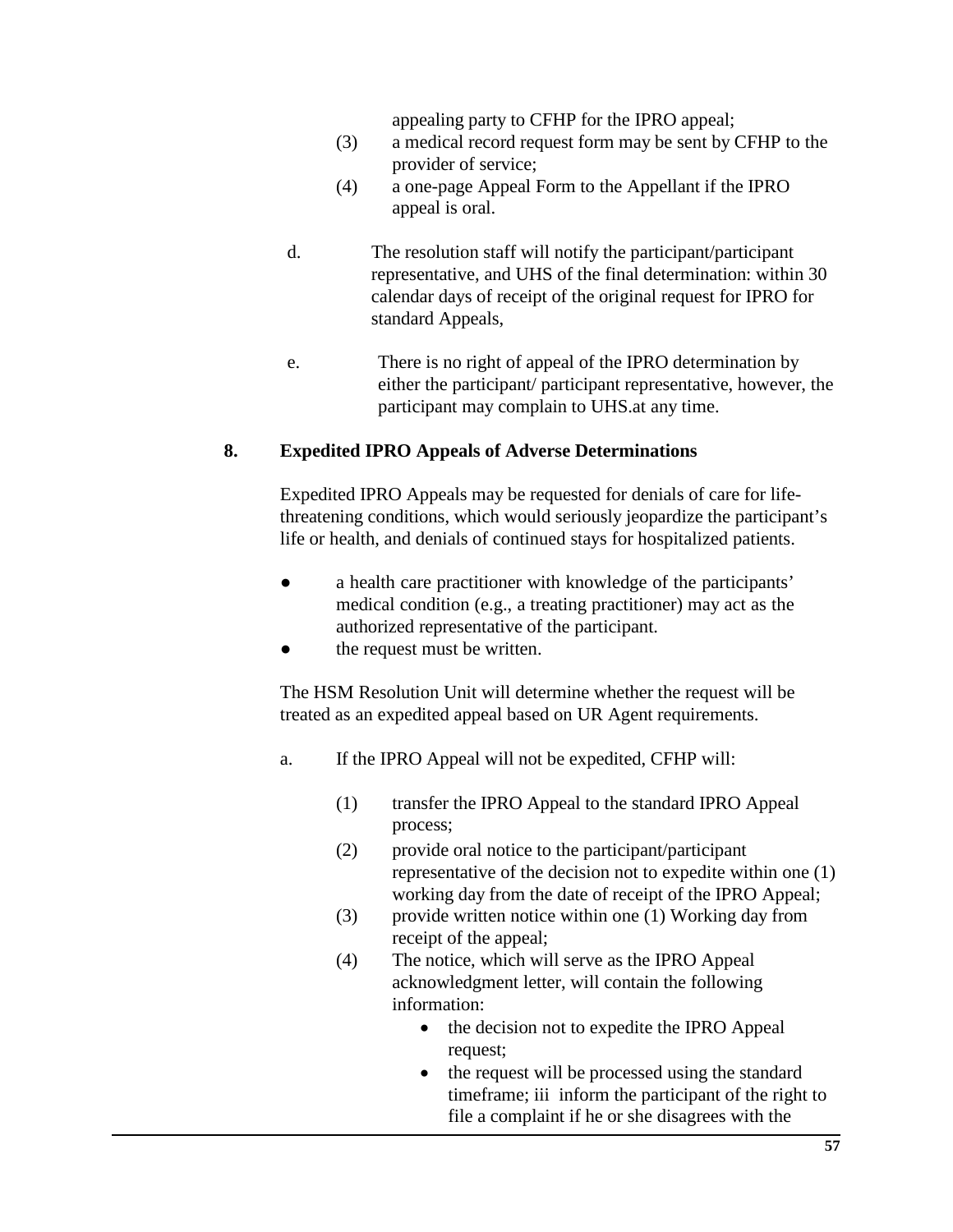decision not to expedite;

- inform the participant of the right to resubmit a request for an Expedited IPRO Appeal with any physician's support; and
- provide instructions about the complaint process and its timeframes.
- b. If the decision is to expedite the IPRO Appeal, CFHP will assign the IPRO appeal to a Clinical Consultant that has not previously reviewed the case and who is of the same or similar specialty as typically manages the medical condition, procedure, or treatment under review.
- c. The IPRO will submit its determination to CFHP; the CFHP resolution staff will notify the participant/participant Representative, and UHS of the final determination:
	- (1) within 30 calendar days of receipt of the original request for standard IPRO Appeals, or
	- (2) in the event a Life-threatening Condition, the determination must be made not later than the earlier of:
	- (3) the  $5<sup>th</sup>$  day after the date the IPRO receives the information necessary to make the determination; or
	- (4) the  $8<sup>th</sup>$  day after the date the IPRO receives the request that the determination be made.
- d. Initial notice of the decision may be delivered orally followed by a written Notification of the determination within one (1) working day from the expedited IPRO Appeal request to the participant or participant representative.
- e. There is no right of appeal of the IPRO determination by either the participant or participant representative, however, the participant may complain to UHS at any time.

## B. IDENTIFICATION CARDS

Any identification cards (called ID Cards) issued by the Plan, are for identification only and remain the property of the Plan. Possession of an ID Card does not convey any rights to benefits under the Plan. Any person who receives services, supplies, or other benefits to which the person is not entitled by the terms of the Plan will be charged for the actual costs incurred by the Plan for any such services or supplies or for the amount of any such benefits. If any participant permits another person to use the participant's ID Card, the Plan may:

1. invalidate that participant's ID Card; and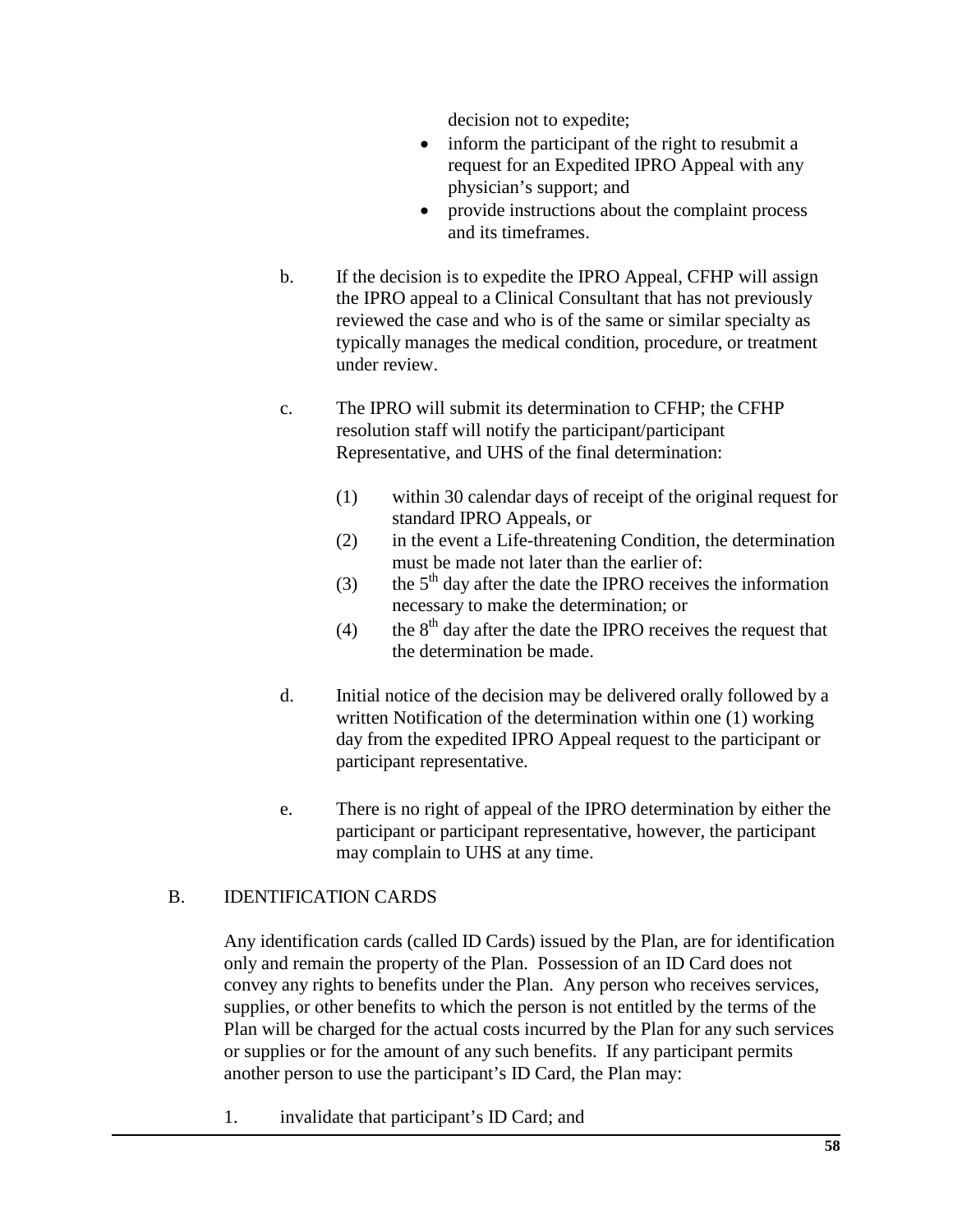2. terminate that participant's coverage as provided in the "WHEN YOUR COVERAGE ENDS" section.

## C. CONFIDENTIAL NATURE OF MEDICAL RECORDS

Any information from a participant's medical records or received from providers or hospitals incident to the physician-patient or hospital-patient relationships will be kept confidential as permitted by applicable law. Such information may not be disclosed without the consent of the participant, except as is reasonably necessary in connection with the administration of the Plan, as permitted by law. Each participant agrees that participating providers or consulting physicians may release medical records to Community First, and any of its subsidiaries or affiliates, as is reasonably necessary for claim determination, litigation, or other normal business activities.

# D. ASSIGNMENTS

Benefits provided to a participant under the Plan are personal to the participant and are not assignable or otherwise transferable.

# E. NOTICES AND OTHER INFORMATION

Any notices, documents, or other information under the Plan may be sent by United States Mail, postage prepaid, addressed as follows:

If to Community First: At its address shown on the first page of this Summary of Benefits.

If to a participant: To the last address provided by the participant on an enrollment or change of address form actually delivered to Community First.

## F. WHEN YOUR COVERAGE ENDS

## 1. **Employee and Dependent Coverage**.

- a. Your Employee Coverage or Your Dependent Coverage will end when the first of these occurs:
	- (1) Your membership in the covered classes for the coverage ends because your employment ends (see "End of Employment" section below).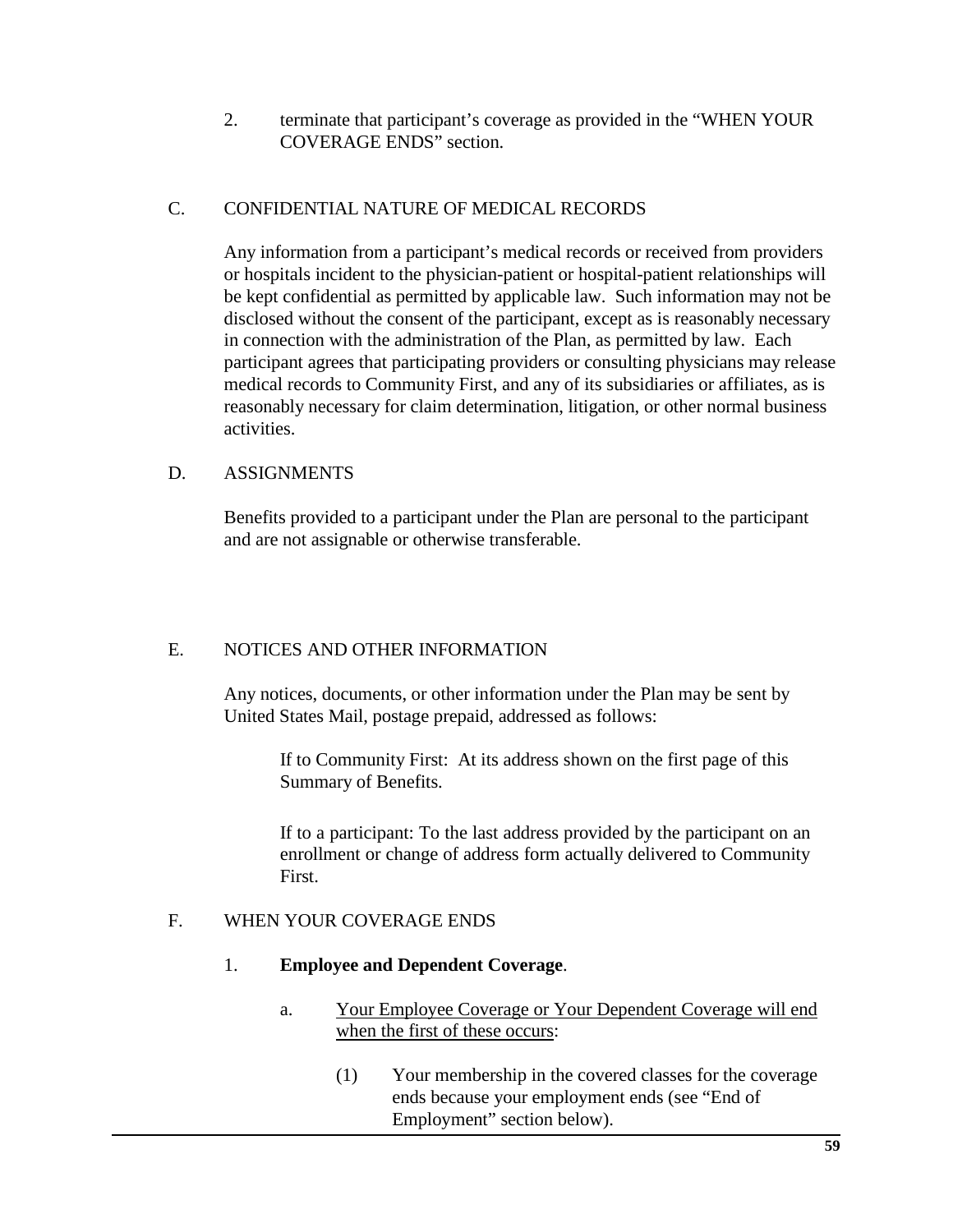- (2) You fail to pay, when due, any contribution required for your Employee Coverage. Failure to contribute for Dependent Coverage will not cause your Employee Coverage to end.
- (3) You no longer reside, live or work within the Service Area.
- (4) You become eligible under Part A of Medicare by reason of reaching age 65, you elect Medicare as your primary benefit program (for active Eligible Employees and their Qualified Dependents), and choose not to continue the Plans Health Care Coverage.
- (5) You fail to enroll in Part A of Medicare, if required by UHS (for retired Eligible Employees and their Qualified Dependents).
- (6) The coverage is dependent coverage and your employee coverage ends.
- b. Your Dependent Coverage for a Qualified Dependent will end when that person:
	- (1) moves his or her permanent residence outside the service area. Court ordered dependents that reside outside of the service area may continue to be covered under the UFCP plan but must obtain care through the UFCP or UFCP Expanded Network (applicable out of pocket costs will apply such as deductible and coinsurance. Services obtained outside of the UFCP or UFCP Expanded Network without a prior authorization will be the member's responsibility.
	- (2) ceases to be a qualified dependent. (See the section entitled "Continued Coverage for an Incapacitated Child" below.)
	- (3) reaches maximum age limit, as stated in section "Who is Eligible to Become Covered." Coverage will terminate at the end of the dependent's birthday month.
- c. End of Employment: For purposes of coverage under the Plan, Your employment ends when you are no longer considered to be employed by UHS. But, for Coverage purposes, UHS may consider you as still employed and in the covered classes during certain types of absences from work. UHS decides whether you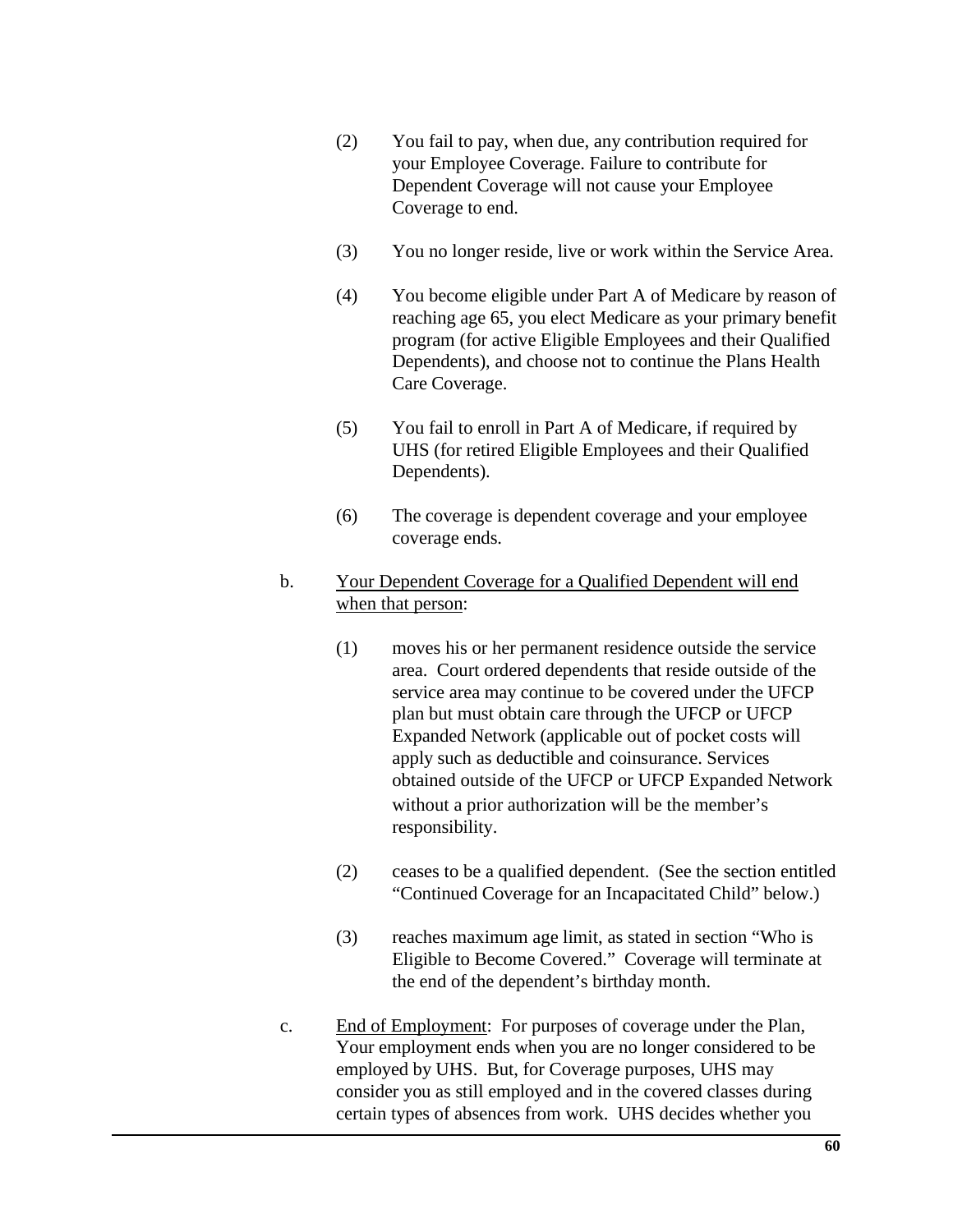are to be considered as still employed during those types of absences and for how long. In making such a determination, UHS must not discriminate among persons in like situations.

You may be considered as still employed up to any time limit on your type of absence. When so considered, your eligible employee coverage and dependent coverage will be continued only while you are paying contributions for such coverage at the time and in the amounts, if any, required by UHS (whether or not those coverages would otherwise be non-contributory coverages). But the coverages will not be continued after they would end for a reason other than end of employment. The types of absences and time limits include disability and leave of absence. Contact the UHS Human Resources Department for further details.

- d. Cancellation and Non-Renewal of Coverage: If any of the following conditions exist, UHS will give written notice to the participant that the person is no longer a participant for the Plan:
	- (1) *Nonpayment of Amounts Due Under the Contract. UHS* may cancel your coverage, after providing you with at least a 30 day written notice, if you fail to pay the amounts due, such as failure to pay any copayment or to make any reimbursement to UHS required under the Plan. The Plan is not required to provide written notice of cancellation for failure to pay premium, and you may be held responsible for the cost of services received after the premium due date.
	- (2) *Fraud or Intentional Material Misrepresentation.* If you furnish incorrect or incomplete information in a statement made for the purpose of effecting coverage under the Plan, your coverage may be cancelled after not less than 15 days written notice. This condition is subject to the provisions of the section entitled "INCONTESTABILITY OF COVERAGE."
	- (3) *Fraud in the Use of Your Identification Card, Facilities or Services.* If you permit any other person who is not a member of the Family Unit to use any identification card issued by the Plan to you, or if you fraudulently access any Participating Facilities or services provided by the Plan, your coverage may be cancelled after not less than 15 days' written notice.
	- (4) *Untenable Relationship*. If you are unable to establish and maintain a satisfactory relationship with a Participating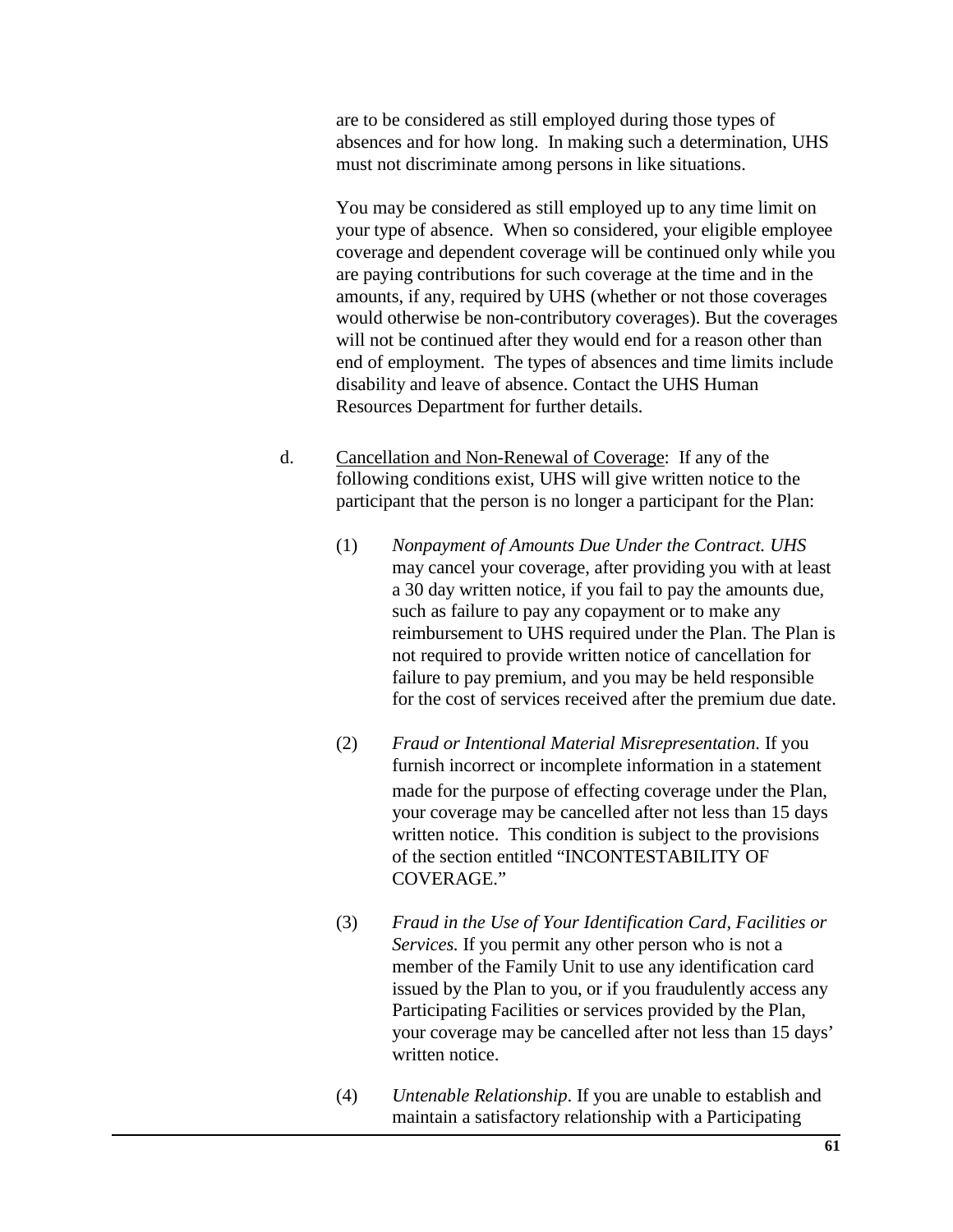Provider, or you fail to abide by the rules and regulations of the Plan, Community First will send you a 30 day written notice outlining the unsatisfactory nature of the relationship and specify the changes necessary to avoid termination. If you fail to make the necessary changes, coverage may be cancelled at the end of the thirty (30) days.

- (5) *Misconduct Detrimental to Safe Plan Operations.* Coverage may be cancelled immediately if a Participant engages in any misconduct that is detrimental to safe plan operations and the delivery of services.
- (6) *Failure to Meet Eligibility Requirements.* If a participant fails to meet eligibility requirements other than the requirement that he or she reside, live, or work in the Service Area, coverage may be cancelled immediately, subject to continuation of coverage provisions.
- (7) *Failure to Reside, Live or Work in the Service Area.* If a participant neither resides, lives or works in the service area, coverage may be cancelled after a 30 day written notice, but only if coverage is terminated uniformly without regard to any health status related factor of the participant. Coverage for a court-ordered dependent cannot be cancelled solely because the child does not reside, live or work in the service area.

If the Plan gives the participant such written notice of termination of coverage:

- (a) that person will cease to be a participant for the benefits of the coverage on the date immediately following thirty (30) days after such written notice is given by the Plan; and
- (b) no benefits will be provided to the person under the coverage after such date.

Any action by the Plan under these provisions is subject to review in accordance with the Complaint and Appeals Process.

## G. CONTINUATION PRIVILEGE

1. **Continued Coverage for an Incapacitated Child**: Your dependent coverage for a child will not end just because the child has reached a certain age and both a. and b. below are true: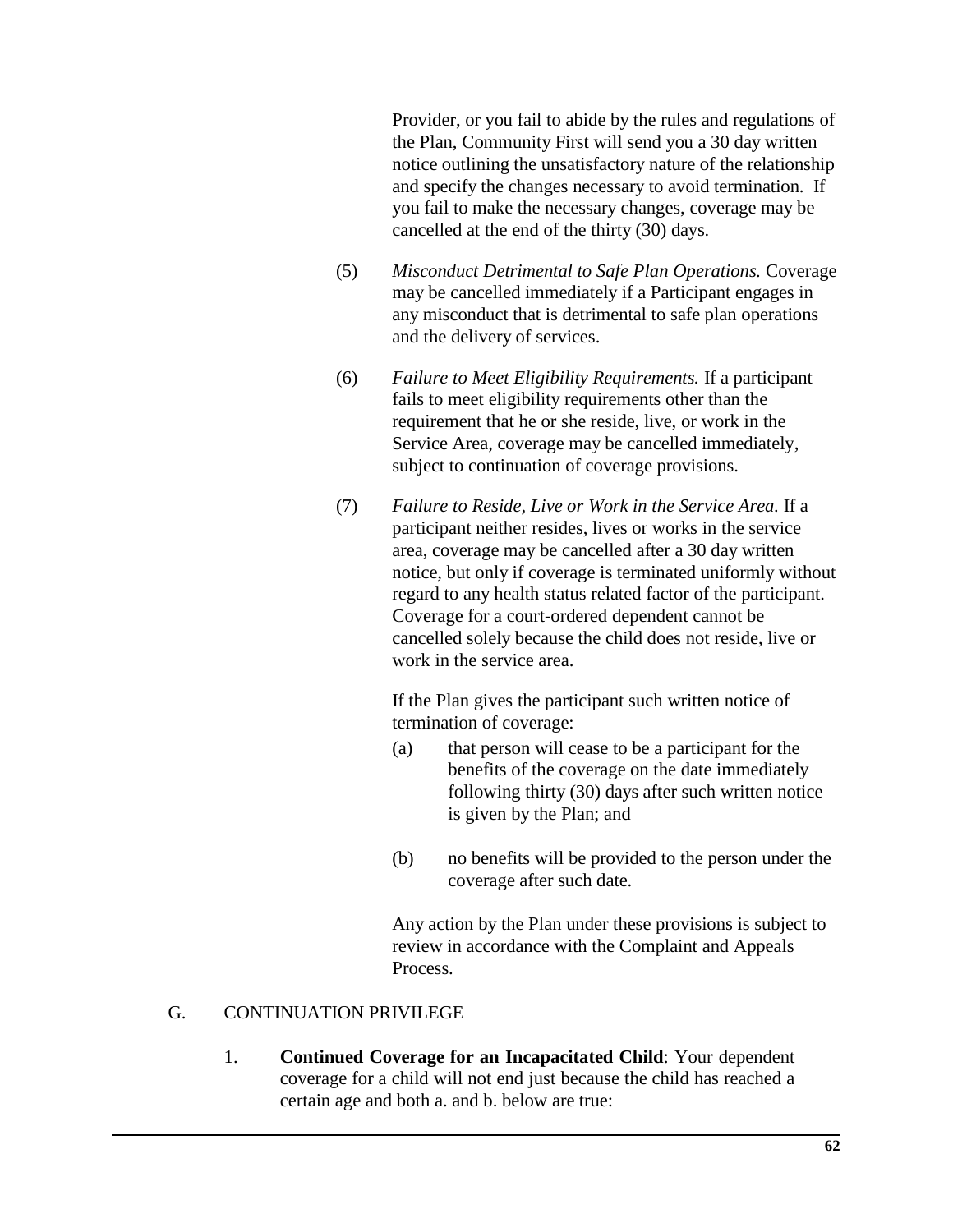- a. The child is then behaviorally or physically incapable of earning a living. UHS must receive proof of this within the next 30 days; and
- b. The child otherwise meets the definition of qualified dependent.

If these two conditions are met, the age limit will not cause the child to stop being a qualified dependent under the Plan. This will apply as long as the child remains incapacitated as described in a. above.

- 2. **Continued Coverage at You or Your Dependent's Option**: You or your dependent may be eligible for continued coverage upon the occurrence of certain events as described in below.
	- a. Continued Coverage under COBRA. A participant may be eligible to continue coverage under the Consolidated Omnibus Budget Reconciliation Act of 1985 (COBRA) with the same benefits as provided under the Plan upon the occurrence of a qualifying event. Qualifying events are listed below, along with the length of time that COBRA coverage is available.

#### **YOUR BENEFITS**

#### **DEPENDENTS BENEFITS**

| <b>Qualifying Event</b>                                                   | <b>Length of Time COBRA</b><br>Coverage is Available                                              |
|---------------------------------------------------------------------------|---------------------------------------------------------------------------------------------------|
| <b>Termination of Your Employment</b><br>(unless due to gross misconduct) | 18 months (29 months for a<br>person who qualifies for<br>Social Security disability<br>benefits) |
| Reduction in Your work hours                                              | 18 months (29 months for a<br>person who qualifies for<br>Social Security disability<br>benefits) |
| You become entitled to Medicare                                           | 36 months                                                                                         |
| Your death                                                                | 36 months                                                                                         |
| Your divorce or legal separation                                          | 36 months                                                                                         |
| Dependent child loses eligibility                                         | 36 months                                                                                         |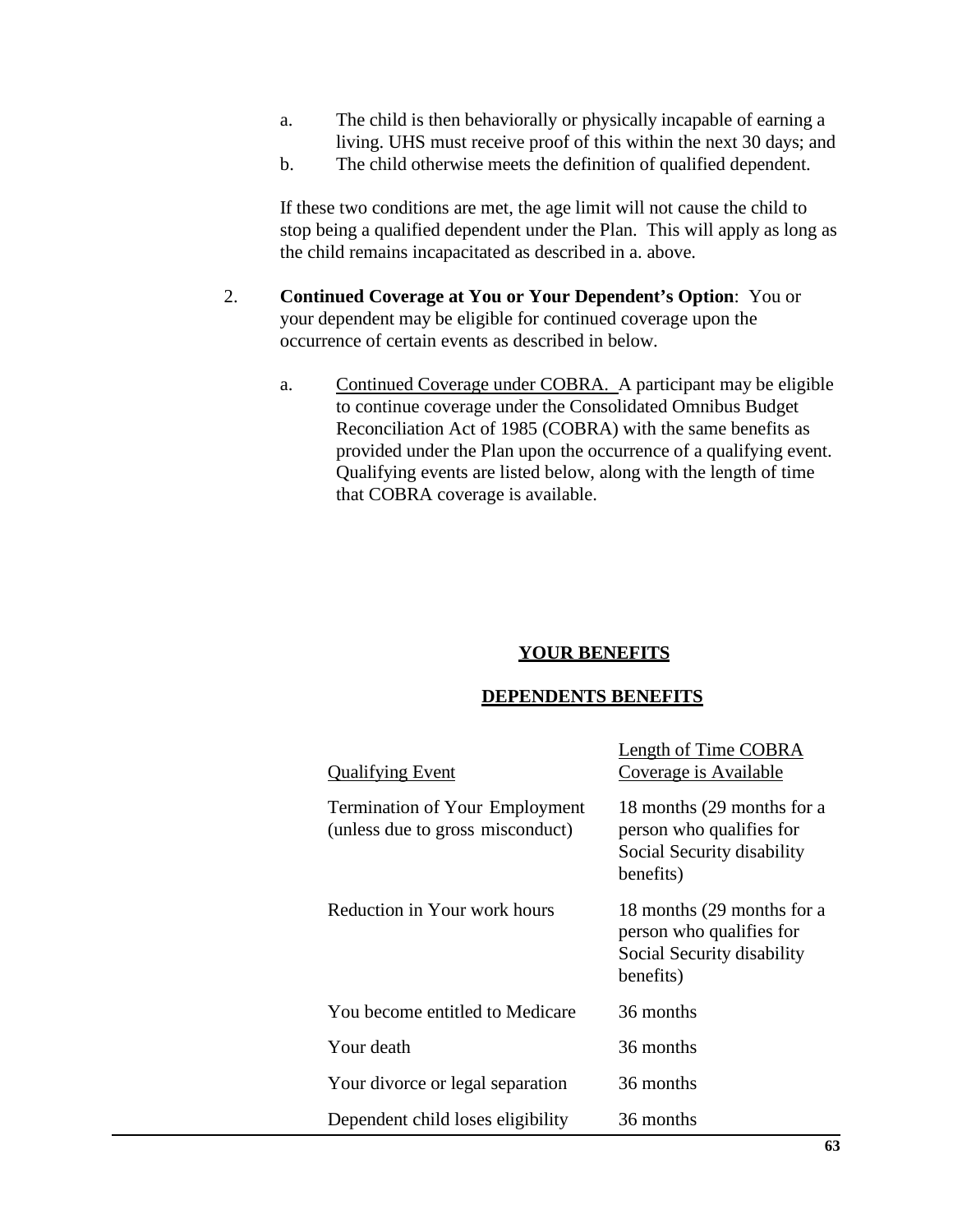The continuation of coverage periods shown above include any periods that the participant was covered under any other continuation of coverage. The continuation of coverage may be terminated sooner than the indicated length of time when:

- the plan ends;
- the participant fails to timely pay the premium;
- the participant first becomes eligible for Medicare;
- in the case of a participant who is disabled when the continuation coverage begins, the participant becomes ineligible for disability benefits under the Social Security Act; provided, however, this will apply only if the participant becomes ineligible after such continuation coverage has been in effect for at least 18 months; or
- the participant becomes covered under another health plan that does not contain any exclusion or limitation with respect to any such pre-existing condition of the participant.

Election for continuation of coverage under COBRA must be made within (60) days of the later of: (i) the occurrence of a qualifying event, or (ii) the date you or your Dependent receives the appropriate COBRA election forms that must be provided by the Plan.

# **X. HEALTH INSURANCE PORTABILITY AND ACCOUNTABILITY ACT (HIPAA)**

- A. UHS is required by the federal Health Insurance Portability and Accountability Act of 1996 (HIPAA) to:
	- 1. Make sure that your health information and the health information of your family members, which UHS and/or its business associates, receive and maintain on behalf of the Plan, is kept private. This health information is referred to in this section as "your protected health information."
	- 2. Give to you a Notice of Privacy Practices concerning how UHS will comply with HIPAA with respect to your protected health information. UHS has provided a copy of this notice to all covered employees. A copy is posted on the UHS intranet. UHS reserves the right to change the notice at any time.
- B. Who May Use Your Protected Health Information

Under HIPAA, your protected health information, which is held by or for the Plan, may only be used by or disclosed to the parties that administer the Plan claims, such as Community First Health Plans, Inc., other business associates who assist UHS with operating the Plan, and certain UHS employees in connection with their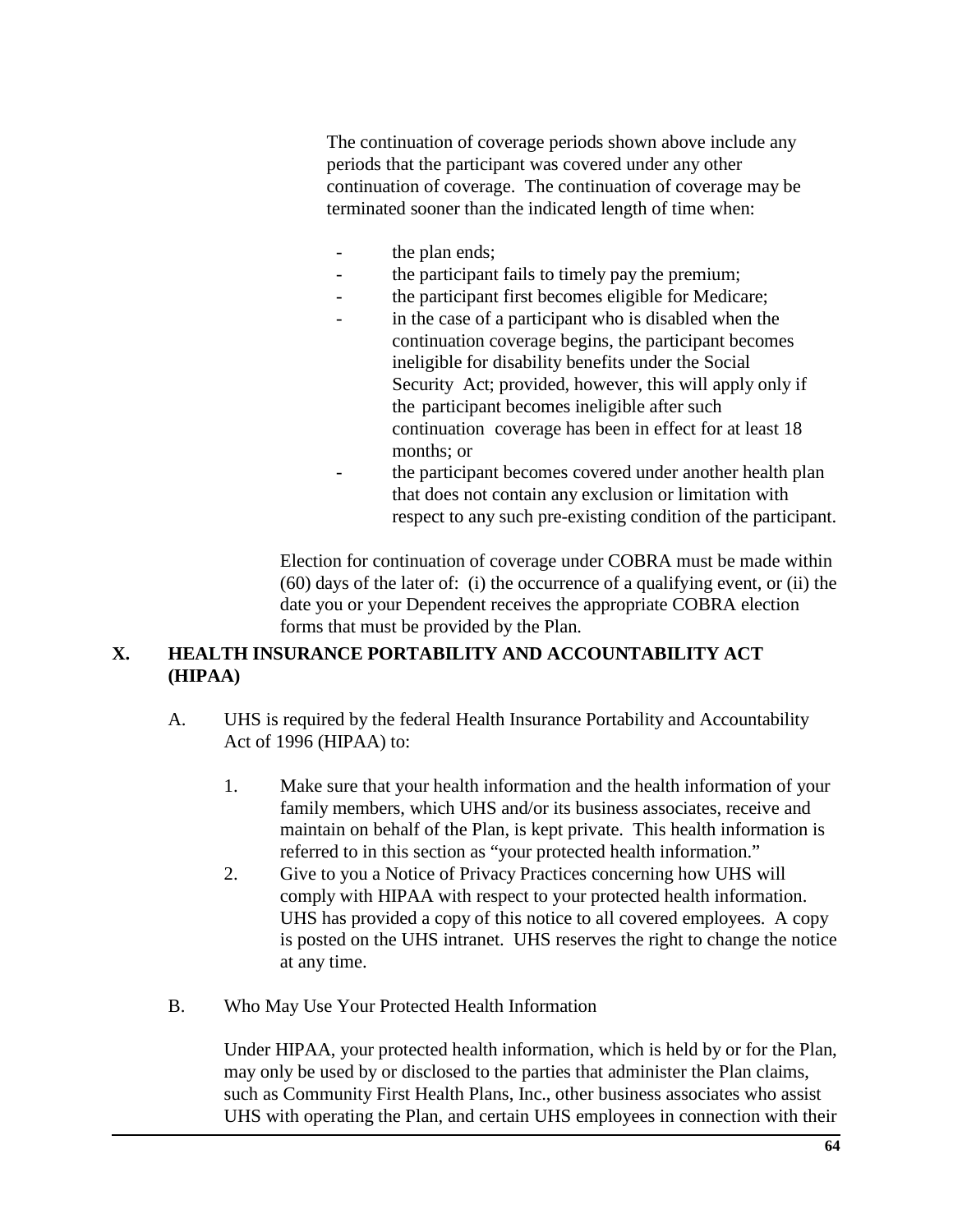Plan responsibilities.

C. How Your Protected Health Information May Be Used

Your protected health information may only be used for Plan payment and operations and certain other limited purposes, as permitted or required by HIPAA, or to the extent you (or in certain circumstances, a family member) have authorized the use or disclosure of that information. The UHS employees and the Plan's business associates are bound by these restrictions and conditions concerning your protected health information.

D. Your Rights Under HIPAA

In addition to protecting the Plan's use and disclosure of your and your family's health information, HIPAA also gives you and your family (collectively, you) various rights with respect to that information. For example, you have the right to inspect and copy your protected health information that is held in the Plan's official files, with certain exceptions. You also have the right to request that incomplete or incorrect information be amended. In addition, you have the right to request a list of certain extraordinary disclosures of your protected health information that may have been made after April 14, 2003.

If you would like, you may request restrictions or limitation on how, when, and to whom the Plan sends your protected health information. For example, you may ask the Plan to send information about your claims and payments to you at a different address.

E. Questions and Complaints

Additional information on the permissible uses and disclosures of your protected health information, and your rights under HIPAA, can be found in the Notice of Privacy Practices. If you have certain questions about your HIPAA privacy rights of if you believe your rights have been violated, you may contact or file a complaint with Community First Member Services, or the Secretary of the Department of Health and Human Services...

# **XI. DEFINITIONS**

**Acquired Brain Injury:** A neurological insult to the brain, which is not hereditary, congenital, or degenerative. The injury to the brain has occurred after birth and results in a change in neuronal activity, which results in an impairment of physical functioning, sensory processing, cognition, or psychosocial behavior. Covered services include the following:

1. Cognitive Communication Therapy: Services designed to address modalities of comprehension and expression, including understanding, reading, writing, and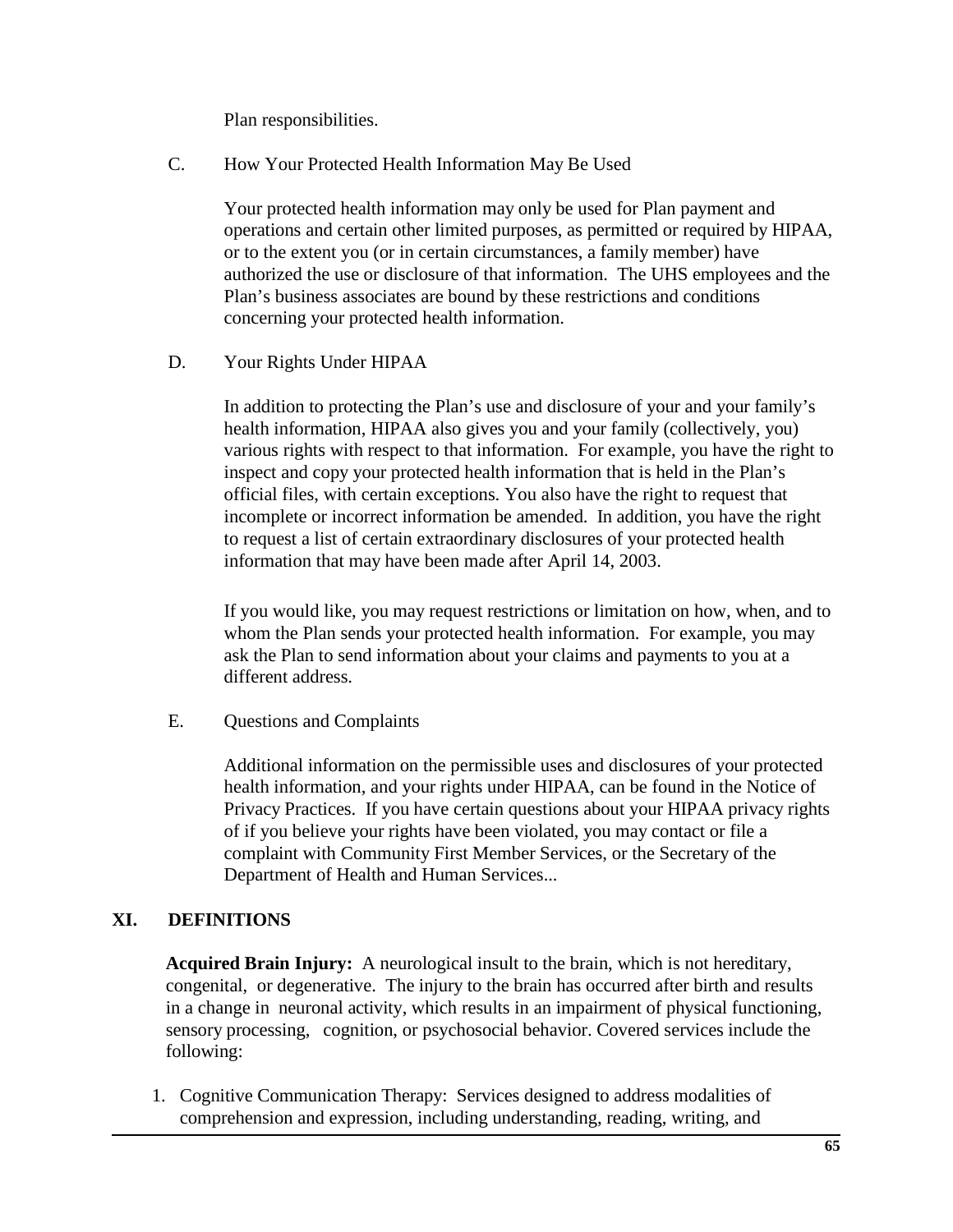verbal expression of information.

- 2. Cognitive Rehabilitation Therapy: Services designed to address therapeutic cognitive activities, based on an assessment and understanding of the individual's brainbehavioral deficits.
- 3. Community Reintegration Services: Services that facilitate the continuum of care as an affected individual transitions into the community.
- 4. Neurobehavioral Testing: An evaluation of the history of neurological and psychiatric difficulty, current symptoms, current behavior status, and premorbid history, including the identification of problematic behavior and the relationship between behavior and the variables that control behavior. This may include interviews of the individual, family, or others.
- 5. Neurobehavioral Treatment: Interventions that focus on behavior and the variables that control behavior.
- 6. Neurocognitive Rehabilitation: Services designed to assist cognitively impaired individuals to compensate for deficits in cognitive functioning by rebuilding cognitive skills and/or developing compensatory strategies and techniques.
- 7. Neurocognitive Therapy: Services designed to address neurological deficits in informational processing and to facilitate the development of higher-level cognitive abilities.
- 8. Neurofeedback Therapy: Services that utilize operant conditioning learning procedure based on electroencephalography (EEG) parameters, and which are designed to result in improved behavior performance and behavior, and stabilized mood.
- 9. Neurophysiological testing: An evaluation of the functions of the nervous system.
- 10. Neurophysiological Treatment: Interventions that focus on the functions of the nervous system.
- 11. Neuropsychological Testing: The administering of a comprehensive battery of tests to evaluate neurocognitive, behavioral, and emotional strengths and weaknesses and their relationship to normal and abnormal central nervous system functioning.
- 12. Neuropsychological Treatment: Interventions designed to improve or minimize deficits in behavioral and cognitive processes.
- 13. Post-acute Transition Services: Services that facilitate the continuum of care beyond the initial neurological insult through rehabilitation and community reintegration.
- 14. Psychophysiological Testing: An evaluation of interrelationships between the nervous system and other bodily organs and behavior.
- 15. Psychophysiological Treatment: Interventions designed to alleviate or decrease abnormal physiological responses of the nervous system due to behavioral or emotional factors.
- 16 Remediation: The process (es) of restoring or improving a specific function.
- 17. Outpatient Day Treatment Services: Structured services provided to address deficits in physiological, behavioral, and/or cognitive functions. Such services may be delivered in settings that include transitional residential, community integration, or nonresidential treatment settings.
- 18. Post-Acute Care Treatment Services: Services provided after acute care confinement and/or treatment that are based on an assessment of the individual's physical, behavioral, or cognitive functional deficits, which include a treatment goal of achieving functional changes by reinforcing, strengthening, or re-establishing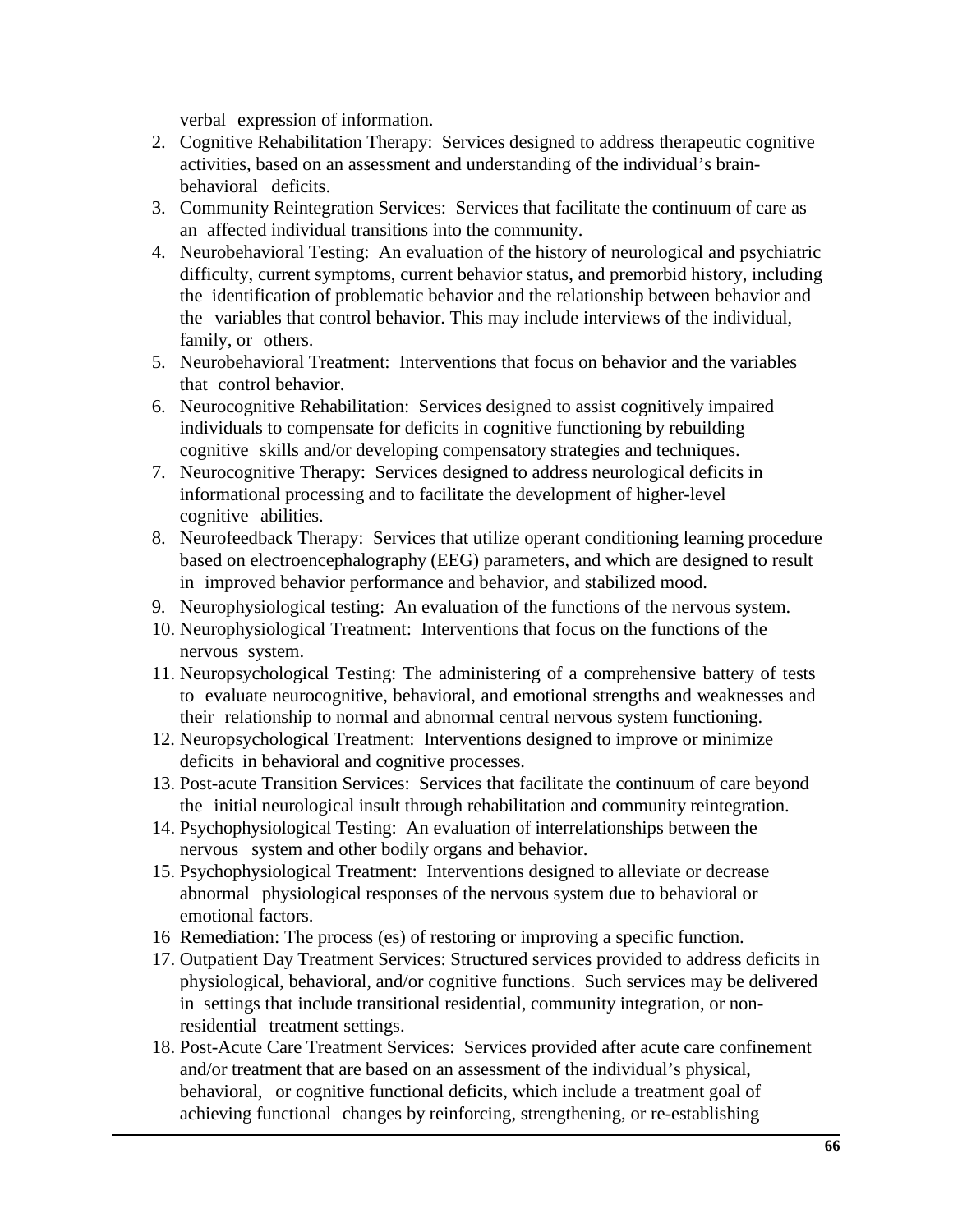previously learned patterns of behavior and/or establishing new patterns of cognitive activity or compensatory mechanisms.

**Adopted Child:** A child for whom an adoption is final or a child who has become subject of a suit for adoption by an eligible employee. For the purposes of eligibility, an adopted child must be enrolled, at the option of the eligible employee, within either:

- 1. (31) days after the eligible employee is a party in a suit for adoption; or
- 2. (31) days after the date the adoption is final.

**Adverse Determination:** The determination by Community First, that the health care services furnished or proposed to be provided or proposed to be provided to a participant are not medically necessary or are experimental or investigational.

**After Hours Care:** Health care services provided to a participant for an illness or an injury that occurs after normal provider office hours.

Alzheimer's Disease: **a neurologic disease characterized by loss of behavior mental ability severe enough to interfere with normal activities of daily living, lasting at least six months, and not present from birth. Appeal:** A request, orally or in writing, for reconsideration of a decision reached under the formal Complaint and Appeals process.

**Appeals Panel or Panel:** A panel, composed of equal numbers of Community First Staff, Physicians or other providers, and participant's, which advises Community First on the resolution of a dispute.

**Associated Company:** Employers that are the Plan Sponsors (UHS) subsidiaries or affiliates and are included under the Plan.

**Autism Spectrum Disorder:** A neurobiological disorder that includes Autism, Asperger's Syndrome, or Pervasive Developmental Disorder (Not otherwise specified).

**Balance Billing**: The practice of charging a participant the balance of a non-network health care provider's fee for services received by the participant that is not fully reimbursed by the Plan.

**Body Mass Index**: A particular marker that is used to assess the degree of obesity and is calculated by dividing the weight in kilograms by the height in meters squared.

**Bone-Anchored Hearing Aid (BAHA): Considered a prosthetic**, BAHA is a surgically implantable medical device for treatment of hearing loss that works through direct bone conduction. For hearing loss caused by damage or blockage to the outer or middle ear (conductive or mixed hearing loss), or those with single-sided deafness, are candidates for a BAHA device. These patients typically receive little or no benefit from traditional hearing aids.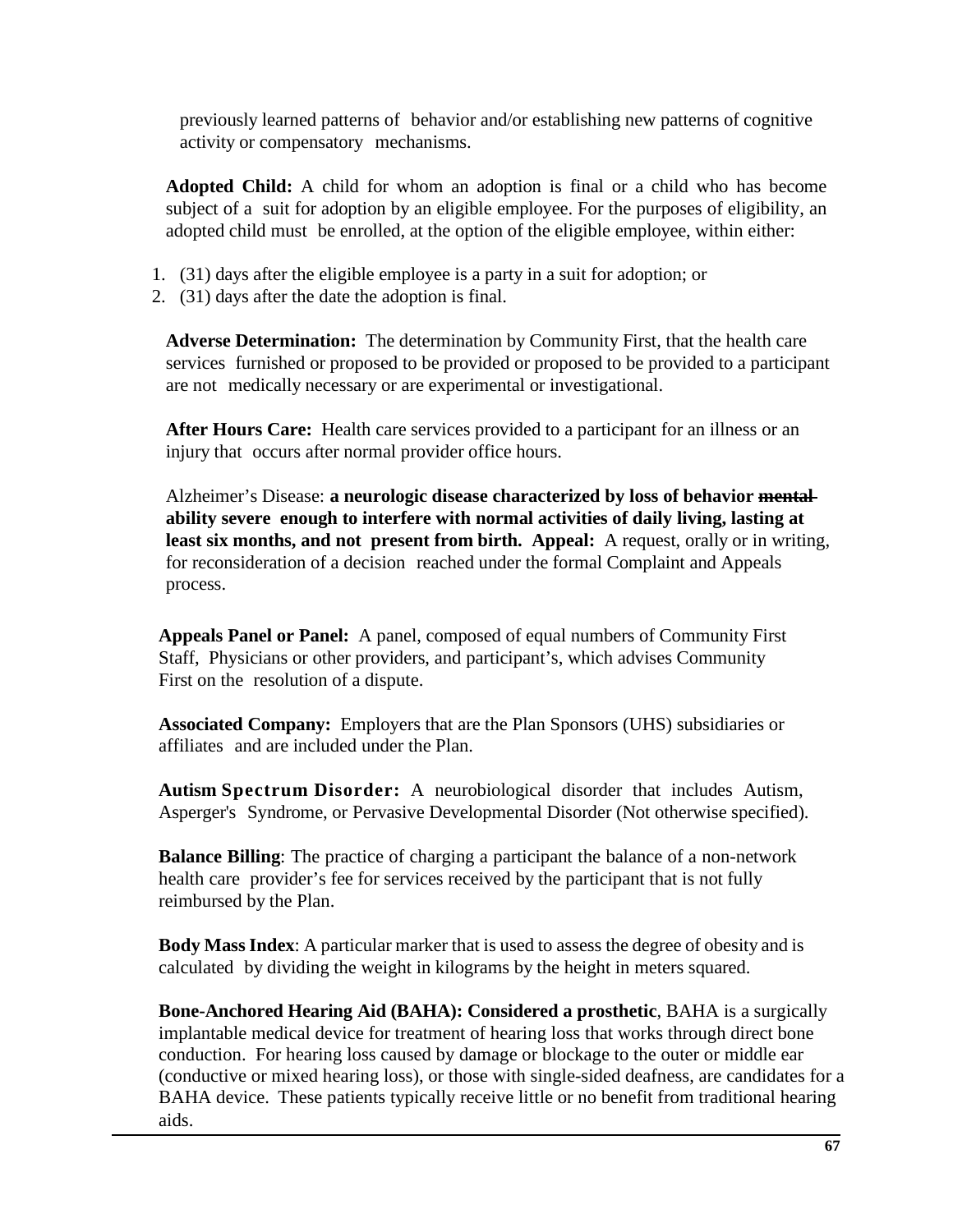**Chemical Dependency:** The abuse of, or psychological or physical dependence on, or addiction to alcohol or a controlled substance.

**Chemical Dependency Treatment Center:** A facility that provides a program for the treatment of chemical dependency pursuant to a written treatment plan approved and monitored by a physician and meets one of these tests:

- Is affiliated with a hospital under a contractual agreement with an established system of patient referral.
- Is licensed as a chemical dependency treatment program by the Texas Commission on Alcohol and Drug Abuse.
- Is licensed, certified, or approved as a chemical dependency treatment program or center by any other state agency having legal authority to so license, certify, or approve.

**Children:** Includes your natural-born children, an adopted child or children who have become subject of a suit for adoption by the eligible employee, your stepchildren, foster children who depend on you for support and maintenance, and any children for whom you must provide medical support under an order issued under Section 14.061, Family Code, or enforceable by a Court in this State. Also included is a grandchild of yours and you have a court order or legal guardianship for.

**Community First:** Community First Health Plans, Inc.

**Complainant:** A physician, provider, participant, or other person designated to act on behalf of a participant, who files a complaint.

**Complaint:** Any dissatisfaction expressed by a complainant to Community First, orally or in writing, with any aspect of the organization or operation, including but not limited to, dissatisfaction with plan administration; procedures related to review or appeal of an adverse determination; the denial, reduction, or termination of a service for reasons not related to medical necessity; the way a service is provided; or disenrollment decisions. A complaint does not include a misunderstanding or a problem of misinformation that is resolved promptly by clearing up the misunderstanding or supplying the appropriate information to the satisfaction of the participant, and does not include a provider's or participant's oral or written dissatisfaction or disagreement with an adverse determination.

**Contract Year:** The twelve (12) month period, commencing with the effective date of the Plan, during which coverage is in effect.

**Contributory Coverage, Non-contributory Coverage:** Contributory coverage is coverage for which the Plan requires Employee contributions. Non-contributory coverage is coverage for which the Plan does not require employee contributions.

**Controlled Substance:** A toxic inhalant or substance designated as a controlled substance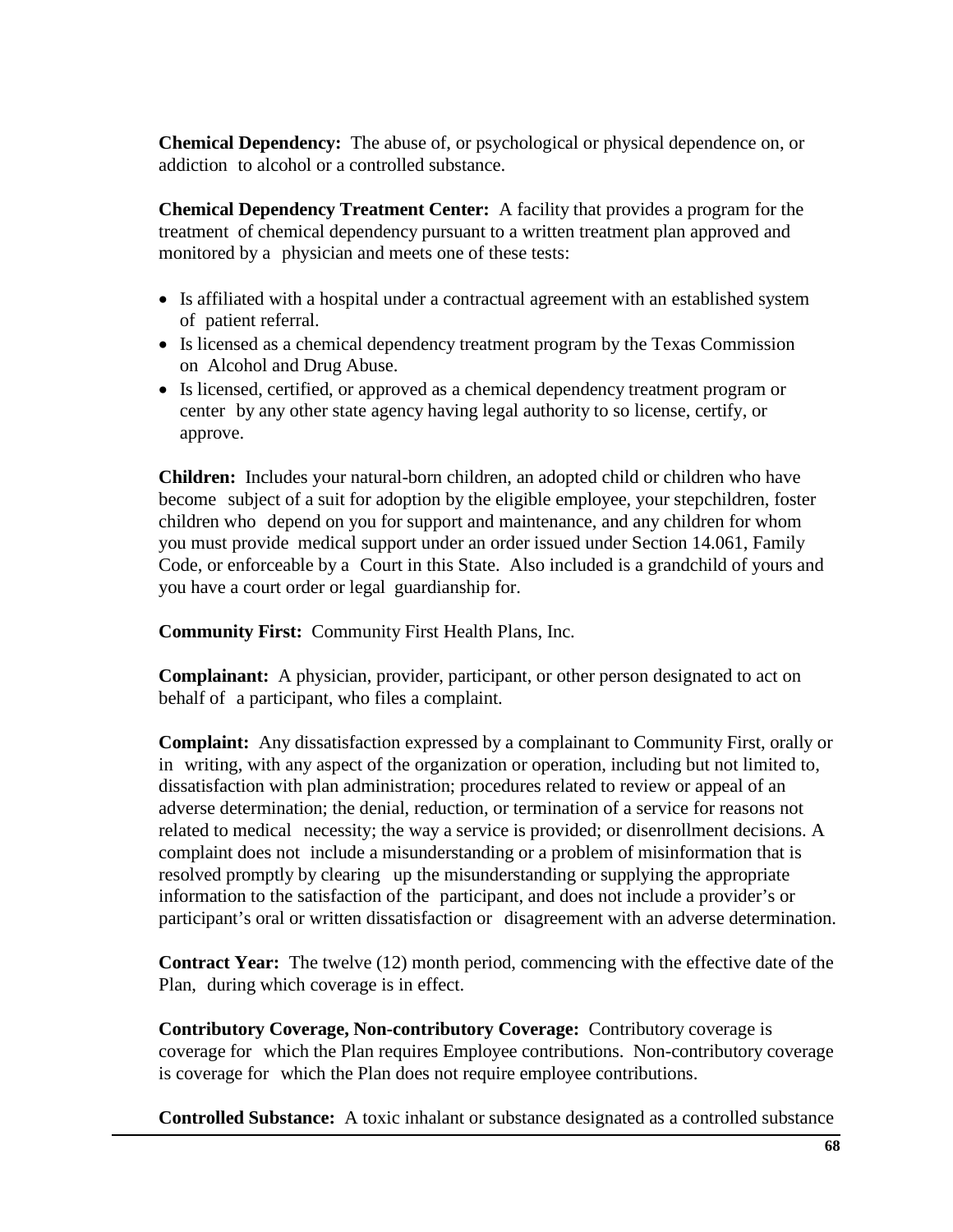in Chapter 481, Health and Safety Code.

**Copayment:** An amount required to be paid by a participant, in addition to premium, in connection with certain covered services and supplies. A copayment may be a set dollar amount or a percentage of the cost of the service.

**Counseling Services:** Supportive services provided under a hospice care program by members of the hospice team in counseling sessions with the family unit. These services are to assist the family unit in dealing with the death of a terminally ill person.

**Court-Ordered Dependent:** Dependent children whose eligibility for coverage is determined by a court-ordered child support or medical support document.

**Covered Services and Supplies:** The services and supplies covered under the Plan.

**Covered Classes:** All eligible employees who live, work or reside in the service area but are not covered under the Plan.

**Crisis Stabilization Unit:** A 24-hour inpatient program that is usually short term in nature and that provides intensive supervision and highly structured activities to persons who are demonstrating an acute psychiatric crisis of moderate to severe proportions.

**Custodial Care:** Services which are not intended primarily to treat a specific injury or illness (including behavioral illness or substance abuse/chemical dependency). These services may include:

- 1. services related to watching or protecting a participant;
- 2. services related to performing or assisting a participant in performing any activities of daily living, such as walking, grooming, bathing, dressing, getting in or out of bed, toileting, eating, preparing foods, or taking medications that can usually be self- administered; and services not required to be performed by trained or skilled medical or paramedical personnel.

**Dependent:** Your dependent is someone who:

- Is your spouse or your child and who meets the eligibility requirements of this Plan, or another person who is a dependent under eligibility rules that are set by the UHS;
- is listed by you on the enrollment form, and;
- for whom the required premium has been paid;
- is a court ordered dependent;
- a child of any age who is medically certified as disabled and dependent on the parent. The Plan requires proof of dependent eligibility status for any dependent over the limiting age for dependents.

**Dependent Coverage:** Coverage that applies to a dependent.

**Eligible Employee:** An employee who works on a full-time basis forty (40 hours) per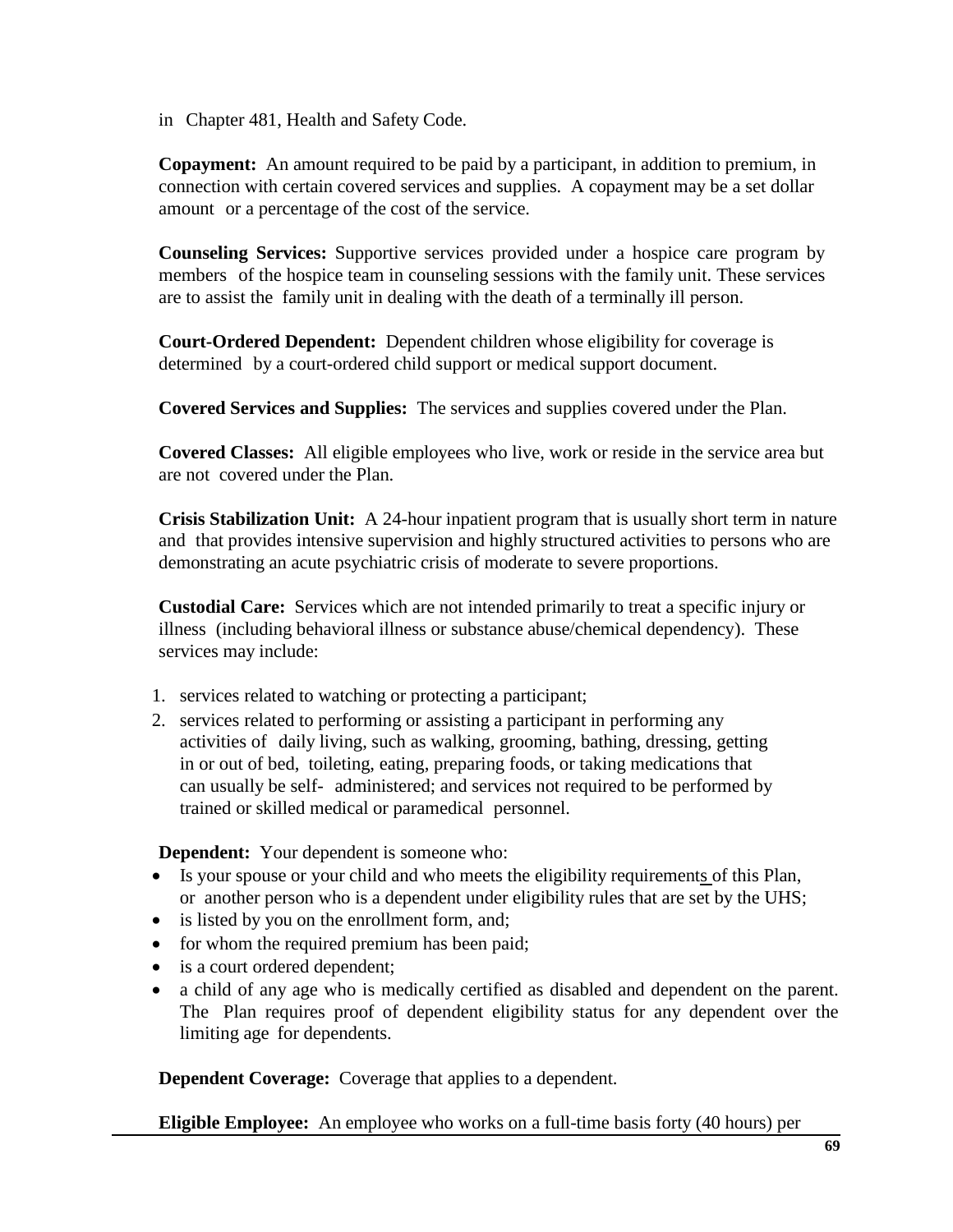week or at least part time twenty (20) hours per week. The term does not include:

- 1. an employee who works on a, temporary, seasonal, or substitute basis; or
- 2. an employee who is covered under:
	- a. another health benefit plan;
	- b. a self-funded or self-insured employee welfare benefit plan that provides health benefits and that is established in accordance with the Employee Retirement Income Security Act of 1974 (29 U.S.C. Section 1001 et. Seq.);
	- c. the Medicaid program if the employee elects not to be covered;
	- d. another federal program, including the CHAMPUS program or Medicare program, if the employee elects not to be covered; or
	- e. a benefit plan established in another country if the employee elects not to be covered.

**Eligible Retiree:** A former employee who meets eligibility criteria that have been set by UHS.

**Emergency Care:** Health care services provided in a hospital emergency facility, free standing emergency medical care facility or comparable emergency facility to evaluate and stabilize medical conditions, including a behavioral health condition, of a recent onset and severity including, but not limited to, severe pain that would lead a prudent lay person, possessing an average knowledge of medicine and health to believe that his or her condition, illness, or injury is of such a nature that failure to get immediate medical care could result in:

- 1. placing his or her health in serious jeopardy;
- 2. serious impairment to bodily functions;
- 3. serious dysfunction of any body organ or part;
- 4. serious disfigurement; or
- 5. in the case of a pregnant woman, serious jeopardy to the health of the fetus.

**Employee Coverage:** Coverage that applies to an eligible employee or eligible retiree.

**Employer:** University Health System. Collectively, all Associated Companies.

**Experimental or Investigational:** Medical, surgical, diagnostic, psychiatric, substance abuse or other health care services, technologies, supplies, treatments, procedures, drug therapies or devices that, at the time Community First makes a determination regarding coverage in a particular case, meet one of the following criteria:

- 1. Full and final approval has not been granted by the US Food and Drug Administration for the treatment of the patient's medical condition;
- 2. Specific evidence shows that the service, technology, supply, treatment, procedure,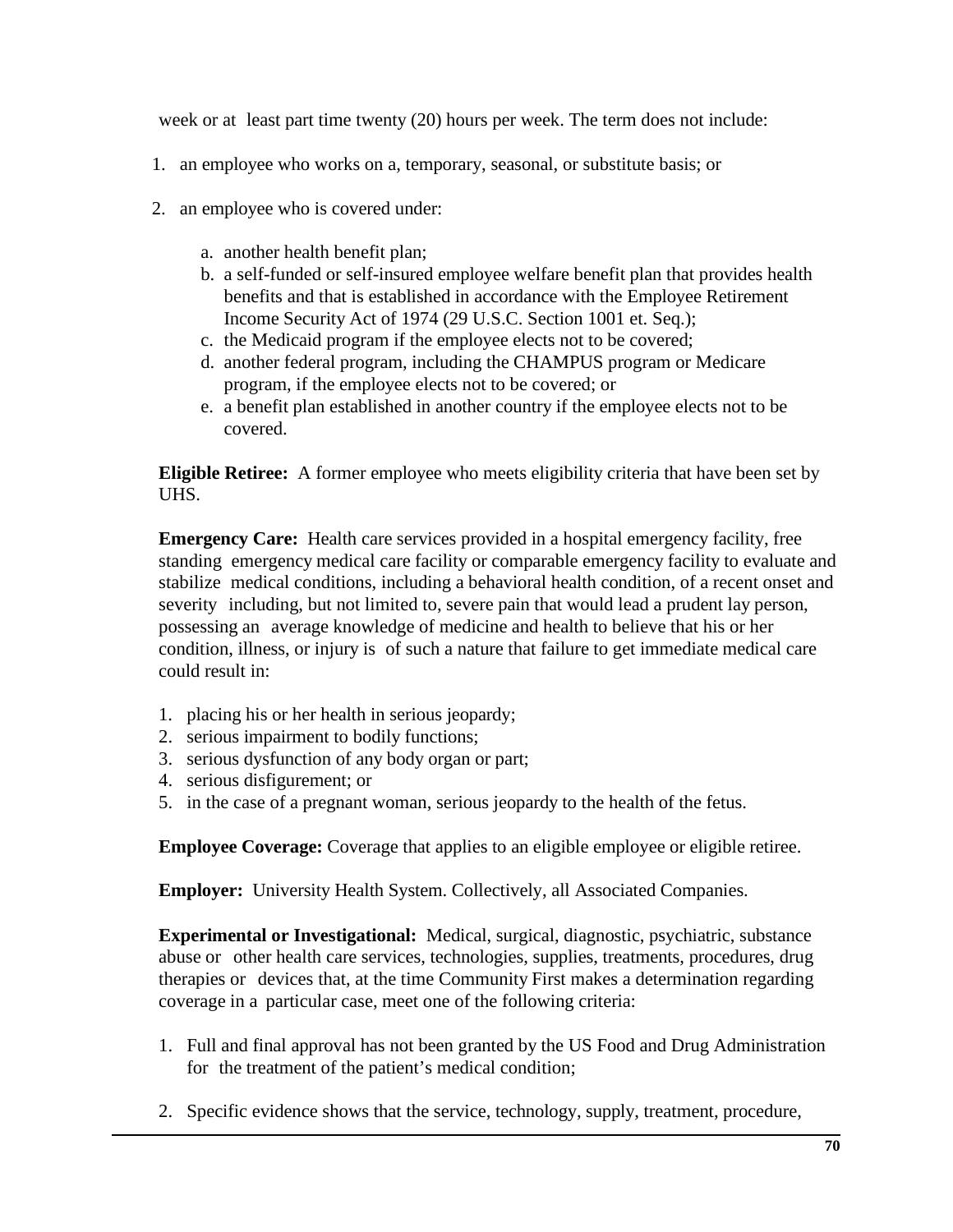drug therapy or device is being provided subject to a) phase I or phase II clinical trial or the experimental arm of a phase III clinical trial, b) a protocol to determine the safety, toxicity, maximum tolerated dose, efficacy, or efficacy in comparison to the standard means of treatment or diagnosis, or c) protocol approved by and under the supervision of an institutional review board;

3. The published authoritative medical and scientific literature a) has not defined, or supports further research to define, the safety, toxicity, maximum tolerated dose, efficacy or efficacy in comparison to the standard means of treatment or diagnosis, and b) does not demonstrate statistically significant improvement in the efficacy or outcomes for the service, technology, supply, treatment, procedure, drug therapy or device compared to standard services, technologies, supplies, treatments, procedures, drug therapies or devices.

**Eye Exam:** Examinations to determine the need for corrective lenses of any type.

**Facility Based Physician:** A radiologist, anesthesiologist, pathologist, emergency department physician or neonatologist to whom a facility has granted clinical privileges and provides services to patients of the facility.

**Family Unit:** Collectively, you and your dependents who are participants.

**Freestanding Emergency Medical Care Facility:** means a facility, structurally separate and distinct from a hospital that receives an individual and provides emergency care.

**Gene Therapy:** a medical treatment used to correct defective genes in order to cure a disease or help the body better fight disease.

**Open Enrollment Period:** A period of at least thirty (30) days each year, set by UHS during which an Eligible Employee, may:

- 1. Elect coverage under the Plan.
- 2. Elect to change benefits under the Plan; or
- 3. Elect to change from other coverage to the Plan.

**Health Care Coverage:** The services that are included in this Summary of Benefits.

**Health Care Facility:** A hospital, emergency clinic, outpatient clinic, birthing center, ambulatory surgical center or other facility providing health care services.

**Health Status Related Factor:** Any of the following in relation to a participant: health status; medical condition (including both physical and behavioral illnesses); claims experience; receipt of health care; medical history; genetic information; evidence of insurability (including conditions arising out of acts of domestic violence, including family violence; or disability.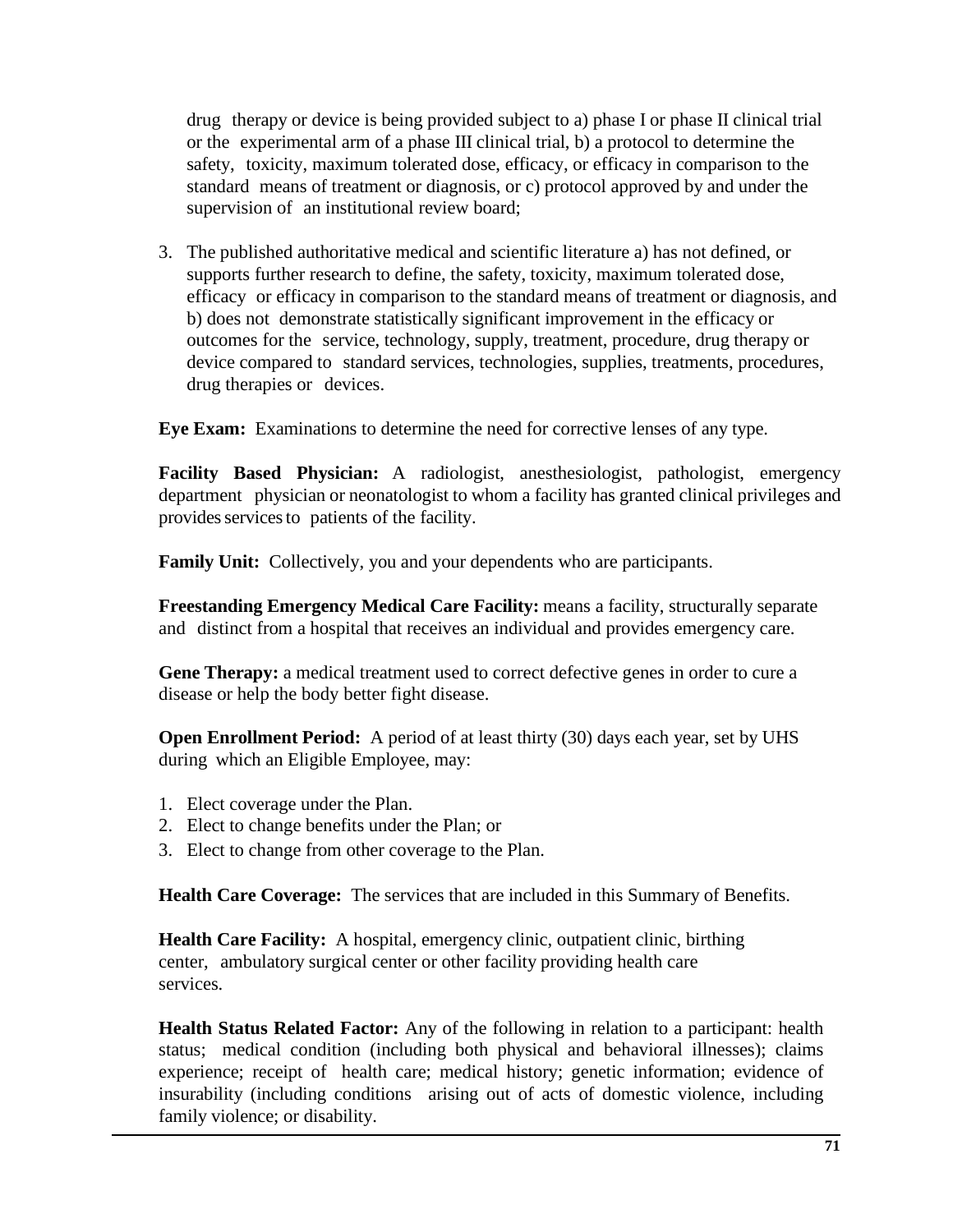**Heritable Disease:** An inherited disease that may result in intellectual or developmental disability or death.

**Home Health Care:** A program, prescribed in writing by a participating physician and administered by a home health care agency, that provides for the care and treatment of a person's illness or injury in the person's home.

**Home Health Care Agency:** An organization that has been licensed or certified as a home health agency in the state of Texas, or is a home health agency as defined in Medicare.

**Hospice:** An organization that provides short periods of stay for a terminally ill person in the home or in a home-like setting for either direct care or respite. This organization may be either freestanding or affiliated with a hospital. It must operate as an integral part of a hospice care program. If such an organization is required by a state to be licensed, certified, or registered, it must also meet that requirement to be considered a hospice.

**Hospital:** An acute care institution licensed by the State of Texas as a hospital, which is primarily engaged, on an inpatient basis, in providing medical care and treatment of sick and injured persons through medical, diagnostic, and major surgical facilities, under supervision of a staff of physicians and with 24-hour a day nursing and physician service; however, it does not include a nursing home or any institution or part thereof which is used principally as a custodial facility.

**Hospital Inpatient Stay:** A hospital stay for which a room and board charge is made by the hospital.

**Illness:** Any disorder of the body or mind of a participant, but not an injury.

**Immunotherapy:** a medical treatment that uses the body's own immune system to help fight cancer.

**Implant:** An object or device that is surgically implanted, embedded, inserted, or otherwise applied and related equipment necessary to operate, program and recharge the implantable (e.g. hip joints, heart pacemakers, penile implants, cochlear implants and implanted electrical stimulators).

**Independent Review Organization:** An organization selected as provided under Chapter 4202 of the Texas Insurance Code.

**Initial Enrollment Period:** The initial period of enrollment after a potential participant first becomes an eligible employee, or first becomes a qualified dependent.

**Injury:** Trauma or damage to some part of the body of a participant.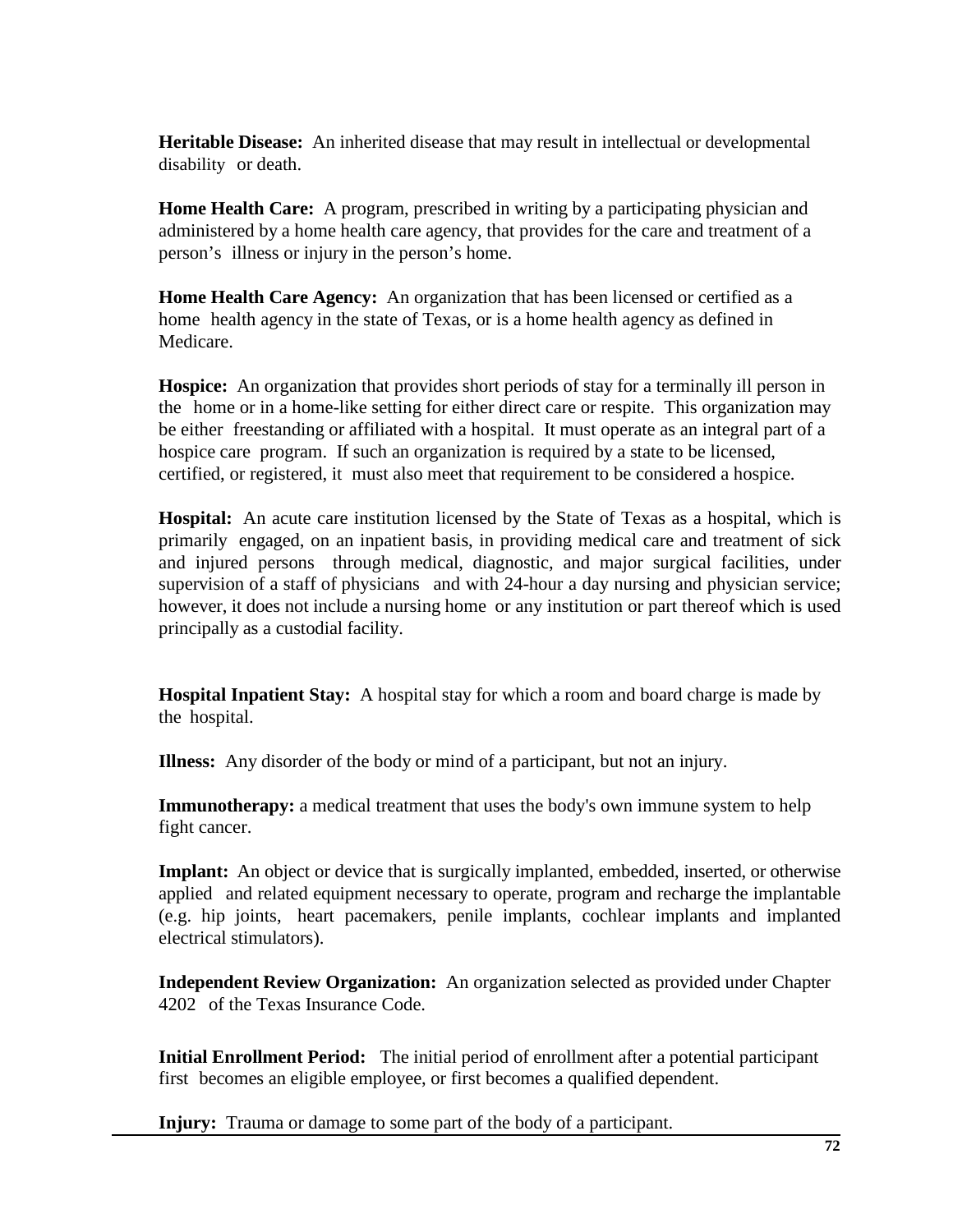**Individual Treatment Plan:** A plan with specific attainable goals and objectives appropriate both to the patient and the treatment modality of the program.

**Life-Threatening Condition:** A disease or other medical condition with respect to which death is probable unless the course of the disease is interrupted. A participant or the participant's provider of record shall determine the existence of a life-threatening condition on the basis that a prudent lay person possessing an average knowledge of medicine and health would believe that his or her disease or condition is life-threatening.

**Medicaid:** Title XIX (Grants to States for Medical Assistance Programs) of the United States Social Security Act, as amended from time to time.

**Medical Director:** A physician who is retained by Community First to coordinate and supervise the delivery of health care services for participants through participating physicians and participating providers.

**Medical Emergency:** A recent onset of a medical and/or behavioral health condition requiring emergency care.

**Medical Necessity or Medically Necessary:** Health care services which are determined to be medically appropriate, and prevent illness or deterioration of medical conditions, or provide early screening, interventions and/or treatments for conditions that cause suffering or pain, physical deformity, limitations in function, or endanger life. Such services are consistent with the diagnosis; provided at appropriate facilities and at the appropriate levels of care; consistent with health care practice guidelines and standards that are issued by professionally recognized health care organizations or governmental agencies; and are no more intrusive or restrictive than necessary.

**Medicare:** Title XVIII (Health Insurance for the Aged and Disabled) of the United States Social Security Act, as amended from time to time.

**Morbid Obesity:** This means the Body Mass Index that is greater than 40 kilograms per meter squared or greater than 35 kilograms per meter squared with a comorbid medical condition, including: hypertension; a cardiopulmonary condition; sleep apnea; or diabetes.

**Participant:** An employee who is covered for employee coverage under the Plan or a dependent with respect to whom an employee is covered for dependent coverage.

**Non-Participating Provider:** A physician, hospital, or other provider of medical services or supplies that is not a participating provider, and, therefore, not contracted with Community First.

**Observation Period:** A short-term hospital stay lasting less than 24 hours.

**Ombudsman Program:** Independent medical review program that provides case review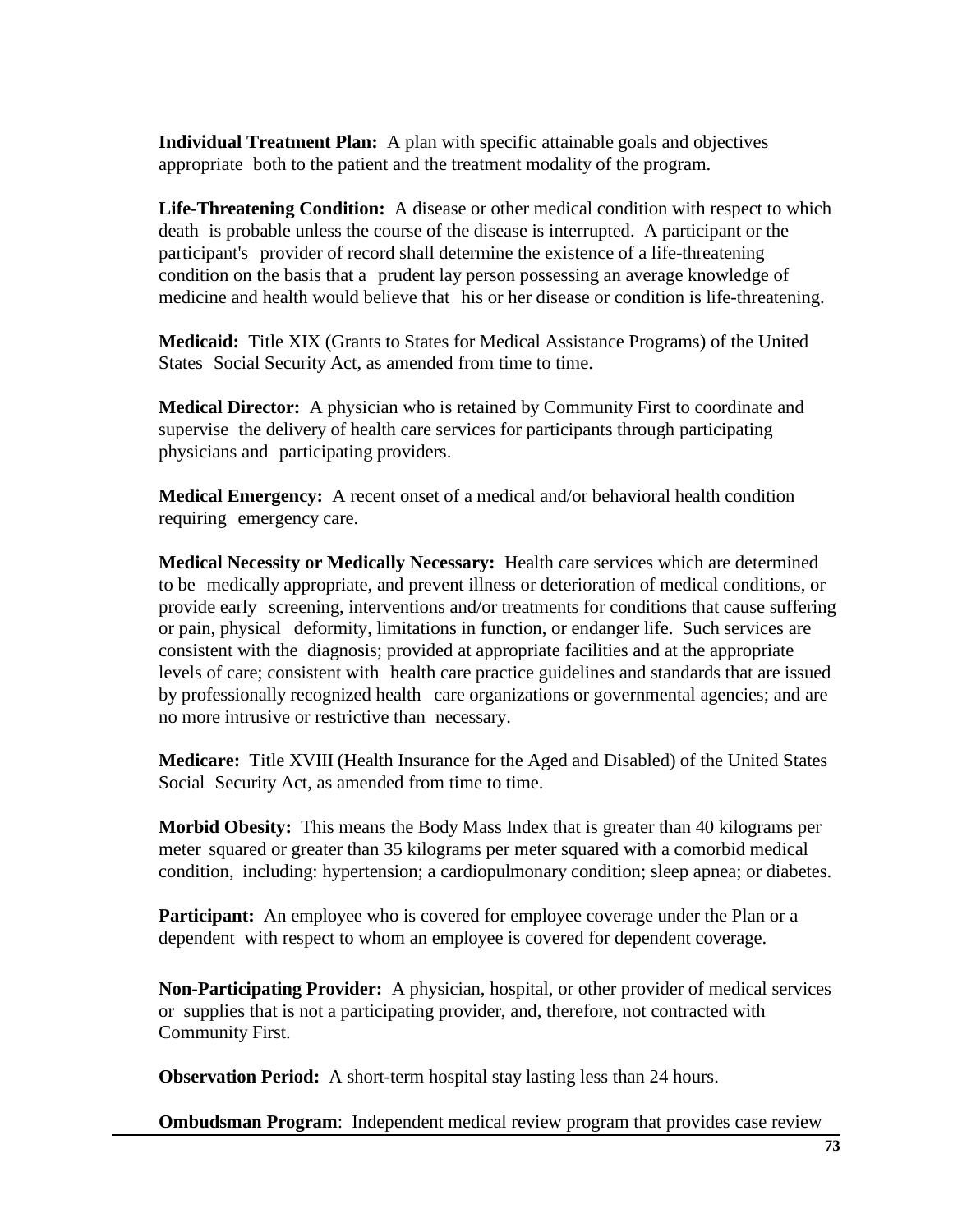for new and emerging technologies/therapies including, but not limited to, issues pertaining to the experimental/investigational status of an intervention, clinical trials and research studies, and other clinical information, for the purpose of assisting Community First in determining Medical Necessity and appropriateness.

**Out-of-Area:** Outside the approved service area.

**Out-of-Pocket:** The copayment amounts that are the participant's responsibility each contract year. The specific out-of-pocket maximum copayment that applies under this Plan is listed in the attached Schedule of Copayments. Community First will assist the participant in determining when he or she has satisfied the out-of-pocket maximum copayment, so it is important to keep all receipts for copayments actually paid. Copayments that are paid toward certain covered services are not applicable to a participant's out-of-pocket as set forth in the attached Schedule of Copayments.

**Orthotics:** A custom-fitted or custom-fabricated medical device that is applied to a part of the human body to correct a deformity, improves function, or relieve symptoms of a disease.

**Participating Physician:** A physician who is either a (PCP) or a specialty care physician and who has contracted with Community First to provide services to participants.

**Participating Provider:** A physician, hospital, or other provider of medical services or supplies that is licensed or certified in the state in which it is located and which has contracted with Community First to arrange for or provide services and supplies for medical care and treatment of participants.

**Phenylketonuria** An inherited condition that may cause severe severe intellectual disability if not treated.

**Physician:** Any individual licensed to practice medicine by the Texas State Board of Medical Examiners

**Plan:** The Summary of Benefits and any addendum, which collectively provides and defines coverage for particular employees and dependents.

**Plan Administrator:** University Health System

**Plan Sponsor:** University Health System

**Plan Summary:** The information provided to employee's concerning coverage and benefits to assist in understanding and using available benefits.

**Preauthorization:** The verbal or written approval by the Plan Administrator, another payor, or other permitted person or entity, including a corresponding approval prior to admitting a participant to a facility, or to providing certain other covered services to a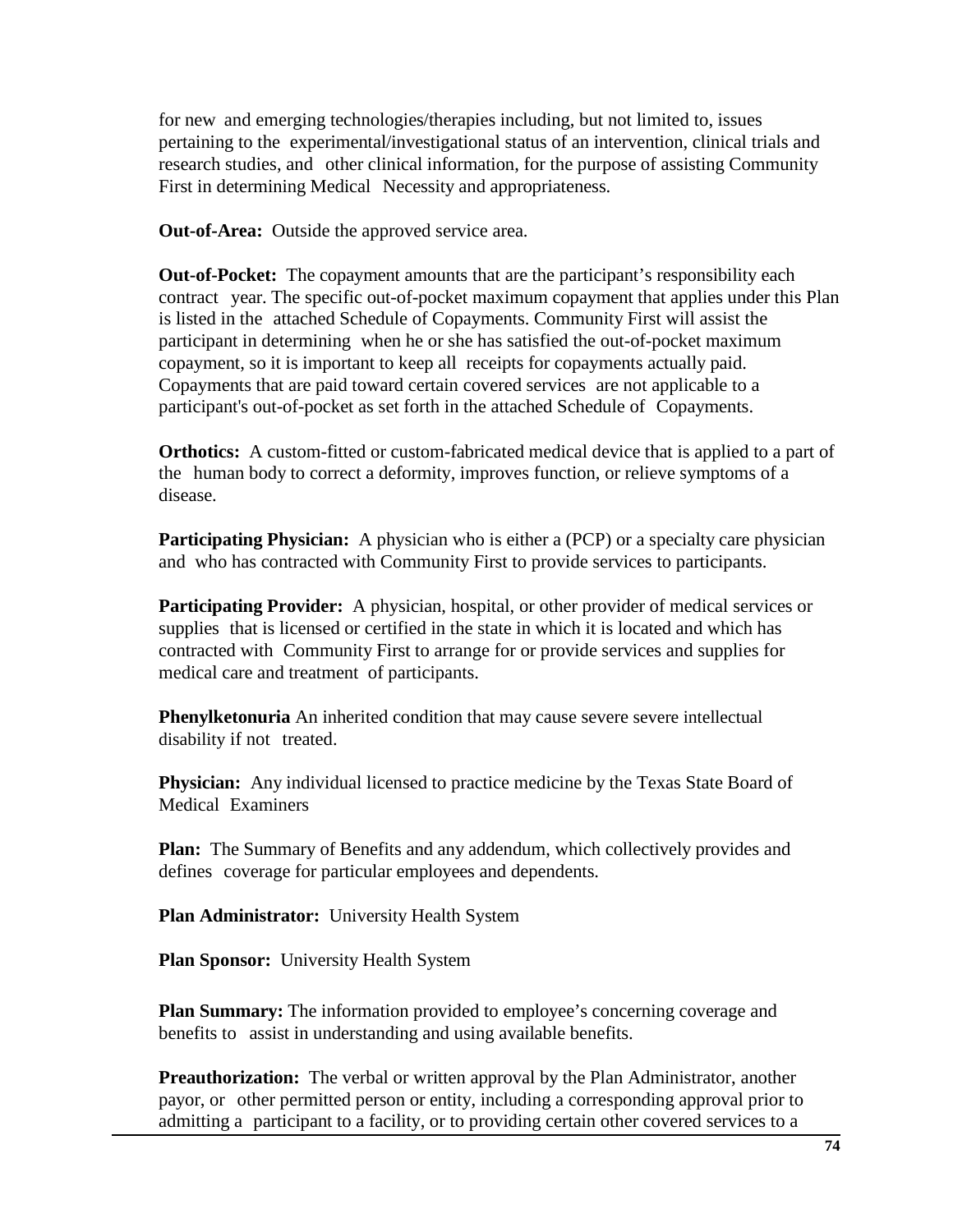participant, when approval is required for such services.

### **Prescription Medication and/or Supplies:** This means only:

- 1. a medicinal substance that, by law, can be dispensed only by prescription;
- 2. other items that require a prescription order to be dispensed.

**Primary Care Physician (PCP):** A participating physician (generally an internal medicine, general medicine, pediatrics or family practice physician) who is chosen by or for a participant to:

- 1. providing primary medical care to the participant;
- 2. maintain the continuity of the participant's medical care; and initiate referrals to participating or non-participating physicians and/or other providers.

**Prosthesis**: An external or removable artificial device that replaces a limb, body part or function and is determined by Community First as medically necessary.

**Psychiatric Day Treatment Facility:** A behavior health facility that provides treatment for individuals suffering from acute, behavior, and nervous disorders in a structured psychiatric program using Individual treatment plans and that is clinically supervised by a physician of medicine who is certified in psychiatry by the American Board of Psychiatry and Neurology.

**Reasonable Cash Value:** The cash value assigned to a service or supply provided, ordered or authorized by a participating provider. Community First will base its determination on the range of charges generally made by providers in the area for a like service or supply and take into account any unusual circumstances and any medical complications that require additional time or special skill, experience, and/or facilities in connection with a particular service.

**Referral:** A recommendation by a participant's PCP or other treating provider for a patient to be evaluated or treated by another physician or provider.

**Related Hospital Inpatient Stays**: Separate hospital inpatient stays of a person that occur as a result of the same illness or injury. Hospital inpatient stays will be considered unrelated if:

- 1. the admission is for a period of thirty (30) days or more between stays;
- 2. the stays result from wholly unrelated causes.

**Residential Treatment Center for Children and Adolescents:** A child-care institution that provides residential care and treatment for emotionally disturbed children and adolescents and that is licensed or operated by the appropriate state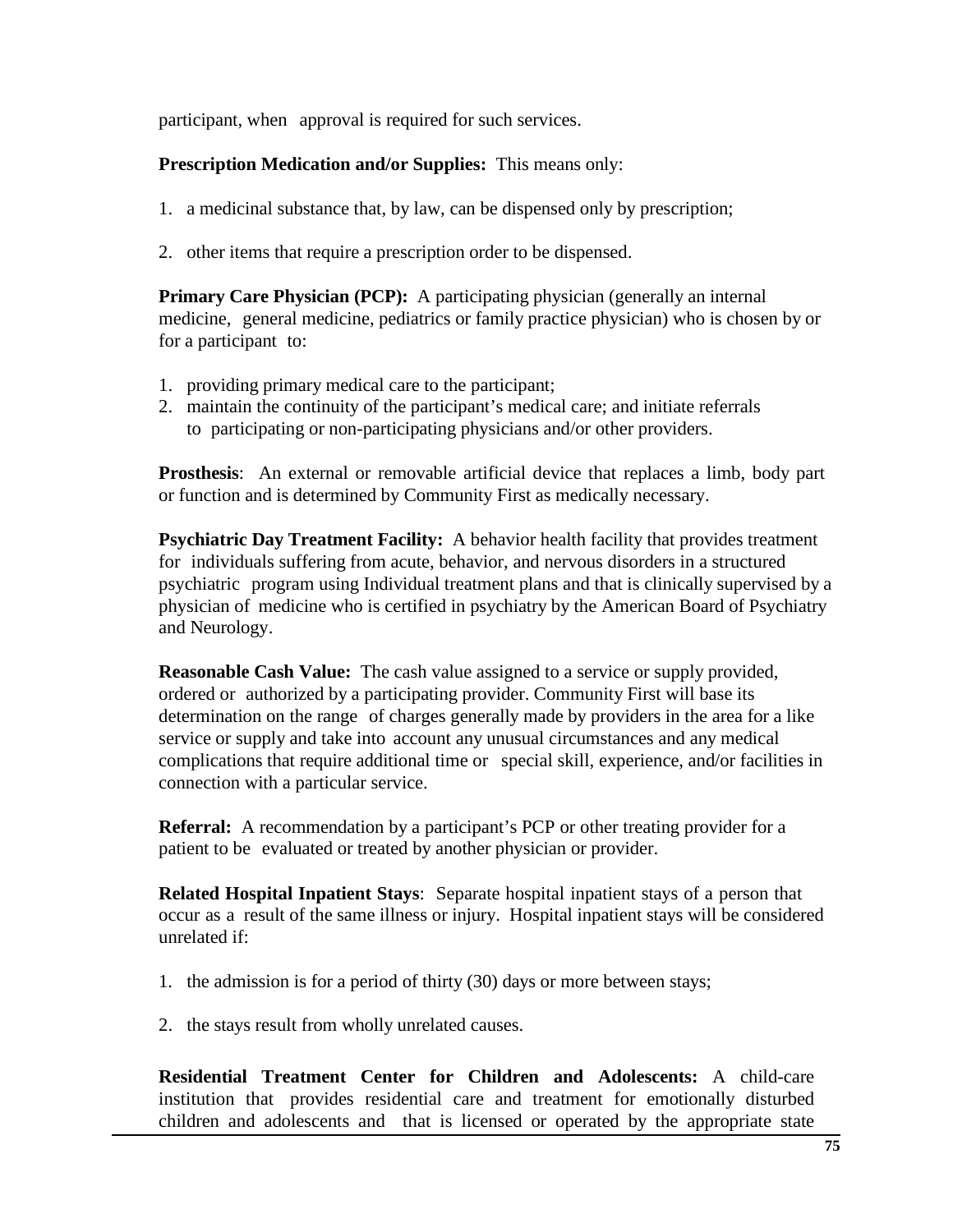agency or board.

**Serious Behavior Illness:** The following psychiatric illnesses as defined by the American Psychiatric Association in the Diagnostic and Statistical Manual (DSM): (A) bipolar disorders (hypomanic, manic, depressive, and mixed; (B) depression in childhood and adolescence; (C) major depressive disorders (single episode or recurrent); (D) obsessivecompulsive disorders; (E) paranoid and other psychotic disorders; (F) schizo-affective disorders (bipolar or depressive; and (G) schizophrenia.

**Service Area:** The geographic area within which covered services and supplies for medical care and treatment are available and provided, by participating providers, under the Plan, to participants who live, reside or work within that geographic area.

**Skilled Nursing Facility:** An institution that meets all of these tests:

- 1. Meets all Texas licensing requirements and is legally operated.
- 2. It mainly provides short-term nursing and rehabilitation services for persons recovering from Illness or Injury. The services are provided for a fee from its patients, and include both room and board and 24-hour-a-day skilled nursing service.
- 3. It provides the services under the full-time supervision of a physician or registered nurse (R.N.); or, if full-time supervision by a physician is not provided, it has the services of a Physician available under a contractual agreement.
- 4. Does not include an institution or part of one that is used mainly as a place for custodial care, rest or for the aged.

**Special Enrollment Period:** A period outside of the initial enrollment period and the open enrollment period during which an employee or dependent can enroll in the Plan. The special enrollment period for both employees and dependents can be activated by:

- 1. Loss of other coverage (other than for cause or non-payment of premium);
- 2. A new dependent acquired by an employee through marriage, birth, adoption or placement for adoption.
- 3. A court order requiring the employee to cover a spouse or child.

**Specialty Care Physician**: A participating physician who provides certain specialty medical care to participants upon referral by a PCP as approved by the Medical Director. Specialty medical care does not include the following specialties: internal medicine, general medicine, pediatrics, and family practice. But specialty medical care may include these specialties if approved by the Medical Director.

**Surgical Procedure:** Typically considered an invasive procedure including, but not limited to: cutting, suturing, treatment of burns, correction of fracture, reduction of dislocation, manipulation of joint under general anesthesia, electrocauterization, tapping (paracentesis), application of plaster casts, endoscopy, or injection of sclerosing solution.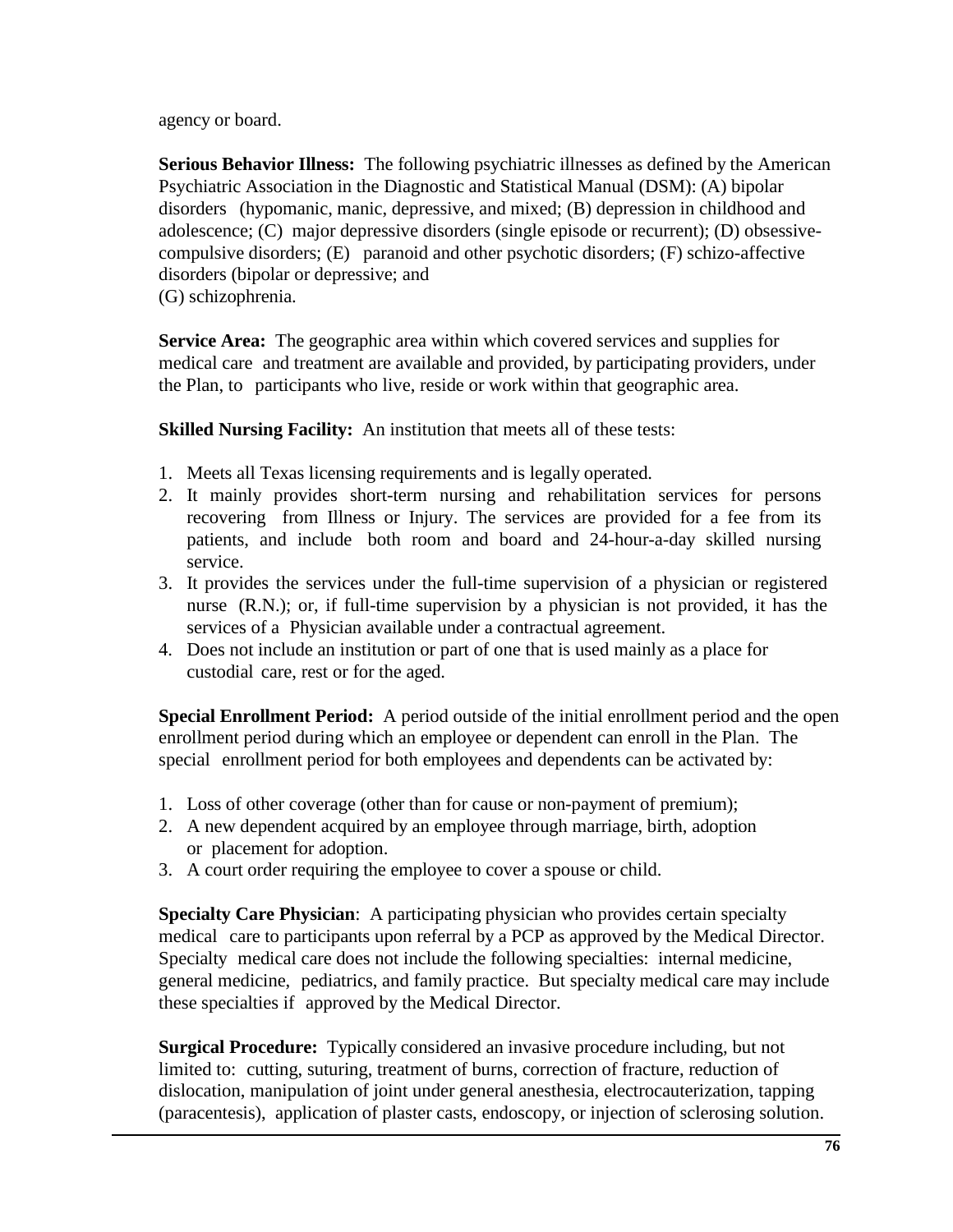**Supplies:** Medical supplies are non-reusable, disposable, and are not useful in the absence of illness or injury. Common household items are not considered medical supplies.

**Telehealth Service:** A health service, other than a telemedicine medical service, delivered by a provider acting within the scope of his or her license, who does not perform a telemedicine medical service that requires the use of advanced telecommunications technology, other than by telephone or facsimile, including:

- telephone visits
- compressed digital interactive video, audio, or data transmission;
- clinical data transmission using computer imaging by way of still-image capture and store and forward; and
- other technology that facilitates access to health care services or medical specialty expertise.

**Telemedicine medical service:** A health care service initiated by a physician, or another provider authorized by law to act under physician delegation and supervision, for purposes of patient assessment by a provider, diagnosis or consultation by a physician, treatment, or the transfer of medical data, that requires the use of advanced telecommunications technology, other than by telephone or facsimile, including:

- compressed digital interactive video, audio, or data transmission;
- clinical data transmission using computer imaging by way of still-image capture and store and forward; and
- other technology that facilitates access to health care services or medical specialty expertise.

**Terminally-Ill Person:** A person whose life expectancy is six (6) months or less, as certified by a participating physician.

**Toxic Inhalant:** A volatile chemical under Chapter 484, Health and Safety Code, or abusable glue or aerosol paint under Section 485.001, Health and Safety Code.

**Urgent Care:** Health care services provided in a situation other than an emergency which are typically provided in settings such as a physician or provider's office or urgent care center, as a result of an acute injury or illness, including an urgent behavioral health situation, that is severe or painful enough to lead a prudent layperson, possessing an average knowledge of medicine and health, to believe that his or her condition, illness or injury is of such a nature that failure to obtain treatment within a reasonable period of time would result in serious deterioration of the condition of his or her health.

**Utilization Review:** A system for prospective, concurrent or retrospective review of the Medical Necessity and appropriateness of health care services and a system for prospective, concurrent, or retrospective review to determine the experimental or investigational nature of health care services being provided or proposed to be provided to a Member. Utilization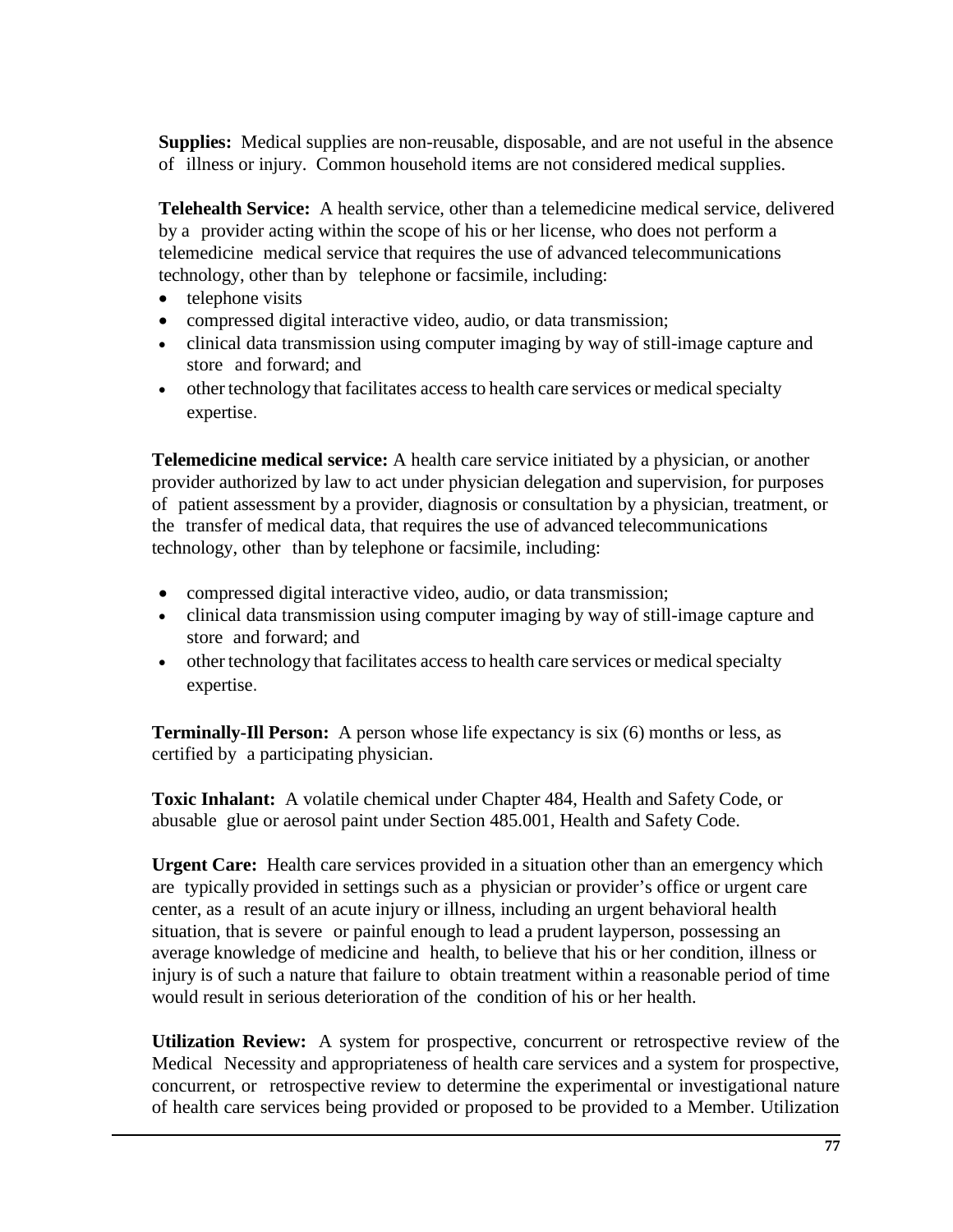Review does not include elective requests for clarification of coverage.

**Utilization Review Agent:** Community First, or an entity licensed by the Texas Department of Insurance as a utilization review agent, that conducts utilization review for Community First.

**You and Your:** An employee or a participant.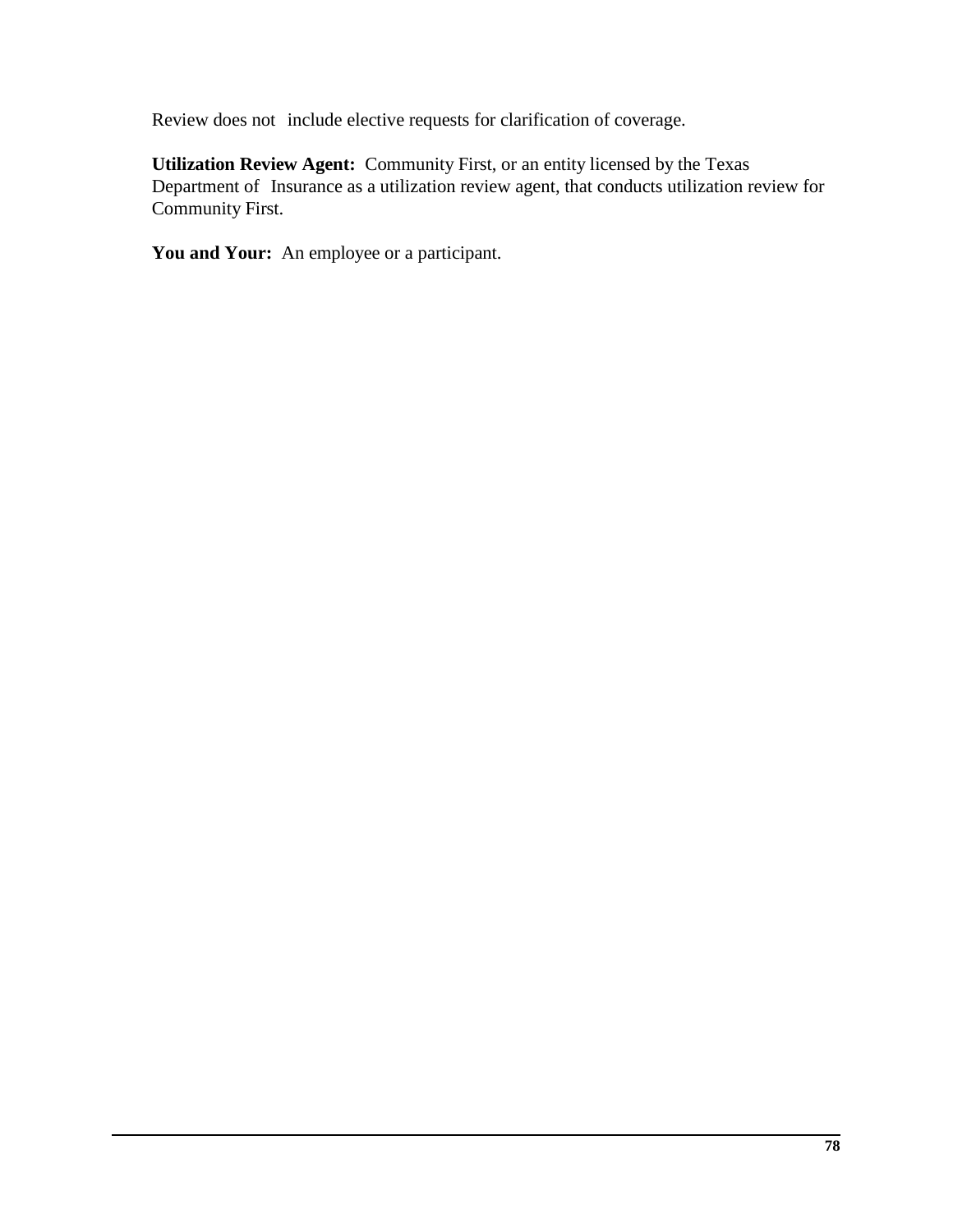

#### **UNIVERSITY FAMILY CARE PLAN SCHEDULE OF BENEFITS, CO-PAYMENTS, CO-INSURANCE AND DEDUCTIBLES**

The following chart shows eligible services and supplies for your coverage. This schedule is intended to be a summary. Some of these benefits are subject to limitations and exclusions described in the Summary of Benefits. Please review the University Family Care Plan Summary of Benefits regarding balance billing for Non-Participating Providers. The Co-payment and Out-of-Pocket amounts are shown at the right. If there is no Co-payment, the service or supply shown will be covered at 100 percent (UHS Network). Members are responsible for the payment of Co-payments upon receipt of some of the Covered Services described below. The maximum Out-of-Pocket payable in each Contract Year is listed below. When a Member or a Family Unit has paid the applicable maximum Out-of-Pocket, all Covered Services will be provided with no further Co-payments for the balance of the Contract Year (Expanded Network). *Co- payments for prescription drugs and infertility testing and treatment are not applicable to any annual Out-Of-Pocket maximums. No lifetime maximum.*

| <b>Annual Deductible</b>                         |                    |                                           |  |
|--------------------------------------------------|--------------------|-------------------------------------------|--|
|                                                  | <b>UHS Network</b> | Expanded (First Health)<br><b>Network</b> |  |
| Individual/Family<br><b>Annual Out-of-Pocket</b> | <b>None</b>        | \$600/\$1,200                             |  |
| Maximum (after deductible)<br>Individual/Family  | None               | \$4,800/\$9,600                           |  |

#### *Basic Coverage:*

| <i><b>BENEFIT</b></i>               | <b>DESCRIPTION</b>                                                          | <b>CO-PAYMENTS</b><br><b>UHS NETWORK</b>  | <b>CO-INSURANCE</b><br><b>EXPANDED</b><br><b>NETWORK</b> |
|-------------------------------------|-----------------------------------------------------------------------------|-------------------------------------------|----------------------------------------------------------|
| <b>Physician</b><br><b>Services</b> | <b>Office Visits</b>                                                        | \$15 co-payment per visit                 | 30% co-insurance after<br>deductible                     |
|                                     | <b>Telephone Visits</b>                                                     | \$5 co-payment per visit, UMA<br>PCP Only | Not a covered benefit                                    |
|                                     | <b>Inpatient Hospital Visits</b>                                            | No co-payment                             | 30% co-insurance after<br>deductible                     |
|                                     | Allergy Testing and Treatment                                               | \$15 co-payment per visit                 | 30% co-insurance after<br>deductible                     |
|                                     | <b>Prenatal Visits</b>                                                      | \$15 co-payment, first visit only         | 30% co-insurance after<br>deductible                     |
|                                     | Specialty Medical Injectable<br><b>Office Visit and Medications</b>         | \$15 co-payment per visit                 | 30% co-insurance after<br>deductible                     |
|                                     | <b>Smoking Cessation (Annual</b><br>benefit limit of \$300 for Rx<br>only.) | \$15 co-payment per visit                 | 30% co-insurance after<br>deductible                     |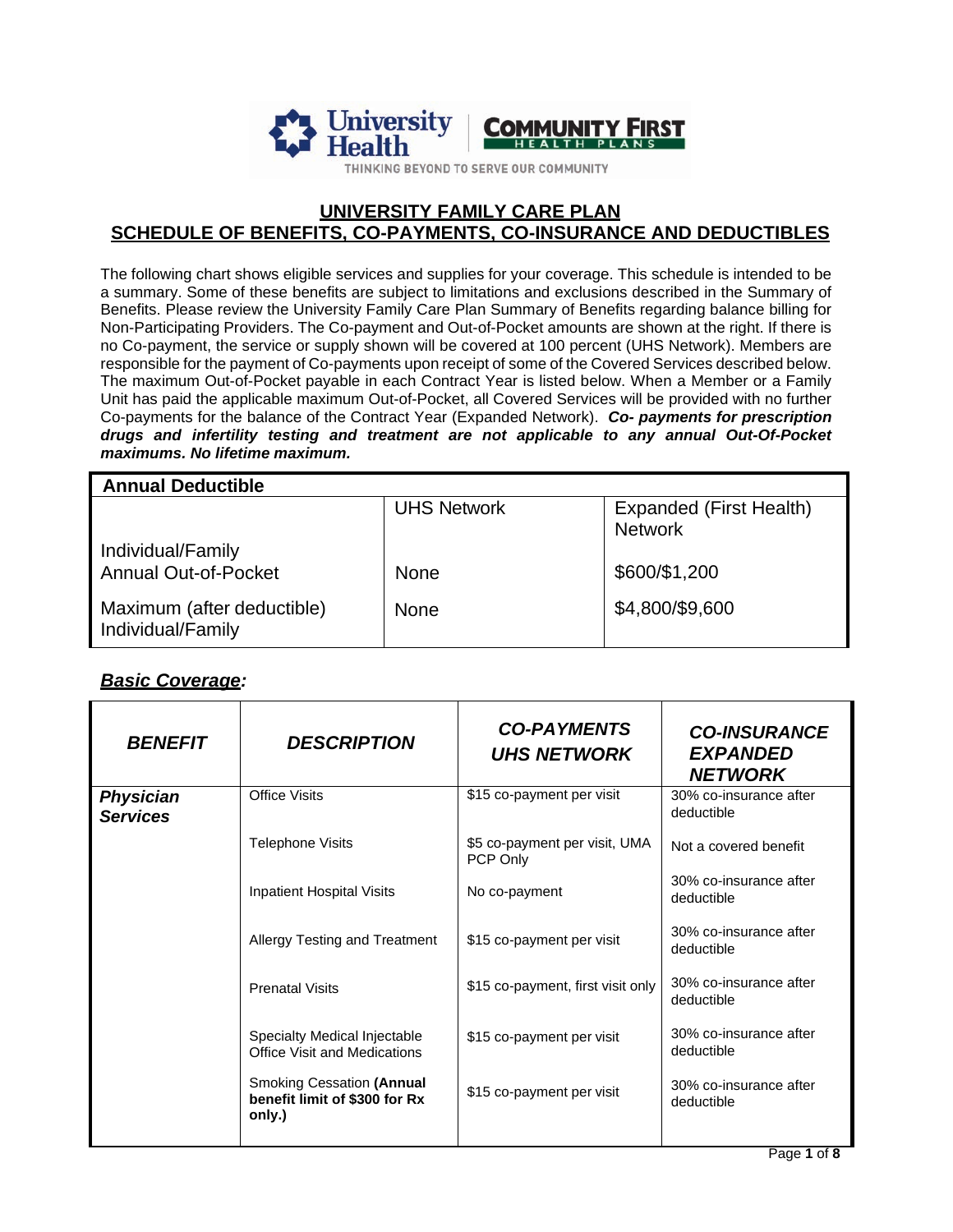| <b>BENEFIT</b>                                                                                  | <b>DESCRIPTION</b>                                                                                                               | <b>CO-PAYMENTS</b><br><b>UHS NETWORK</b> | <b>CO-INSURANCE</b><br><b>EXPANDED</b><br><b>NETWORK</b> |
|-------------------------------------------------------------------------------------------------|----------------------------------------------------------------------------------------------------------------------------------|------------------------------------------|----------------------------------------------------------|
| <b>Preventive Care</b>                                                                          | <b>Pediatric and Adult</b><br>Immunizations                                                                                      | No co-payment                            | 30% co-insurance after<br>deductible                     |
| <b>Services</b>                                                                                 | *Well woman exam - one per<br>plan year.                                                                                         | No co-payment                            | 30% co-insurance after<br>deductible                     |
| (Furnished,<br>authorized or<br>arranged by a                                                   | <b>Cancer Screenings, including:</b>                                                                                             |                                          |                                                          |
| Provider during an<br>office visit.)                                                            | * <sup>1</sup> Colorectal Cancer Screening                                                                                       | No co-payment                            | 30% co-insurance after<br>deductible                     |
|                                                                                                 | * <sup>3</sup> Cervical Cancer Screening                                                                                         | No co-payment                            | 30% co-insurance after<br>deductible                     |
|                                                                                                 | *1Exam for Detection and<br>Prevention of Osteoporosis                                                                           | No co-payment                            | 30% co-insurance after<br>deductible                     |
|                                                                                                 | Well Baby Care /Well Child Care                                                                                                  | No co-payment                            | 30% co-insurance after<br>deductible                     |
|                                                                                                 | <b>Physical Examinations (Covered</b><br>annually.)*                                                                             | No co-payment                            | 30% co-insurance after<br>deductible                     |
|                                                                                                 | *Tubal Ligation                                                                                                                  | No co-payment                            | 30% co-insurance after<br>deductible                     |
|                                                                                                 | *When combined with a<br>Physician Office Visit, only<br>one Co-payment will apply.                                              |                                          |                                                          |
|                                                                                                 | See page27-29 of UHS<br>Summary of Benefits for details.                                                                         |                                          |                                                          |
| <b>Family Planning</b>                                                                          | *Office visits                                                                                                                   | No co-payment                            | 50% co-insurance after<br>deductible                     |
| (Pre-<br><b>Authorization is</b><br>required for<br>some Family<br><b>Planning</b><br>services) | Infertility Testing/Treatment<br>& Office Visit<br>See page 23 & 37 of UHS<br>Summary of Benefits for details<br>and exclusions. | 50% co-payment                           | 50% co-insurance after<br>deductible                     |
|                                                                                                 | <b>Infertility Medications</b><br>See page 23 & 37 of<br><b>UHS Summary of</b><br>Benefits for details and<br>exclusions.        | 50% co-payment                           | 50% co-insurance after<br>deductible                     |
|                                                                                                 | Vasectomy<br>See page 23 of UHS Summary<br>of Benefits for details.                                                              | \$100 co-payment                         | 50% co-insurance after<br>deductible                     |

 $1$  Subject to language in 13.4.13.3 of the Description of Benefits (zero cost sharing for certain preventive services under the Affordable Care Act)<br><sup>3</sup> Subject to language in 13.4.13.5 of the Description of Benefits (zero cost sharing for certain preventive services under the Affordable

Care Act)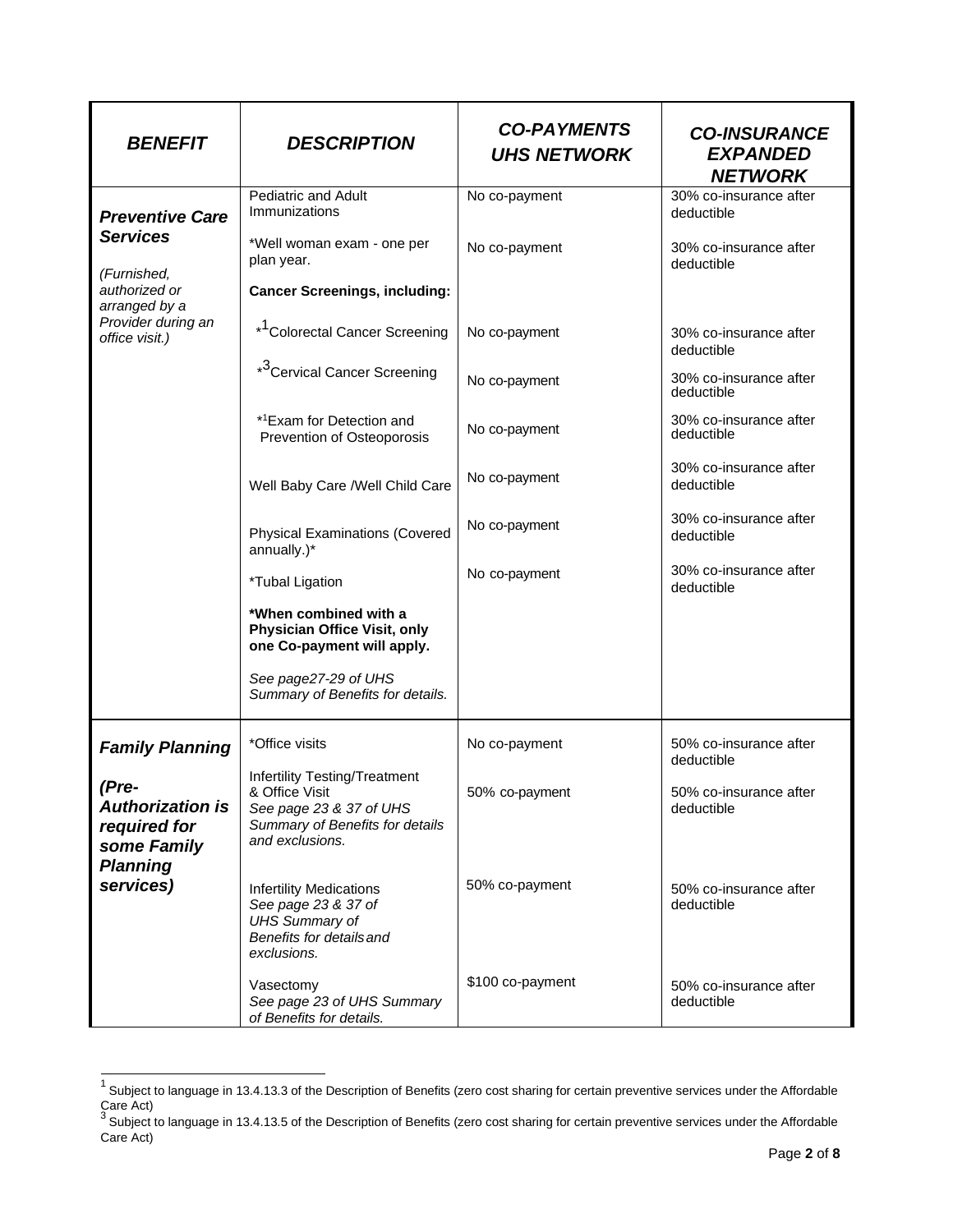| <b>BENEFIT</b>                                                                                                           | <b>DESCRIPTION</b>                                                                                                                                                                                                    | <b>CO-PAYMENTS</b><br><b>UHS NETWORK</b>            | <b>CO-INSURANCE</b><br><b>EXPANDED</b><br><b>NETWORK</b>                                 |
|--------------------------------------------------------------------------------------------------------------------------|-----------------------------------------------------------------------------------------------------------------------------------------------------------------------------------------------------------------------|-----------------------------------------------------|------------------------------------------------------------------------------------------|
| <b>Prescribed</b><br><b>Medical</b><br>Services,<br>Supplies,<br><b>Durable Medical</b><br><b>Equipment</b><br>(DME) and | Chemotherapy, Radiation<br>Therapy, MRI, PET, CT Scan,<br>SPECT Scans, Mammograms,<br>X-Rays and Diagnostic<br>Laboratory Tests. Outpatient<br>only. (Chemotherapy has an<br>annual benefit limit of<br>$$250,000.$ ) | No co-payment                                       | 30% co-insurance after<br>deductible                                                     |
| <b>Outpatient</b><br><b>Facility</b>                                                                                     | <b>Durable Medical Equipment</b><br>(Rental or purchase.)                                                                                                                                                             | No co-payment                                       | 30% co-insurance after<br>deductible                                                     |
| (Furnished,<br>authorized or                                                                                             | <b>Breast Pump</b>                                                                                                                                                                                                    | No co-payment                                       | 30% co-insurance after<br>deductible                                                     |
| arranged by<br>provider during an<br>office visit)                                                                       | Hearing Aids,<br>(Includes batteries - annual<br>benefit limit of \$2,000 max.)                                                                                                                                       | All charges over \$2,000                            | All charges over \$2,000<br>(after deductible met)<br><b>Benefit limit still applies</b> |
|                                                                                                                          | Disposable and Other Eligible<br>Supplies                                                                                                                                                                             | 15% co-payment                                      | 30% co-insurance after<br>deductible                                                     |
|                                                                                                                          | Hearing Aid Exam                                                                                                                                                                                                      | \$15 co-payment                                     | 30% co-insurance after<br>deductible                                                     |
|                                                                                                                          | Diabetes Equipment and<br>Supplies.                                                                                                                                                                                   | 15% co-payment                                      | 30% co-insurance after<br>deductible                                                     |
|                                                                                                                          | Prostheses<br>(Limit of \$10,000 per<br>occurrence per plan year.)                                                                                                                                                    | 15% co-payment                                      | 30% co-insurance after<br>deductible                                                     |
|                                                                                                                          | Orthotics                                                                                                                                                                                                             | No co-payment                                       | 30% co-insurance after<br>deductible                                                     |
|                                                                                                                          | Implantable Devices                                                                                                                                                                                                   | Inpatient co-pay applies.                           | 30% co-insurance after<br>deductible                                                     |
|                                                                                                                          | Cochlear Implant<br>(Benefit limit of \$2,000 per<br>plan year.)                                                                                                                                                      | No co-payment                                       | 30% co-insurance after<br>deductible                                                     |
| <b>Urgent Care</b><br>See page 12 of UHS<br>Summary of Benefits for<br>Details                                           | Covered Services Received at<br>an Urgent Care Center                                                                                                                                                                 | \$20 co-payment per visit<br>(UHS Express Med Only) | 30% co-insurance after<br>deductible                                                     |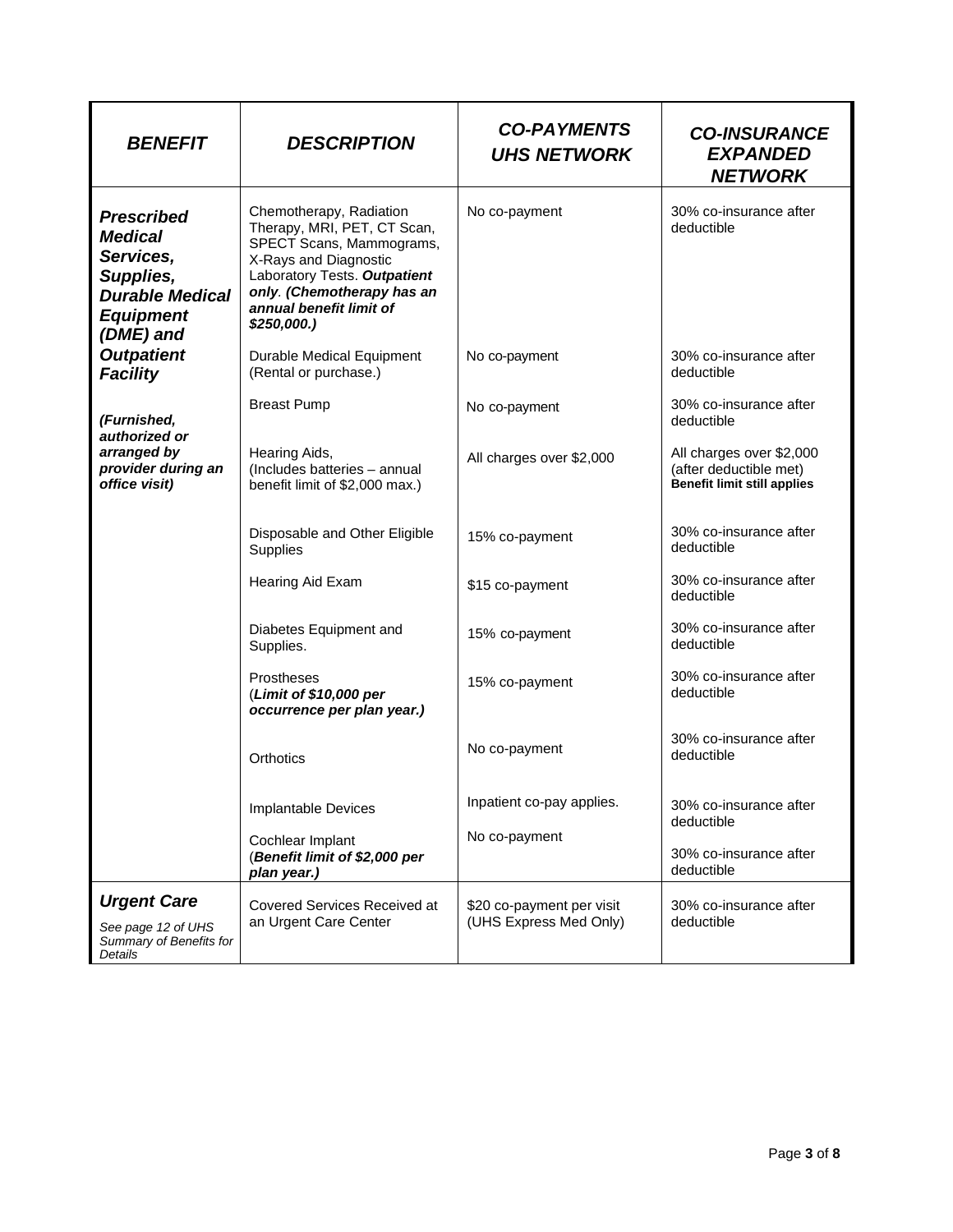| <b>BENEFIT</b>                                                                                                                       | <b>DESCRIPTION</b>                                                                                                                                                                                                                                                                                                                                                                                      | <b>CO-PAYMENTS</b><br><b>UHS NETWORK</b>                                                                                                                                                                                       | <b>CO-INSURANCE</b><br><b>EXPANDED</b><br><b>NETWORK</b>                                                                                                                           |
|--------------------------------------------------------------------------------------------------------------------------------------|---------------------------------------------------------------------------------------------------------------------------------------------------------------------------------------------------------------------------------------------------------------------------------------------------------------------------------------------------------------------------------------------------------|--------------------------------------------------------------------------------------------------------------------------------------------------------------------------------------------------------------------------------|------------------------------------------------------------------------------------------------------------------------------------------------------------------------------------|
| <b>Emergency</b><br><b>Room or</b><br><b>Observation</b><br><b>Period</b><br>See pg. 13 of UHS<br>Summary of Benefits for<br>details | Members may be required to<br>pay bill in full at a non-<br>participating facility and submit<br>the claim to Community First<br>Health Plans (CFHP) for<br>reimbursement. CFHP will pay<br>for true Emergency Care<br>Services performed by non-<br>participating providers at the<br>negotiated, usual, and<br>customary rate. Member may<br>be responsible for balance of<br>billed charges, if any. | \$100 co-payment per visit<br>If hospitalized, ER Co-pay is<br>waived. Hospital inpatient co-<br>pay will apply.<br><b>University Hospital</b><br><b>Emergency Center is the</b><br>ONLY emergency room in<br>the UHS Network. | Co-insurance will apply<br>after the deductible is met.<br>If hospitalized, hospital<br>inpatient co-insurance will<br>apply. See pg. 13 of UHS<br>Summary of Benefits for details |
| <b>Hospital</b><br><b>Inpatient</b><br>(Authorization<br>required if                                                                 | All inpatient covered services<br>and supplies, ICU, delivery,<br>oxygen, hospital, ancillary<br>charges and medications.                                                                                                                                                                                                                                                                               | \$100 co-payment per day<br>(Five-day co-pay max per<br>confinement)                                                                                                                                                           | 30% co-insurance after<br>deductible                                                                                                                                               |
| outside of<br>UHS)                                                                                                                   | Newborn Care<br>(48/96-hour delivery stay)                                                                                                                                                                                                                                                                                                                                                              | No co-payment                                                                                                                                                                                                                  | No deductible<br>30% co-insurance will apply                                                                                                                                       |
|                                                                                                                                      | Newborn stay beyond the<br>48/96-hour period                                                                                                                                                                                                                                                                                                                                                            | \$100 co-payment per day<br>(Five-day co-payment<br>max per confinement)                                                                                                                                                       | 30% co-insurance after<br>deductible                                                                                                                                               |
|                                                                                                                                      | Physician's charges, including<br>surgery                                                                                                                                                                                                                                                                                                                                                               | No co-payment                                                                                                                                                                                                                  | 30% co-insurance after<br>deductible                                                                                                                                               |
| <b>Outpatient</b><br><b>Surgery</b><br>(Preauthorization                                                                             | Services and supplies in<br>connection with surgical<br>treatment                                                                                                                                                                                                                                                                                                                                       | No co-payment                                                                                                                                                                                                                  | 30% co-insurance after<br>deductible                                                                                                                                               |
| required if<br>outside of UHS)                                                                                                       | <b>Outpatient Surgery</b><br>(Hospital or facility)                                                                                                                                                                                                                                                                                                                                                     | \$100 co-payment per visit                                                                                                                                                                                                     | 30% co-insurance after<br>deductible                                                                                                                                               |
|                                                                                                                                      | Physician Charges                                                                                                                                                                                                                                                                                                                                                                                       | No co-payment                                                                                                                                                                                                                  | 30% co-insurance after<br>deductible                                                                                                                                               |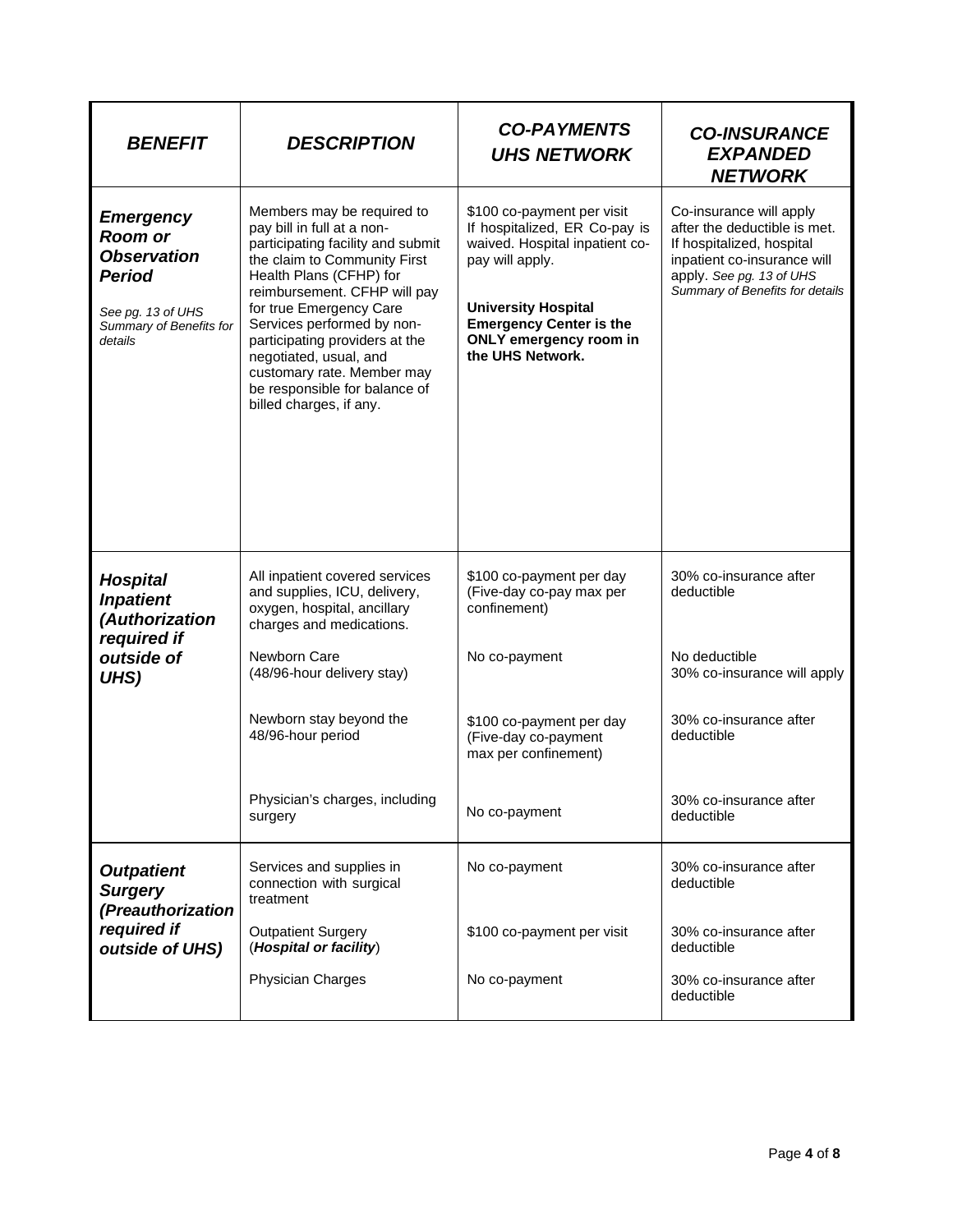| <b>BENEFIT</b>                                                                                                                 | <b>DESCRIPTION</b>                                                                                                                                                                                                                                                                                                                                                                                                                                                                      | <b>CO-PAYMENTS</b><br><b>UHS NETWORK</b>                                                                                                                                                                         | <b>CO-INSURANCE</b><br><b>EXPANDED</b><br><b>NETWORK</b>                     |
|--------------------------------------------------------------------------------------------------------------------------------|-----------------------------------------------------------------------------------------------------------------------------------------------------------------------------------------------------------------------------------------------------------------------------------------------------------------------------------------------------------------------------------------------------------------------------------------------------------------------------------------|------------------------------------------------------------------------------------------------------------------------------------------------------------------------------------------------------------------|------------------------------------------------------------------------------|
| <b>Obesity</b><br><b>Treatment</b><br>(Preauthorization<br><b>Required)</b>                                                    | See Coverage Limitations on<br>page 38 from the Summary of<br><b>Benefits. Authorization</b><br>Required.                                                                                                                                                                                                                                                                                                                                                                               | \$30,000 Life Time Maximum<br>All co-payments still apply<br>All procedures and services<br>must be performed at<br><b>University Hospital, no</b><br>other facilities.                                          | This treatment is NOT<br>covered under the<br>expanded network.              |
| <b>Outpatient</b><br><b>Therapy</b><br>Physical,<br>Occupational,<br>Speech & Hearing<br>60 visits regardless<br>of diagnosis. | <b>Outpatient Therapy</b><br>Physical Therapy - 60 visit max<br>per plan year<br>Occupational Therapy - 60 visit<br>max per plan year<br>Speech and Hearing Therapy -<br>60 visit max per plan year<br><b>Pulmonary Rehabilitation</b><br>Therapy - 20 visit max per plan<br>year<br><b>Cardiac Rehabilitation Therapy</b><br>-36 visit max per plan year.<br><b>**Outpatient Therapy visits</b><br>cannot be combined with<br><b>Home Health Therapy</b><br>benefits. See Home Health. | \$15 co-payment per visit                                                                                                                                                                                        | 30% co-insurance after<br>deductible                                         |
| <b>Applied</b><br><b>Benavioral</b><br><b>Analysis</b><br>Therapy (ABA)                                                        | <b>Outpatient Therapy</b><br>Home Health Visit<br>*Must meet Home Health Visit<br>criteria. See page 25 of UHS<br>Certificate of Coverage for<br>benefit details.<br>**Home Health visits cannot<br>be combined with outpatient<br>therapies benefit.                                                                                                                                                                                                                                   | \$15 co-payment per visit<br>(No visit limitation with ABA<br>diagnosis)<br>\$15 co-payment per visit<br>(No visit limitation with ABA<br>diagnosis)<br>**See page 25 of UHS Summary<br>of Benefits for details. | 30% co-insurance after<br>deductible<br>30% co-insurance after<br>deductible |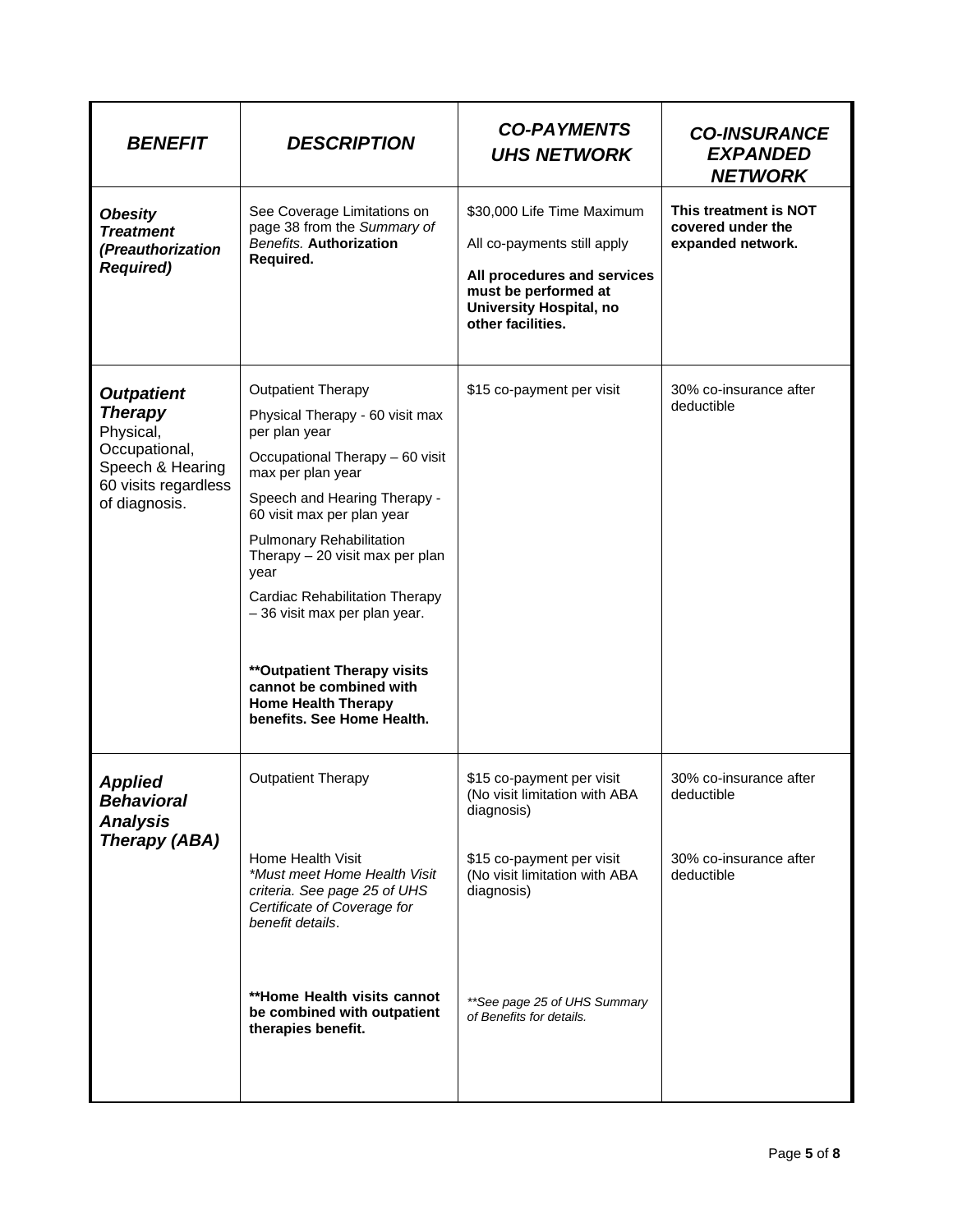| <b>BENEFIT</b>                                                                    | <b>DESCRIPTION</b>                                                                                                                                                                                                                                                                                                                                                                                                                                                                                                                                    | <b>CO-PAYMENTS</b><br><b>UHS NETWORK</b>                                               | <b>CO-INSURANCE</b><br><b>EXPANDED</b><br><b>NETWORK</b> |
|-----------------------------------------------------------------------------------|-------------------------------------------------------------------------------------------------------------------------------------------------------------------------------------------------------------------------------------------------------------------------------------------------------------------------------------------------------------------------------------------------------------------------------------------------------------------------------------------------------------------------------------------------------|----------------------------------------------------------------------------------------|----------------------------------------------------------|
| <b>Skilled Nursing</b><br><b>Facility</b>                                         | All covered services and<br>supplies up to 60 days per<br>condition/plan year, including<br>semi-private room, ancillary<br>charges and medications.                                                                                                                                                                                                                                                                                                                                                                                                  | \$15 co-payment per day                                                                | 30% co-insurance after<br>deductible                     |
| <b>Behavioral</b><br><b>Health Services</b><br>(Inpatient &<br><b>Outpatient)</b> | Inpatient covered services and<br>supplies. Residential treatment<br>center for children and<br>adolescents, crisis stabilization<br>unit.                                                                                                                                                                                                                                                                                                                                                                                                            | \$100 co-payment per day<br>(Five-day co-payment<br>max per related inpatient<br>stay) | 30% co-insurance after<br>deductible                     |
|                                                                                   | Outpatient visits to include day<br>treatment facility for behavioral<br>illness.                                                                                                                                                                                                                                                                                                                                                                                                                                                                     | \$15 co-payment per visit                                                              | 30% co-insurance after<br>deductible                     |
| Alcoholism/<br><b>Chemical</b>                                                    | All medically necessary covered<br>services.                                                                                                                                                                                                                                                                                                                                                                                                                                                                                                          |                                                                                        |                                                          |
| <b>Dependency</b>                                                                 | Inpatient                                                                                                                                                                                                                                                                                                                                                                                                                                                                                                                                             | \$100 co-payment per day<br>(Five-day co-payment<br>max per related inpatient<br>stay) | 30% co-insurance after<br>deductible                     |
|                                                                                   | Outpatient                                                                                                                                                                                                                                                                                                                                                                                                                                                                                                                                            | \$15 co-payment per visit                                                              | 30% co-insurance after<br>deductible                     |
| <b>Hospice</b>                                                                    | Services furnished by a hospice<br>or hospice team.                                                                                                                                                                                                                                                                                                                                                                                                                                                                                                   | No In-Network Benefit                                                                  | 30% co-insurance after<br>deductible                     |
| <b>Home Health</b><br>Care                                                        | Including, but not limited to,<br>skilled nursing (RN/LVN),<br>physical, occupational, speech<br>or respiratory therapy, medical<br>social services and/or services<br>of a home health aide under the<br>supervision of an RN, only for<br>Members who are homebound<br>or confined to an institution that<br>is not a hospital. Homebound<br>Members are those who have a<br>physical condition such that<br>there is a normal inability to<br>leave the home. ** Home Health<br>visits cannot be combined<br>with outpatient therapies<br>benefit. | No co-payment<br>(Total annual limit of 60 visits;<br>per service)                     | 30% co-insurance after<br>deductible.                    |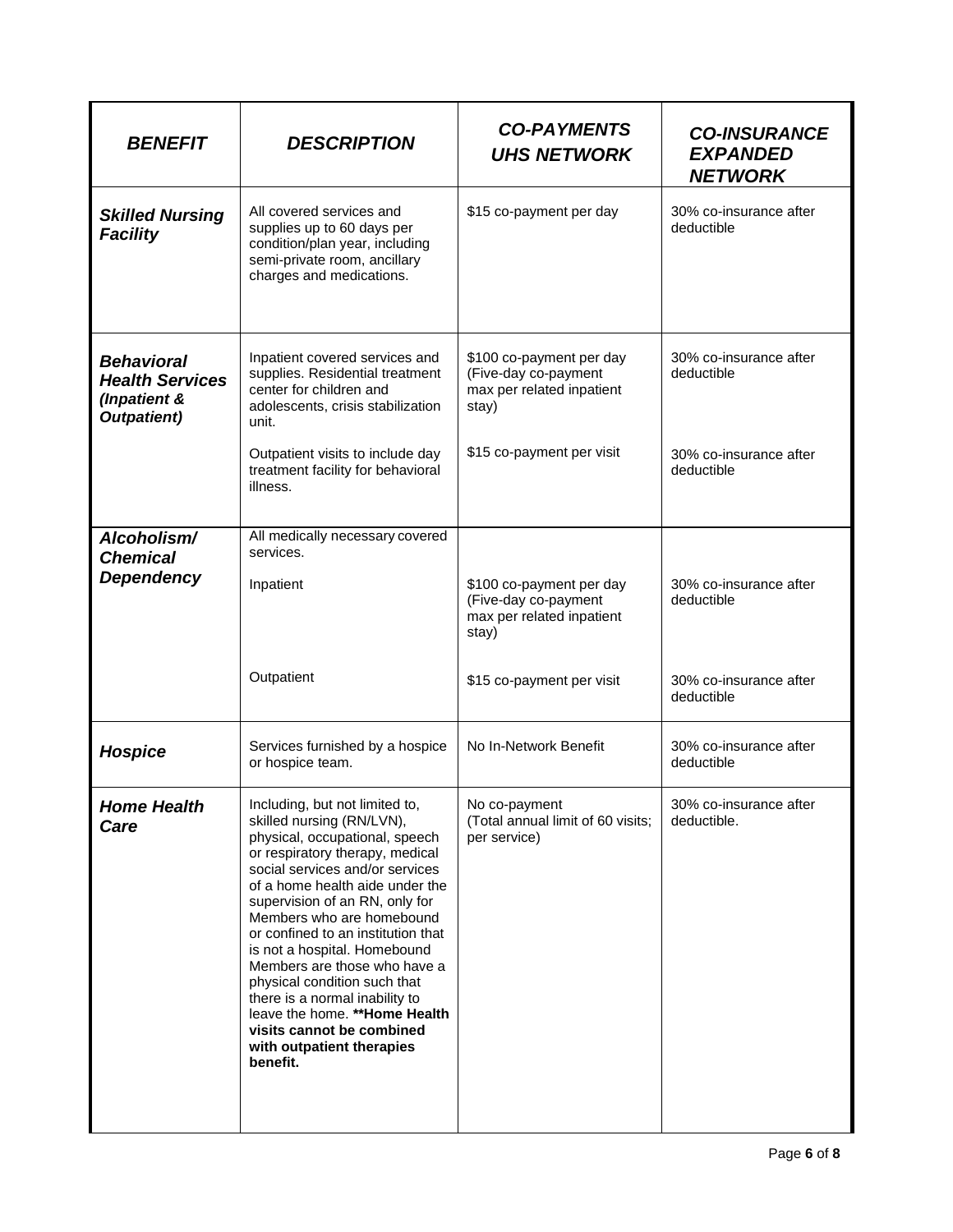| <b>BENEFIT</b>                          | <b>DESCRIPTION</b>                                                                                                                                                                                                                                                                                                             | <b>CO-PAYMENTS</b><br><b>UHS NETWORK</b>                       | <b>CO-INSURANCE</b><br><b>EXPANDED</b><br><b>NETWORK</b>                     |
|-----------------------------------------|--------------------------------------------------------------------------------------------------------------------------------------------------------------------------------------------------------------------------------------------------------------------------------------------------------------------------------|----------------------------------------------------------------|------------------------------------------------------------------------------|
| <b>Medical</b><br>Transportation        | Emergency ground or air<br>ambulance transportation when<br>medically necessary.* CFHP<br>will pay for Emergency<br><b>Transportation services</b><br>performed by non-<br>participating Providers at the<br>negotiated or usual and<br>customary rate. Member may<br>be responsible for balance of<br>billed charges, if any. | Plan will pay up to \$500 of the<br><b>Usual and Customary</b> | Plan will pay up to<br>\$500 of the Usual and<br>Customary                   |
| <b>Vision Services</b>                  | Comprehensive eye exam (one<br>per year) through Envolve                                                                                                                                                                                                                                                                       | \$10 co-payment per visit                                      | No In-Network Benefit                                                        |
| <b>Other Covered</b><br><b>Services</b> | Psychological testing authorized<br>or arranged by a physician.<br>Health education services when<br>provided or authorized by a<br>physician for a person's health<br>education, including, but not<br>limited to: diabetes education,<br>asthma education, nutritional<br>counseling and education, etc.                     | \$15 co-payment per visit<br>No co-payment                     | 30% co-insurance after<br>deductible<br>30% co-insurance after<br>deductible |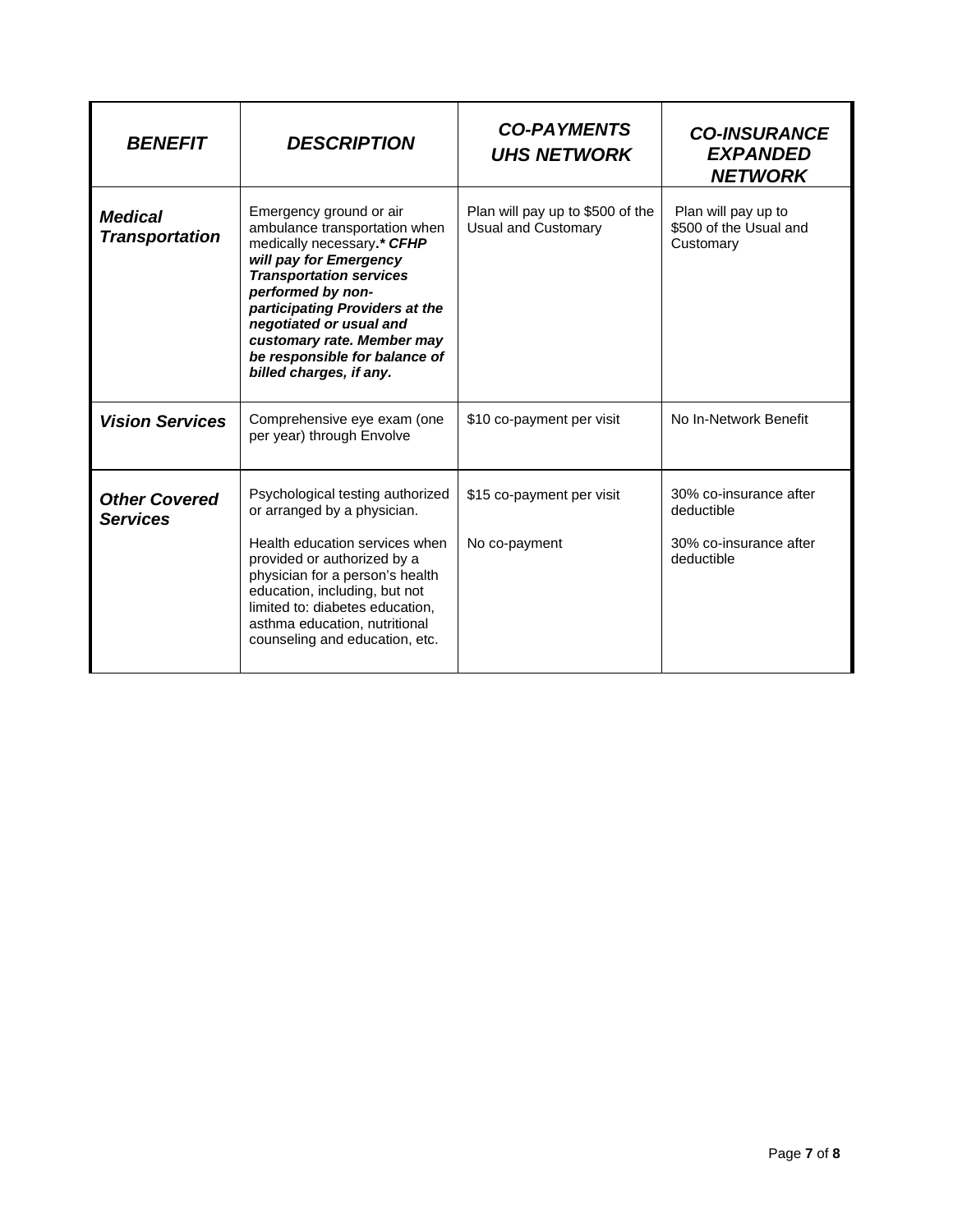| <b>BENEFIT</b>                                                     | <b>DESCRIPTION</b>                                                       | <b>CO-PAYMENTS</b><br><b>UHS NETWORK</b>                                                                                                                         | <b>CO-INSURANCE</b><br><b>EXPANDED</b><br><b>NETWORK</b> |
|--------------------------------------------------------------------|--------------------------------------------------------------------------|------------------------------------------------------------------------------------------------------------------------------------------------------------------|----------------------------------------------------------|
| <b>Schedule of Co-</b><br>payments for<br><b>Prescription</b>      | <b>Preferred Generic Medications</b><br>Tier 1                           | Co-payment waived if<br>filled at a University<br>Health System Pharmacy.                                                                                        | \$20 (30 day) \$40 (90 day)                              |
| <b>Medications and</b><br><b>Maintenance</b><br><b>Medications</b> | Preferred Brand Name<br><b>Medications and Select</b><br>Generics Tier 2 | Co-payment waived if<br>filled at a University<br>Health System Pharmacy.                                                                                        | \$40 (30 day) \$60 (90 day)                              |
|                                                                    | Non-Preferred Medications<br>or Specialty drugs<br>Tier <sub>3</sub>     | Co-payment waived if<br>filled at a University<br>Health System Pharmacy.                                                                                        | \$60 (30 day) \$100 (90 day)                             |
|                                                                    | Download the Refill Pro<br>App from your iOS or<br>Android app store.    |                                                                                                                                                                  |                                                          |
| <b>Mail Order</b><br><b>Prescription</b><br><b>Benefit</b>         | University Health System<br>Pharmacies                                   | No co-payment<br>Prescription must be written by a University Health System,<br>UMA or UT Health San Antonio physician<br>www.universityhealthsystem.com/rxandgo |                                                          |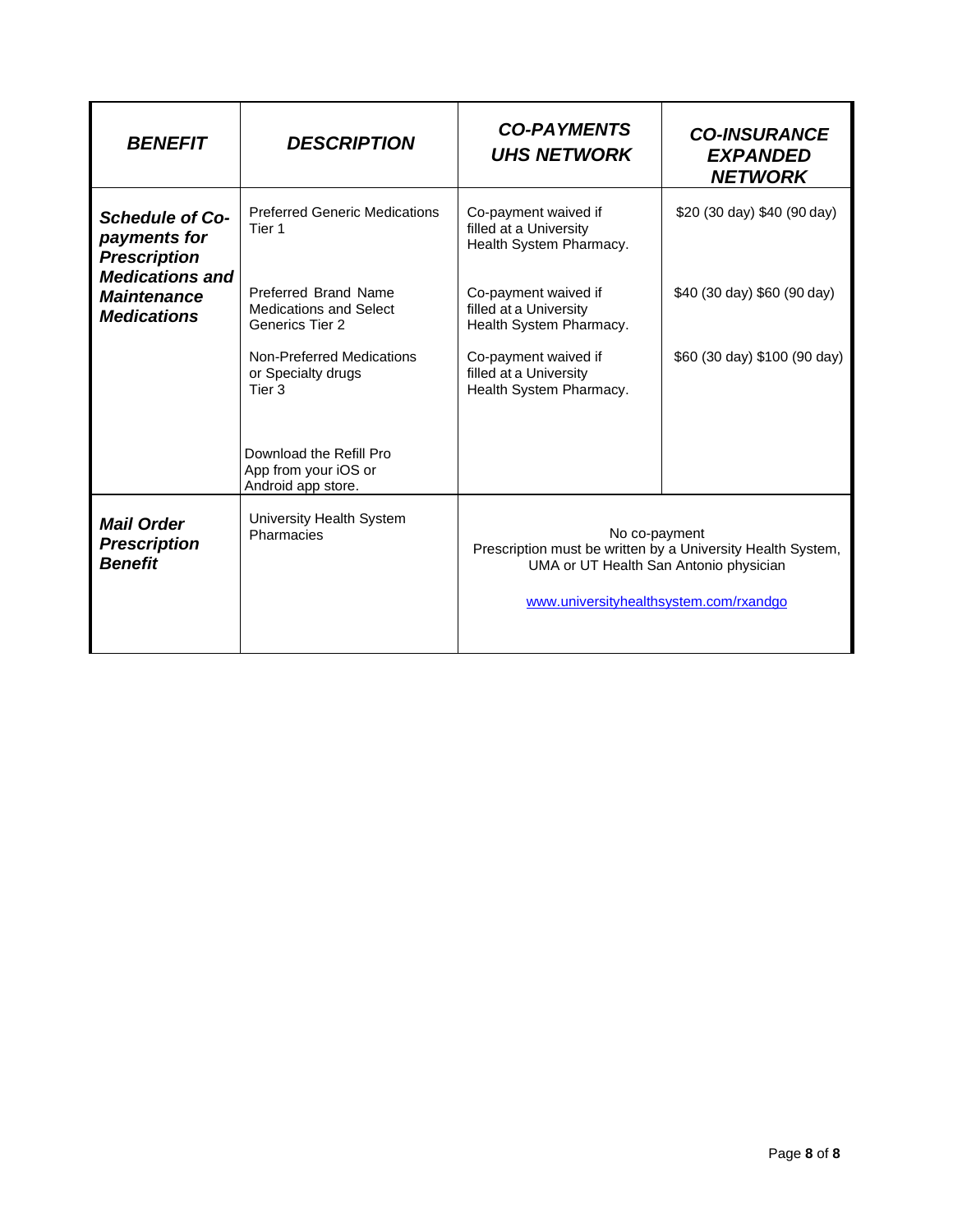

# **COMMUNITY FIRST HEALTH PLANS, INC.**

#### **OUTPATIENT PRESCRIPTION MEDICATION RIDER**

Upon presentation of a valid Community First Identification Card that indicates coverage for outpatient Prescription Medications at a Participating Pharmacy, Members shall be entitled to have a Prescription Order filled for any of the outpatient Prescription Medications described below and Community First will cover same, subject to the conditions, limitations and exclusions stated below and in the Certificate of Group Health Care Coverage ("Certificate") and the underlying Group Contract.

- 1. **General Definitions**. All defined terms are capitalized in this Rider. If a capitalized term is not defined in this Section 1, or in Section 2, below, please refer to the definitions in the Group Contract or the Certificate of Group Health Care Coverage.
	- a. **Annual Benefit Maximum**. The maximum amount payable by Community First for covered prescription medications during the plan year.
	- b. **Brand Name Medication**. A Prescription Medication that has been given a brand or trade name by its manufacturer and is advertised and sold under this name.
	- c. **Generic Medication**. A pharmaceutical equivalent of one or more Brand Name Medications that is approved by the Food and Drug Administration as meeting the same standards of safety, purity, strength, and effectiveness as the Brand Name Medication.
	- d. **Heritable Disease**. An inherited disease that may result in intellectual or developmental disability or death.
	- e. **Maintenance Medication**. A Prescription Medication, in certain therapeutic categories, that Community First's Pharmaceutical & Therapeutics (P&T) Committee determines can be used for chronic medical conditions.
	- f. **Non-Preferred Medications**. All Brand Name or Generic Medications not selected as Preferred Medications by the Pharmaceutical & Therapeutics Committee.
	- g. **Participating Pharmacy**. A pharmacy duly licensed in the State of Texas contracting with Community First to dispense Prescription Medications to Members who are entitled to coverage for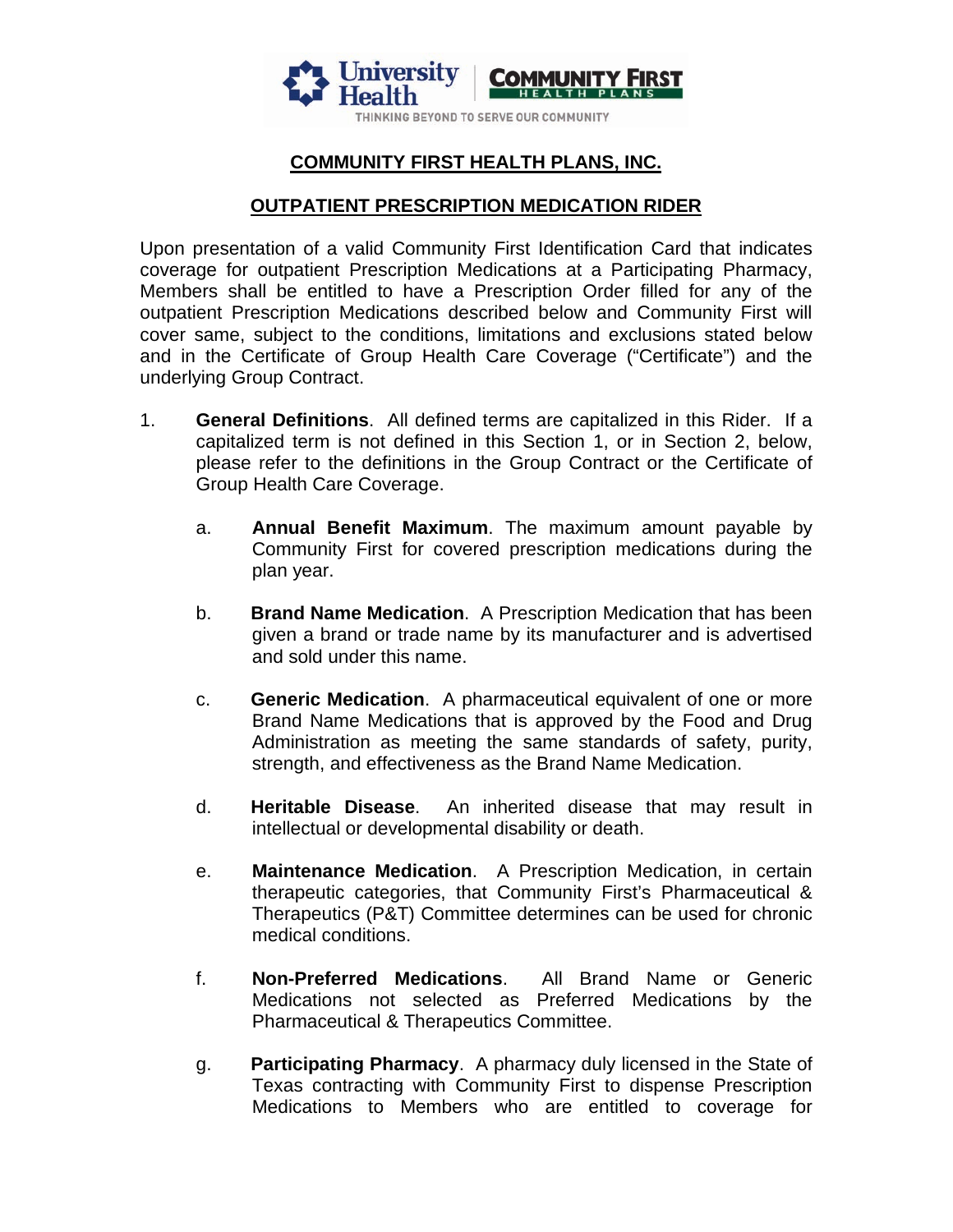Prescription Medications. Each Eligible Employee will receive a listing of all Participating Pharmacies.

- h. **Pharmacist**. A person duly licensed to prepare, compound, and dispense medication and practicing within the scope of his/her license.
- i. **Pharmacy**. A licensed establishment where Prescription Medications are dispensed by a Pharmacist.
- j. **Pharmacy and Therapeutics Committee**. A committee of physicians, pharmacists and Community First staff responsible for ensuring that the quality and cost-effectiveness of Community First's pharmacy benefit are maintained.
- k. **Phenylketonuria**. An inherited condition that may cause severe intellectual disability if not treated.
- l. **Preferred Medications (Preferred Product List)**. A limited listing of Prescription Medications that have been evaluated by Community First's Pharmaceutical & Therapeutics Committee, and have been determined to be safe, appropriate and cost-effective. This listing is provided to all Community First Members and Participating Providers and is periodically reviewed and updated by the P&T Committee. This listing may change during the Contract Year. *See description of Tier levels in Section 2, below.*
- m. **Prescription Medication**. A medication which, according to federal law, can be obtained only by a Prescription Order and is required to bear a label which reads, "Caution: Federal Law Prohibits Dispensing Without a Prescription", or is restricted to prescription dispensing by laws of the State of Texas.
- n. **Prescription Order**. A written or oral order for the preparation and use of a Prescription Medication or Supplies directly relating to the treatment of an Illness or Injury and which is issued by the treating Dentist or Participating Provider within the scope of his or her professional license.
- 2. **Definition of Tiers in Three-Tier Prescription Medication Plan.** This Outpatient Prescription Drug Rider has three tiers of Co-payments that apply to both Prescription Medications and Maintenance Medications. You will pay the lowest for Tier 1 Medications and the highest for Tier 3 Medications. However, your Co-payment on these Medications will not go up during the Contract Year, although our co-payment is subject to change in subsequent Contract Years.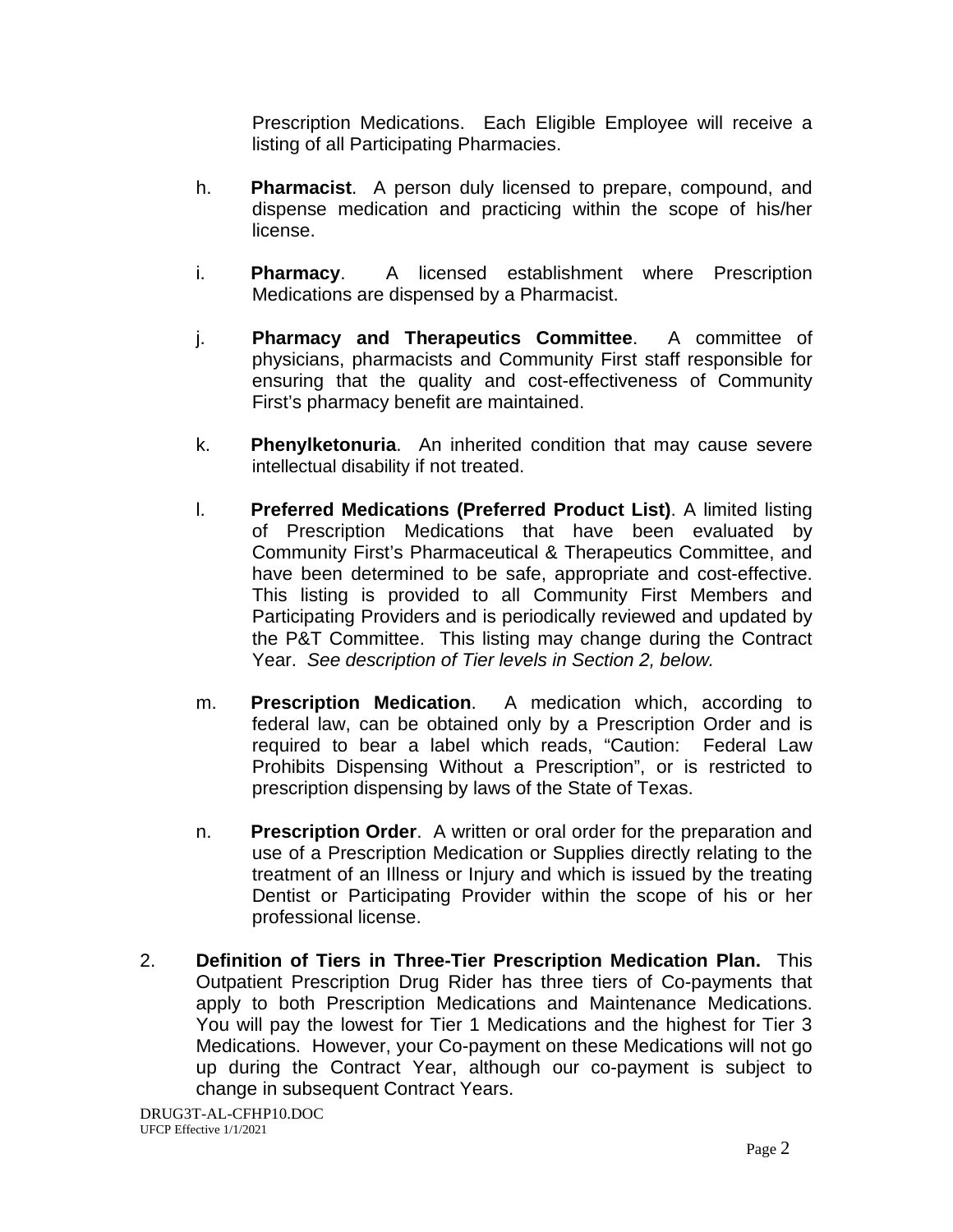- a. **Tier 1—**This tier consists of most Preferred Generic Medications.
- b. **Tier 2—**This tier consists of Preferred Brand Name Medications, and some higher cost Generic Medications. The P&T Committee determines which Generic Medications are placed in Tier 2.
- c. **Tier 3—**This tier consists of all Non-Preferred Medications. The P&T Committee determines which medications (Brand and Generic) are considered Non-Preferred.

## 3. **Covered Medications and Supplies**

- a. Medically Necessary Prescription Medications and Supplies. These Prescription Medications may be dispensed only with a Prescription Order from a Dentist or a Participating Provider and may only be obtained at a Participating Pharmacy, except in the case of those Prescription Medications or Supplies required as a result of a Medical Emergency or approved by Community First.
- b. Contraceptive Medications and Supplies prescribed by a Participating Provider.
- c. Covered Prescription Medications and Supplies dispensed by non-Participating Pharmacies located in or outside of Community First's Service Area are covered only when dispensed in conjunction with, and immediately following, an event requiring Emergency Care where the Member is unable to obtain same from a Participating Pharmacy. The quantity of Prescription Medications dispensed by a non-Participating Pharmacy shall be limited to a three (3) day supply. In such circumstances, the Member must pay for Prescription Medications and Supplies at the time of dispensing and submit a claim for reimbursement to Community First.
- d. Dietary formulas necessary for the treatment of phenylketonuria (PKU) and other heritable diseases.
- e. Off Label Drugs Any drug prescribed to treat a Member for a covered chronic, disabling, or life-threatening illness is covered if the drug: (1) has been approved by the Food and Drug Administration (FDA) for at least one indication; and (2) is recognized for treatment of the indication for which the drug is prescribed in: (a) a prescription drug compendium approved by the Commission of Insurance; or substantially accepted peer-reviewed medical literature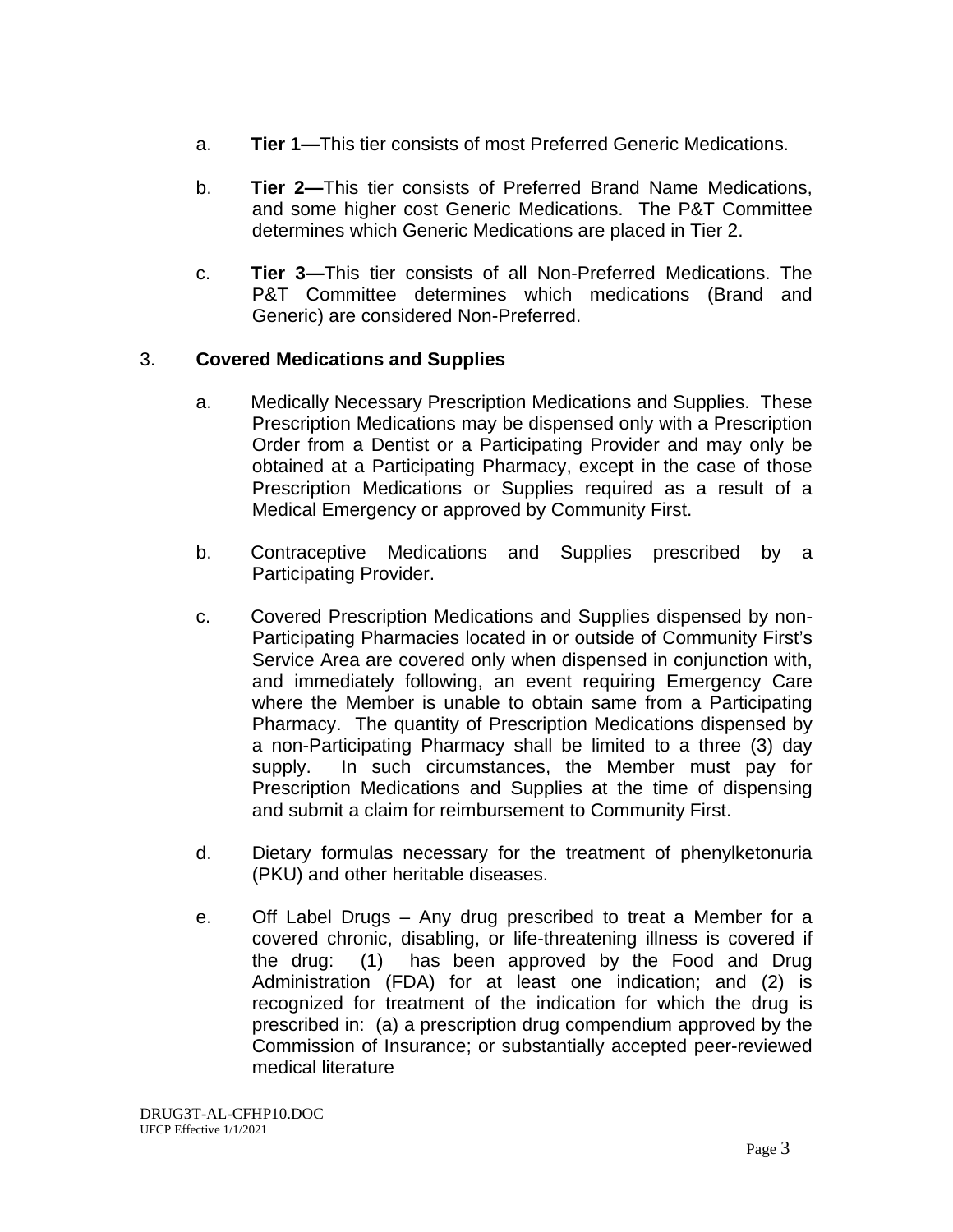- 4. **Limitations.** The Prescription Medications described above are subject to the following limitations.
	- a. Covered Prescription Medications and/or Supplies must be ordered by an appropriate Participating Provider and obtained at a Participating Pharmacy, except when dispensed in conjunction with and immediately following an event requiring Emergency Care where the Member is unable to obtain same from a Participating Pharmacy.
	- b. This benefit requires the use of generic equivalent medications when available. If a Brand Name medication is dispensed when a Generic is available, member will be responsible for the Generic Co-payment plus the cost difference between the Generic and the Brand Name medication, even if a Prescription Order is written "Dispense as Written." This will require the Member to pay a higher cost for the Prescription Medication. See the Schedule of Copayments at the end of this Rider.
	- c. Covered Prescription Medications will be limited to the quantity prescribed by a Community First Participating Provider, not to exceed a thirty (30) day supply. Some Prescription Medications will have further quantity limit restrictions for the 30 days supply. Maintenance Medications will be limited to the quantity prescribed by a Community First Participating Provider, not to exceed a ninety (90) day supply.
	- d. The preceding limitations apply to all Prescription Medications prescribed for daily administration. Prescription Medications prescribed "as needed" will be dispensed in a quantity prescribed by a Participating Provider, not to exceed a thirty (30) day supply, based on current, clinically accepted treatment protocols and the limitation related to restricted quantities for certain medications set forth in the previous subsection. The quantity dispensed may vary based on the medication and diagnosis.
	- e. Except for inhalers, "prepackaged" medications that are packaged in standardized containers from a Prescription Medication manufacturer shall not be dispensed in more than one standardized container per Prescription Order. A maximum of two (2) inhalers per Prescription Order may be obtained at one time during a thirty (30) day period.
	- f. Coverage for smoking cessation products is limited to \$300.00 per plan year based on current or medically accepted treatment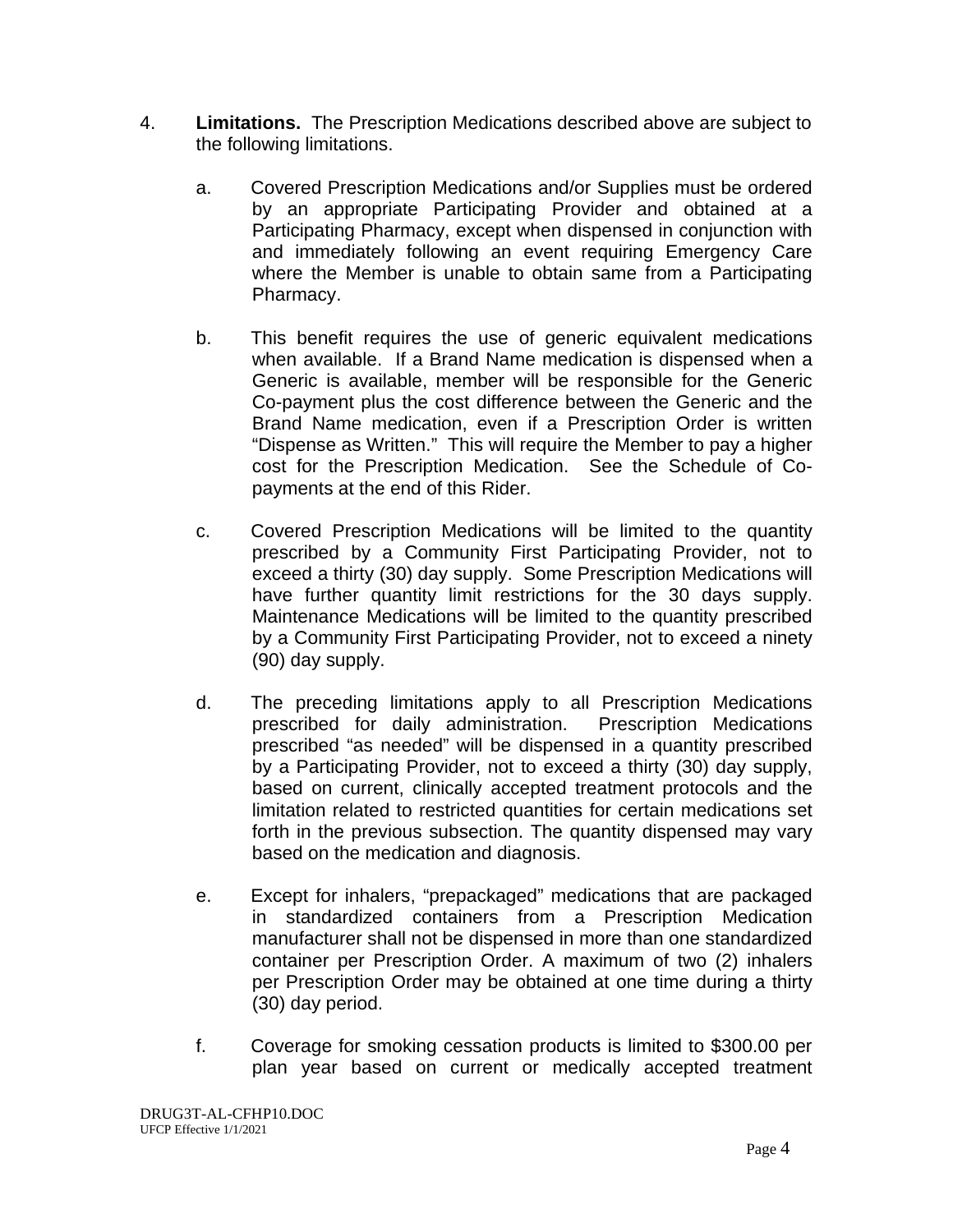protocols. This benefit applies to prescribed smoking cessation products. Over-the-counter products are not covered.

- g. Certain Prescription Medications are subject to Pre-Authorization.
- h**.** Certain Prescription Medications are subject to age restrictions.
- 5. **Exclusions.** The Prescription Medications described above are subject to the following exclusions.
	- a. Over-the-counter medicines and Supplies or items that may be purchased without a Physician's recommendation or written Prescription Order, unless covered under the Certificate of Group Health Care Coverage or included in this rider as an exception.
	- b. Non-prescriptive family planning supplies, except as covered by this Rider or in the Certificate of Group Health Care Coverage.
	- c. Prescription Medications or Supplies required solely because a non-covered service or supply is provided. This provision does not include Prescription Medications or Supplies dispensed in connection with a medical condition resulting from a non-Covered Service or Supply.
	- d. Prescription medications or supplies that are Experimental, and non-experimental prescription medications that are prescribed for Experimental purposes or indications not approved by the United States Food and Drug Administration.
	- e. Prescription Medications or Supplies that are not Medically Necessary for the treatment of the medical condition for which it is administered.
	- f. Cosmetics, health or beauty aids, dietary supplements, anoretics (i.e., appetite suppressants), , or any other diet medications. Also excluded is retinoic acid for cosmetic purposes, medication prescribed to remove or lessen wrinkles in the skin, and oral or topical medications to treat baldness.
	- g. Placebo injections and medications.
	- h. Aphrodisiacs.
	- i. The following Prescription Medications and items are excluded under this Outpatient Prescription Medication Rider. These may be covered under the Certificate of Group Health Care Coverage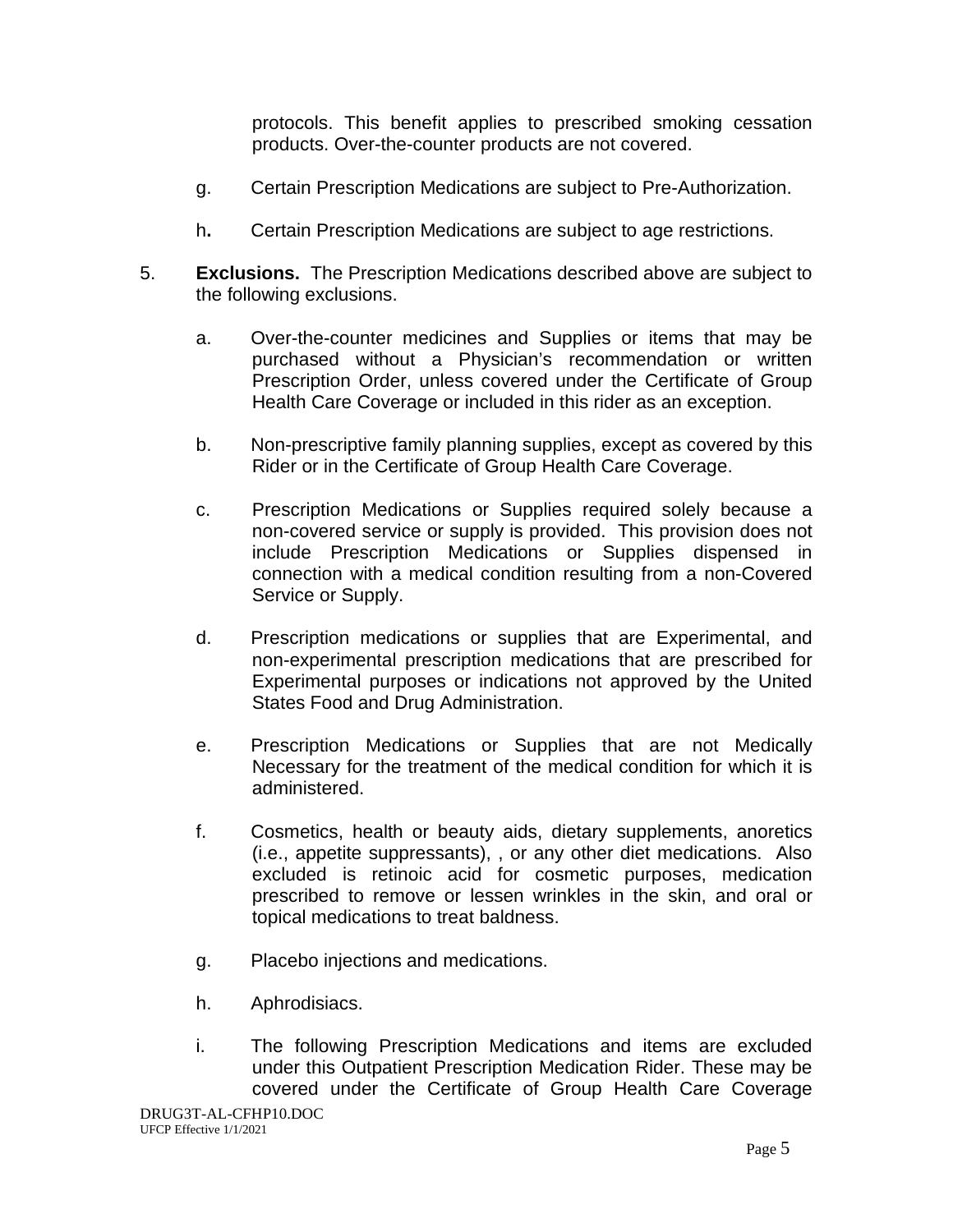(Medical Plan). Please review the Certificate section entitled "Covered Services and Supplies" for specific details about coverage for each of the items below.

- (1) Medications to treat infertility or related to in vitro fertilization procedures.
- (2) Implantable medications and devices (e.g. pain control, Norplant and other contraceptive devices), drug infusion pumps and release devices.
- (3) Biological sera, blood, blood derivations and blood plasma.
- (4) Allergy desensitization products.
- (5) Medications to be taken by or administered to a Member while the Member is a patient in a nursing home, Hospital, sanitarium, Skilled Nursing Facility, rest home, convalescent Hospital, or facility of similar character, except when the facility becomes the Member's place of residence, the cost of which is not covered by CFHP. In such cases, Prescription Medications must be obtained through a Participating Pharmacy.
- (6) Immunizing agents. Please note some vaccines are covered such as Influenza, Shingles, and Pneumonia. You may contact Member Services at 210-358-6090 for covered immunizations and further explanation.
- (7) Durable Medical Equipment.
- (8) Oxygen and oxygen supplies.
- j. Hormonal medications required before and after sex change surgery.
- k. Growth Hormones unless medically necessary due to a medical condition and not familial short stature or idiopathic short stature based on heredity.
- l. Medical Foods which are formulated to be consumed or administered enterally under the supervision of a physician and do not have approval by the FDA. Individual medical food products do not have to be registered with FDA.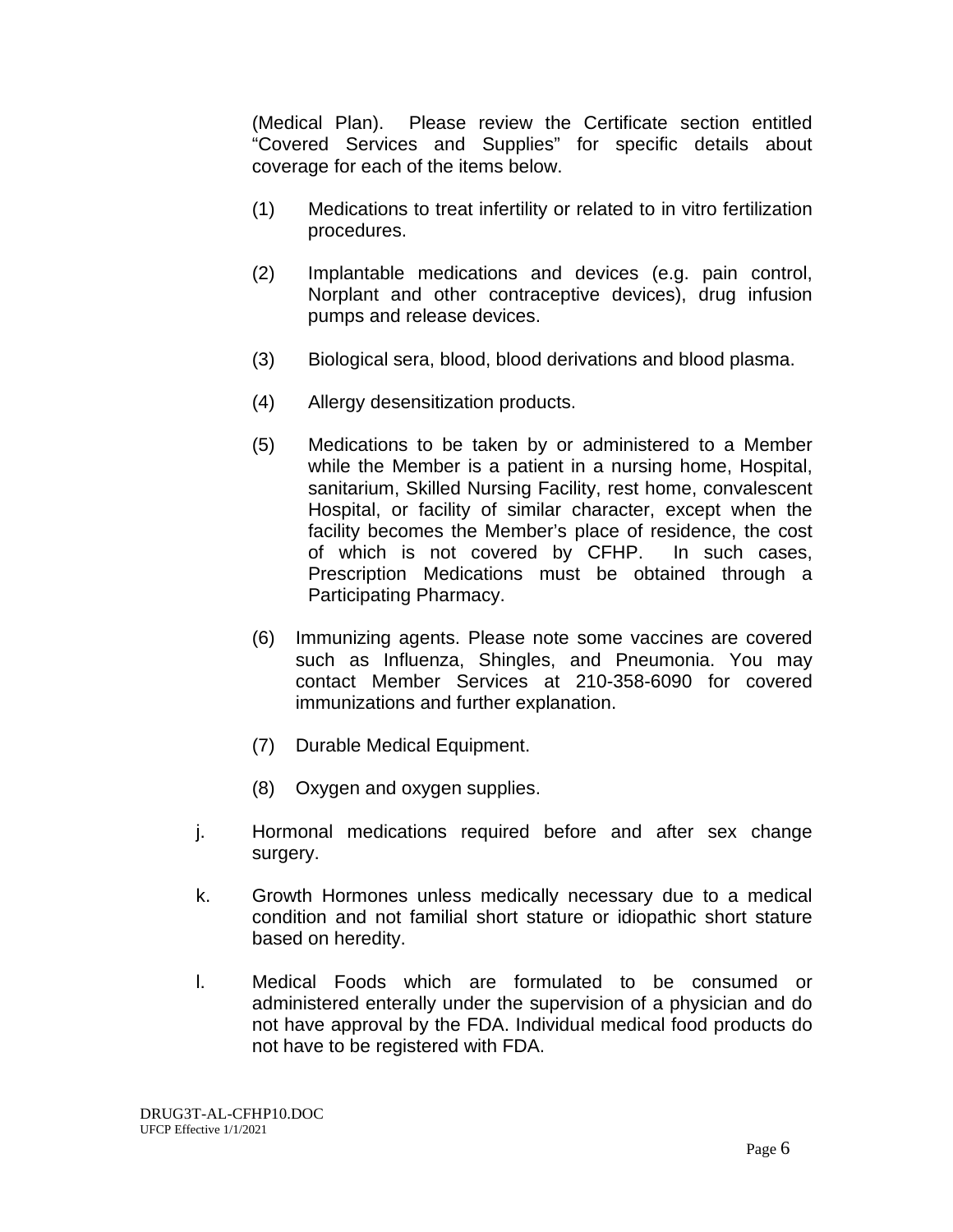- m. Compounded medications that are experimental and/or not FDA approved are not covered
- 6. **Identification Card Requirement**. If a Member must have a Prescription Order filled and has not received a Community First Identification Card, or it has been lost or is not in the Member's possession, or, if newly-enrolled, the Member must pay for Prescription Medications and/or Covered Supplies at the time they are dispensed and submit a claim for reimbursement to Community First, subject to a deduction for co-payment.
- 7. **Claims Submission**. If You have to pay for Prescription Medications or Supplies, submit the original of the paid bill along with a completed claim form. Claim forms may be obtained from the Community First website at [www.cfhp.com](http://www.cfhp.com/) or by calling the Member Services Department at or 210- 358-6090. You should submit your claims to the following address: Community First Health Plans, 12238 Silicon Drive, Suite 100, Attention: Claims Department, San Antonio, Texas 78249 Your claim will be processed according to the procedure outlined in the Certificate of Group Health Care Coverage.
- 8. **Refills**. Please ask your participating provider to call prescription orders to your desired participating pharmacy 24 to 48 hours in advance. If You are going to travel out of the Service Area, please contact Member Services should You need assistance in obtaining refills, if appropriate.

## 9. **General Provisions**.

- a. Participating Pharmacies dispensing Prescription Medications or Supplies to Members pursuant to the Certificate of Group Health Care Coverage and this Rider do so as an independent contractor. Community First shall not be liable for any claim or demand on account of damages arising out of or in any manner connected with any injuries suffered by Members.
- b. Community First shall not be liable for any claim or demand on account of damages arising out of or in any manner connected with the manufacturing, compounding, dispensing or use of any Prescription Medication.
- c. If Community First removes a Prescription Medication from the Preferred Product List or moves a Prescription Medication to a higher tier Community First will make the drug available to you at the contracted benefit level until your employer's plan renewal date. This section does not preclude a Physician or other health professional authorized to prescribe a drug from prescribing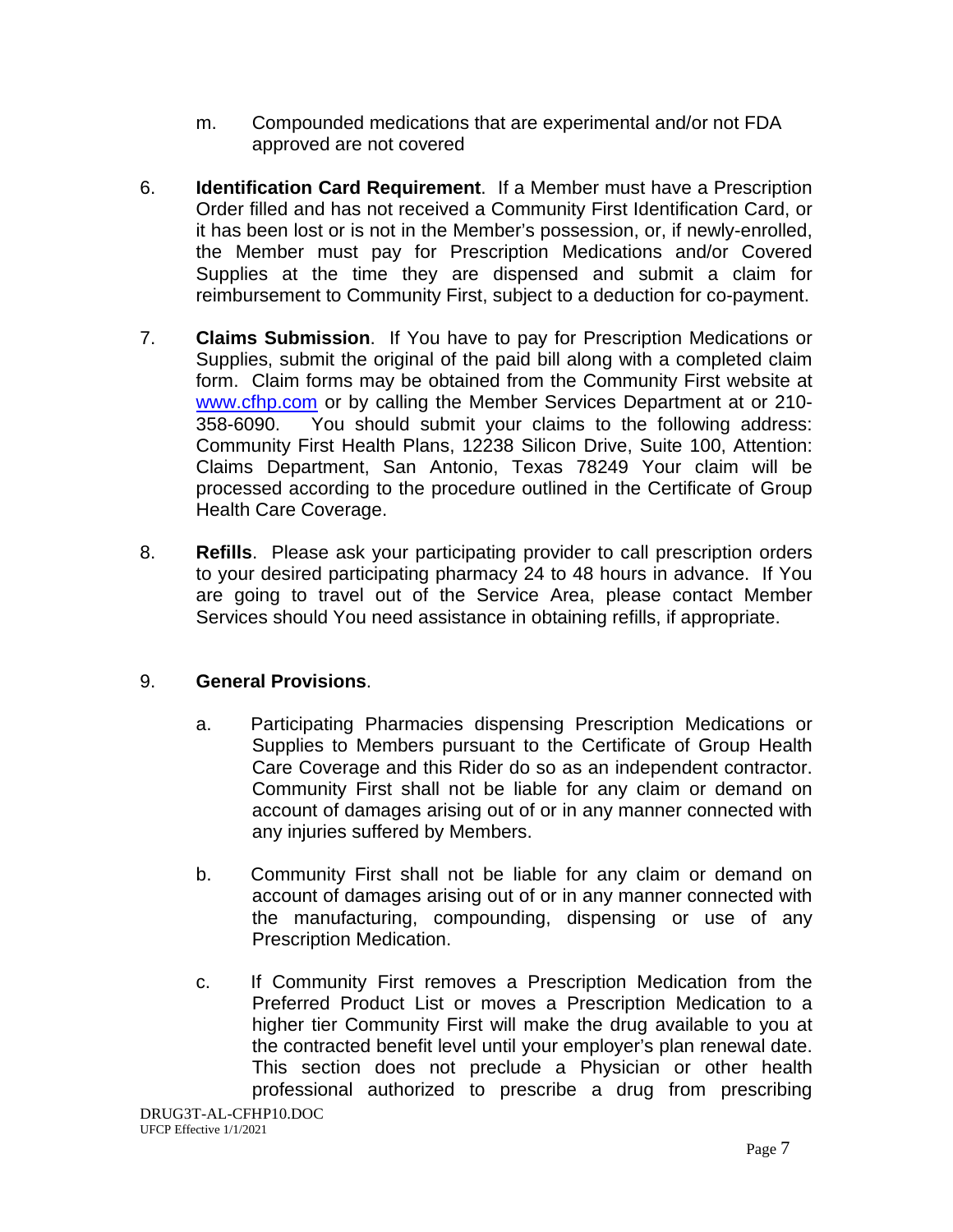another drug on Community First's Preferred Product List that is medically appropriate for you.

# *SCHEDULE OF CO-PAYMENTS*

1. **Schedule of Co-payments for Prescription Medications and Maintenance Medications. Please note that prescriptions filled at UHS pharmacies have a waived copay.**

| Prescription Medications Contract Year Deductible - \$0<br>Annual Benefit Maximum - \$0<br><b>Prescription Medications: As Prescribed by a Community First</b> |                                                                                                                       |                 |  |
|----------------------------------------------------------------------------------------------------------------------------------------------------------------|-----------------------------------------------------------------------------------------------------------------------|-----------------|--|
|                                                                                                                                                                | Participating Provider, Not to Exceed a 30-Day Supply                                                                 |                 |  |
| <b>Tier Level</b>                                                                                                                                              | <b>Types of Medications Covered</b>                                                                                   | Co-payment*     |  |
| One                                                                                                                                                            | <b>Preferred Generic Medications</b>                                                                                  | \$20 Co-payment |  |
| Two                                                                                                                                                            | <b>Preferred Brand Name Medications;</b><br>some high-cost Generic Medications,<br>as designated by the P&T Committee | \$40 Co-payment |  |
| <b>Three</b>                                                                                                                                                   | Non-Preferred Medications, includes<br>some Generic Medications as<br>designated by the P&T Committee                 | \$60 Co-payment |  |

| Prescription Maintenance Medications: As Prescribed by a Community<br>First Participating Provider, Not to Exceed a 90-Day Supply |                                                                                                                        |                  |  |
|-----------------------------------------------------------------------------------------------------------------------------------|------------------------------------------------------------------------------------------------------------------------|------------------|--|
| <b>Tier Level</b>                                                                                                                 | <b>Types of Medications Covered</b>                                                                                    | Co-payment*      |  |
| One                                                                                                                               | <b>Preferred Generic Maintenance</b><br><b>Medications</b>                                                             | \$40 Co-payment  |  |
| Two                                                                                                                               | <b>Preferred Maintenance Medications:</b><br>some high-cost Generic Medications,<br>as designated by the P&T Committee | \$60 Co-payment  |  |
| <b>Three</b>                                                                                                                      | Non-Preferred Maintenance<br>Medications, includes some Generic<br>Medications as designated by the P&T<br>Committee   | \$100 Co-payment |  |

<span id="page-98-1"></span><span id="page-98-0"></span><sup>\*</sup> If Community First's negotiated rate for the Prescription Medication or Supply is less than the co-payment, You will only be charged for the actual cost of the drug or supply.